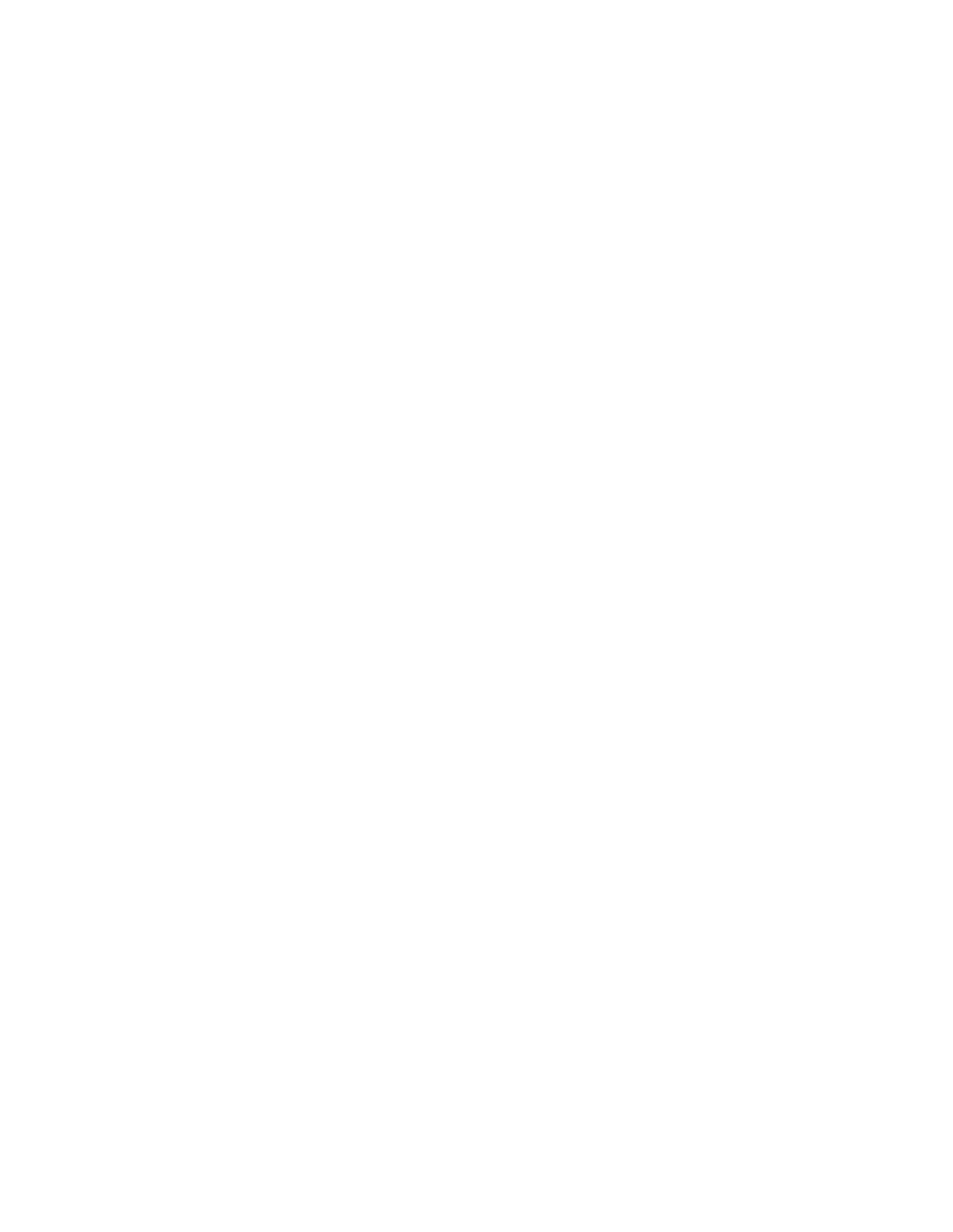# **TABLE OF CONTENTS**

| Chapter        | $\mathbf{1}$ |  |  |
|----------------|--------------|--|--|
| Chapter        | $\mathbf{2}$ |  |  |
| Chapter        | 3            |  |  |
| Chapter        | 4            |  |  |
| Chapter        | 5            |  |  |
| Chapter        | 6            |  |  |
| Chapter        | 7            |  |  |
| Chapter        | 8            |  |  |
| Chapter        | 9            |  |  |
| Chapter        | 10           |  |  |
| Chapter        | 11           |  |  |
| <b>FIGURES</b> |              |  |  |
|                |              |  |  |
| <b>TABLES</b>  |              |  |  |
| Table 5-1:     |              |  |  |
| Table 5-2:     |              |  |  |
| Table 6-1:     |              |  |  |
| Table 6-2:     |              |  |  |
| Table 6-3:     |              |  |  |
| Table 6-4:     |              |  |  |
| Table 9-1:     |              |  |  |
| Table 9-2:     |              |  |  |
| <b>LISTS</b>   |              |  |  |
|                |              |  |  |
|                |              |  |  |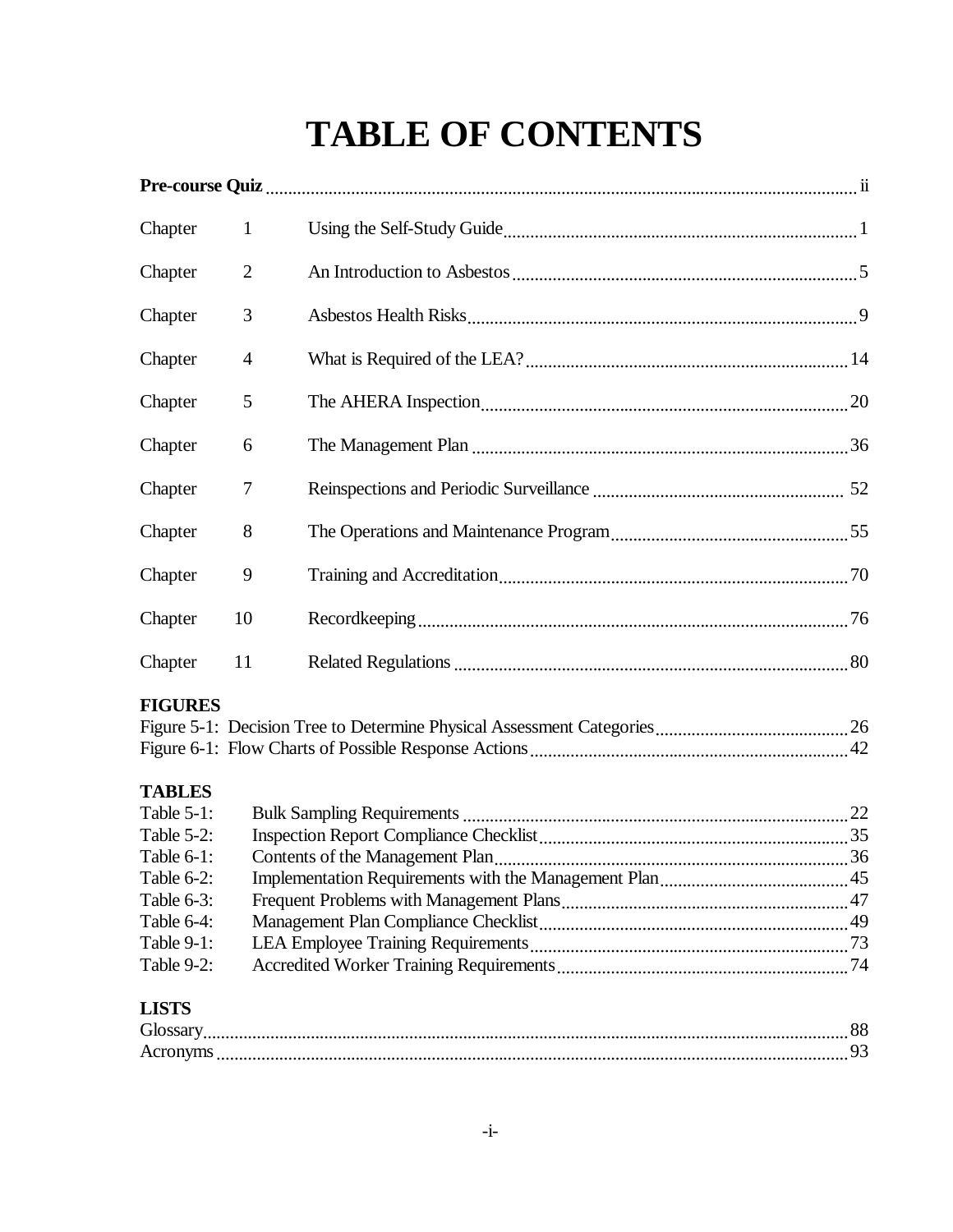# **PRE-COURSE QUIZ**

*The questions in this pre-course quiz are related to the information found in this guide. The quiz will serve as an immediate self-assessment of your knowledge of some of the basic principles of the Asbestos Hazard Emergency Response Act (AHERA). Please answer all of the following questions. The answers to the questions immediately follow the quiz.* 

#### **1. Asbestos that is easily crumbled into a powder by hand pressure when dry is:**

- A. Friable
- B. Non-friable
- C. Decomposable
- D. Asbestos powder
- E. None of the above

#### **2. Exposure to asbestos may result in:**

- A. Asbestosis (a disease characterized by lung scarring)
- B. Lung cancer
- C. Mesothelioma (a cancer arising in the chest cavity or abdominal cavity)
- D. All of the above
- E. None of the Above

#### **3. Asbestos-related diseases are \_\_\_\_\_\_\_\_\_\_\_\_\_\_\_\_\_\_\_ and have a latency period of \_\_\_\_\_.**

- A. dosed related, 15 to 30 years
- B. fatal, 30 days
- C. non-existent, 60 years
- D. dangerous, 1 hour
- E. serious, 10 years

#### **4. The three main federal government agencies that regulate asbestos are:**

- A. Food and Drug Administration, Department of Transportation, Environmental Protection Agency
- B. Department of Transportation, Environmental Protection Agency, Occupational Safety and Health Administration
- C. Department of Health and Human Services, Environmental Protection Agency, Occupational Safety and Health Administration
- D. General Services Administration, Department of Health and Human Services, Occupational Safety and Health Administration
- E. No federal government agencies regulate asbestos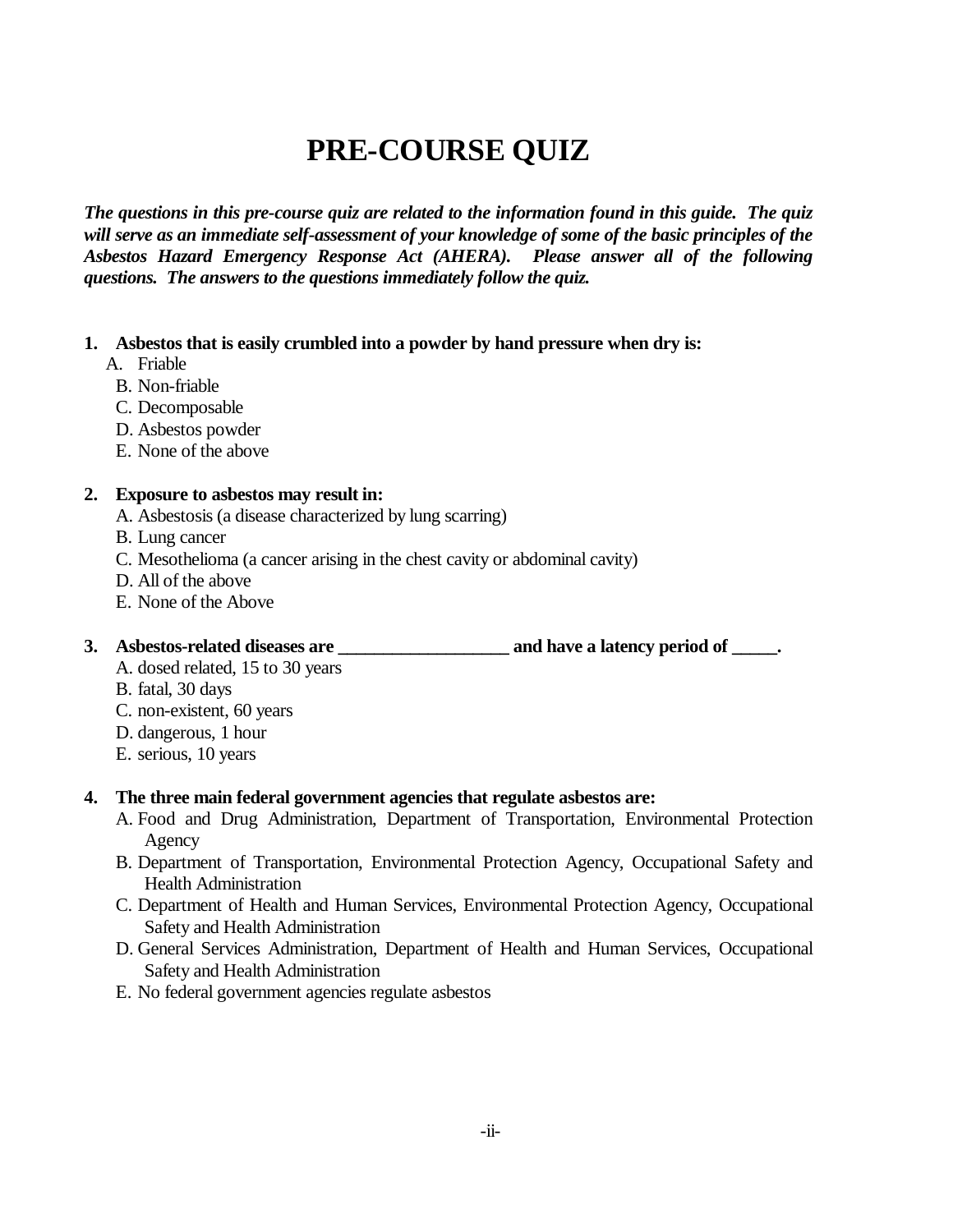#### **5. Which of the following are not the responsibility of the Local Education Agency?**

- A. must conduct periodic surveillance in each building under its authority at least once every six months and use an accredited inspector to conduct the reinspections every three years
- B. must attach a warning label immediately adjacent to any friable and nonfriable asbestoscontaining building material (ACBM) and suspected ACBM located in routine maintenance areas, such as boiler rooms, at each school building
- C. must send all notification, inspection, and periodic surveillance records to EPA on an annual basis
- D. ensure that complete and up-to-date records of inspections, reinspections, response activities, periodic surveillances, and operations and maintenance activities are maintained
- E. must comply with the notification requirements to workers, students, building occupants, parents, and short-term workers

#### **6. Which activities must be conducted by an accredited inspector?**

- A. Identify all homogeneous areas of material that are suspected to contain asbestos
- B. Gather information on the uses and functions of the spaces within the homogeneous areas
- C. Collect samples of material suspected to be ACBM and send them to the lab for analysis
- D. Perform a physical assessment of the material and document the results in an inspection report
- E. All of the above activities

#### **7. Some of the most common uses of asbestos-containing building materials found include:**

- A. Fireproofing on structural members
- B. Plaster, pipe and boiler insulation
- C. Acoustical or sound proofing material
- D. Flooring and ceiling tiles
- E. All of the above

#### **8. In addition to imposing other requirements, the Asbestos Hazard Emergency Response Act requires that a Local Education Agency:**

- A. Close buildings in which asbestos is found
- B. Perform inspections to identify asbestos-containing building materials in its buildings
- C. Notify the Environmental Protection Agency on the locations of asbestos-containing building materials in the schools of the district
- D. Remove all asbestos-containing building materials from its buildings
- E. B and D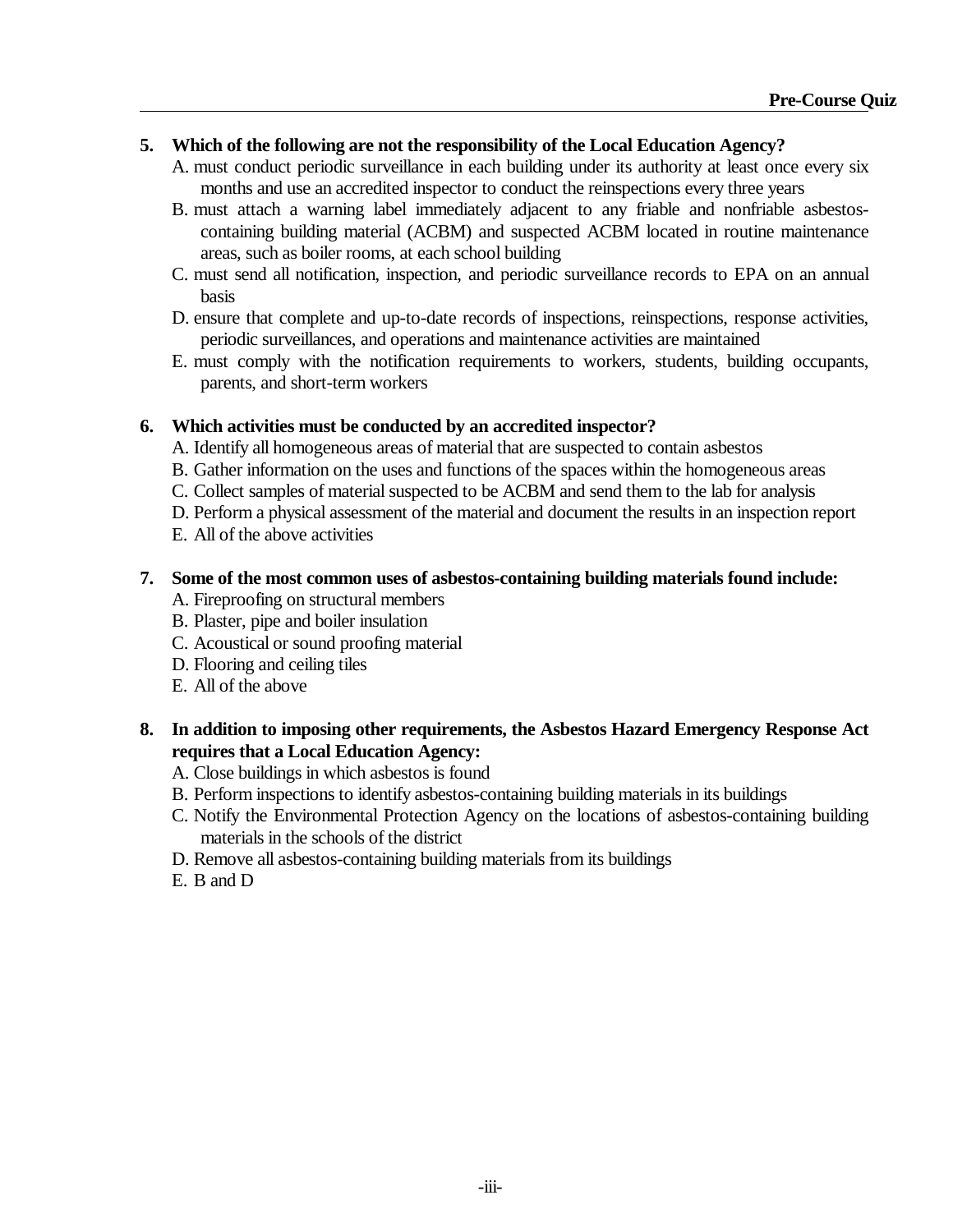#### **Pre-Course Quiz**

- **9. A management plan must contain appropriate response actions. Which of the following is not an appropriate response action:** 
	- A. Replace damaged asbestos-containing building materials with new undamaged asbestoscontaining building materials
	- B. Repair damaged asbestos-containing building materials to an undamaged or intact condition
	- C. Encapsulate asbestos-containing building materials with a material that surrounds or embeds asbestos fibers
	- D. Enclose asbestos-containing building materials in an airtight, impenetrable permanent barrier
	- E. None, all of these are appropriate response actions
- 10. At least once every \_\_\_\_\_\_ months, the Local Education Agency must conduct a visual  **called a(n) . inspection of all areas identified in the management plan as asbestos-containing building materials (ACBM) or assumed to contain asbestos-containing building materials to determine whether the condition of the ACBM or assumed ACBM has changed. This is** 
	- A. 12, periodic surveillance
	- B. 12, inspection
	- C. 6, periodic surveillance
	- D. 6, inspection
	- E. 24, reinspection

#### **11. Final air clearance of a functional space after a response action to remove, encapsulate, or enclose ACBM involves the following:**

- A. visual inspection
- B. collection of air samples
- C. analysis of samples by PLM
- D. analysis of samples by TEM, unless the project involves less than 160 square feet or 260 linear feet, in which PCM may be used
- E. A, B, D

#### **12. How can the Local Education Agency best minimize accidental disturbances of ACBM during maintenance and renovations activities?**

- A. establish a permit system that calls for all work orders and requests to be processed through the AHERA designated person
- B. require the AHERA designated person to maintain AHERA inspector and management planner accreditations
- C. require the principals of all schools to attend asbestos awareness training
- D. require all periodic surveillance inspections to be conducted by accredited inspectors
- E. assure that all AHERA management plans are updated on an annual basis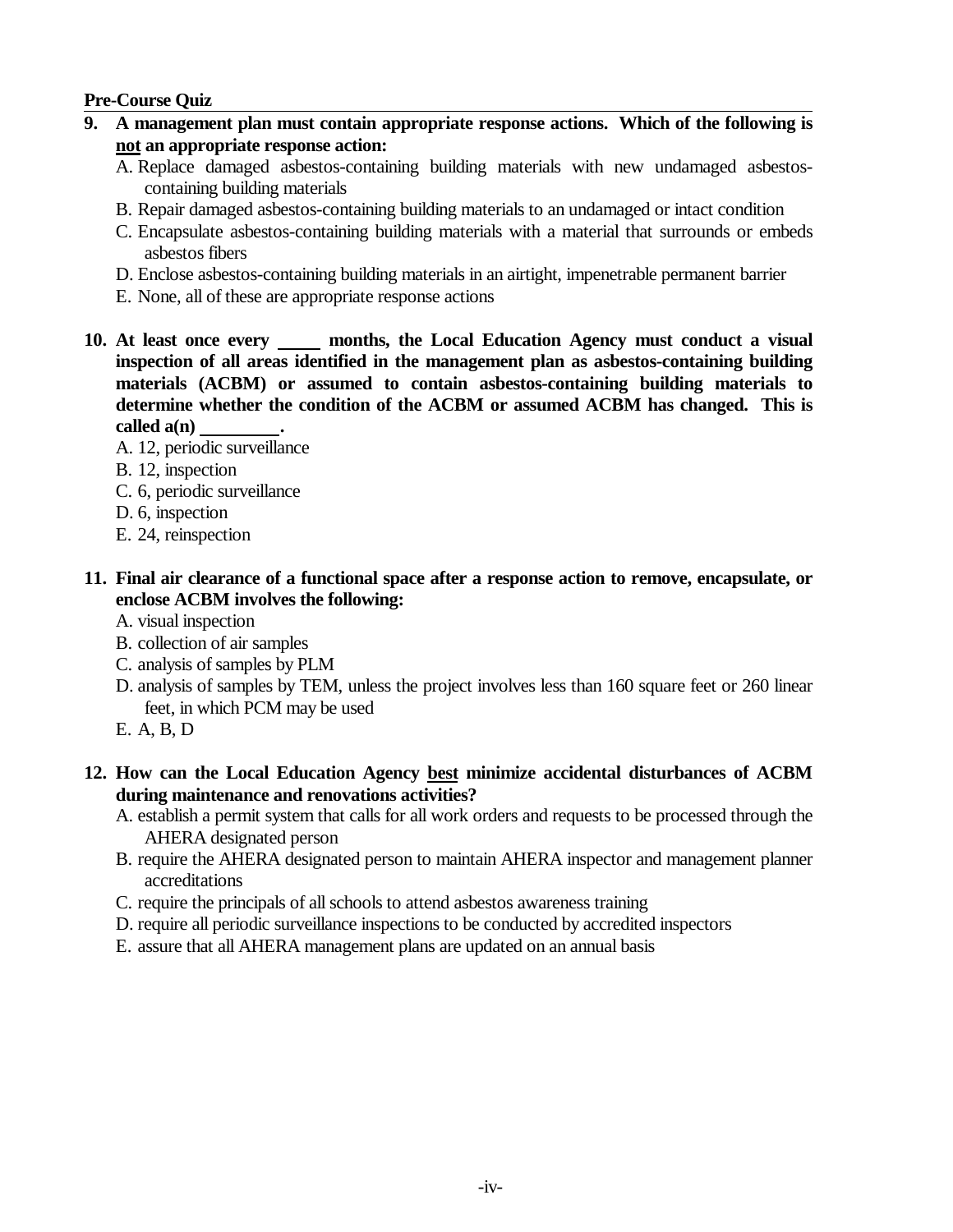#### **13. A designated person must:**

- A. Receive training that provides basic knowledge of a number of asbestos-related subjects, as listed in EPA's asbestos regulations
- B. Complete EPA-or State-approved inspector course and become accredited
- C. Have a college degree
- D. Pass an EPA test on Designated Person roles and responsibilities
- E. Complete no training

#### **14. An asbestos management program is subject to which EPA statutes and regulations:**

- A. Asbestos Hazard Emergency Response Act
- B. Asbestos Hazard Emergency Response Act, National Emissions Standards for Hazardous Air **Pollutants**
- C. Asbestos Hazard Emergency Response Act, National Emissions Standards for Hazardous Air Pollutants, EPA Worker Protection Rule
- D. Asbestos Hazard Emergency Response Act, National Emissions Standards for Hazardous Air Pollutants, EPA Worker Protection Rule and Asbestos School Hazard Abatement Reauthorization Act
- E. None of these

#### **15. Local Education Agencies must conduct the following notifications:**

- A. annually to parents, teachers, and employee organizations on the availability of the asbestos management plan
- B. annually to workers, building occupants and their guardians on recent or planned asbestos activities (such as inspections, response action, etc.)
- C. to short-term workers (e.g. telephone repair workers, utility workers, or exterminators) who may come into contact with asbestos on the locations of asbestos-containing building materials (or assumed ACBM)
- D. annually to EPA or state agencies on updates to the management plan.
- E. A, B, C

#### **16. The management plan must:**

- A. be kept in the Local Education Agency's administrative office
- B. be kept in the administrative office of each school building
- C. be available to persons for inspection without cost or restriction
- D. be complete and up-to-date
- E. all of the above

(1) A (2) D (3) A (4) B (5) C (6) E (7) E (8) B (9) A (10) C (11) E (12) A (13) A (14) D (15) E (16) E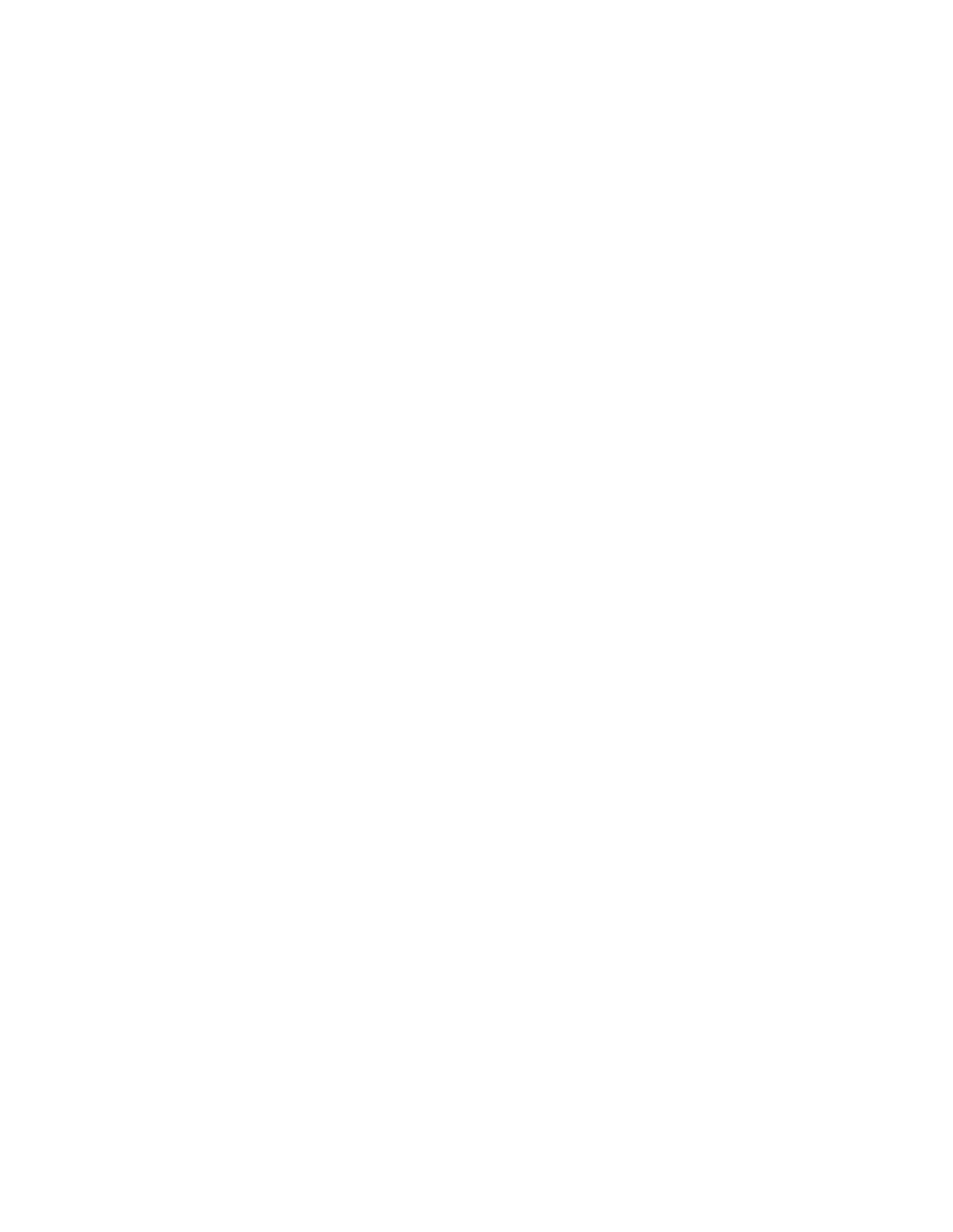# 1 **USING THE SELF-STUDY GUIDE**

#### *Aim of the Guide*

EPA requires schools to appoint an asbestos management coordinator, called the "AHERA designated person" to be responsible for a number of asbestos-related activities, including the implementation of the plan for managing asbestos-containing building materials (ACBM) in the school buildings and compliance with the federal asbestos regulations.

Even though the AHERA requirements have been in place for some time, EPA inspectors have found misunderstanding and confusion on how to implement the requirements, as well as how to best manage asbestos in school buildings. *EPA has designed this self-study guide to help the designated person understand his or her responsibilities and comply with the federal asbestos requirements.* This manual is recommended for persons recently appointed to the position of AHERA Designated Person, as well as persons who have held the position for some time.

#### *Background*

On October 22, 1986, Congress promulgated the Asbestos Hazard Emergency Response Act (AHERA), Public Law 99-519. AHERA mandated that EPA develop regulations to respond to asbestos in schools. On October 30, 1987, EPA promulgated the Asbestos-Containing Materials in Schools Rule (hereinafter referred to as the AHERA Rule), 40 CFR Part 763, Subpart E. This rule requires that all of the nation's nonprofit elementary and secondary schools, both public and private, inspect their school buildings for asbestos-containing building materials (ACBM), develop a plan to manage the asbestos for each school building, notify parents and staff regarding management plan availability, provide asbestos awareness training to school maintenance and custodial workers, and other requirements described in detail in this manual. A list of key responsibilities for school districts is located on page 18. *(Note that certain States consider pre-schools the first step of the elementary education process and therefore have included pre-schools under their State AHERA regulations.)* 

The governing authority responsible for AHERA compliance is the Local Education Agency (LEA). "Local Education Agency" means either any local educational agency as defined in Section 198 of the Elementary and Secondary Education Act of 1965 (often called school district), the owner of any private, non-profit elementary or secondary school building, or the governing authority of any school operated under the Defense Department's education system.

In July 1991, EPA released the results of an evaluation of AHERA implementation. The results showed that certain elements of school asbestos programs were not being effectively implemented. The agency concluded that schools needed better guidance on how to run their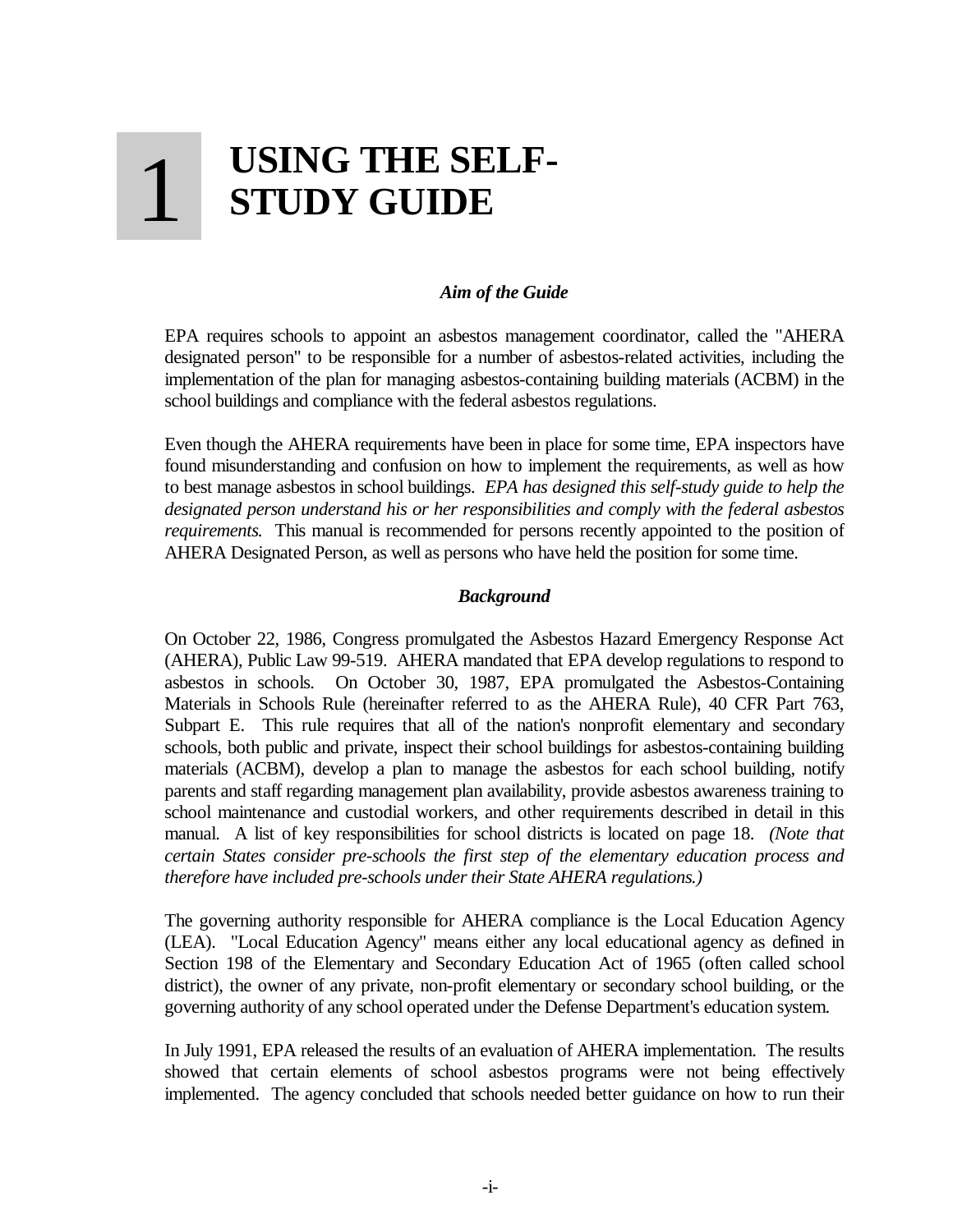#### **CHAPTER 1 Using the Self-Study Guide**

asbestos programs. Shortly after, EPA hired a contractor to develop the *Designated Person Self-Study Guide*. Due to the shortage of funding, this project was abandoned in 1992.

Over the past seven years, EPA staff have observed that the quality of school asbestos programs depend heavily on the dedication and work of the AHERA Designated Person (DP). Schools without a competent DP tend to have more AHERA violations. Common violations are listed on the table "Frequent Problems with the Management Plan" on

page 47. Schools with DPs who know the AHERA requirements can effectively prevent the release of asbestos fibers through their own actions, as well as their ability to hire and oversee the work of personnel conducting asbestos-related activities at their school buildings.

The *AHERA Designated Person Self Study Guide* is an important tool to improve LEA's compliance with AHERA and to protect the health of school building occupants through preventing the release of asbestos fibers. With the support from EPA HQ and all the other EPA regional offices, the Seattle office of EPA undertook the task of updating and finalizing this manual on August 1995.

#### *Responsibilities of the AHERA Designated Person*

The responsibilities of the AHERA Designated Person include:

•ensure that all activities of anyone who conducts the following are carried out in accordance with the AHERA requirements: conduct inspections, reinspections, periodic surveillance; develops, implements and updates management plans; and plans and implements asbestosrelated activities (such as maintenance or removal);

•ensure that all custodial and maintenance employees are properly trained;

- •ensure that all workers, building occupants, students, and their parents are notified annually about management plan availability and recent and upcoming asbestos-related activities;
- •ensure that short-term workers who may come into contact with asbestos are provided information regarding the location of this asbestos;

•ensure that all warning labels are posted; and

•consider any conflicts of interest that may arise when selecting accredited personnel to conduct asbestos-related activities.

#### *AHERA Designated Person Required Training*

AHERA requires that the DP be *adequately* trained to carry out his or her responsibilities. Due to the differing needs of school districts based on the size of the district and the amount and condition of the ACBM, AHERA does not list a specific training course or specific number of hours of training for the DP. Further, AHERA does not require the DP to be accredited. Specifically, the regulations note the training must include the following topics:

•health effects of asbestos;

•detection, identification and assessment of asbestos-containing building materials (ACBM);

- •options for controlling asbestos-containing building materials; and
- •asbestos management programs.
- •relevant Federal and State regulations concerning asbestos, including AHERA and its implementing regulations and the regulations of the Occupational Safety and Health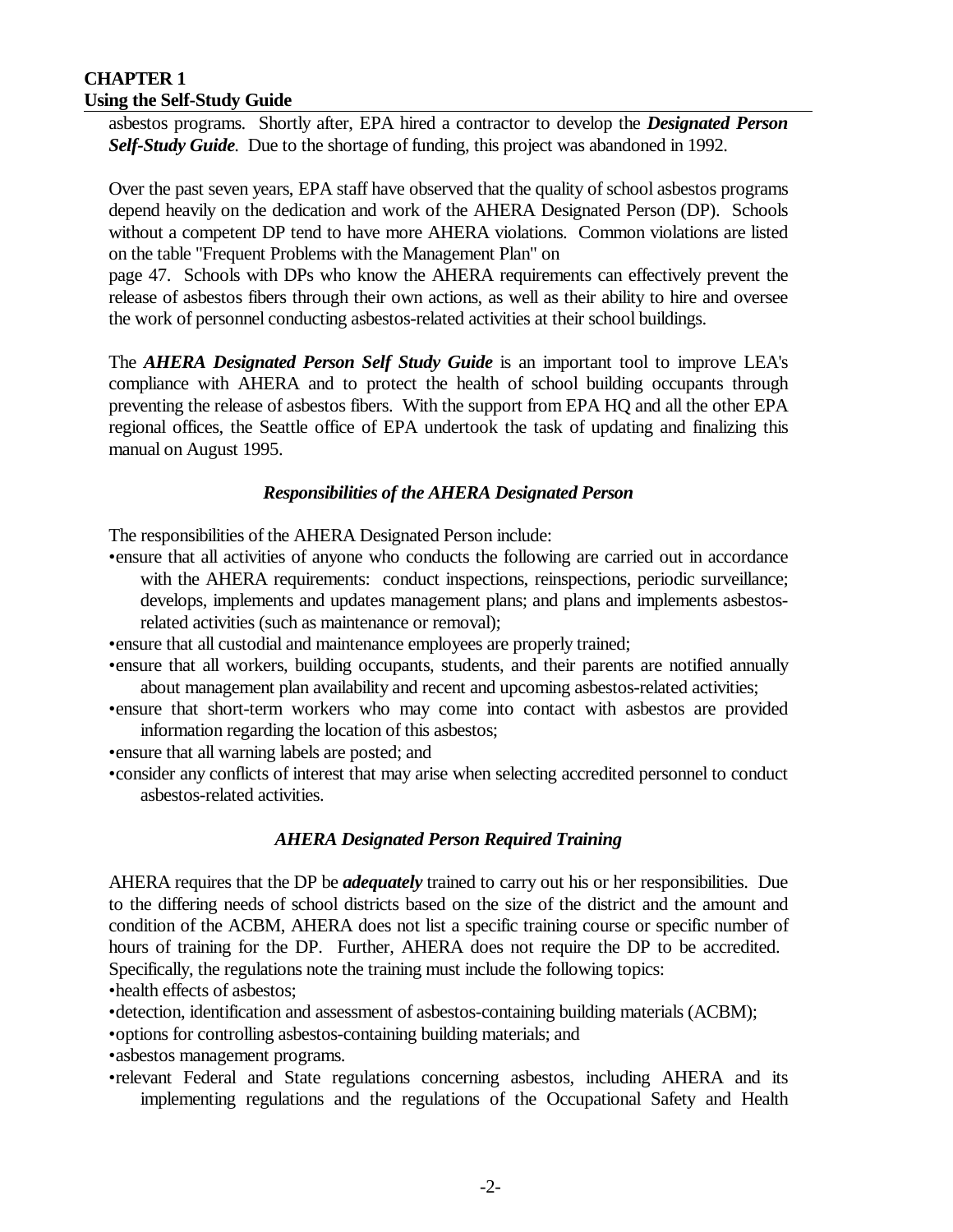Administration, the U.S. Department of Transportation, and the U.S. Environmental Protection Agency *(See Chapter 11 for further information on regulations related to AHERA.)* 

#### *Instructions for Using this Guide*

To use this guide effectively:

- Assemble all documents that appear in the list entitled "Documents Required for Completion of Self-Study Guide."
- Make copies of the tables, figures and supplemental materials that appear in this guide to use as working copies.
- Review the chapter summaries and supplemental materials at the end of each chapter as you proceed through the guide.
- Take the Quiz before and after you have completed this Self-Study Guide.

#### *Documents Required for Completion of Self-Study Guide*

A designated person using this guide should have copies of the following documents for reference:

- Environmental Protection Agency
	- 40 CFR Part 763; *Asbestos-Containing Materials in Schools*; Final Rule (October 30, 1987), the *Model Accreditation Plan*, Interim Final Rule (February 3, 1994), and *Asbestos Abatement Projects; Worker Protection; Final Rule* (February 25, 1987; note: this rule must undergo revision to conform to the OSHA Worker Protection Rule, 29 CFR 1926.1101, 8/10/94).

*100 Commonly Asked Questions About the New Asbestos-in-Schools Rule*  (May 1988).

- Your School Asbestos Inspection Report/Management Plan Choose a document that is representative of your school buildings if you have multiple schools.
- Occupational Safety and Health Administration 29 CFR §1910.1001: *General Industry Standard on Asbestos* and 29 CFR §1926.1101: *Construction Industry Standard* (August 10, 1994).

## *Useful References*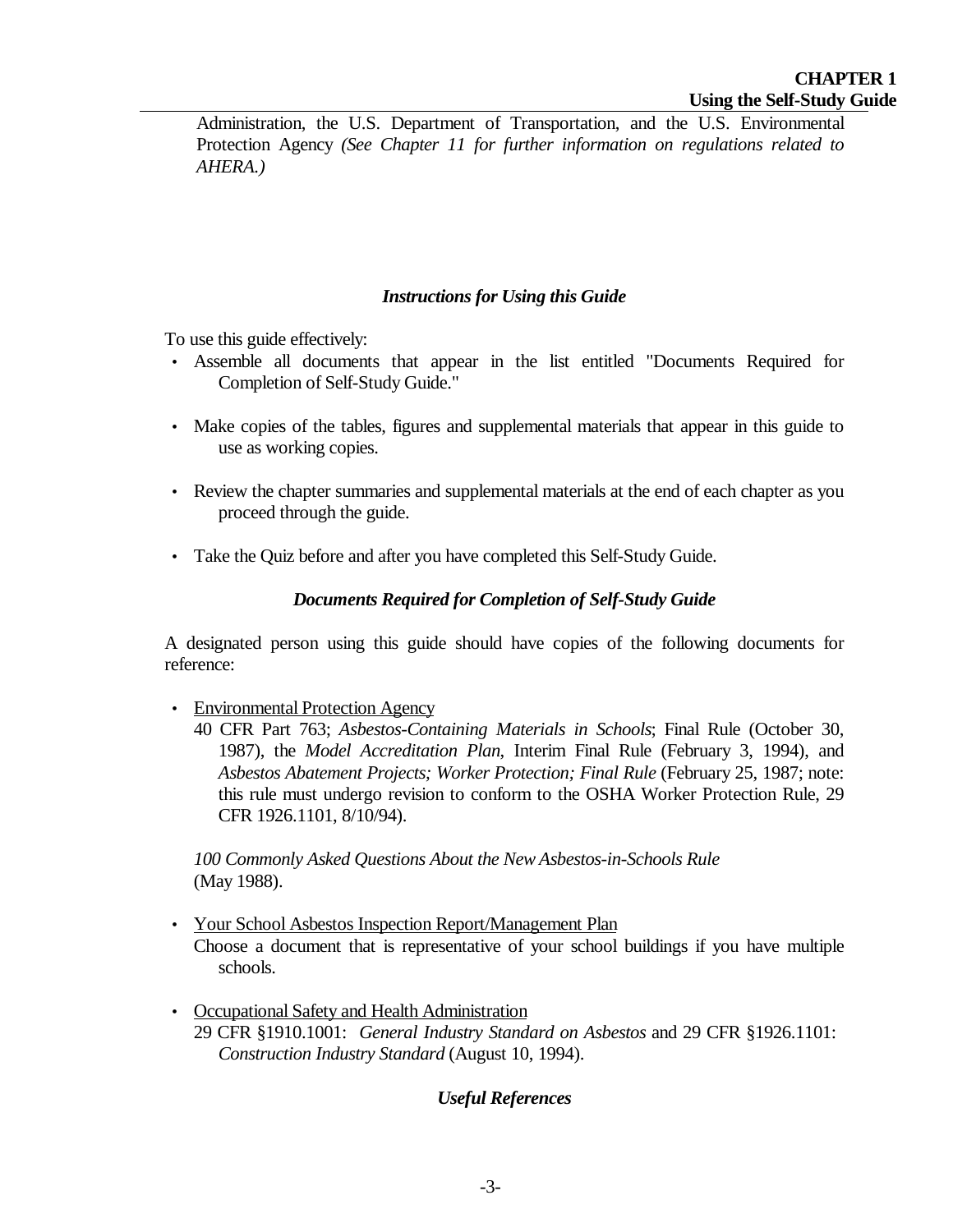A designated person may also wish to refer to one or more of the following EPA documents in completing this guide:

- Environmental Protection Agency
	- 40 CFR Part 61; *National Emission Standards for Hazardous Air Pollutants; Asbestos NESHAP Revision;* Final Rule (November 20, 1990);

*Guidance for Controlling Asbestos-Containing Materials in Buildings (Purple Book):*  (June, 1985; 560/5-85-024);

*Managing Asbestos in Place: A Building Owners Guide to Operations and Maintenance Programs for Asbestos-Containing Materials (Green Book)* (July, 1990; 20T-2003);

*Asbestos in Buildings; Guidance for Service and Maintenance Personnel*  (June 1985; 560/5-85-018);

- *A Guide to Performing Reinspections Under the Asbestos Hazard Emergency Response Act (AHERA) (Yellow Book)* (February 1992);
- *Answers to the Most Frequently Asked Questions About Reinspections Under AHERA*  (May 1991);

*Environmental Hazards in Your School: A Resource Handbook* (October 1990).

Policy Clarification for the Asbestos Hazard Emergency Response Act: *Under What Circumstances is Removal of Vinyl Asbestos Tile or Similar Materials a Response Action under AHERA?* (EPA, July 1992).

To obtain any of the documents listed above, contact the EPA Toxic Substances Control Act (TSCA) Hotline at (202) 554-1404 or the U.S. Government Printing Office.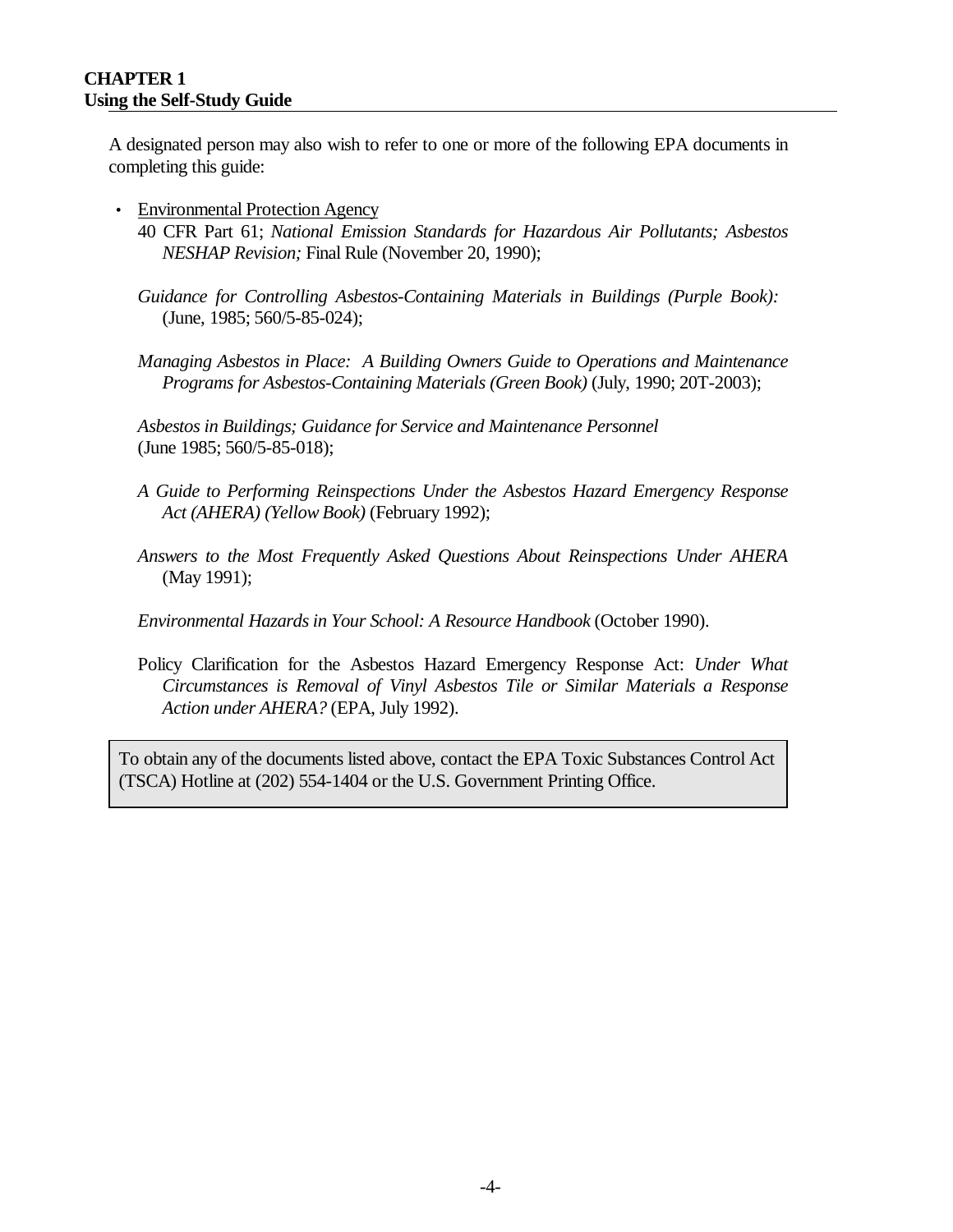# 2 AN INTRODUCTION  **TO ASBESTOS**

#### **The History of Asbestos**

The word "asbestos" is derived from the Greek language. The Greeks admired the "miracle mineral" because of its softness and flexibility and its ability to withstand heat. The Greeks used asbestos much like cotton, spinning and weaving it into cloth. Asbestos was not widely available anywhere in the world until the late 1800s, when major deposits were found in Canada. Thereafter, asbestos was used to make thermal insulation for boilers, pipes, and other high temperature applications, and was also used as a fireproofing and reinforcement material. During World Wars I and II, the military used asbestos extensively in ships and other applications. Commercial usages of asbestos in buildings increased greatly thereafter, but growing concerns about the health risks associated with asbestos exposure resulted in a voluntary reduction in the use of asbestos beginning in the 1970s.

#### **Characteristics of Asbestos**

Asbestos is comprised of a group of natural minerals. Unlike other minerals, however, the crystals of asbestos form long, thin fibers. Asbestos deposits are found throughout the world, but the primary sites of commercial asbestos production are Canada, Russia, and South Africa. Commercial mining of asbestos in the United States was halted in the 1980s.

Once extracted from the earth, asbestos-containing rock is crushed, milled (or ground), and graded. This produces long, thread-like fibers of material. What appears to the naked eye as a single fiber is actually a bundle of hundreds or thousands of fibers, each of which can be divided even further into tiny fibers (fibrils), invisible without the aid of a microscope.

Asbestos materials are divided into two groups -- *serpentine* and *amphibole.* All asbestos in the serpentine group is called Chrysotile. This is the most common type of asbestos found in buildings in the United States, accounting for approximately 95 percent of the asbestos found in the nation's buildings. It is commonly known as "white asbestos" because of its natural color.

The amphibole group contains five types of asbestos. Amosite, the second most common type of asbestos found in buildings in the United States, is often referred to as "brown asbestos" for the color of the natural mineral. Crocidolite, or "blue asbestos" has been used in high-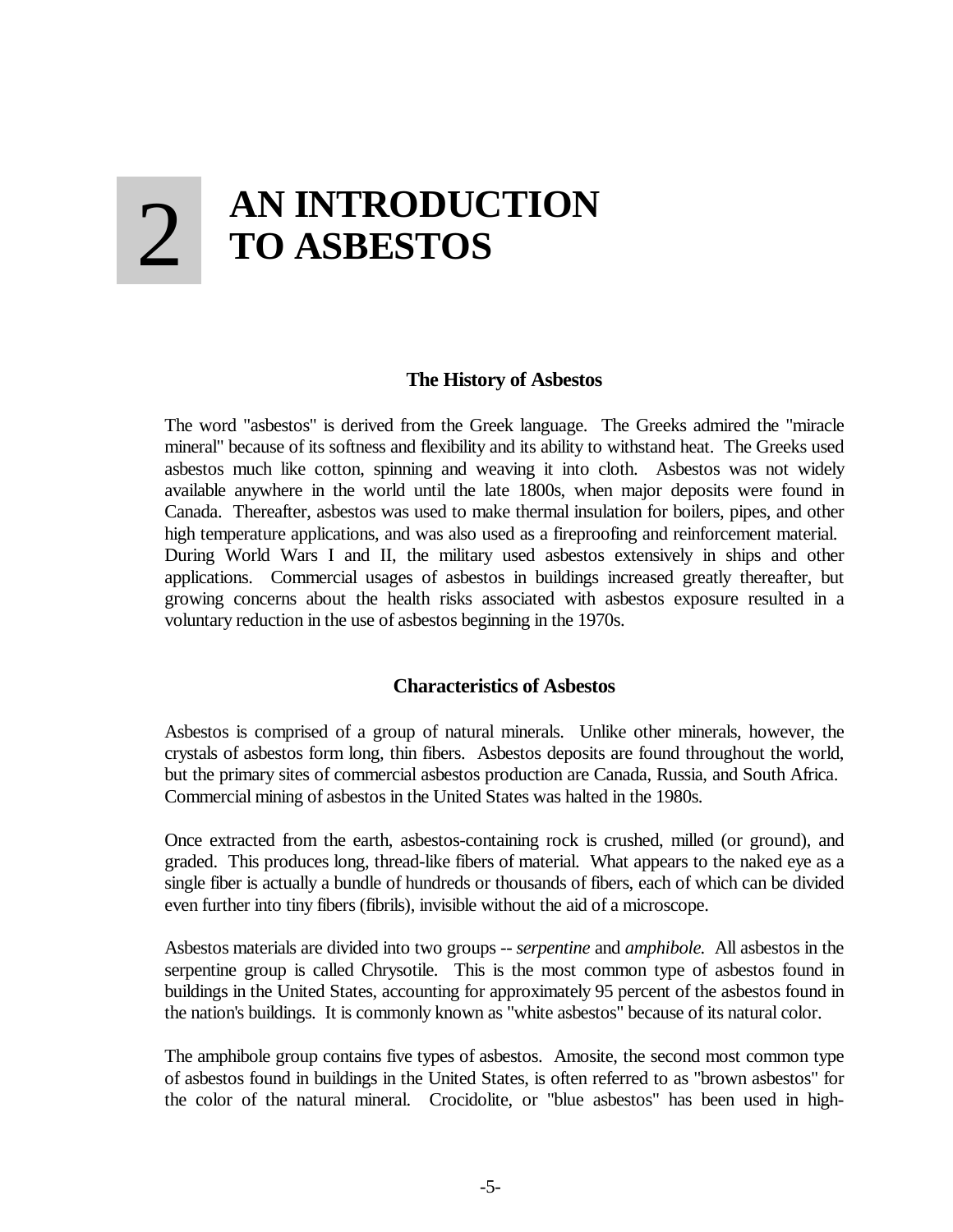#### **CHAPTER 2 An Introduction to Asbestos**

temperature insulation products and on chemical resistant surfaces, such as laboratory tables for chemistry and biology classes (upon occasion, the custodial staff will drill holes in table tops for new fixtures without realizing that the material may contain crocidolite. The remaining three types of asbestos in the amphibole group -- Anthophyllite, Tremolite, and Actinolite -- are rare and have little commercial value. They are occasionally found as contaminants or minor constituents in asbestos-containing materials.

### **Uses of Asbestos**

Asbestos has been used in thousands of products, largely because it is plentiful, readily available, cheap, strong, does not burn, conducts heat and electricity poorly, and is resistant to chemical corrosion. Products made with asbestos are often referred to as asbestos-containing materials (ACM).

Asbestos proved particularly useful in the construction industry. Building materials that contain asbestos are referred to as asbestos-containing building materials (ACBM). Commercial usage of asbestos products in the construction industry was most common from about 1945 to 1980. Some of the most common uses of ACBM include:

- Fireproofing material -- Usually spray-applied to steel beams used in construction of multi-story buildings to prevent structural members from warping or collapsing in the event of fire.
- **Insulation material** -- Usually spray-applied, trowel-applied, or manually installed after being preformed to fit surfaces such as pipes for thermal insulation and condensation control.
- **Acoustical or soundproofing material** -- Trowel- or spray-applied. May also be used for decoration. Asbestos was mixed with other materials and sprayed onto ceilings and walls to produce a soft, textured look.
- **Miscellaneous materials** -- Asbestos has been added to asphalt, vinyl, cement and other materials to make products like roofing felts, exterior siding and roofing shingles, wallboard, pipes for water supply, combustion vents, and flues for waste gases and heat. Fibers in asbestos cement, asphalt, and vinyl materials are usually firmly bound into materials in good condition and typically will be released only if the material is damaged mechanically -- for example through drilling, cutting, grinding, or sanding. In addition, asbestos in roofing shingles and siding exposed to weathering may slowly deteriorate and has the potential to release fibers.

Examples of the more common ACBM found in schools are flooring, vinyl base, mastic, roofing materials, gaskets in heating and air-conditioning equipment, ceiling panels and tiles, wallboard, joint compound, plaster, pipe and boiler insulation, duct-wrap insulation, duct joint tape, duct vibration dampening cloth, fireproofing on structural members, fire brick for boilers, fire doors, acoustical spray-on, cement pipes, and panels.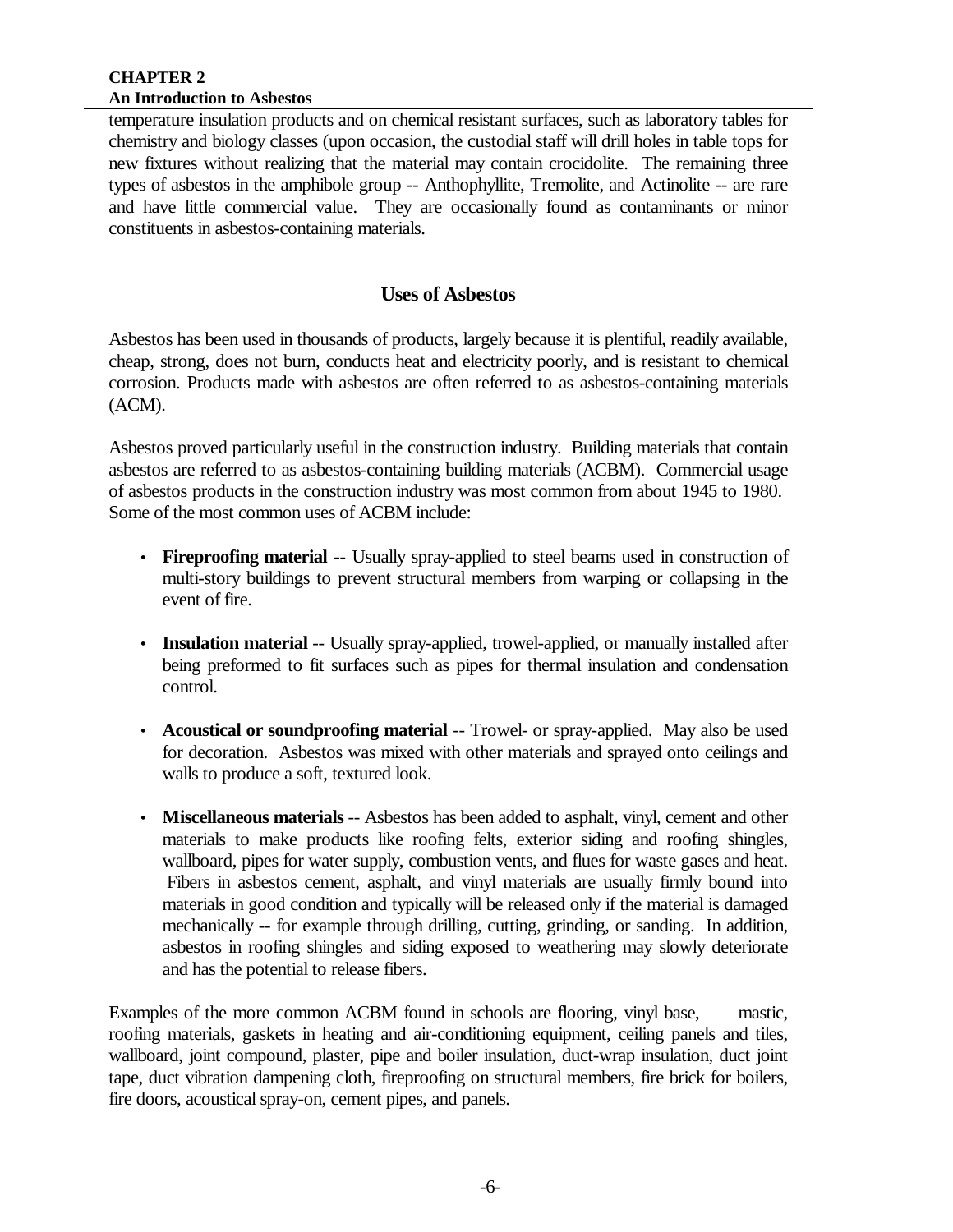# **Friable vs. Nonfriable ACBM**

Friable ACBM will release fibers into the air more readily than nonfriable ACBM. Therefore, the AHERA Rule differentiates between friable and nonfriable ACBM. The regulations define friable ACBM as material that may be crumbled, pulverized, or reduced to powder by hand pressure when dry. Friable ACBM also includes previously nonfriable material when it becomes damaged to the extent that when dry it may it may be crumbled, pulverized, or reduced to powder by hand pressure. *Undamaged non-friable ACBM should be treated as friable if any action performed on the material will make them friable.* 

#### **Categories of Asbestos-Containing Building Materials**

EPA identifies three categories of ACBM *(See the definitions appearing in § 763.83 of the AHERA Rule)*:

- **Surfacing Materials** -- Interior ACBM that has been sprayed on, troweled on, or otherwise applied to surfaces (structural members, walls, ceilings, etc.) for acoustical, decorative, fireproofing, or other purposes. This includes acoustical plaster, hard plasters (wall or ceiling), fireproofing insulation, spray-applied or blown-in thermal material, joint or patching compound (wall or ceiling), and textured paints or plasters.
- **Thermal System Insulation** -- Insulation used to control heat transfer or prevent condensation on pipes and pipe fittings, boilers, breeching, tanks, ducts, and other parts of hot and cold water systems; heating, ventilation, and air conditioning (HVAC) systems; or other mechanical systems. These insulation materials include pipe lagging, pipe wrap, HVAC duct insulation, block insulation, cements and muds, and a variety of other products such as gaskets and ropes.
- **Miscellaneous Materials** -- Other, mostly nonfriable products and materials found on structural components, structural members or fixtures, such as floor tile, ceiling tile, construction mastic for floor and ceiling materials, sheet flooring, fire doors, asbestos cement pipe and board, wallboard, acoustical wall tile, and vibration damping cloth. "Miscellaneous materials" do not include thermal system insulation or surfacing materials.

Please note that batt, blanket, and blown-in insulation should be placed in one of the above categories according to use.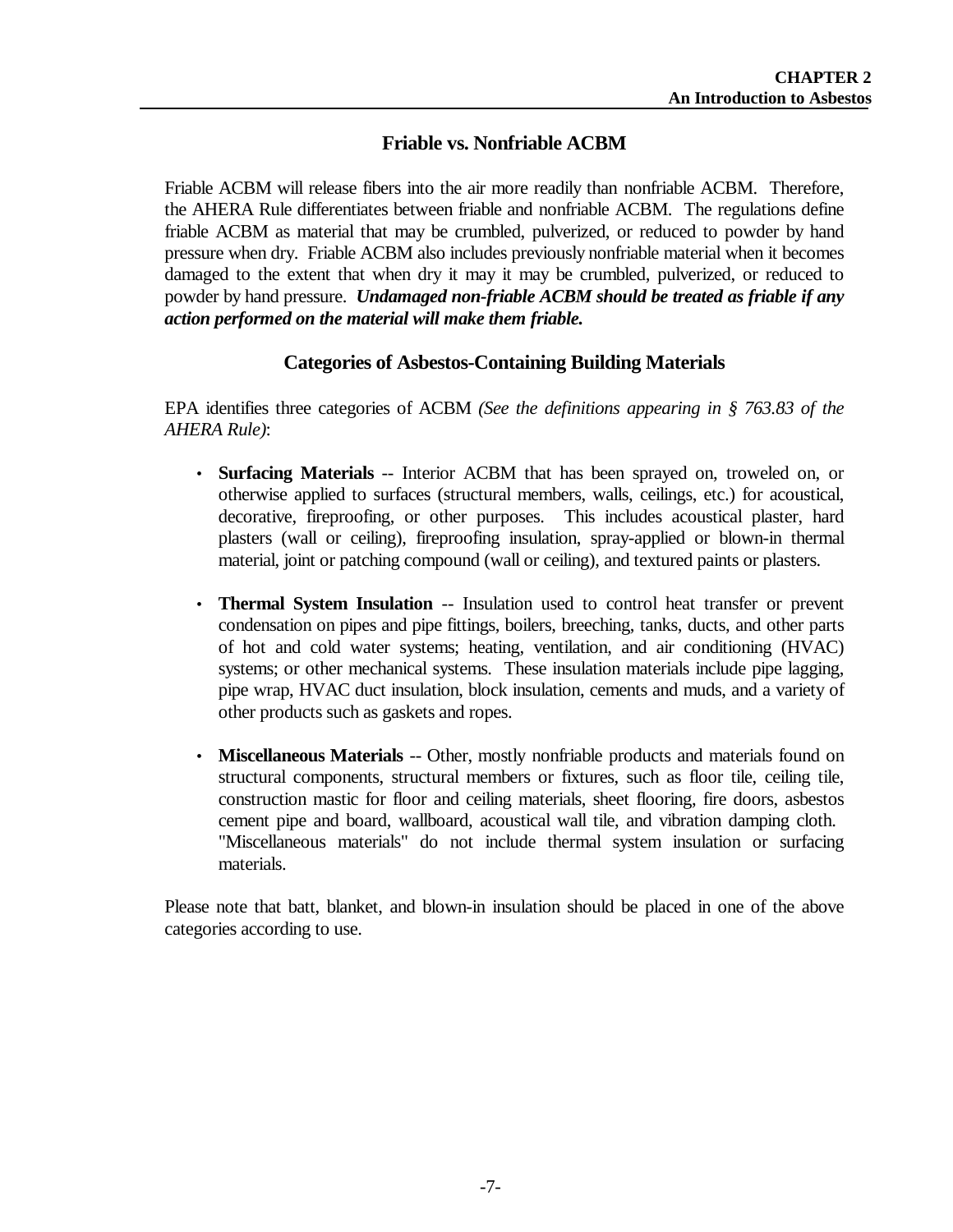## **Chapter 2 Summary Key Points About Asbestos**

This chapter introduces some important terms used in the AHERA Rule. The designated person should be especially familiar with the following:

**Asbestos-Containing Material (ACM)** -- Any material or product that contains more than one percent asbestos.

**Asbestos-Containing Building Material (ACBM)** -- Surfacing ACM, thermal system insulation ACM, or miscellaneous ACM that is found in or on interior structural members or other parts of a school building.

**Friable ACBM** -- Material that may be crumbled, pulverized, or reduced to powder by hand pressure when dry. Friable ACBM also includes previously nonfriable material when it becomes damaged to the extent that when dry it may it may be crumbled, pulverized, or reduced to powder by hand pressure.

**Nonfriable ACBM** -- Material that, when dry, may not be crumbled, pulverized, or reduced to powder by hand pressure.

**Surfacing ACM** -- Interior ACM that has been sprayed on, troweled on, or otherwise applied to surfaces (structural members, walls, ceilings, etc.) for acoustical, decorative, fireproofing, or other purposes.

**Thermal System ACM** -- Insulation used to control heat transfer or prevent condensation on pipes and pipe fittings, boilers, breeching, tanks, ducts, and other parts of hot and cold water systems; heating, ventilation, and air-conditioning (HVAC) systems; or other mechanical systems.

**Miscellaneous ACM** -- Other, mostly nonfriable, products and materials (found on structural components, structural members or fixtures) such as floor tile, ceiling tile, construction mastic for floor and ceiling materials, sheet flooring, fire doors, asbestos cement pipe and board, wallboard, acoustical wall tile, and vibration damping cloth.

*Undamaged non-friable ACBM should be treated as friable if any action performed would render these materials friable. When previously non-friable ACBM becomes damaged to the extent that when dry it may it may be crumbled, pulverized, or reduced to powder by hand pressure, it should be treated as friable.*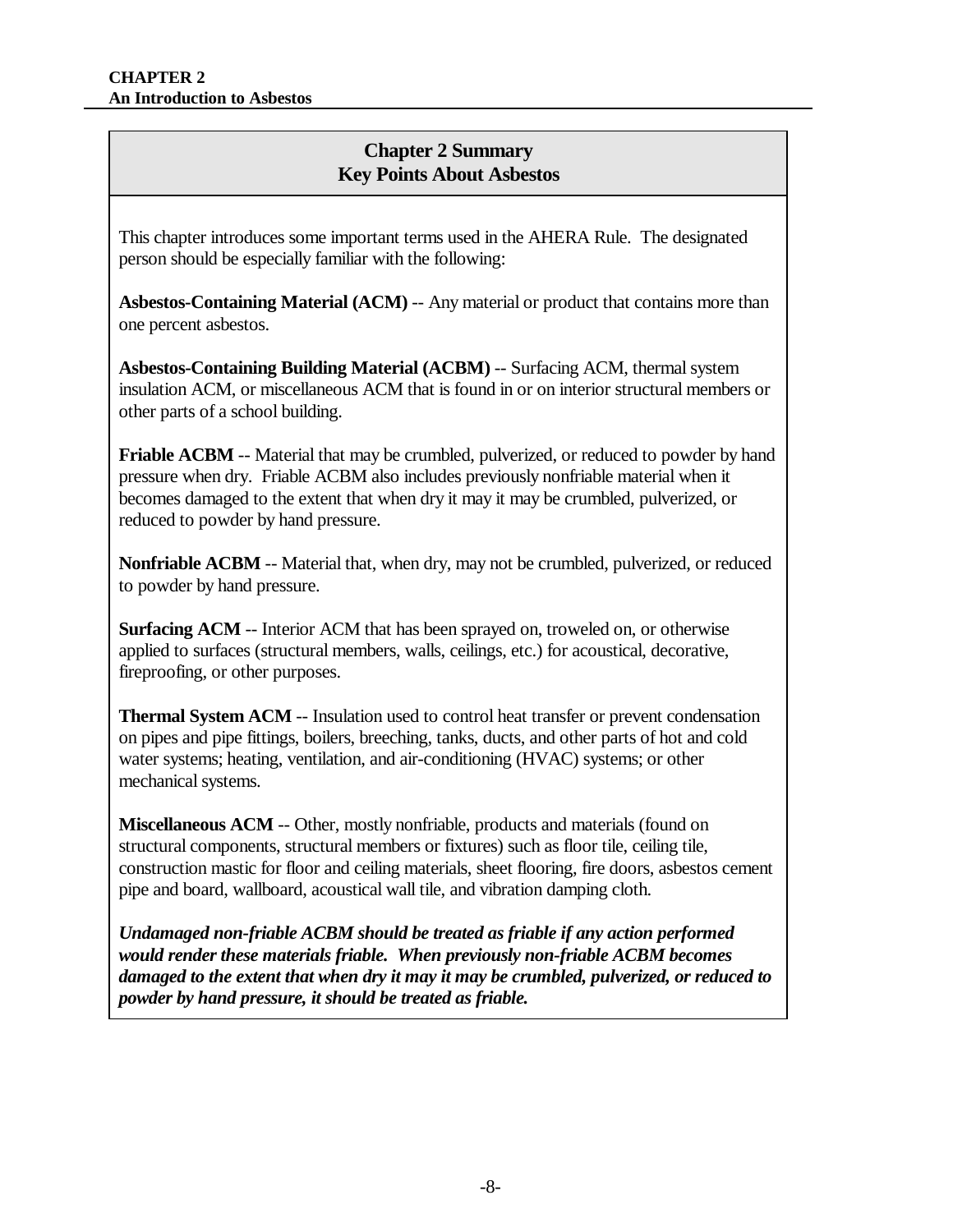# 3 **ASBESTOS HEALTH RISKS**

#### **Health Effects Associated with Asbestos Exposure**

The health effects associated with asbestos exposure have been studied for many years. Results of these studies show that inhalation (breathing in) of asbestos fibers leads to increased risk of developing several diseases. Exactly why some people develop these diseases remains a mystery, but it has been well demonstrated that most asbestos-related illnesses are doseresponse related (*i.e.*, the greater the exposure to airborne asbestos fibers, the greater the risk of developing an illness).

#### **Relative Hazards of Asbestos Exposure**

Almost daily, we are exposed to some prevailing level of asbestos fibers in buildings or experience some existing level in the outdoor air. Some fibers that are inhaled remain in the lungs. Brief "bursts" of exposure, when added to the background level, increase the potential to cause or trigger the development of an asbestos related disease. These brief bursts of exposure occur in many ways. For example, when a carpenter drills a hole in an asbestos fire door without taking any precautions, an increased amount of asbestos may be released into the air. The more often these bursts of exposure occur, the greater the risk of breathing asbestos fibers.

People most at risk for this additional exposure are maintenance and construction workers who work on and disturb asbestos in buildings. This clearly demonstrates the need for an active asbestos policy and an ongoing operations and maintenance (O&M) plan for buildings that contain ACBM.

*It is important to recognize that the majority of people who have developed diseases because of asbestos exposures are former asbestos workers.* These workers were frequently exposed to high levels of asbestos fibers each working day, with little or no protection. Today's asbestos maintenance workers and AHERA-trained asbestos abatement workers are trained to follow specific work practices and wear appropriate protection, including respirators, to minimize the risk of exposure. However, increased risk may occur when a worker who does not use a respirator or follow specific work practices disturbs any ACBM.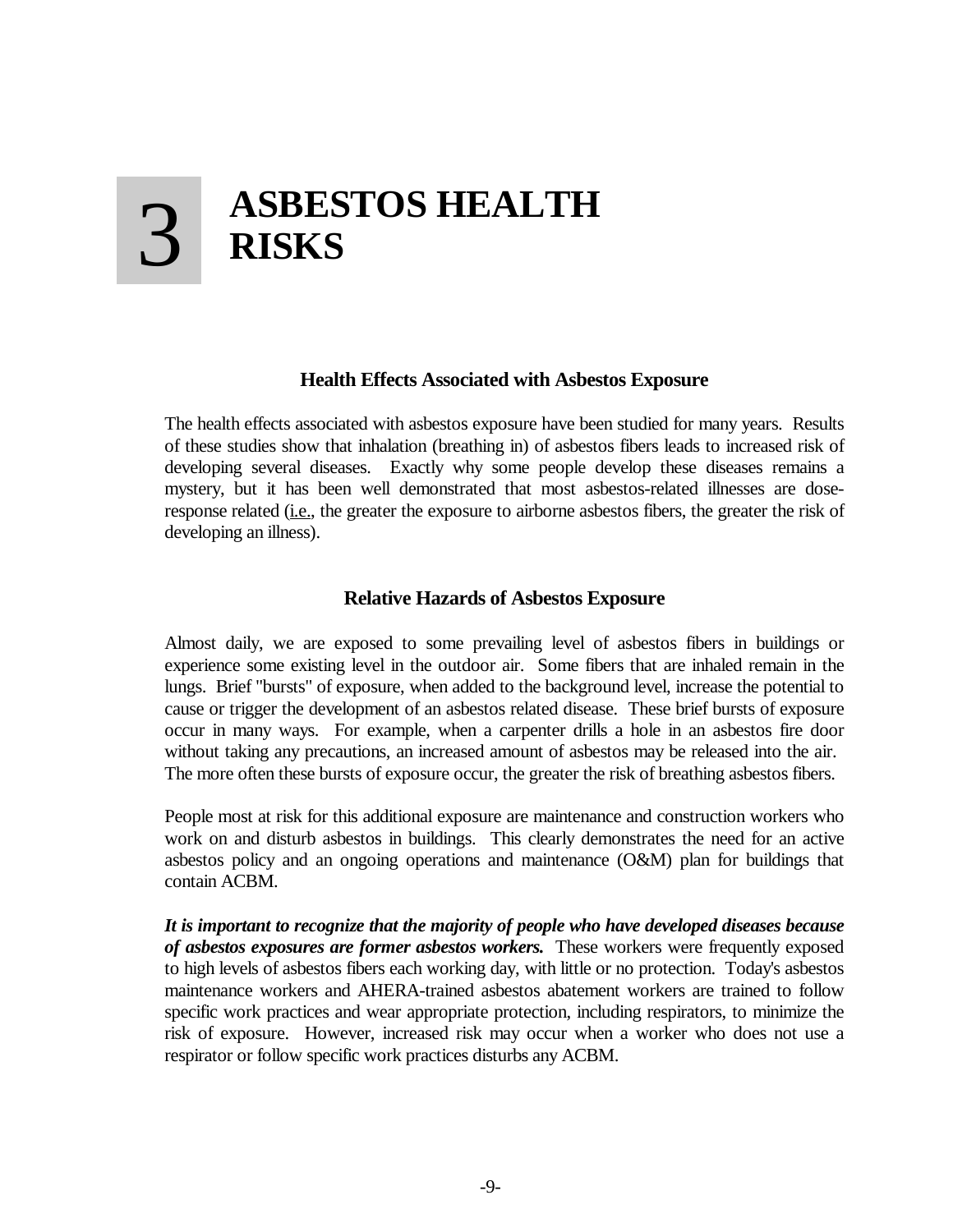# **The Respiratory System**

The effects of asbestos exposure most often involve the lungs. Air breathed into the body passes through the mouth and nose, continuing into the windpipe. The windpipe divides into smaller and smaller tubes that end up in the lungs as air sacs called alveoli. It is in these air sacs that respiration occurs. Oxygen is absorbed into tiny blood vessels (or capillaries), and waste gases, such as carbon dioxide, pass out of the blood and are exhaled.

The body has several mechanisms to "filter" the air it breathes. First, large particles are removed in the nose and mouth. Many smaller particles are caught on the mucus-coated walls of the airway tubes. These airways have "hairy" linings (ciliate cells) that constantly propel mucus upward. Particles caught in the mucus are swept up into the back of the mouth. From here they are swallowed or expelled (spit out). Unfortunately, cigarette smoking temporarily paralyzes these hair-like cells, disabling one of the body's natural defenses against unwanted dust or fibers.

Despite natural bodily defenses, some dust particles inevitably reach the tiny air sacs in the lungs. When this occurs the human immune system dispatches large cells called macrophages to engulf the particles and "digest" them. These cells deposit a coating on the particles and may begin forming scar tissue around them. This is just another natural defense mechanism the body uses against unwanted debris in the lungs.

#### **Asbestos-Related Diseases**

If the body's defenses fail to control or remove asbestos fibers that enter the lungs, the risk of developing an asbestos-related disease increases. Asbestos-related diseases include asbestosis, lung cancer, mesothelioma, and other cancers.

- **Asbestosis** -- Asbestosis is a disease characterized by lung scarring. It reduces lung elasticity -- the ability to inhale and exhale in response to muscular contractions of the diaphragm -- and makes breathing very difficult. Asbestosis is most common among workers who have been exposed to large amounts of asbestos fibers over a period of time. It is a serious disease and, in those persons exposed to high levels of asbestos, can eventually lead to disability or death. All forms of asbestos are suspected to have the potential to cause asbestosis. Like all diseases associated with asbestos exposure, it may take many years for the disease to show up. The typical latency period for asbestosis is 15 to 30 years. Available data indicate that the frequency of occurrence of asbestosis rises and the disease worsens with increasing dust exposure. The Occupational Safety and Health Administration (OSHA) Asbestos Standards were developed to minimize the incidence of asbestosis among asbestos workers by reducing their exposure to asbestos.
- **Lung Cancer** -- As with asbestosis, there appears to be a dose-response relationship between asbestos exposure and lung cancer. In addition, lung cancer arising from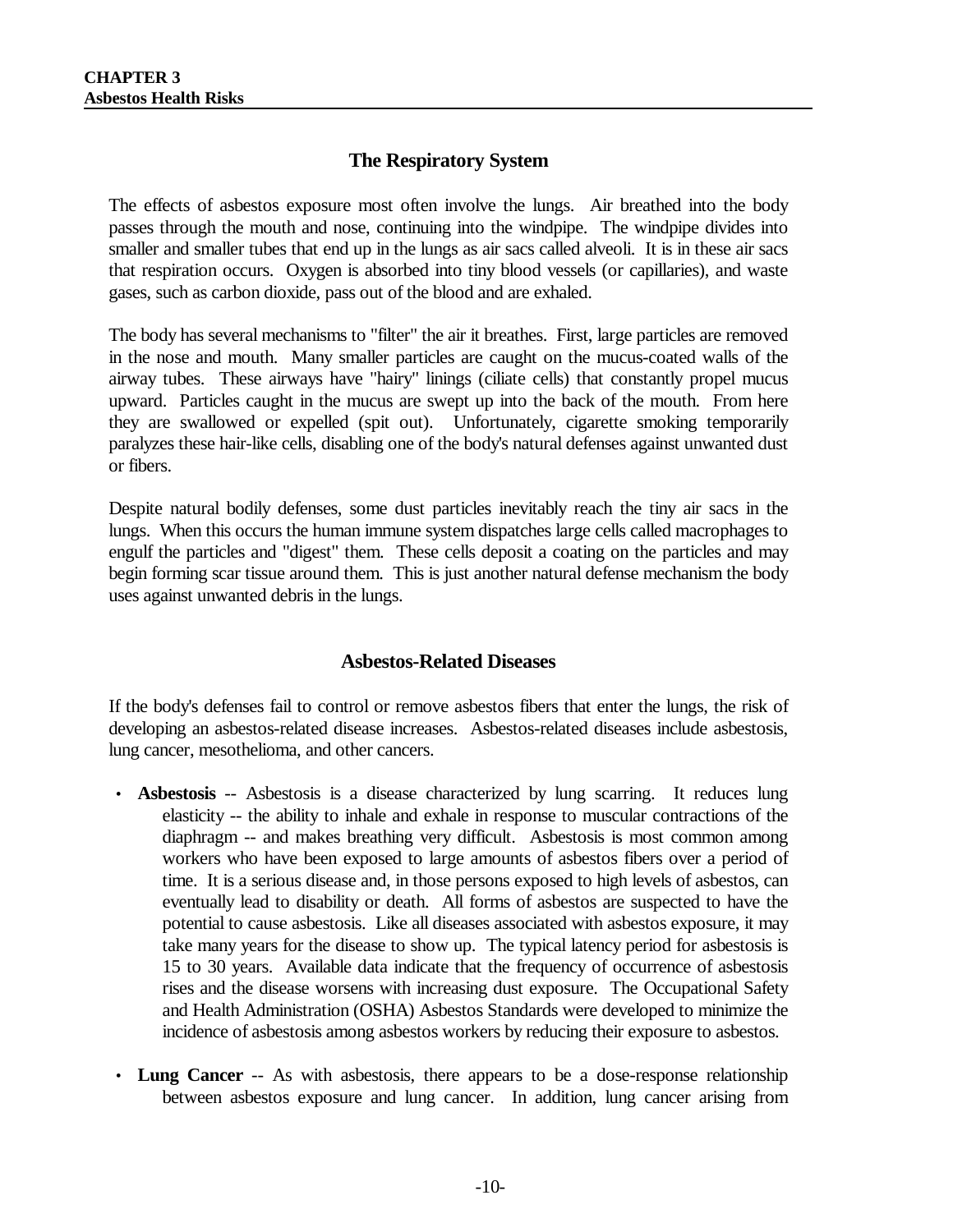asbestos exposure also has a latency period before development -- typically 30 years or longer. The risk of contracting lung cancer as a result of exposure to asbestos increases if the worker is a cigarette smoker. Cigarette smokers who are exposed to asbestos are over 50 times more likely to develop lung cancer than the normal, non-smoking population. As a result, a program to help workers stop smoking and an asbestos operations and maintenance program will help reduce the risk of lung cancer among asbestos maintenance workers.

- **Mesothelioma** -- Mesothelioma is a cancer that occurs in the chest cavity lining or in the lining of the abdominal (stomach) lining. This type of cancer spreads rapidly and is always fatal. Cases of mesothelioma have been found in people who have had a limited exposure to asbestos. The onset of this disease appears to be independent of smoking behavior but related to dose and to time from first known asbestos exposure. Mesothelioma tends to have a long latency period -- usually 30 to 40 years.
- **Other Diseases** -- Several other diseases seem to occur more frequently among people who have been exposed to asbestos. These include cancer of the esophagus, stomach, colon, and pancreas; pleural (fibrous) plaques; pleural thickening; and pleural effusion.

The risks of contracting any of these diseases make it extremely important that asbestos maintenance workers utilize proper work practices and respiratory protection.

#### **Risks Associated with Low Exposure**

While studies of asbestos workers and laboratory animals clearly reveal that asbestos is hazardous, the risks associated with low-level, non-occupational exposure (i.e., an occupant of a building who is not actually disturbing the asbestos) have not been directly demonstrated. Estimating low-level risks from exposure data is not a straightforward process, and the validity of current methodologies is questionable.

Based on a thorough review of the literature available on the health effects of asbestos, the National Institute for Occupational Safety and Health (NIOSH) has concluded that there is no level below which the risks of contracting an asbestos-related disease are zero. This means that there is no established safe level of exposure to asbestos.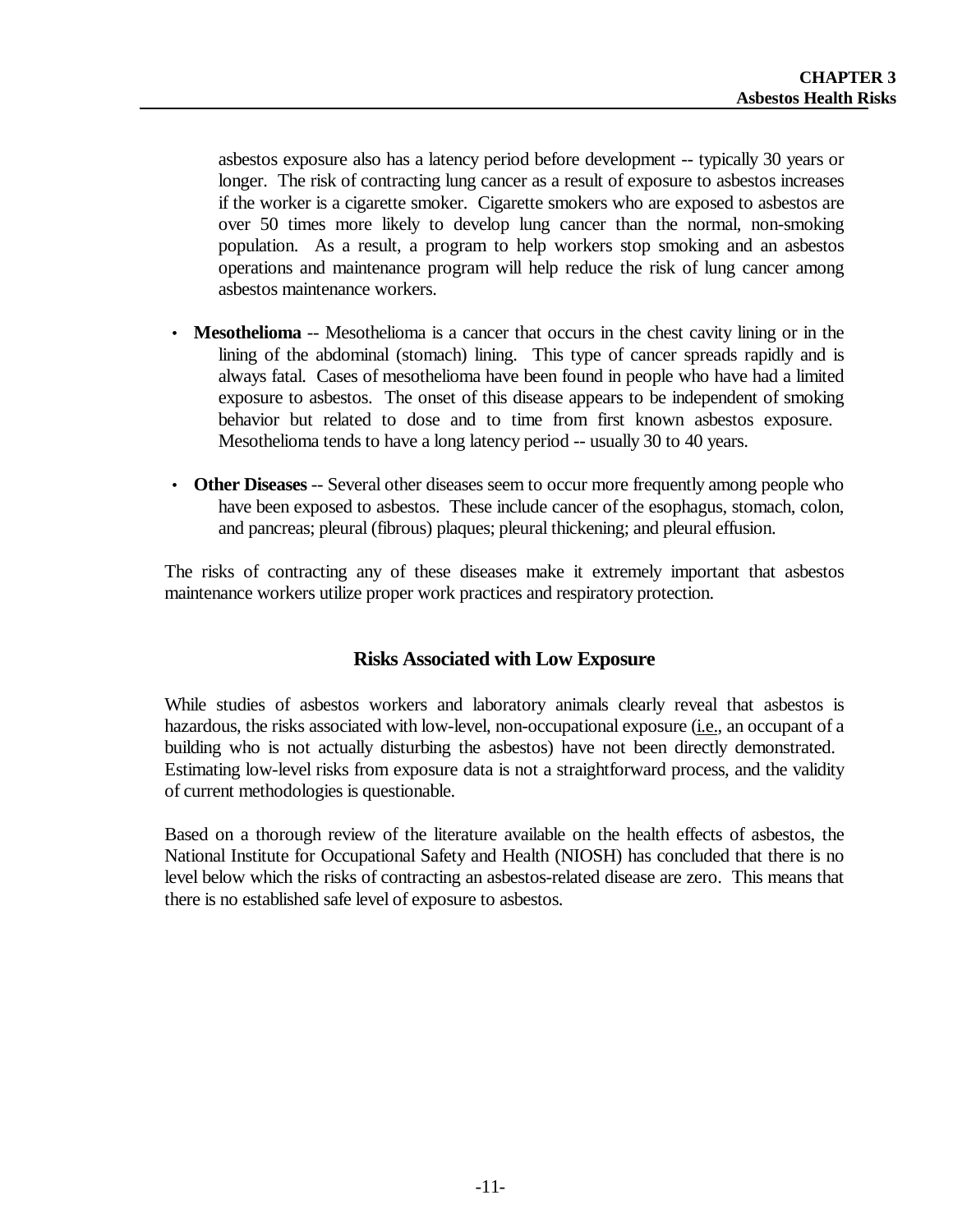# **EPA Policy for Asbestos Control in Schools**

EPA bases its policy for asbestos control in schools on the following premises:

- Although asbestos is hazardous, the risk of asbestos-related disease depends upon exposure to airborne asbestos fibers.
- Based upon available data, the average airborne asbestos levels in buildings seem to be very low. Accordingly, the health risk to most building occupants also appears to be very low.
- Removal is often <u>not</u> a building owner's best course of action to reduce asbestos exposure. In fact, an improper removal can create a dangerous situation where none previously existed.
- EPA only requires asbestos removal to prevent significant public exposure to airborne asbestos fibers during building demolition or renovation activities.
- Asbestos that has been identified will pose little risk if it is well maintained under an operations and maintenance program. Improper operations and maintenance also can cause dangerous situations. Therefore, EPA requires a pro-active, in-place management program whenever ACBM is discovered and is not removed.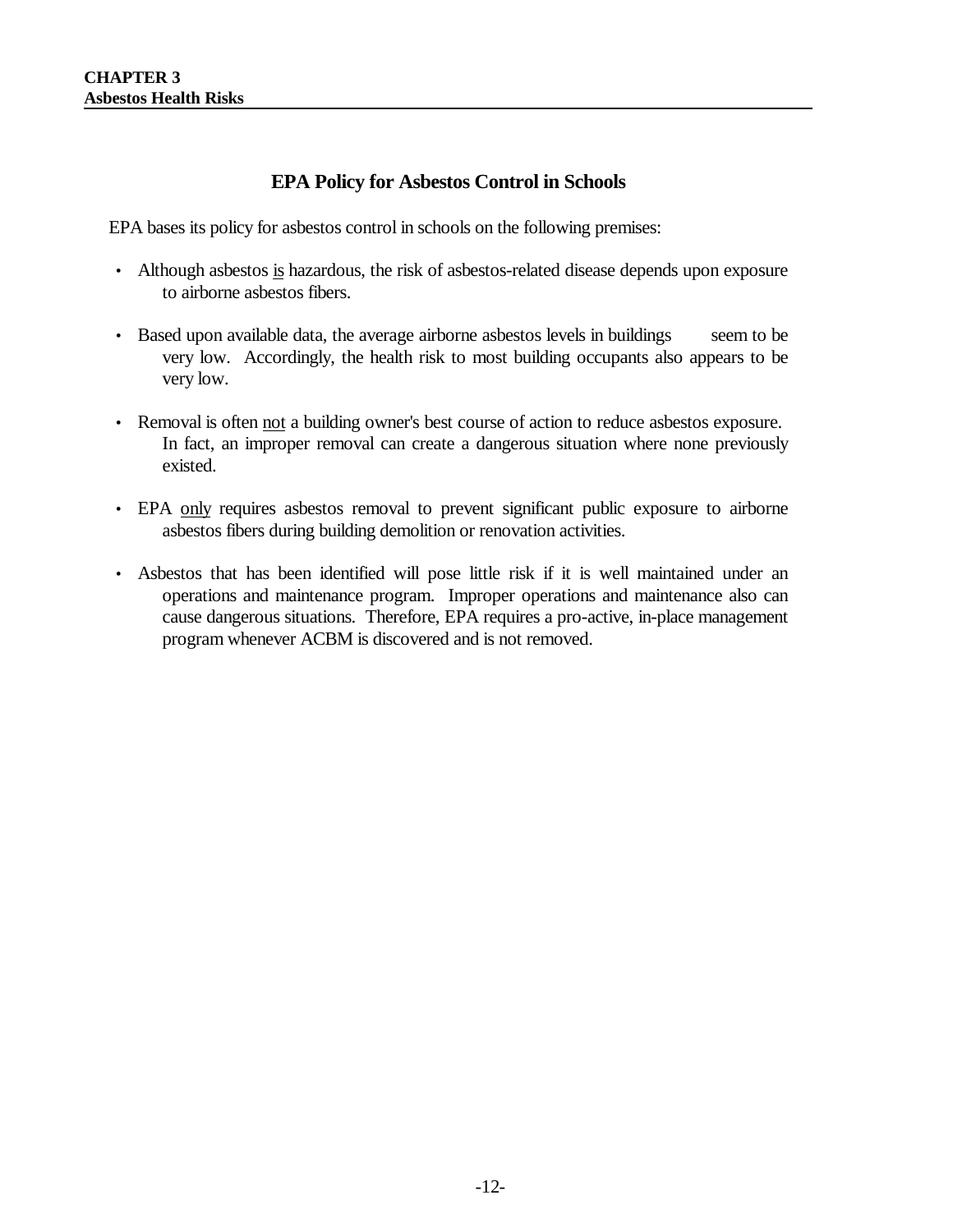## **Chapter 3 Summary Key Points About Asbestos Health Risks**

Asbestos-related diseases are dose-response related (the greater the exposure to airborne fibers, the greater the risk of developing an illness) and have a latency period (typically 15 to 30 years).

Exposure to asbestos may result in **asbestosis** (a disease characterized by lung scarring, which reduces the lungs' ability to function), **lung cancer, mesothelioma** (always-fatal cancer arising in the chest or abdominal cavity), and **other diseases.** 

Risks associated with low-level, non-occupational exposure (e.g., a building occupant who is not actually disturbing the asbestos) are not well established. The National Institute for Occupational Safety and Health (NIOSH) has determined, however, that there is no established safe level of exposure.

Asbestos that has been identified will pose little risk if it is well maintained under an operations and maintenance program. EPA only requires asbestos removal to prevent significant public exposure to airborne asbestos fibers during building demolition or renovation activities.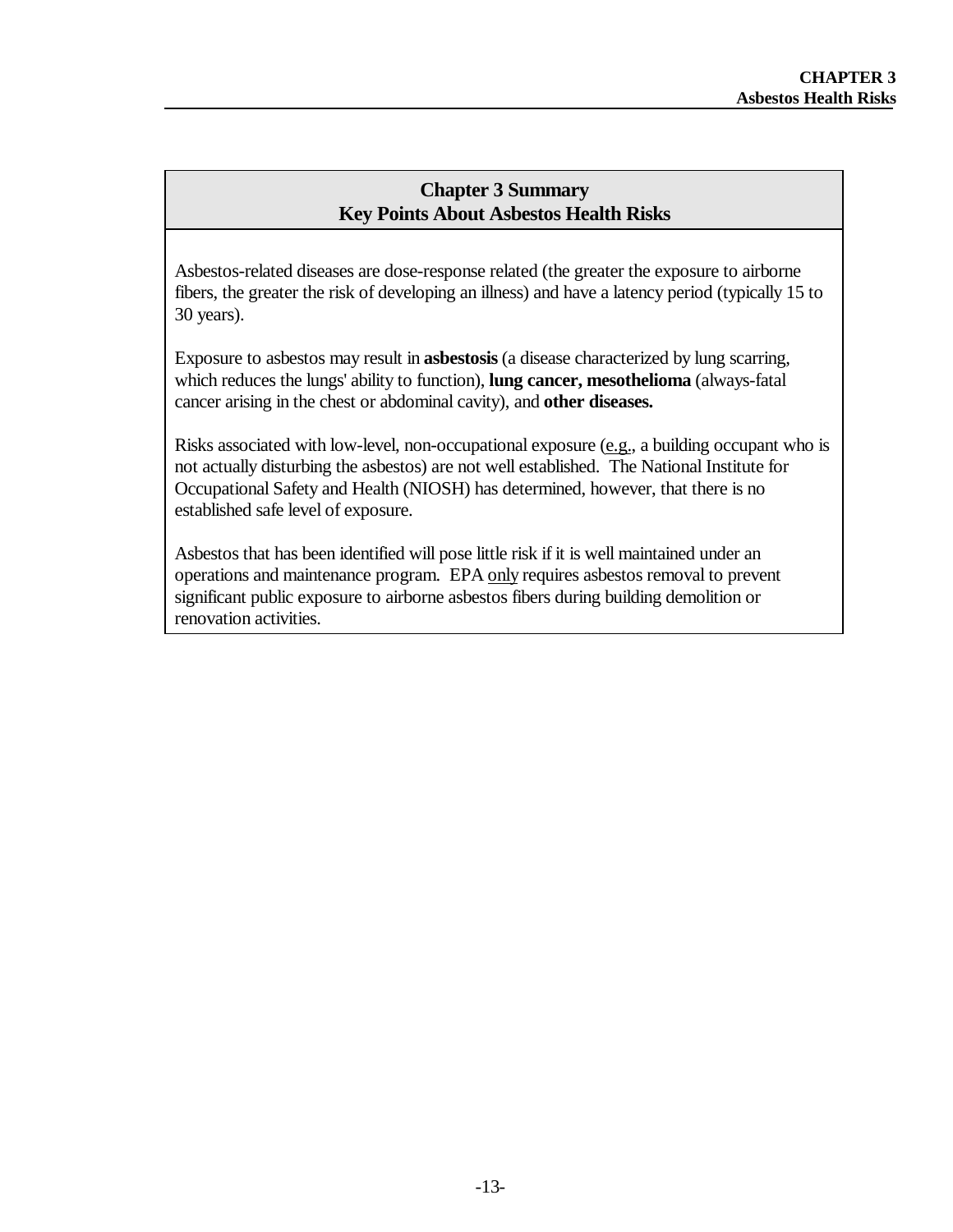# 4 **WHAT IS REQUIRED OF THE LEA?**

#### **Scope and Purpose of AHERA**

Broadly stated, AHERA requires that each Local Education Agency (LEA) perform inspections to identify asbestos-containing materials in each of the public and private elementary and secondary schools under its authority; develop, implement and update asbestos management plans; take appropriate response actions; safely maintain asbestos-containing building materials (ACBM); and comply with AHERA's recordkeeping requirements.

The AHERA Rule outlines the general responsibilities of a LEA in § 763.84 and the specific duties of the LEA in the succeeding sections of the rule.

#### **General LEA Responsibilities**

Under § 763.84 of the AHERA Rule, the LEA has the following general responsibilities:

- Ensure that the activities of any persons who perform inspections, reinspections, and periodic surveillance, develop and update management plans, develop and implement response actions, and conduct operations and maintenance activities are in compliance with all of the AHERA requirements.
- Ensure that all custodial and maintenance workers are properly trained.
- Ensure that workers and building occupants or their legal guardians are notified at least annually about activities relating to ACBM.
- Ensure that short-term workers who may come in contact with asbestos in a school are provided the locations of ACBM and suspected ACBM assumed to be ACBM.
- Ensure that warning labels are properly posted.
- Ensure that management plans are available for inspection.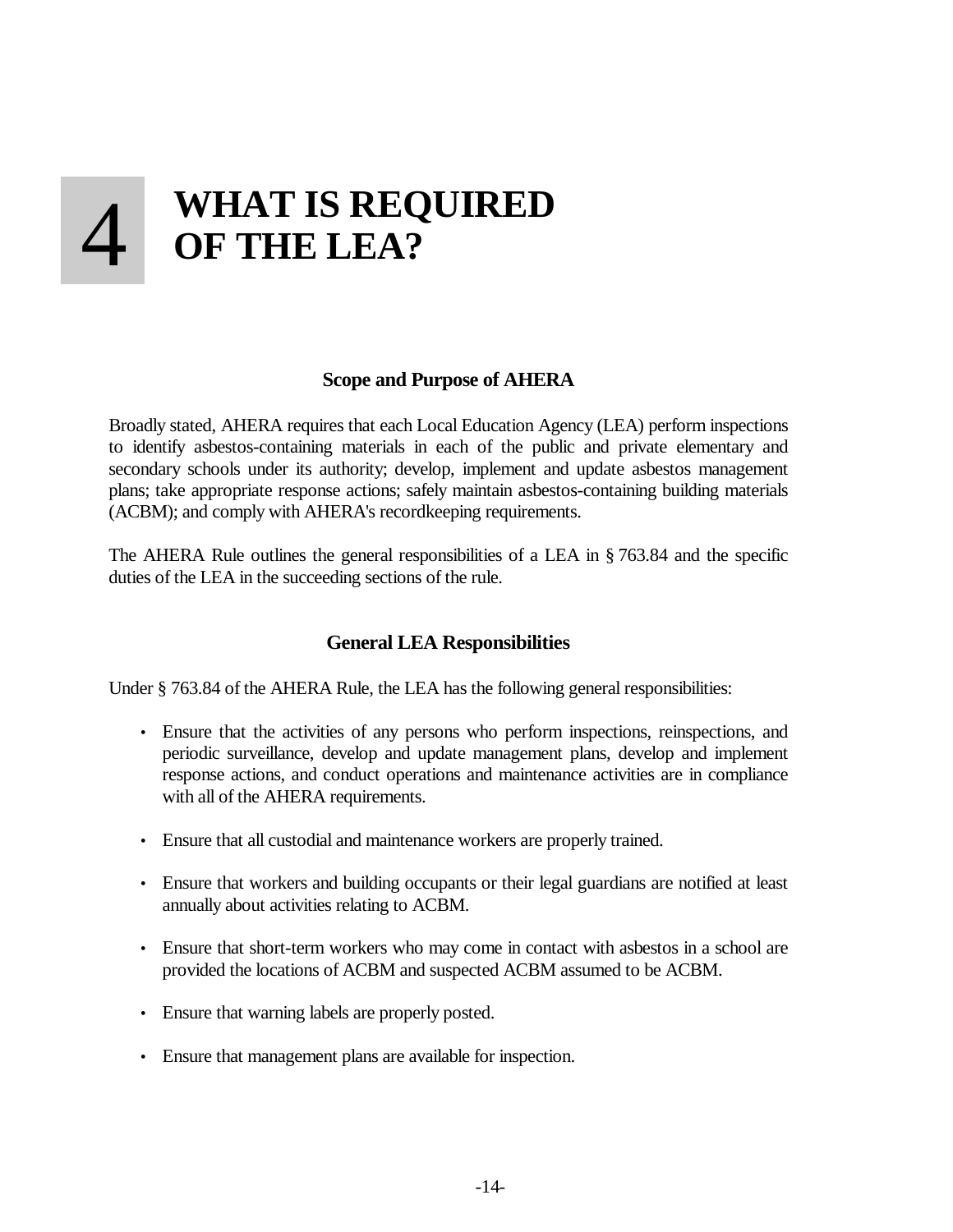- Appoint a "designated person" to ensure proper implementation of the AHERA requirements.
- Ensure that the designated person receives adequate training to perform duties assigned.
- Consider whether any conflict of interest may arise among personnel undertaking activities related to the ACBM in a school or schools.

*(See the Checklist of LEA General Responsibilities Under AHERA at the end of this chapter.)* 

#### **Conflicts of Interest**

The AHERA Designated Person (school asbestos coordinator) should take into consideration any conflict of interest and determine whether it should influence their selection of contractors to accomplish asbestos related work in their schools. The AHERA Rule identifies several situations where a conflict of interest may arise. For example, the abatement contractor is not allowed to conduct final air sampling for clearance by TEM analysis *(See 40 CFR Part 763, Appendix A to Subpart E ((II)(B)(2))*. The group that determines whether an abatement site is acceptable for re-occupancy should not be the same (or a related group) that is conducting the abatement work. Similarly, if the LEA requires a management planner to sign a statement certifying that the management plan is in compliance with AHERA, then the LEA may not want the planner signing the statement to be the one who implements or will implement the plan. The LEA may have unique concerns regarding potential conflicts that should be discussed with and addressed by the designated person.

#### **Specific Responsibilities of the LEA**

Sections 763.85-763.99 of the AHERA Rule detail the specific responsibilities of the LEA. These responsibilities are listed below, followed by brief descriptions. The responsibilities are discussed in greater detail in subsequent chapters of this guide.

- **Inspections** -- An accredited inspector must conduct inspections of each school building under the authority of the LEA. This involves visually inspecting buildings for friable and nonfriable ACBM, sampling such materials unless they are assumed to be ACBM, and having samples analyzed in accordance with the AHERA regulations. Only accredited laboratories may be used to perform bulk material sampling analyses.
- **Reinspections** -- An accredited inspector must conduct a reinspection of all friable and nonfriable known or assumed ACBM in each school building at least once every three years that a management plan is in effect. A management planner must review all three year inspection reports.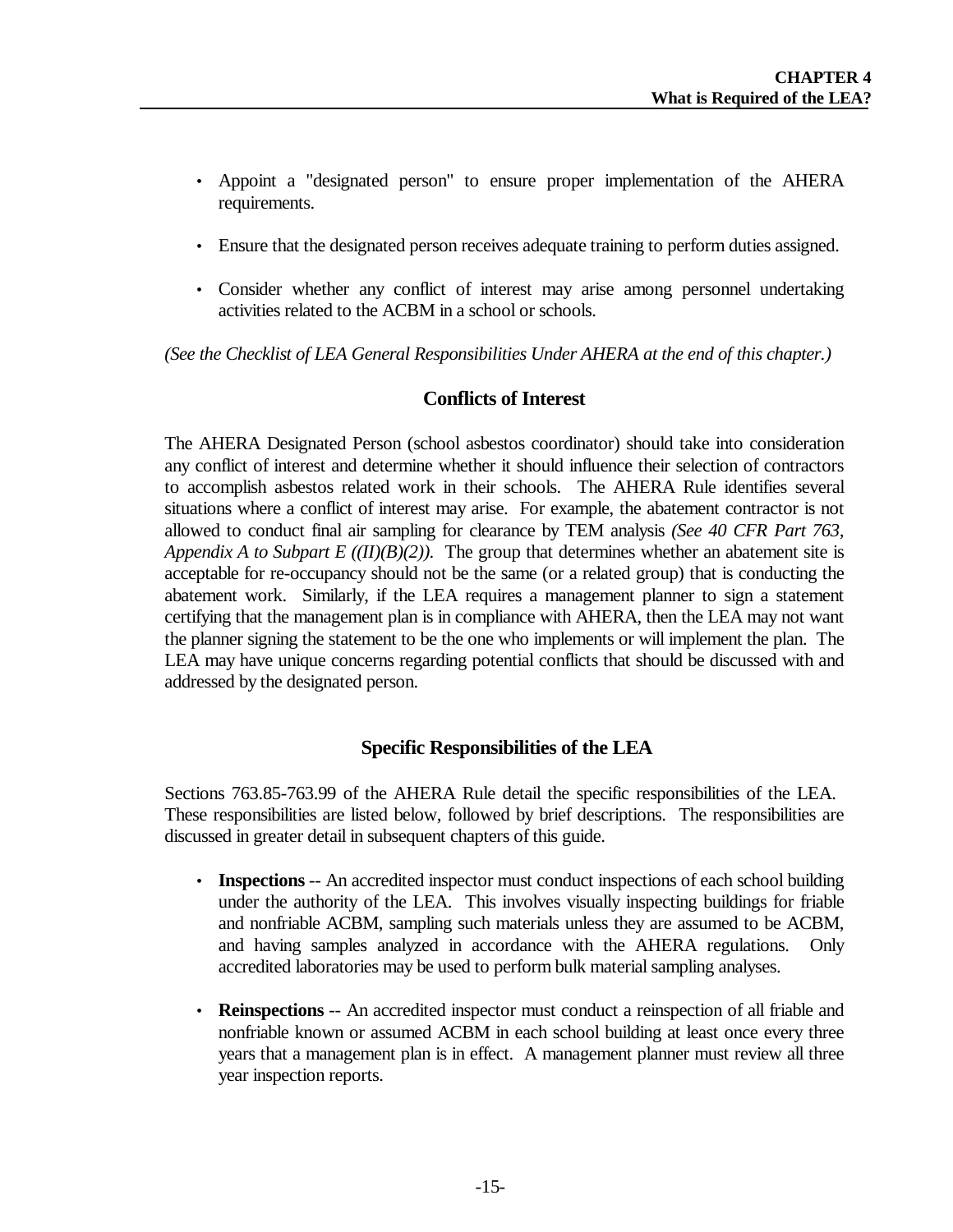- **Assessment** -- For each inspection and reinspection, an accredited inspector must provide a written assessment of all friable known or assumed ACBM in the school building.
- **Management Plans** -- Each LEA must complete an asbestos management plan for each school under its authority. An accredited management planner must prepare the management plan based on the results of the inspection. In the management plan, the management planner recommends appropriate response actions, prepares cost estimates on the response actions, and schedules the response actions. The management plan must be updated on a timely basis.
- **Response Actions** -- Based on the recommendations of the management planner, the LEA must select the appropriate response actions consistent with the assessment of the ACBM. The designated person must see to it that the response actions are carried out in a timely manner and in compliance with the AHERA requirements. "Timely manner" is not defined in the regulations but involves the joint development of a schedule for plan implementation by the management planner and the designated person. Only accredited laboratories may be used to perform final clearance air sample analyses.
- **Operations and Maintenance** -- The LEA must implement an operations and maintenance (O&M) program whenever any friable ACBM is present or assumed to be present in a building under its authority. Where material identified as nonfriable ACBM or nonfriable assumed ACBM is about to become friable as a result of activities performed in the building, it must be treated as friable and thus must also be subject to an O&M program. EPA recommends that the LEA also manage nonfriable ACBM in their school buildings under an O&M program.
- **Training** -- AHERA requires that building inspectors, management planners, project designers, contractors/supervisors, and asbestos workers be accredited before they can perform asbestos-related activities. The AHERA regulations details specific training requirements for the designated person and for custodial and maintenance workers, although these individuals are not required to complete any EPA-approved courses or receive accreditation.
- **Notification** -- The LEA must issue the following notifications regarding asbestos identified in its schools:
	- -- An annual notice to all workers and building occupants, or their legal guardians, of all inspections, reinspections, and activities being conducted to control asbestos exposure, including periodic surveillance and asbestos removal, that are planned or in progress. This notification should be documented in the management plan.
	- -- An annual written notice informing parent, teacher, and employee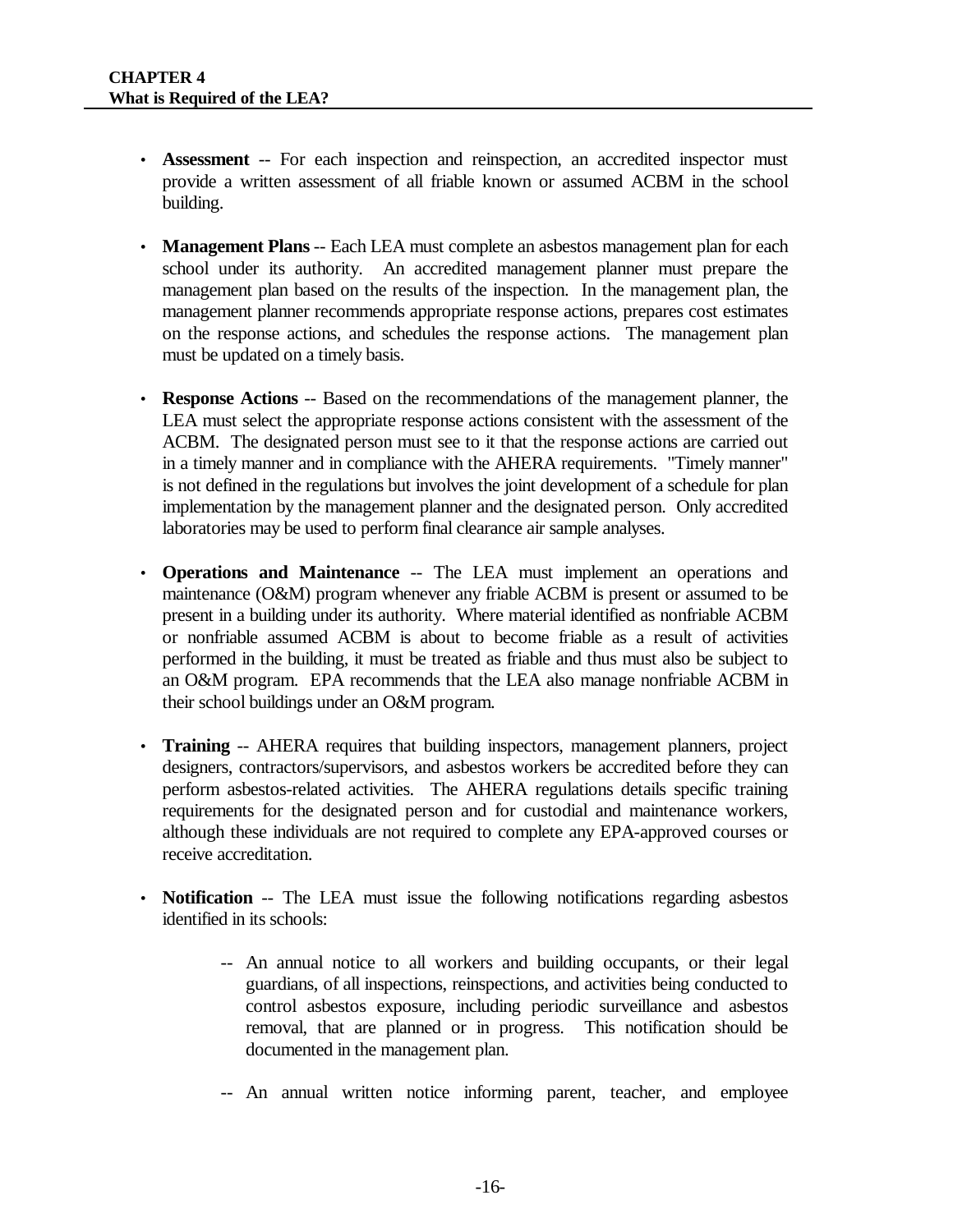organizations of the availability of the management plan for their review. A dated copy of this notice must be maintained as part of the management plan.

-- A notice to short-term workers (e.g., telephone repair workers, utility workers, or exterminators) who may come into contact with asbestos in a school identifying the location of ACBM or assumed ACBM in the building. This notification should be documented in the management plan.

A description of all notification processes must be maintained as part of the management plan. The Parent Teacher Association (PTA) or school newsletter may be used as a means to distribute the notifications to the students and their families.

- **Periodic Surveillance** -- The LEA must conduct periodic surveillance in each building under its authority at least once every six months after a management plan is in effect. The periodic surveillance inspection report must be kept in the management plan.
- **Recordkeeping** -- Records involving the inspection of and response to ACBM must be kept in a centralized location in the administrative office of both the school and the LEA. EPA recommends keeping these records in the management plan for each school building and the overall management plan for all school buildings. Recordkeeping is the responsibility of the designated person. The following records must be kept:
	- -- Descriptions of preventive measures and response actions taken for friable and nonfriable ACBM and suspected ACBM
	- -- Sampling information
	- -- Training information
	- -- Periodic surveillance information
	- -- Information on initial and additional cleaning performed
	- -- Information on operations and maintenance activities, including information on any maintenance activities disturbing friable ACBM
	- -- Notifications to parents, building occupants, and short-term workers
	- -- Information on any fiber-release episodes
- **Warning Labels** -- The LEA must attach a warning label immediately adjacent to any friable and nonfriable ACBM and suspected ACBM assumed to be ACBM located in routine maintenance areas (such as boiler rooms) at each school building.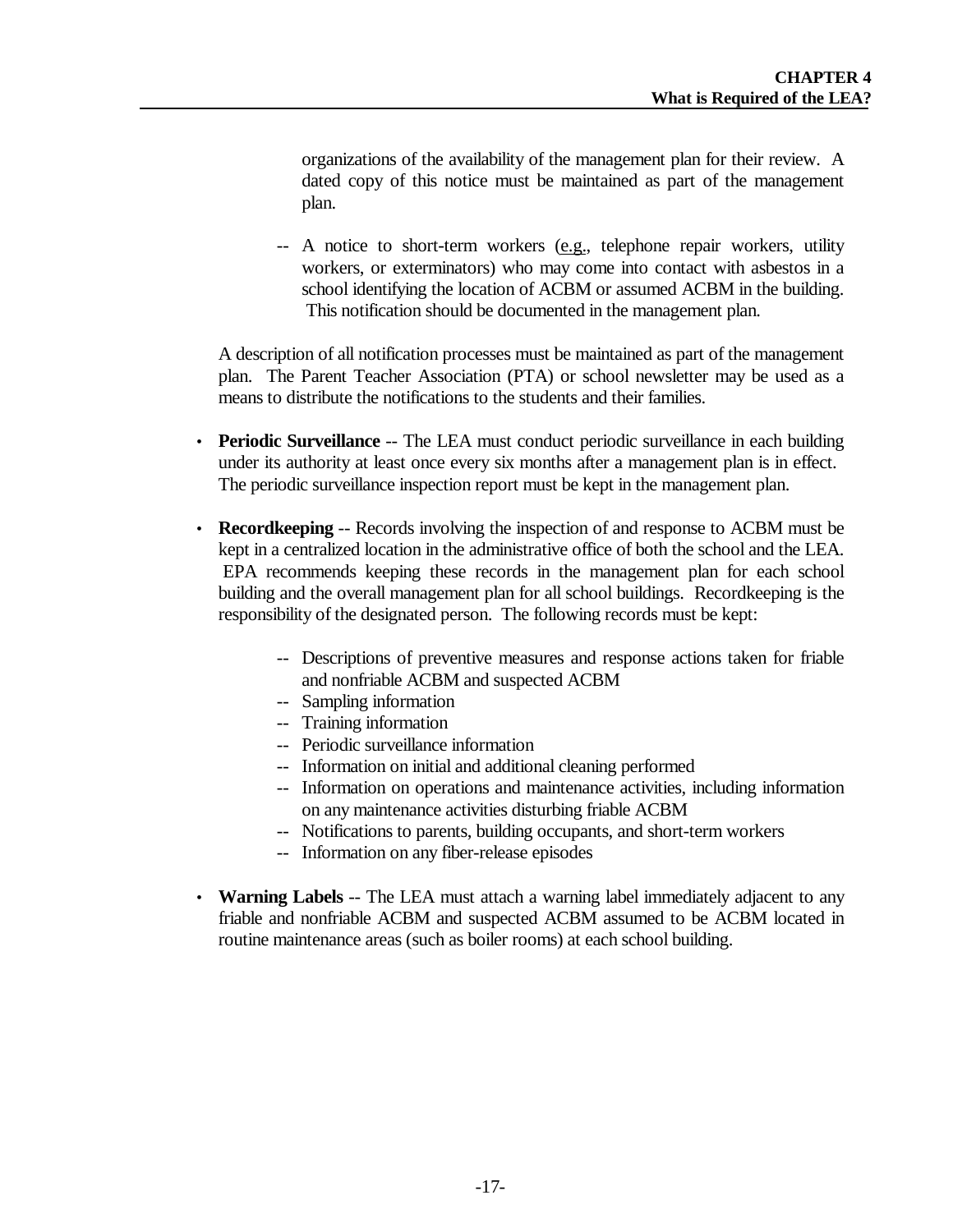# **Chapter 4 Summary Key Points About LEA Responsibilities**

The LEA must have an accredited inspector conduct **inspections** of each school building under its authority. A **reinspection** of all friable and nonfriable known or assumed ACBM in each school building must be conducted at least once every three years that a management plan is in effect. A management planner must review all three year inspection reports.

For each inspection and reinspection, an accredited inspector must provide a written **assessment** of all friable known or assumed ACBM in the school building.

The LEA must have an accredited management planner review the results of the inspection/reinspection and the assessment and make written recommendations on appropriate response actions. The accredited management planner also prepares the asbestos **management plan** for each school under its authority.

The LEA must select the appropriate **response actions** consistent with the assessment of the ACBM and the recommendations of the management planner.

The LEA must implement an **operations and maintenance (O&M) program** whenever any friable ACBM is present or assumed to be present in a building under its authority.

Building inspectors, management planners, project designers, contractors/ supervisors, and asbestos workers must complete EPA- or State-approved courses and receive accreditation before they can perform any asbestos-related activities. The AHERA Rule also specifies training requirements for LEA designated persons and custodial and maintenance workers, although these individuals are not required to complete any EPA-approved courses or receive accreditation.

The LEA must conduct **periodic surveillance** in each building under its authority at least once every six months after a management plan is in effect.

The LEA must comply with the requirements to provide **notification** about asbestos activities to workers, students, parents, teachers, and short-term workers.

The LEA must maintain **records** in accordance with the AHERA regulations.

The LEA must attach a **warning label** immediately adjacent to any friable and nonfriable ACBM and assumed ACBM located in routine maintenance areas (such as boiler rooms) at each school building.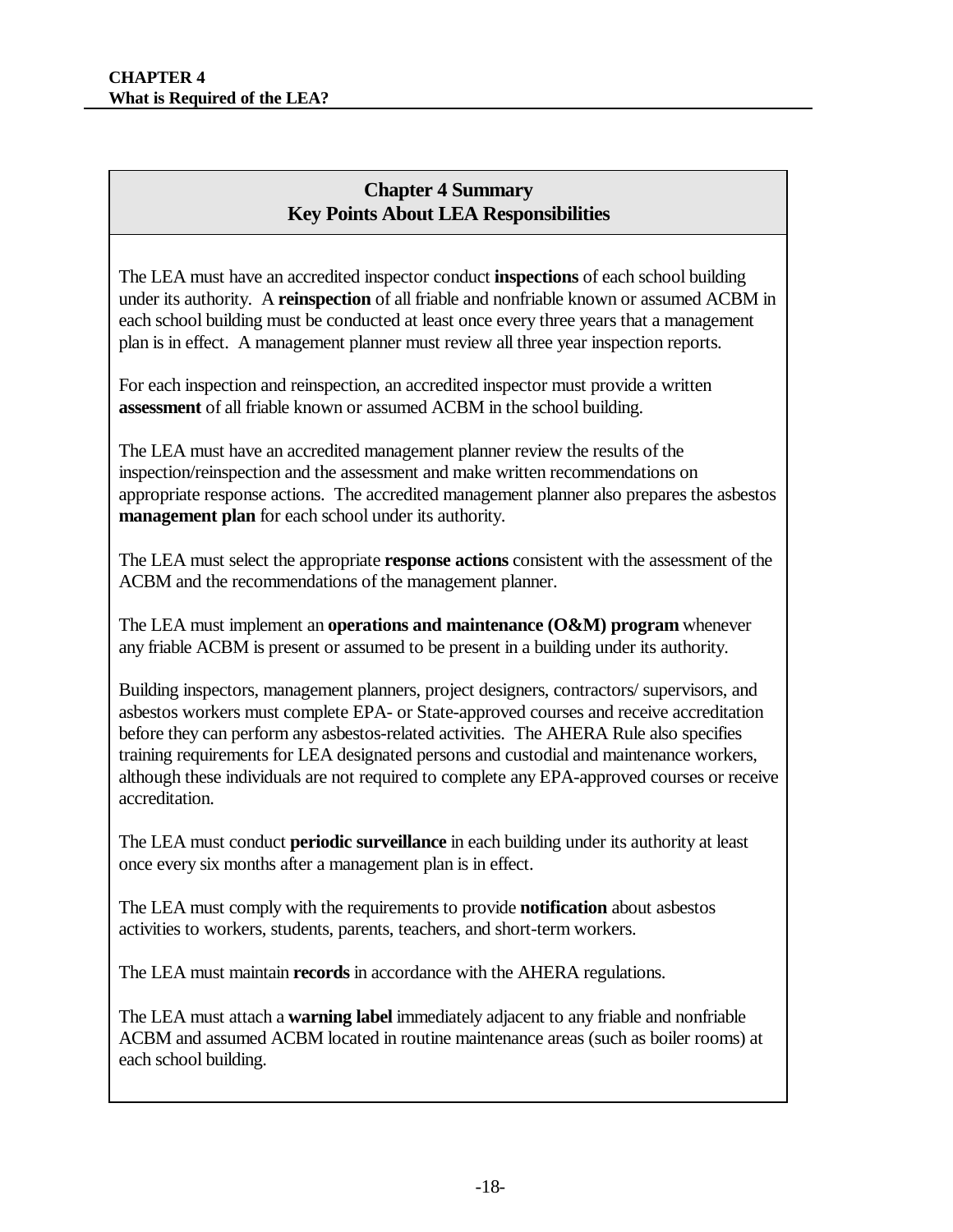### **Checklist of the Local Education Agency's General Responsibilities Under AHERA**

The AHERA Designated Person must complete and sign a statement that the Local Education Agency has met (or will meet) the responsibilities listed below. All references are to specific provisions to the AHERA regulations (under § 763.84). The AHERA Designated Person should be able to answer "yes" to each statement below.

- $\overline{a}$ 1. The activities of any persons who perform inspections, reinspections, and periodic surveillance, develop and update management plans, and develop and implement response actions, including operations and maintenance, are carried out in accordance with 40 CFR Part 763, Subpart E.
- $\overline{a}$ 2. All custodial and maintenance employees are properly trained as required in 40 CFR Part 763, Subpart E and all other applicable federal and/or state regulations (e.g., the Occupational Safety and Health Administration Asbestos Standard for Construction, the EPA Worker Protection Rule, or applicable state regulations).
	- 3. All workers and building occupants, or their legal guardians, are informed at least once each school year about inspections, response actions, post-response action activities, including periodic reinspections and surveillance activities, that are planned or in progress.
		- 4. All short-term workers (e.g., telephone repair workers, utility workers, or exterminators) who may come in contact with asbestos in school are provided information regarding the locations of ACBM and assumed ACBM.
		- 5. All warning labels are posted in accordance with § 763.95.

 $\overline{a}$ 

 $\overline{a}$ 

 $\overline{a}$ 

 $\overline{a}$ 

 $\overline{a}$ 

 $\overline{a}$ 

- 6. All management plans are available for inspection, and notification of this availability has been provided in accordance with § 763.93(g).
	- 7. The undersigned person designated by the LEA according to  $\S$  763.84(g)(1) has received adequate training as required by  $\S 763.84(g)(2)$ .
- 8. The LEA has and will consider whether any conflict of interest may arise from the interrelationship between accredited personnel, and whether this potential conflict should influence the selection of accredited personnel to perform activities under 40 CFR Part 763, Subpart E.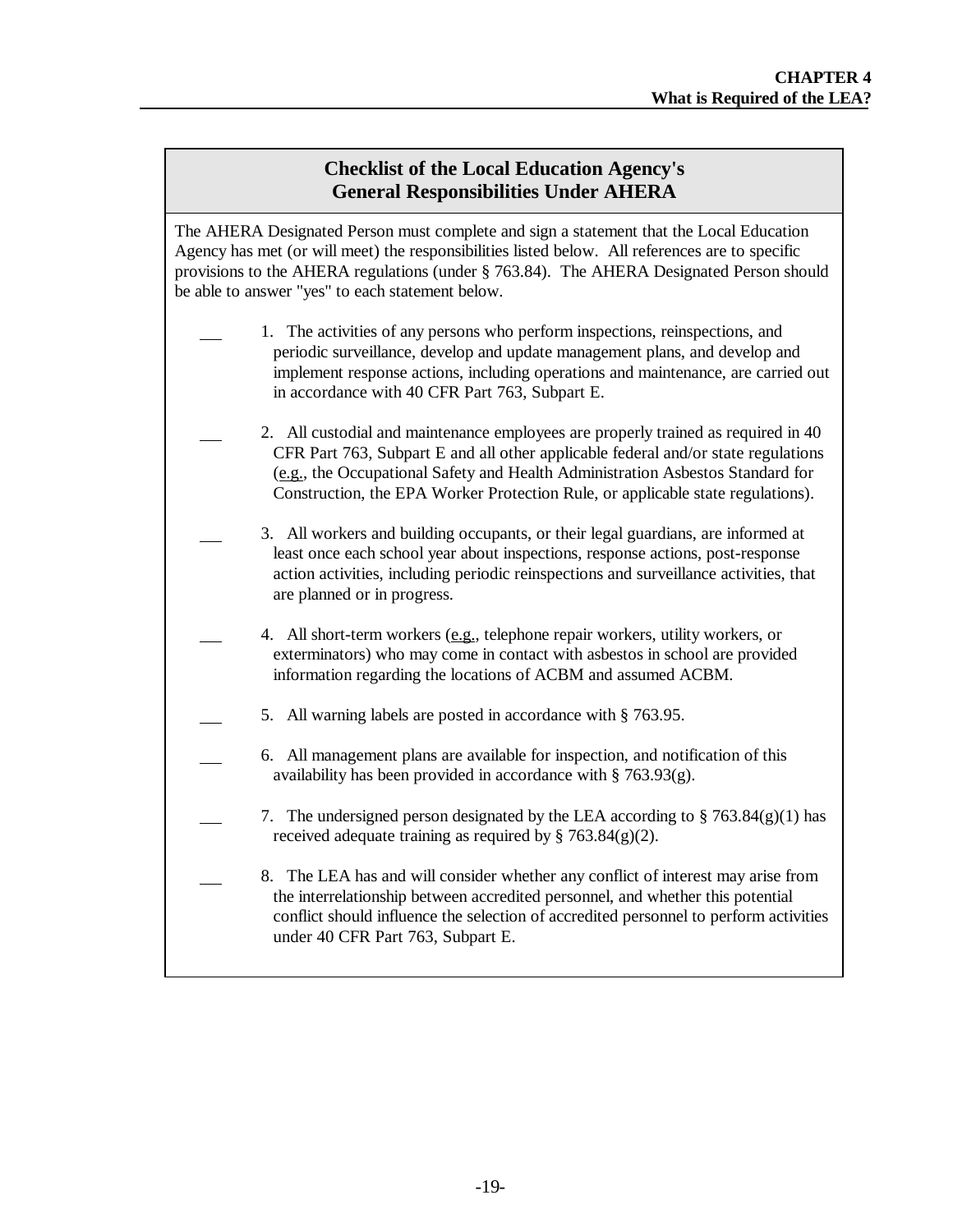# 5 **THE AHERA INSPECTION**

#### **Introduction**

An AHERA inspection must be conducted by an "accredited inspector," *i.e.*, one who has attended and successfully completed a course approved by EPA or an EPA-approved State program, passed an exam and received an accreditation number and certificate. This accreditation must be updated annually. Once an AHERA inspection is complete, the inspector must submit the results to the LEA in an inspection report. There are two elements to an AHERA inspection: identification and physical assessment.

#### **Identification of ACBM**

The initial inspection to identify all the ACBM in a building begins with locating and listing all "homogeneous areas" of material that are suspected to contain asbestos. A "homogeneous area" is an area of surfacing material, thermal system insulation, or miscellaneous material that is uniform in color and texture. Suspected ACBM in a homogeneous area or functional space must then be treated as ACBM unless samples are taken and the sample analyses show the material to be non-asbestos. "Functional space" means a room, group of rooms, or homogeneous area designated by a person accredited to prepare management plans, design abatement projects, or conduct response actions.

#### **Homogeneous Areas**

As was discussed in Chapter 2, interior materials suspected of containing asbestos must be categorized as one of the following three types:

Surfacing Materials Thermal System Insulation (TSI) Miscellaneous Materials

Once a material is classified as a particular type, the inspector should identify areas where the materials are all of one type.

Note, EPA suggests that wings or additions added to a building should not be considered homogeneous with the original structure. Building materials used in different buildings should not be considered homogeneous. If there is any reason to suspect that materials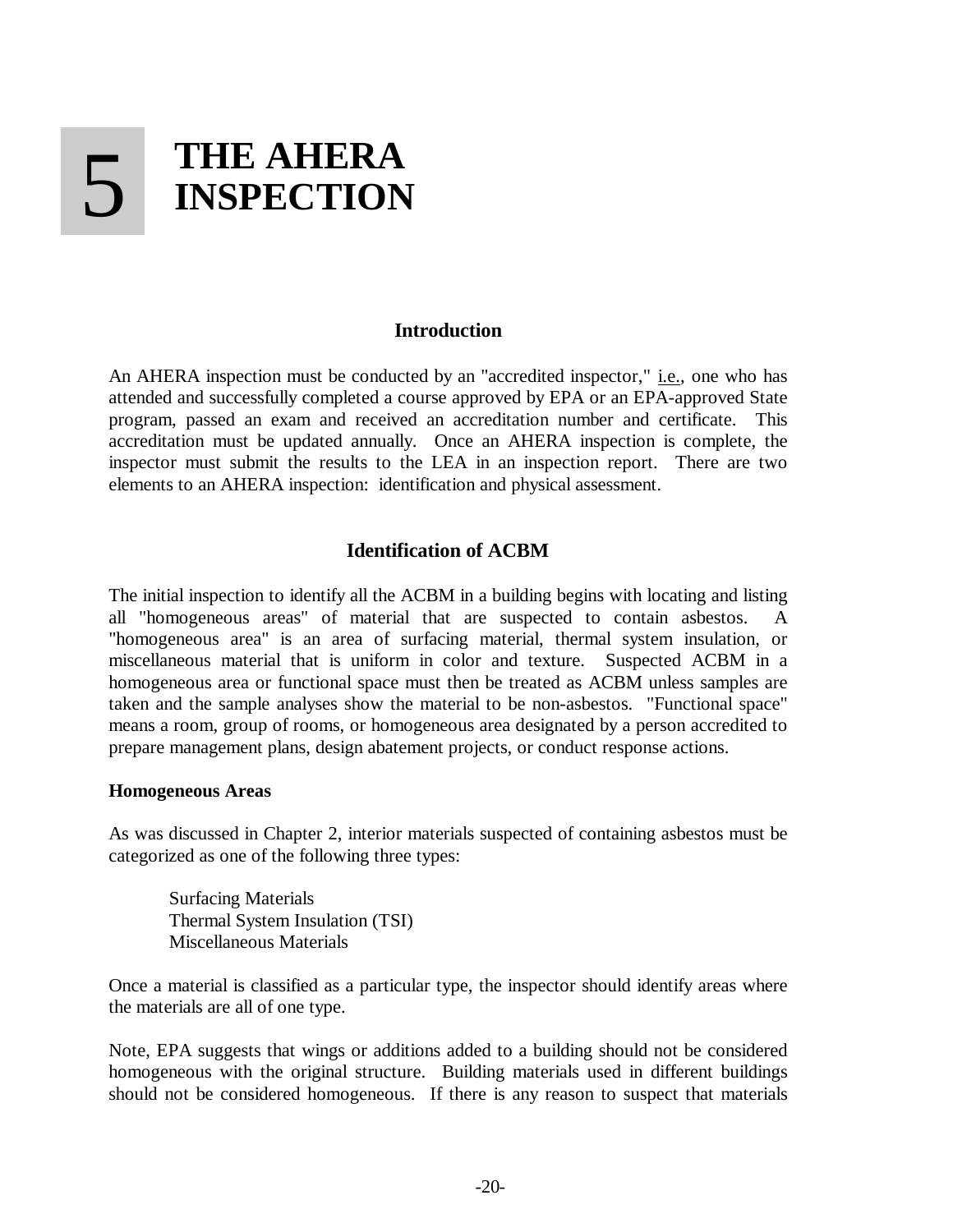might be different, even if they appear similar, they should be assigned to separate homogeneous areas, and if it is determined that sampling is needed, such materials should be sampled separately. It is important that the inspector correctly identify all homogeneous areas in the inspection report.

*(See Example Form 1 at the end of this chapter for an example of how to record information about the homogeneous areas in a school building.)* 

#### **Functional Spaces**

Once the inspector has identified the homogeneous areas in a building, he or she must gather information that will tie each area to the uses or functions occurring within it. The management planner will use the information gathered by the inspector to determine functional spaces. Under the AHERA Rule, a functional space is essentially a room, group of rooms, or space in a building that has an identified use. Examples of functional spaces are classrooms, hallways, offices, mechanical rooms, ceiling plenums, tunnels, and crawl spaces.

*(See Example Form 2 at the end of this chapter for an example of how to record information relating each homogeneous area to a functional space.)* 

#### **Bulk Sampling**

Under the AHERA Rule, all material suspected to be ACBM must be assumed to be ACBM unless:

- The homogeneous area is sampled as required by § 763.86 of the AHERA Rule, and the samples are analyzed as required by § 763.87 of the AHERA Rule and found to be non-asbestos; or
- The suspect or assumed ACBM is in a building built after October 12, 1988, that is certified by an architect or developer as being asbestos-free.

Where sampling and analysis is performed on suspected ACBM, the procedures must be properly documented and the sample's asbestos content must be below the EPA definition of ACM *(See Glossary in Appendices)* in order for any of the suspect material to be treated as asbestos-free.

Section 763.86 of the AHERA Rule sets forth requirements for bulk sampling based on the type of material involved. Table 5-1 shows the number of samples required to be collected from each type of homogeneous area to meet the regulation requirements.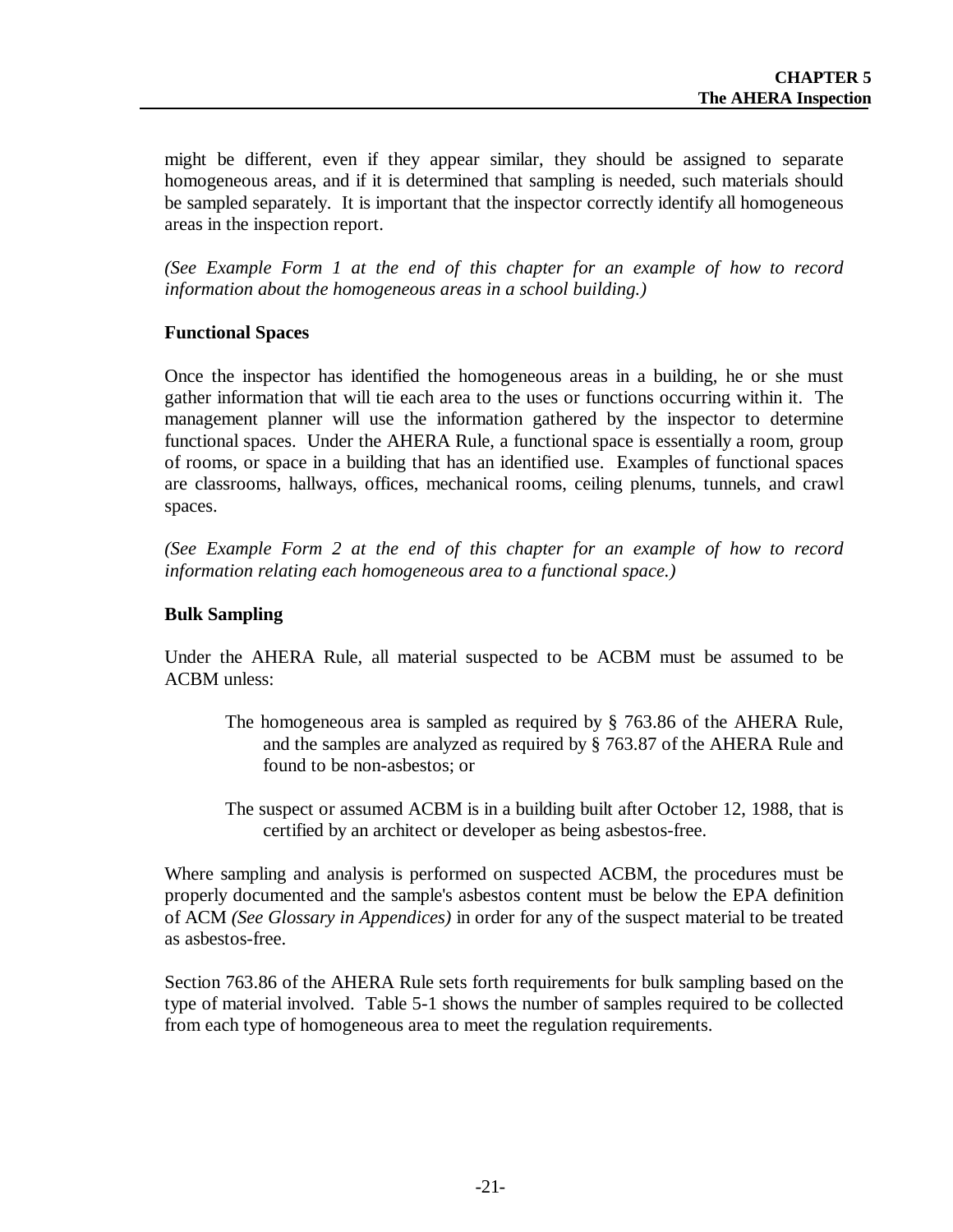# **Table 5-1**

| <b>Bulk Sampling Requirements</b>                                                                                                         |                                                                                    |  |  |  |
|-------------------------------------------------------------------------------------------------------------------------------------------|------------------------------------------------------------------------------------|--|--|--|
| <b>Type of Material</b>                                                                                                                   | <b>Samples Required</b>                                                            |  |  |  |
| <b>Friable Surfacing Material</b>                                                                                                         |                                                                                    |  |  |  |
| Area $\leq 1,000$ sq. ft.                                                                                                                 | 3                                                                                  |  |  |  |
| Area > 1,000 sq. ft. but $\leq 5,000$ sq. ft.                                                                                             | 5                                                                                  |  |  |  |
| Area $> 5,000$ sq. ft.                                                                                                                    | 7                                                                                  |  |  |  |
| Thermal System Insulation (TSI)                                                                                                           |                                                                                    |  |  |  |
| TSI not assumed to be ACBM                                                                                                                | 3                                                                                  |  |  |  |
| Patched TSI not assumed to be ACBM (if patched<br>section $<$ 6 linear or sq. ft.)                                                        | 1                                                                                  |  |  |  |
| Each insulated mechanical system not assumed to<br>be ACBM where cement or plaster is used on<br>fittings such as tees, elbows, or valves | Samples in a manner sufficient to<br>determine if material is or is not<br>$ACBM*$ |  |  |  |
| Friable Miscellaneous Material not Assumed to Be<br><b>ACBM</b>                                                                           | Samples in a manner sufficient to<br>determine if material is or is not<br>ACBM*   |  |  |  |
| Nonfriable Suspected ACBM not Assumed to Be<br><b>ACBM</b>                                                                                | Samples in a manner sufficient to<br>determine if material is or is not<br>$ACBM*$ |  |  |  |

\* EPA recommends that three samples be taken to meet this requirement

Note: The designation of ACM for a homogeneous area based on one positive bulk sample result is acceptable.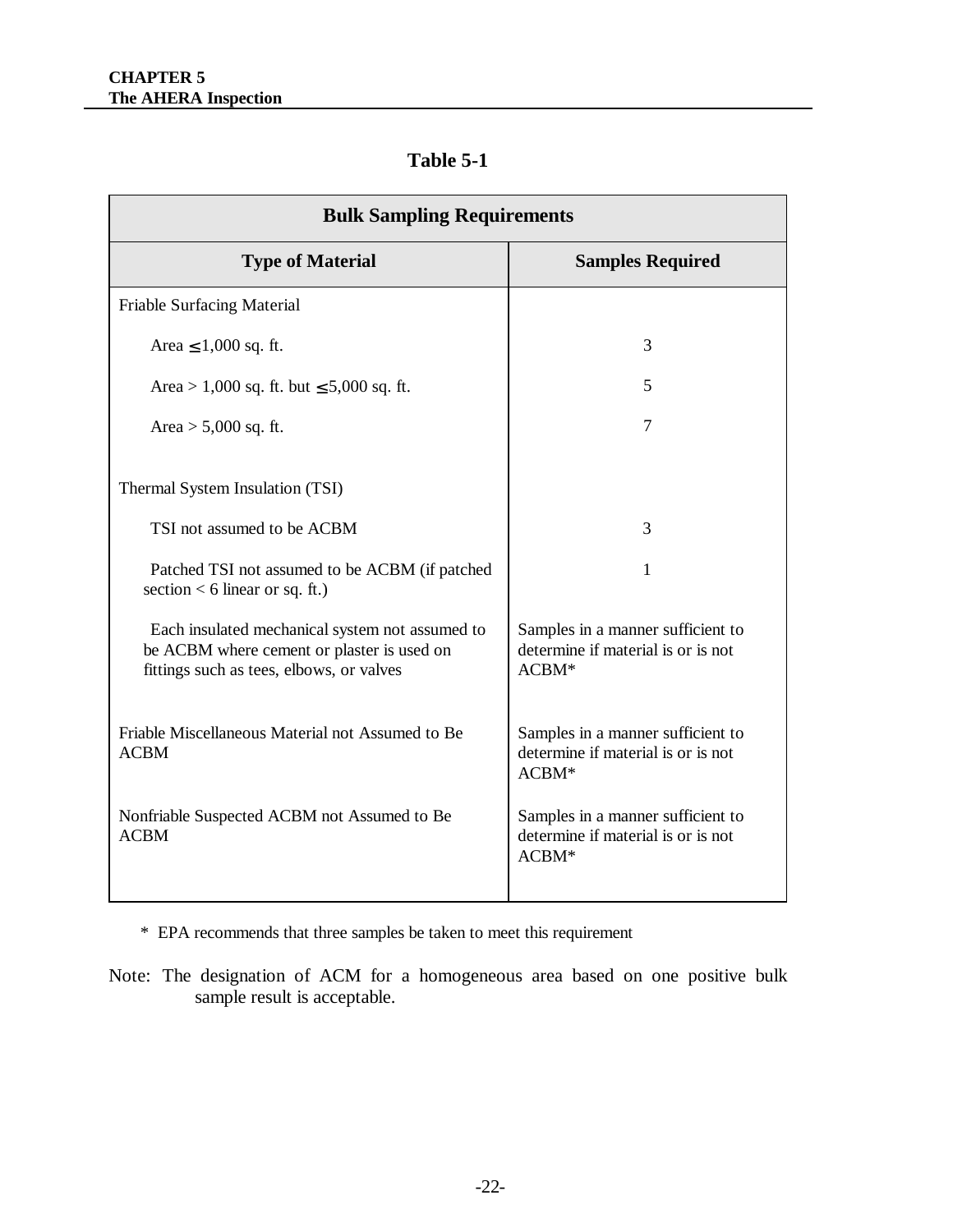The regulations do not indicate how many samples are required to meet the "in a manner sufficient to determine." However, the EPA policy statement in the document *100 Commonly Asked Questions About the New AHERA Asbestos-in-Schools Rule*  recommends that a minimum of three samples be taken from any homogeneous area to prove that a material does not contain asbestos. However, the designation of ACM for a homogeneous area based on one positive bulk sample result is acceptable.

Bulk samples are not required to be collected from any homogeneous area where the accredited inspector has determined that the thermal system insulation is fiberglass, foam glass, rubber, or other non-ACBM.

It is recommended that all samples taken always be analyzed, since one sample analysis is rarely representative of a homogeneous area. EPA recommends the use of an improved test method entitled "Method for the Determination of Asbestos in Bulk Building Materials" in place of the 1982 procedures as found in 40 CFR Part 763, Appendix E to Subpart E. Further EPA recommends that LEAs which have Polarized Light Microscopy (PLM) laboratory results indicating floor tiles to be non-asbestos containing may want to retest these materials using this new method. This method should be considered for the following: 1) floor tiles which may contain thin fibers and which were analyzed under the 1982 method and found not be contain asbestos, and 2) materials such as hard wall and acoustical plaster, stucco or other similar multi-layered materials or systems which were not analyzed and reported by layers.

*(See Example Form 3 at the end of this chapter for a form that is representative of a bulk sampling log that should appear in your inspection report.)* 

#### **Exclusions to the AHERA Inspection Requirements**

Under the AHERA Rule, all ACM that are used as interior building materials in a school must be identified by ACBM category so that they may be properly sampled and assessed for appropriate response action. However, identification of ACM at schools is not required for ACM that is not installed (stored on site) or for consumer products at the school (auditorium curtains, electrical wiring stored on-site, fire blankets, etc.). ACM installed outside of the building (such as roofing materials and siding) is also excluded from inspection under AHERA. However, this exemption does not extend to the underside of any portico or covered exterior hallway or walkway or to any exterior portion of a mechanical system.

Section 763.99 of the AHERA Rule also excludes from the inspection requirements any sampling area or homogeneous area of a school building where:

• An accredited inspector has determined that, based on sampling records, friable ACBM was identified in the area during an inspection conducted before December 14, 1987. However, such ACBM must still be physically assessed by the accredited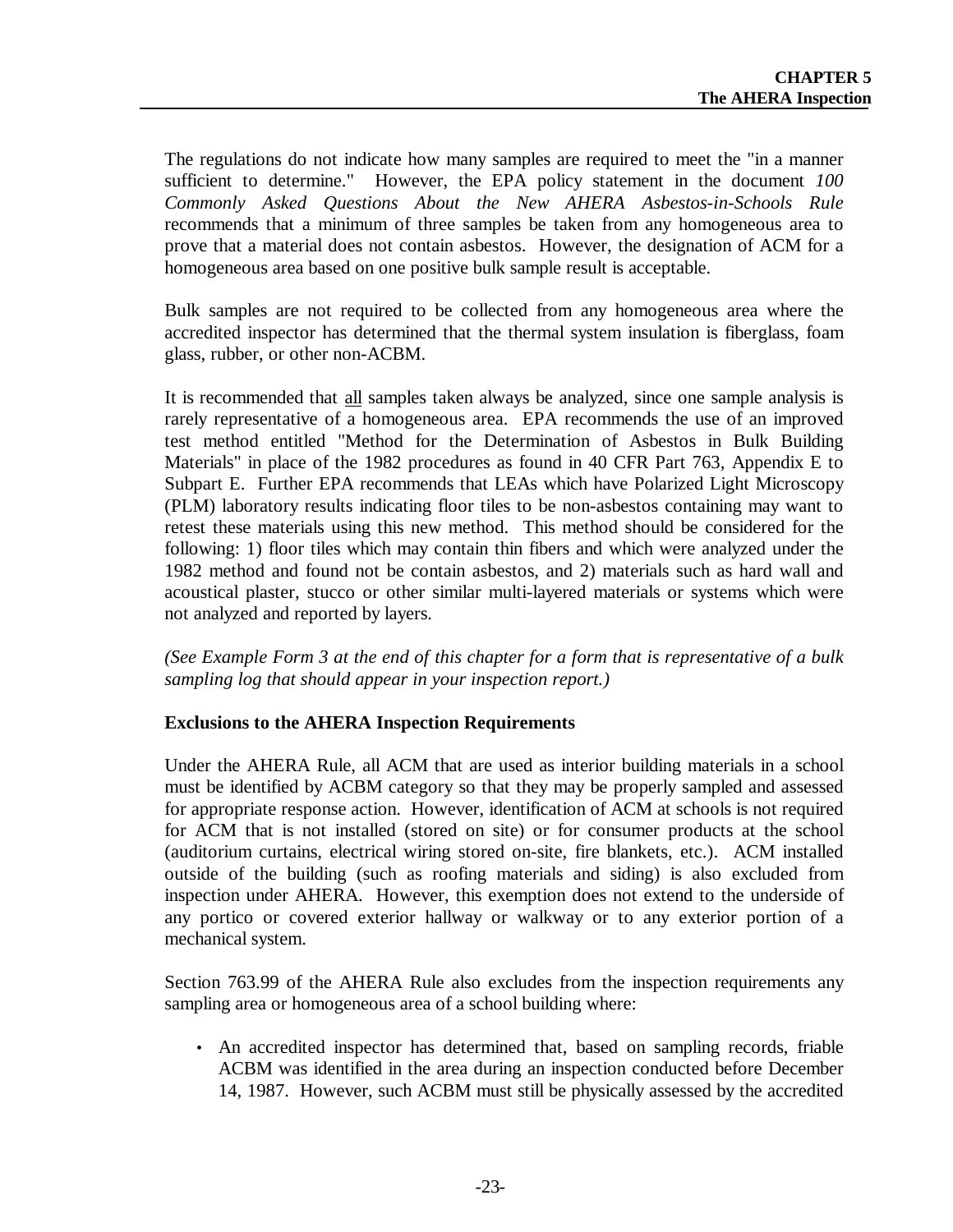inspector.

- An accredited inspector has determined that, based on sampling records, nonfriable ACBM was identified in the area during an inspection conducted before December 14, 1987. In such a case, the accredited inspector must identify whether material that was nonfriable has become friable since the previous inspection and must assess the newly friable ACBM.
- Based on sampling records and inspection records, an accredited inspector has determined that no ACBM is present in the area and the records show that the area was sampled before December 14, 1987, in substantial compliance with the AHERA Rule.
- The lead agency responsible for asbestos inspection in a State that has been granted a waiver from the inspection requirements of the AHERA Rule has determined that, based on sampling records and inspection records, no ACBM is present in the area. The records must show that the area was sampled before December 14, 1987, in compliance with the AHERA Rule.
- An accredited inspector has determined that, based on records of an inspection conducted before December 14, 1987, suspected ACBM identified in the area is assumed to be ACBM. In such a case, the inspector must identify whether material that was nonfriable suspected ACBM assumed to be ACBM has become friable since the previous inspection and must assess any newly friable material and previously identified friable suspected ACBM assumed to be ACBM.
- Based on inspection records and contractor and clearance records, an accredited inspector has determined that all ACBM was previously removed from the area.
- An architect or project engineer responsible for the construction of a new school building built after October 12, 1988, or an accredited inspector signs a statement that no ACBM was specified as a building material in any construction document for the building or no ACBM was used as a building material in the building.

#### **Physical Assessment**

Once the inspector has identified all of the ACBM in a building, he or she must perform a physical assessment of all TSI and friable material. Under § 763.88 of the AHERA Rule, the physical assessment of ACBM involves classifying the material into one of the following seven Physical Assessment Categories:

- 1. Damaged or significantly damaged thermal system insulation (TSI) ACBM
- 2. Damaged friable surfacing ACBM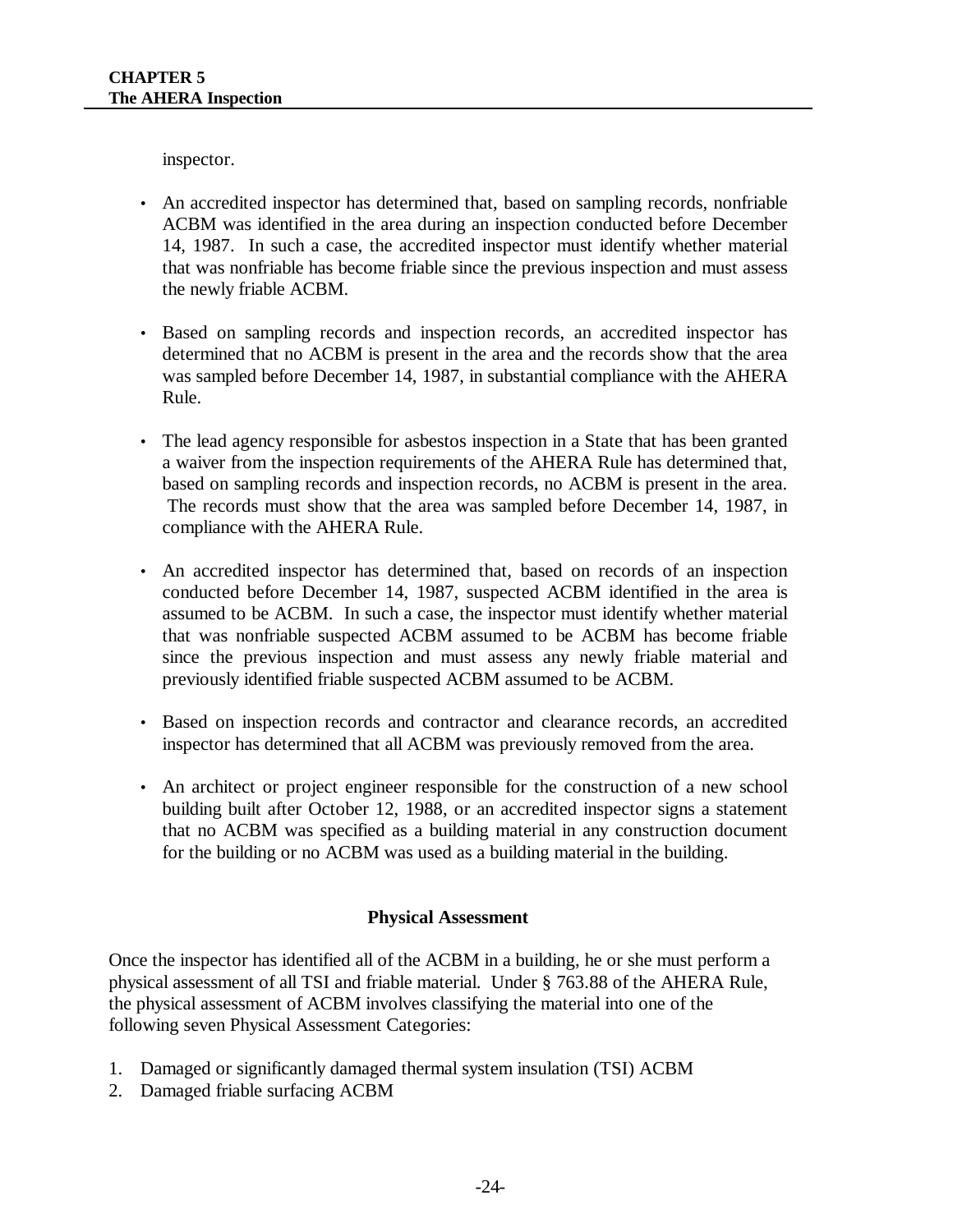- 3. Significantly damaged friable surfacing ACBM
- 4. Damaged or significantly damaged friable miscellaneous ACBM
- 5. ACBM with potential for damage
- 6. ACBM with potential for significant damage
- 7. Any remaining friable ACBM or friable suspected ACBM

The physical assessment may include the following considerations:

- Location and amount of the material
- Condition of the material, specifying:

-- Type of damage or significant damage

- -- Severity of damage
- -- Extent or spread of damage
- Whether the material is accessible
- Material's potential for disturbance
- Known or suspected causes of damage or significant damage
- Preventive measures that might eliminate the reasonable likelihood of undamaged ACBM from becoming significantly damaged

To determine which of the seven Physical Assessment Categories a material should be placed into, several terms must be defined. The preamble to the AHERA Rule, Federal Register, October 30, 1987, p. 41830, examines the difference between "damaged material" and "significantly damaged" material. According to the preamble, significant damage exists where damage is evenly distributed across 10 percent or more of a functional space or is localized over 25 percent of a functional space.

#### *(See Example Form 4 at the end of this chapter for a form that may be used to show why ACBM was assigned to a particular category.)*

The preamble goes on to state that material has potential for significant damage, as opposed to only potential for damage, if it is subject to major or continuing disturbance due to factors such as accessibility or, under certain circumstances, vibration or air erosion. If the accredited inspector determines that there is a high or strong likelihood of major disturbance due to accessibility, vibration, or air erosion, there is a potential for significant damage. If the likelihood of any of these factors occurring is moderate, there is only a potential for damage. If the likelihood of any of these factors occurring is low, the inspector should assign Physical Assessment Category No. 7 (any remaining friable ACBM or friable suspected ACBM) to the material.

Because the physical assessment is used to determine which response actions will be chosen to manage the asbestos, proper identification and assessment of ACBM are vital to the effective implementation of the AHERA program. The decision tree that follows can help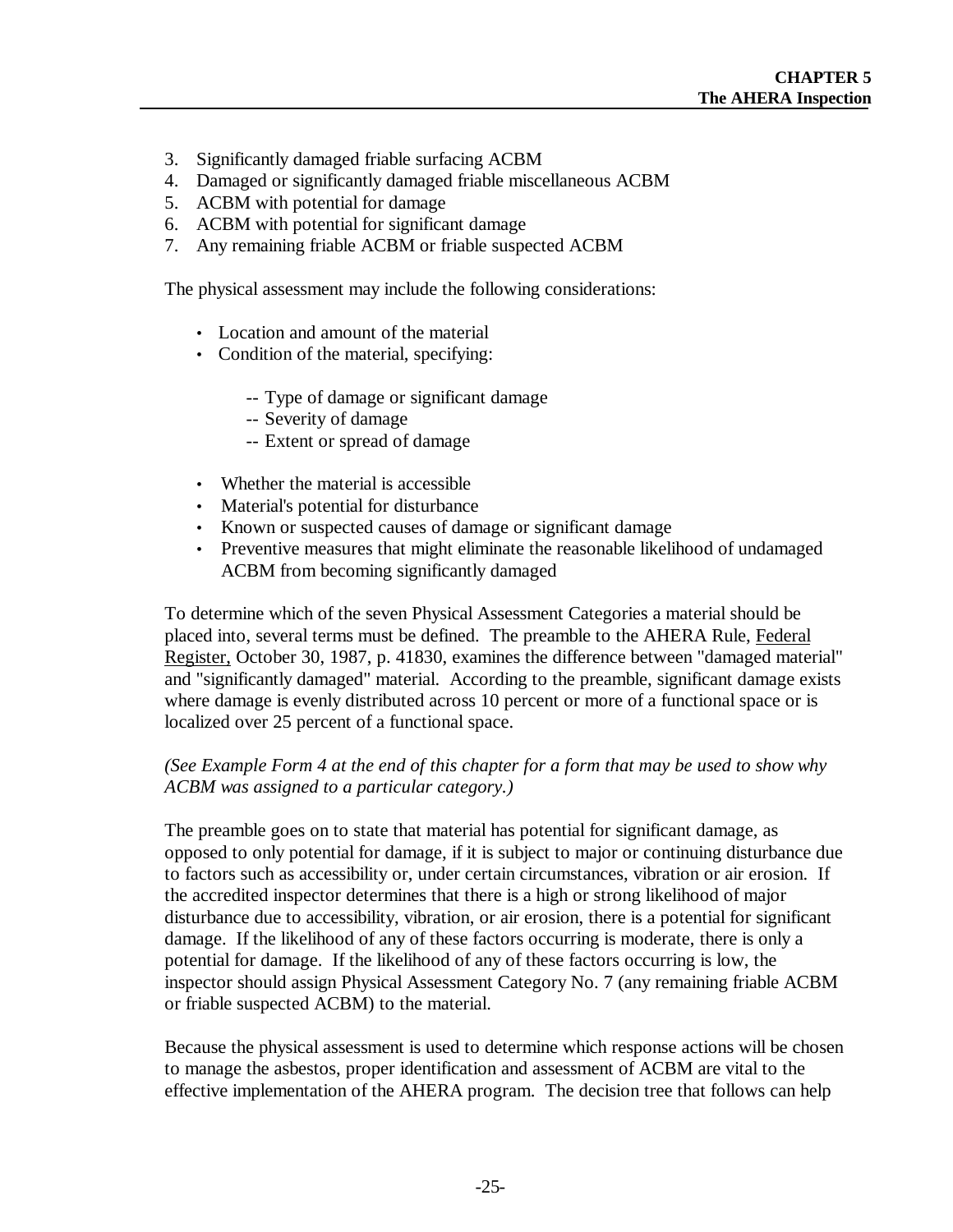determine the correct assessment category for material in a functional space *(See the Exercise at the end of this chapter for a brief exercise for determining the correct Physical Assessment Category for a functional space).*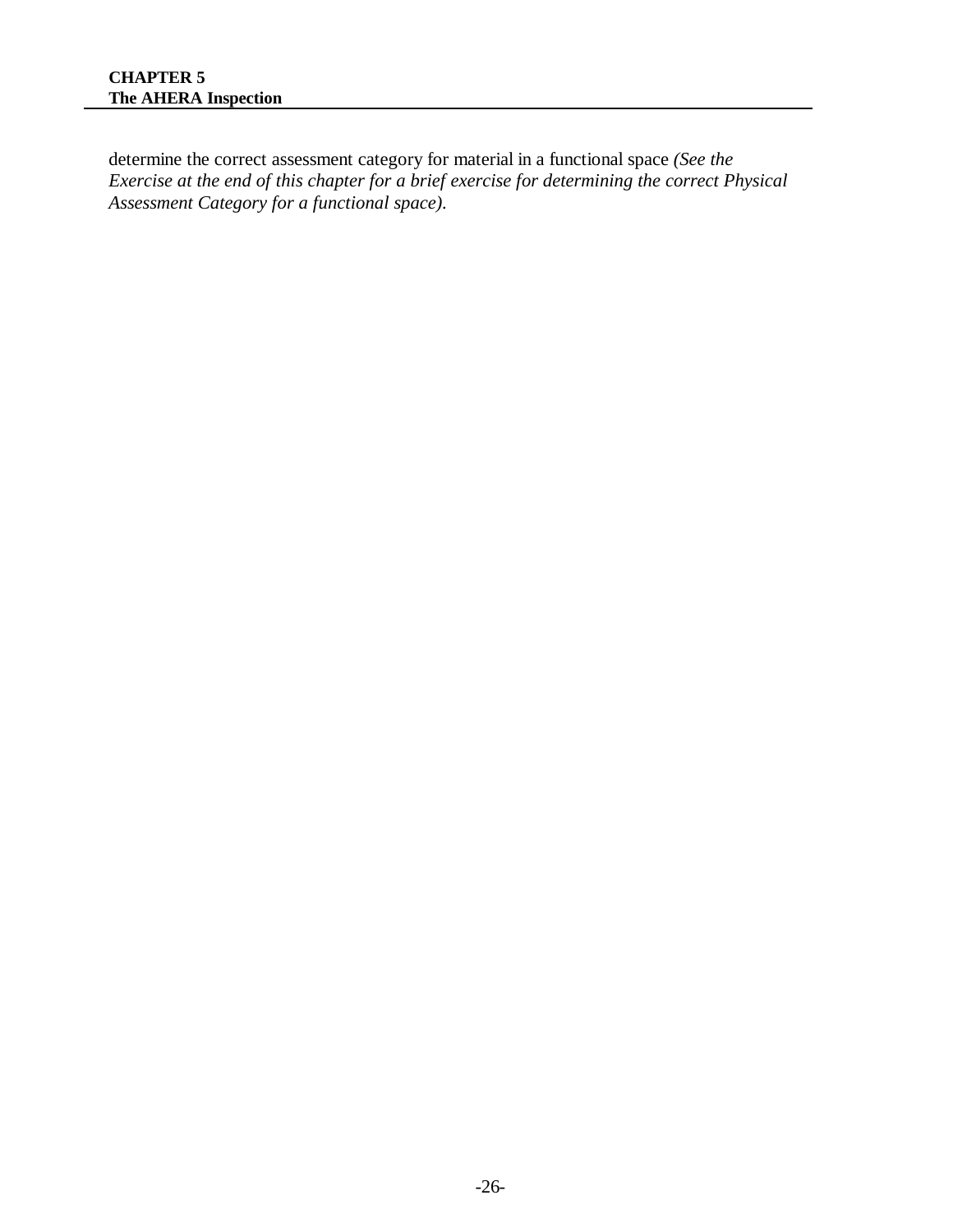# **The Inspection Report**

The results of an AHERA inspection or reinspection must be documented in an inspection report. All decisions regarding ACBM in the LEA's buildings will be based on the information found in this report, so it is vital that the report information be correct. If materials are incorrectly identified as containing asbestos, the LEA will take on needless expense for preventive measures, while if materials are incorrectly identified as not containing asbestos, the LEA may expose building occupants to increased health risks and itself to legal liability.

## **Contents of the Inspection Report**

Section 763.85 of the AHERA Rule lists the required elements of the inspection report:

#### **General Inspection Information**

- Date of the inspection
- Signature of each accredited person who conducts inspection-related activities
- Ideally, a copy of the accreditation certificate for each accredited person making the inspection; at minimum, the state of accreditation and accreditation number of each accredited person who conducts inspection-related activities.

#### **Information on Sampling/Assumed ACBM**

- Inventory of the locations of the homogeneous areas where samples are collected
- Exact location where each bulk sample is collected
- Dates that samples are collected
- Homogeneous areas where friable suspected ACBM is assumed to be ACBM
- Homogeneous areas where nonfriable suspected ACBM is assumed to be ACBM
- Description of the manner used to determine sampling locations
- Name and signature of each accredited inspector who collected the samples
- State of accreditation of each accredited inspector who collected the samples
- Accreditation number of each accredited inspector who collected the samples, if applicable

#### **Identification and Assessment Information**

- List of whether the homogeneous areas identified in the report are surfacing material, thermal system insulation, or miscellaneous material
- Assessments made of friable material and reasons for these assessments
- Name and signature of each accredited inspector making the assessment
- State of accreditation of each accredited inspector making the assessment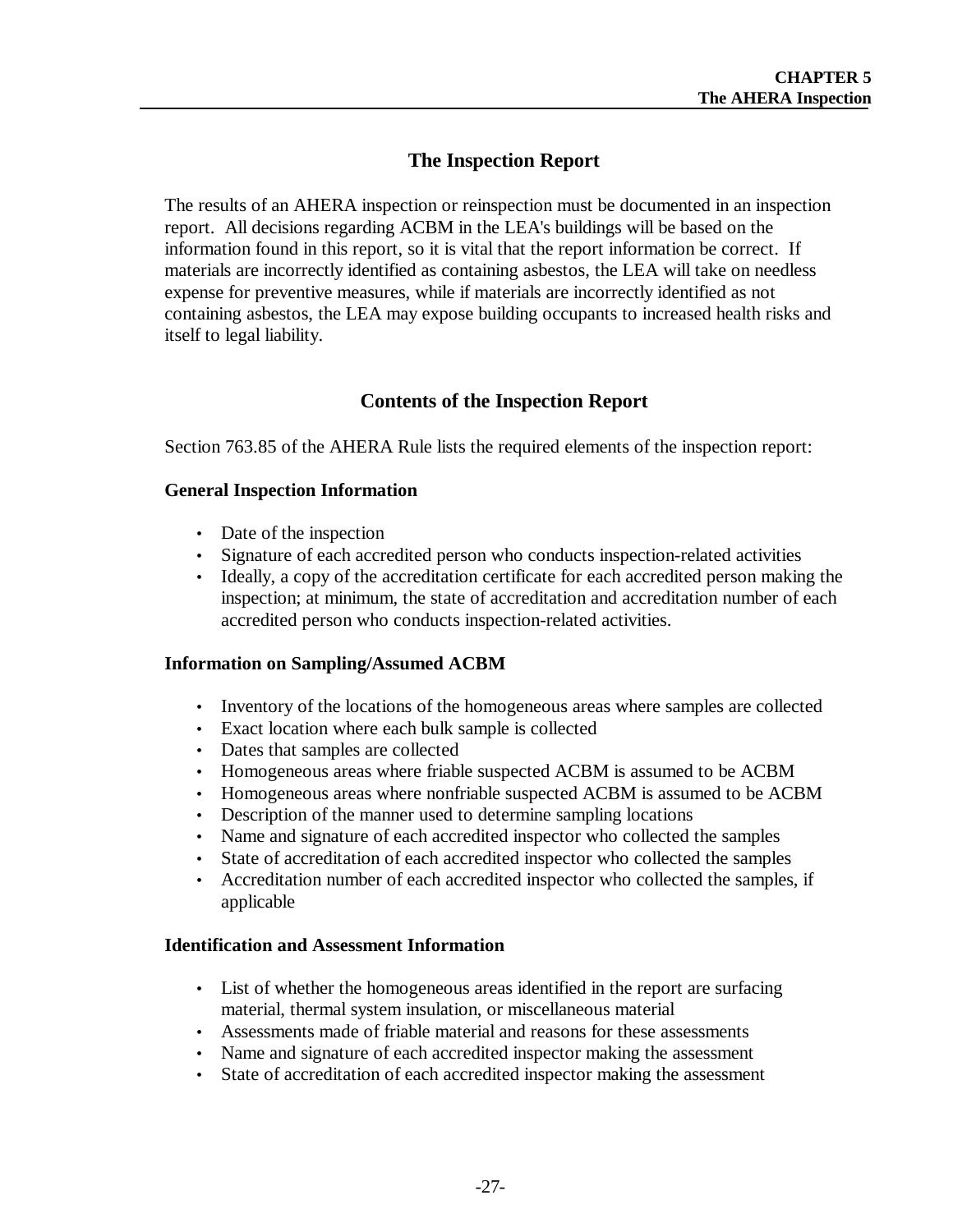• Accreditation number of each accredited inspector making the assessment, if applicable

The inspection report should list the required elements in the order in which they are listed above to promote uniformity and ease of comprehension. The inspection report should also contain an introductory summary that briefly explains what will be found in the report. Documentation such as field data sheets and optional photographs should appear in appendices to the report.

*(See the Inspection Report Compliance Checklist at the end of this chapter.)* 

### **Common Inspection Report Problems and Deficiencies**

The designated person should ensure that the inspection report is complete. *Asbestos in Schools: Evaluation of the Asbestos Hazard Emergency Response Act: A Summary Report* identifies several areas in which inspection reports are often deficient. Examples include:

- Many inspection reports failed either to indicate areas where ACBM were present or did so incompletely.
- Vibration dampening cloth, duct insulation, fire doors and linoleum were not regularly identified as suspect ACBM.
- Eighty-two percent of school buildings had at least one ACBM unidentified in the original AHERA inspection.

The best time to review the inspection report for completeness is during a building walkthrough, which is usually performed during the 6 month periodic surveillance inspection. Such problems as missing or confusing warning labels, improper identification of homogeneous areas, incomplete lists of suspect materials, and inaccurate or unclear sample locations may be identified during the walk-through. Correction of problems identified should be started immediately.

The designated person should be aware that an adequate number of samples must be collected in order to determine whether an area is considered asbestos-containing *(See Table 5-1 above)*. If an adequate number of samples was not collected, the area must be considered to be ACBM regardless of the results of the analyses. In such a situation, the management planner, who reviewed the inspection/reinspection report, may advise the LEA to either collect additional samples or may update the management plan to assume that the areas in question are ACBM.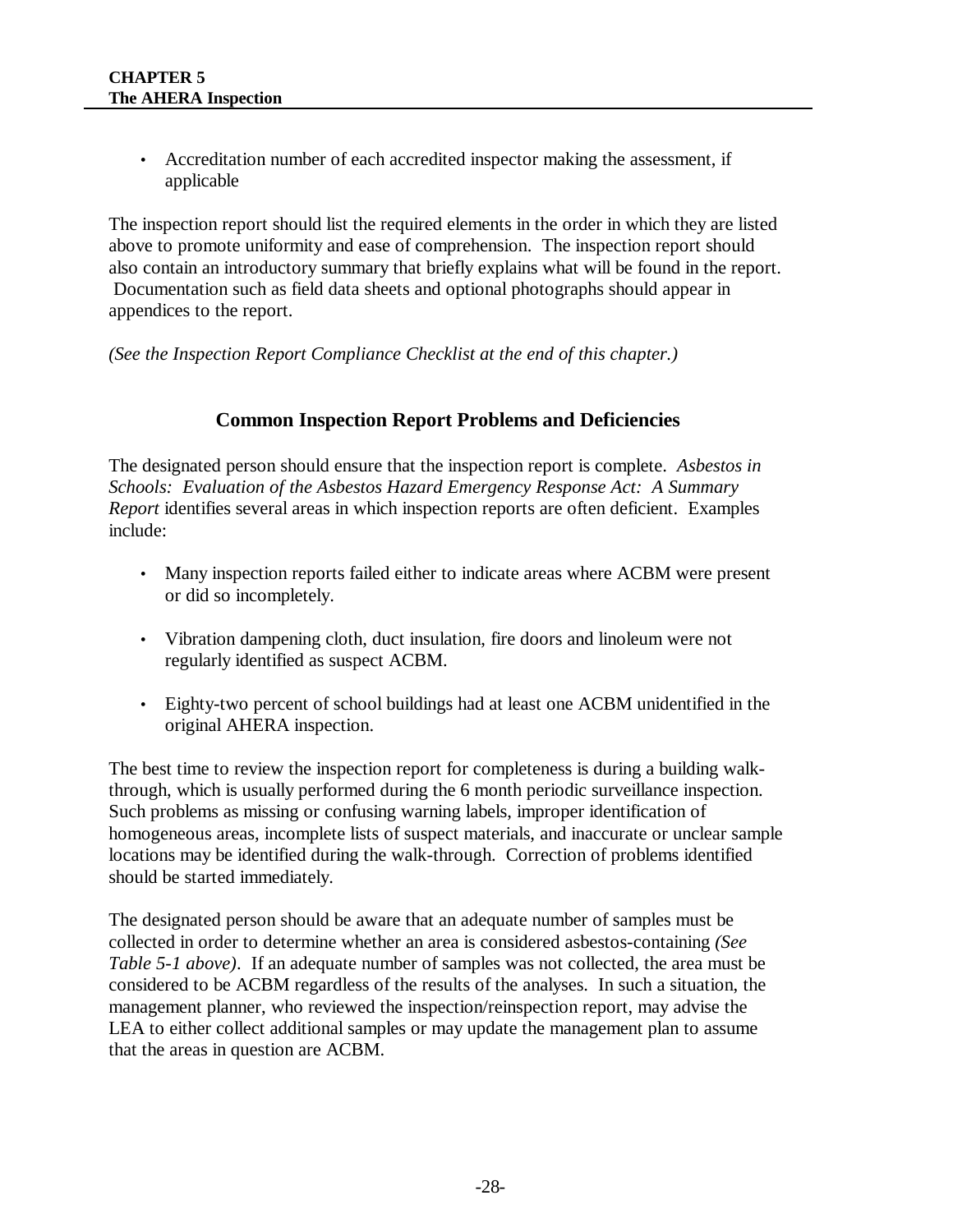# **Chapter 5 Summary Key Points About the AHERA Inspection**

An AHERA inspection must be conducted by an **accredited inspector.** 

The inspector must identify all **homogeneous areas** of material that are suspected to contain asbestos. Homogeneous areas contain asbestos that is uniform (alike) in color and texture.

All material suspected to be ACBM must be assumed to be ACBM unless the homogeneous area is **sampled,** and the analysis of the samples shows them to be nonasbestos. Adequate number of samples must be taken or the area will be considered to be ACBM regardless of the results of the analyses.

Once the inspector has identified all ACBM in a building, he or she must perform a **physical assessment** of all TSI and friable ACBM. This involves categorizing the material into one of seven Physical Assessment Classifications.

The results of an AHERA inspection and the assessment must be documented in an **inspection report.** This report will be used by the management planner to make written recommendations on appropriate response actions.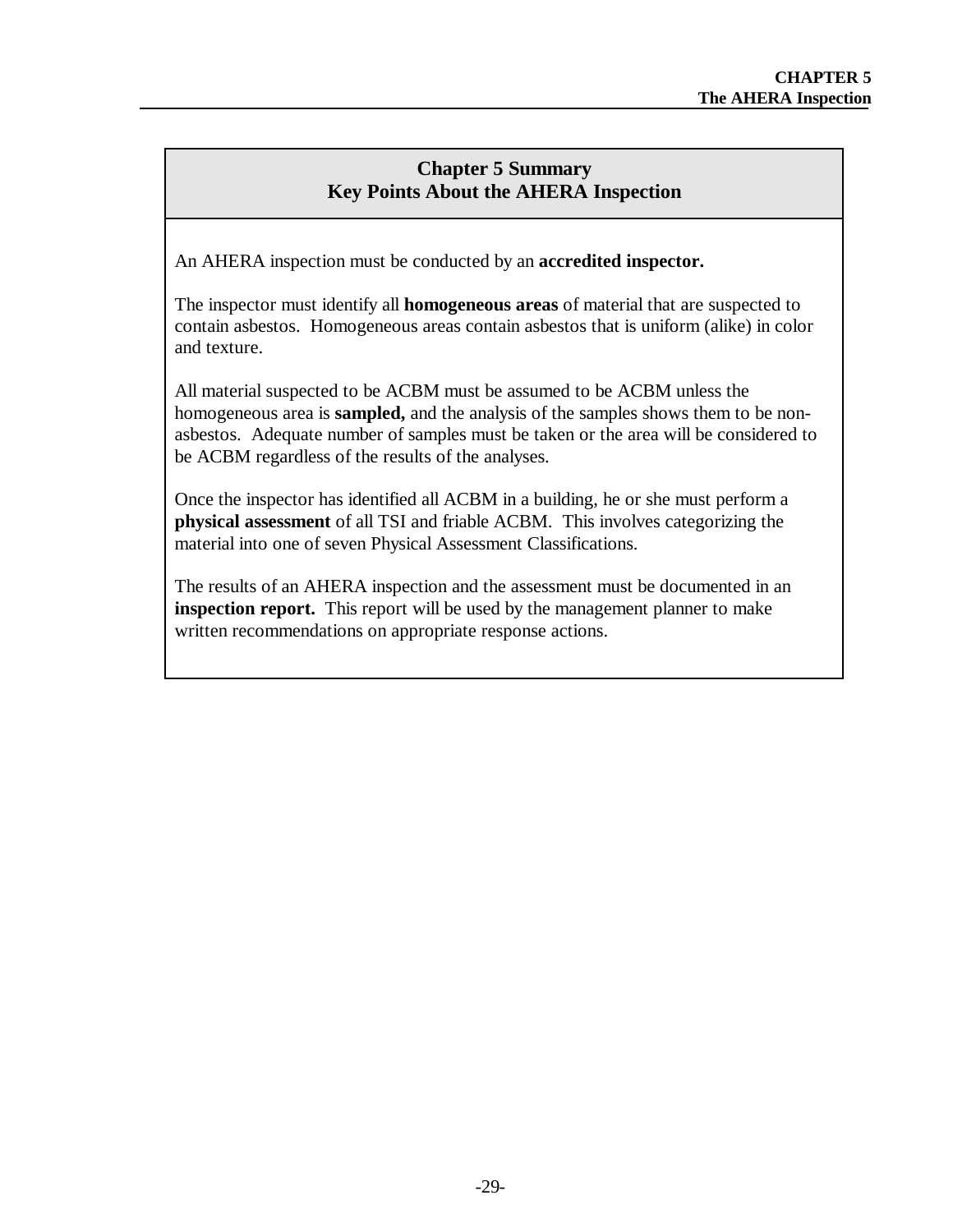# **Chapter 5 Forms**

On the following are blank forms, similar to those used by AHERA accredited inspectors.

**Form 1** requires that the inspector enter information pertaining to homogeneous areas of *suspected and known ACBM* in a school building. Using the inspection report, the inspector will: 1) list all of the homogeneous areas in the school buildings, 2) enter the number of linear or square feet for each area, 3) indicate whether the material is friable or non-friable, 4) enter the type of ACBM that is present, and 5) indicate whether the ACBM is assumed to be ACBM.

**Form 2** requires that the inspector enter information in order to relate each homogeneous area to a functional space. Using the inspection report, the information entered on Form 1, and the building's floor plan, the inspector will 1) link the homogeneous areas to a functional space, 2) assign a number to each homogeneous area, 3) assign a letter to each functional space, and 4) create a key for the numbers and letters that are used.

**Form 3** is representative of a bulk sampling log that should be in the inspection report.

**Form 4** may be used to gather the information needed to show why a certain category was assigned to ACBM.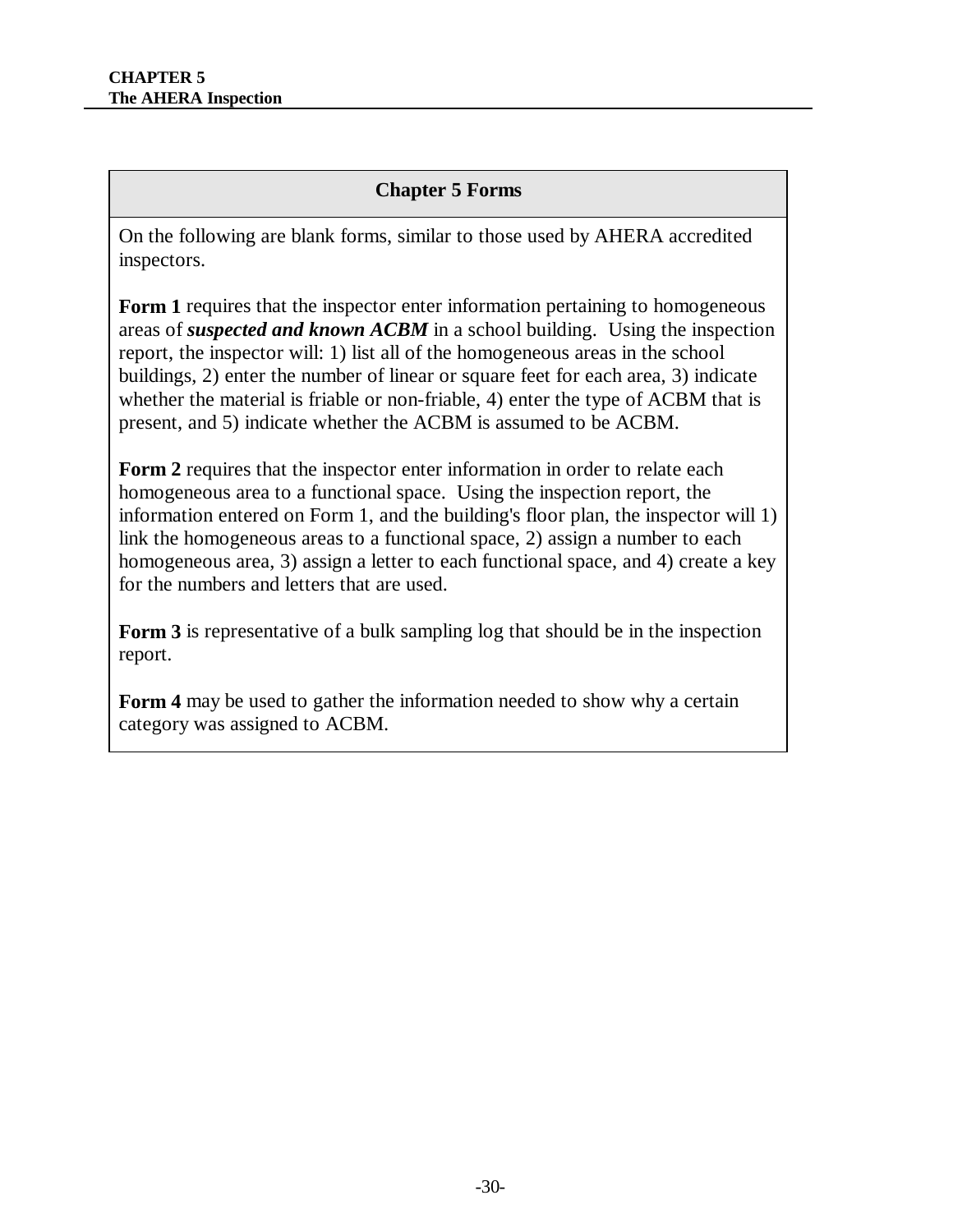| <b>Inspection Report: List of Homogeneous Areas</b> |                           |           |           |         |       |             |
|-----------------------------------------------------|---------------------------|-----------|-----------|---------|-------|-------------|
|                                                     | Project Name:<br>Address: |           |           |         |       |             |
| Area #                                              | Area Description          | Linear or | L         | Friable | Type  | <b>ACBM</b> |
|                                                     |                           | Sq. Ft.   | ${\bf S}$ | Y/N     | S/T/M | Y/N         |
|                                                     |                           |           |           |         |       |             |
|                                                     |                           |           |           |         |       |             |
|                                                     |                           |           |           |         |       |             |
|                                                     |                           |           |           |         |       |             |
|                                                     |                           |           |           |         |       |             |
|                                                     |                           |           |           |         |       |             |
|                                                     |                           |           |           |         |       |             |
|                                                     |                           |           |           |         |       |             |
|                                                     |                           |           |           |         |       |             |
|                                                     |                           |           |           |         |       |             |
|                                                     |                           |           |           |         |       |             |
|                                                     |                           |           |           |         |       |             |
|                                                     |                           |           |           |         |       |             |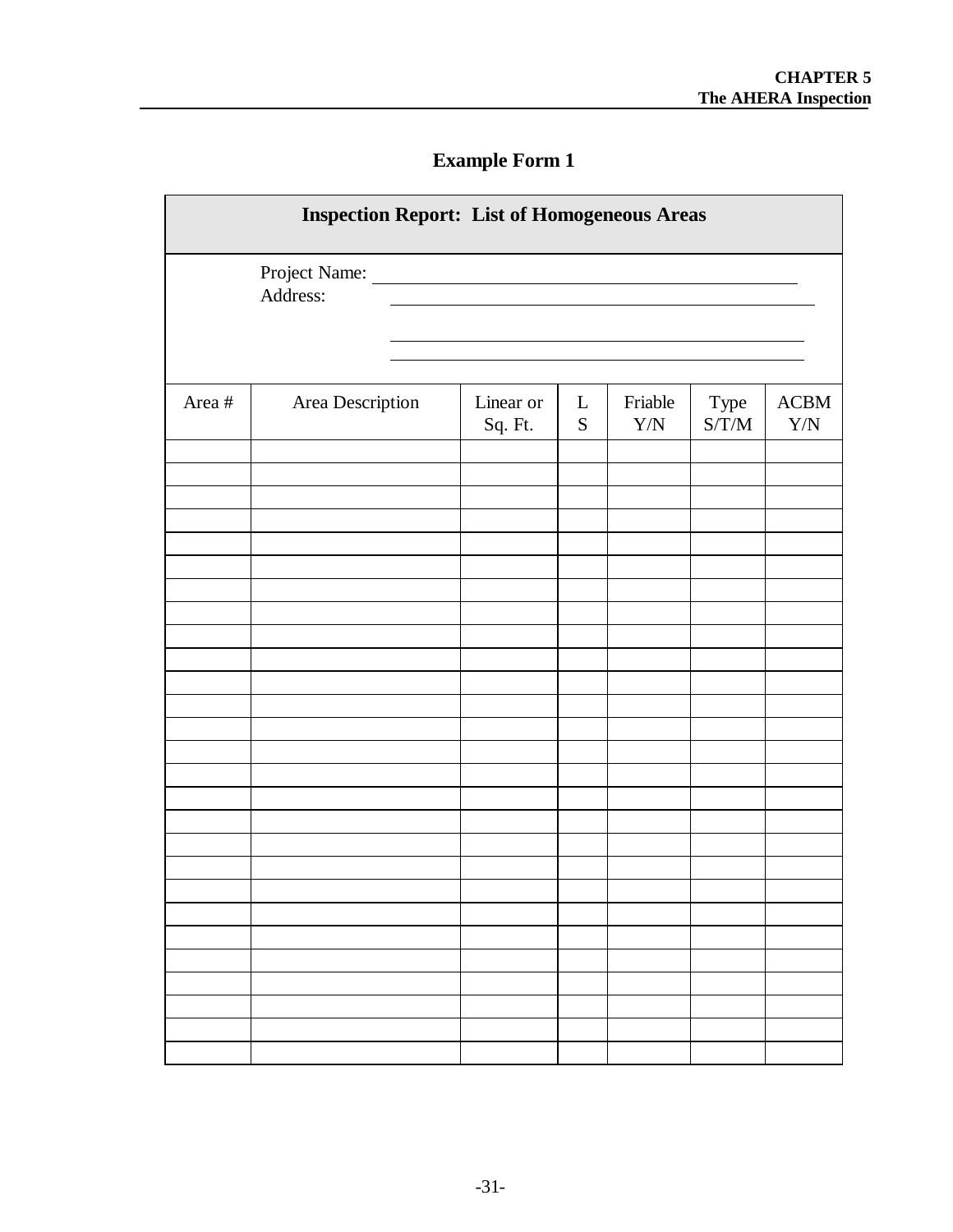|                                   | <b>Functional Spaces/Homogeneous Areas</b>                                                         |
|-----------------------------------|----------------------------------------------------------------------------------------------------|
| Building:                         |                                                                                                    |
|                                   |                                                                                                    |
|                                   |                                                                                                    |
| <b>Functional Space</b><br>Letter | Homogeneous Areas by Number (Obtained from Form 1)                                                 |
|                                   |                                                                                                    |
|                                   |                                                                                                    |
|                                   |                                                                                                    |
|                                   |                                                                                                    |
|                                   |                                                                                                    |
|                                   |                                                                                                    |
|                                   |                                                                                                    |
|                                   |                                                                                                    |
|                                   |                                                                                                    |
|                                   |                                                                                                    |
|                                   |                                                                                                    |
|                                   |                                                                                                    |
|                                   |                                                                                                    |
|                                   |                                                                                                    |
|                                   |                                                                                                    |
|                                   |                                                                                                    |
|                                   |                                                                                                    |
|                                   | Key: $L/S = Linear \text{ feet}/Square \text{ feet} \quad S/T/M = Surfacing/Thermal/Miscellaneous$ |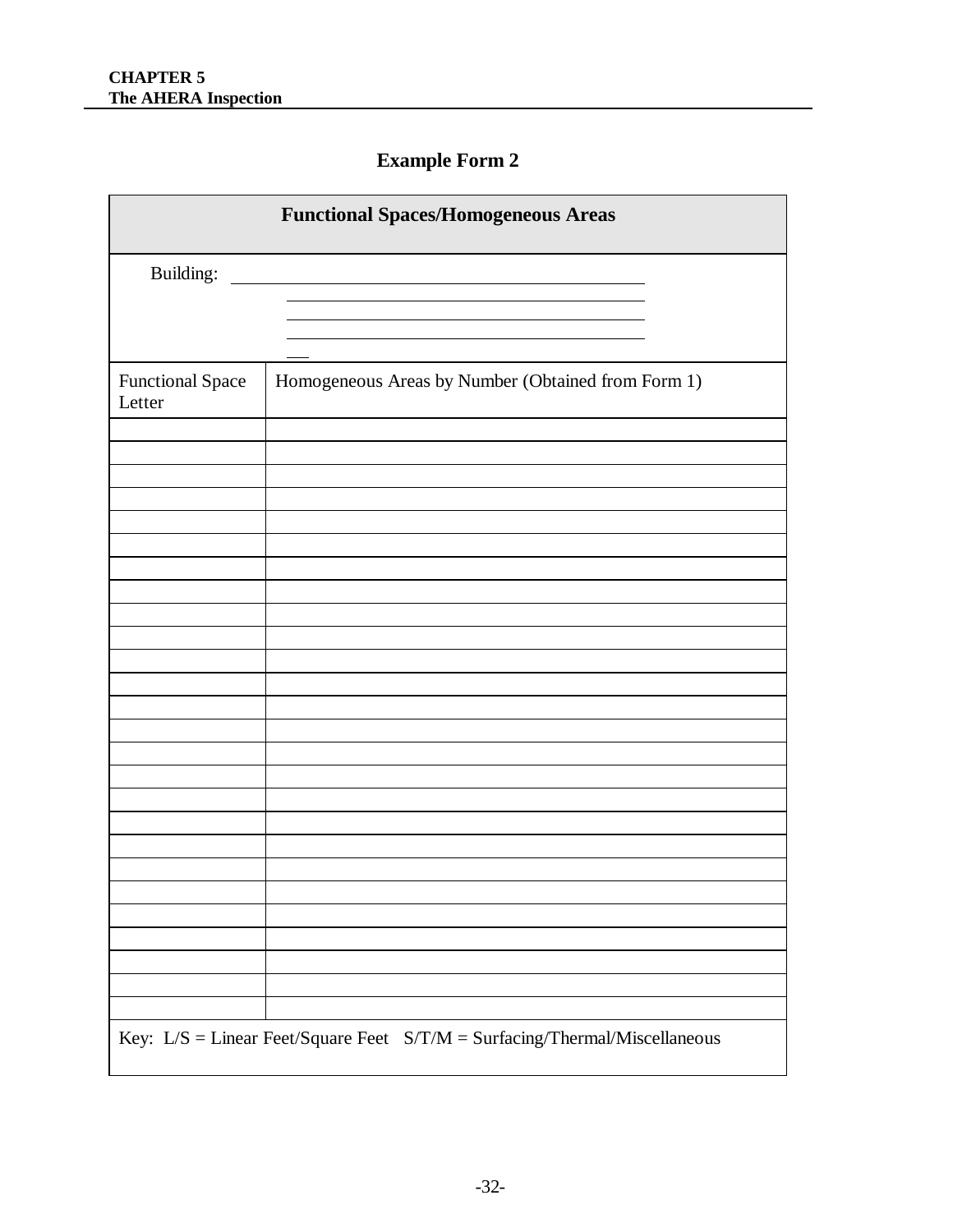|                                   | <b>Bulk Sample Log</b>                                                                                                                                 |
|-----------------------------------|--------------------------------------------------------------------------------------------------------------------------------------------------------|
| School: ____________Date Sampled_ |                                                                                                                                                        |
|                                   | Homogeneous Area Sampler's Name                                                                                                                        |
|                                   | Functional Space/Room: Accreditation No.                                                                                                               |
|                                   |                                                                                                                                                        |
|                                   |                                                                                                                                                        |
|                                   | Linear Feet: Type of Suspect Material<br>Square Feet: Type of Suspect Material<br>Friable<br>Manner of Sampling: Friable<br>Non-friable<br>Non-friable |
| Number                            | Location                                                                                                                                               |
|                                   |                                                                                                                                                        |
|                                   |                                                                                                                                                        |
|                                   |                                                                                                                                                        |
|                                   |                                                                                                                                                        |
|                                   |                                                                                                                                                        |
|                                   |                                                                                                                                                        |
|                                   |                                                                                                                                                        |
|                                   |                                                                                                                                                        |
|                                   |                                                                                                                                                        |
|                                   |                                                                                                                                                        |
|                                   |                                                                                                                                                        |
|                                   |                                                                                                                                                        |
|                                   |                                                                                                                                                        |
|                                   |                                                                                                                                                        |
|                                   |                                                                                                                                                        |
|                                   |                                                                                                                                                        |
|                                   |                                                                                                                                                        |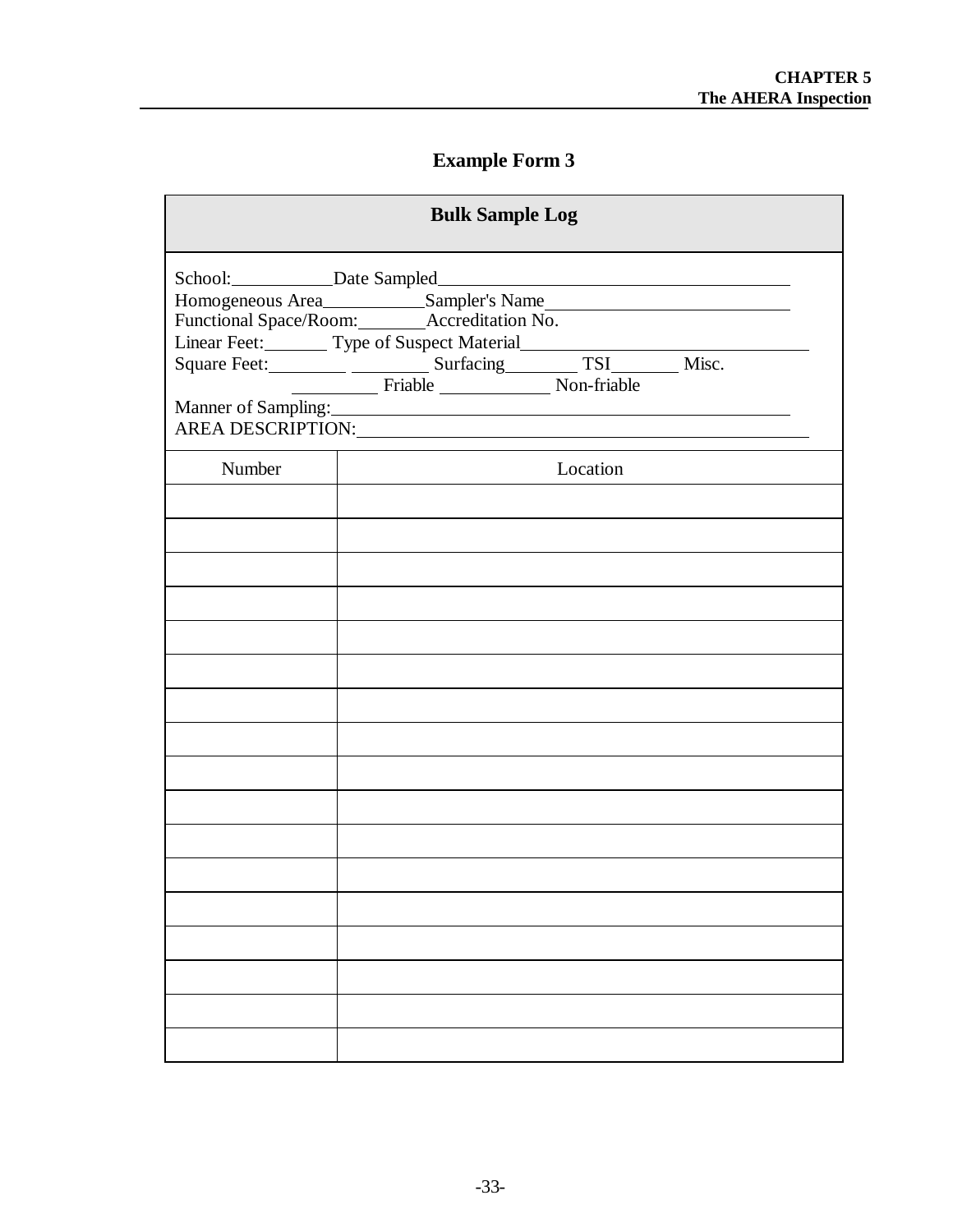|                                                                                                                                                                                                                                                                                    |        | <b>Individual Assessment Form</b> |                     |
|------------------------------------------------------------------------------------------------------------------------------------------------------------------------------------------------------------------------------------------------------------------------------------|--------|-----------------------------------|---------------------|
| AREA #: ________________ AHERA CATEGORY #:<br>DESCRIPTION: <u>Contract of the Contract of the Contract of the Contract of the Contract of the Contract of the Contract of the Contract of the Contract of the Contract of the Contract of the Contract of the Contract of the </u> |        |                                   |                     |
|                                                                                                                                                                                                                                                                                    |        |                                   |                     |
|                                                                                                                                                                                                                                                                                    |        |                                   |                     |
|                                                                                                                                                                                                                                                                                    |        |                                   |                     |
|                                                                                                                                                                                                                                                                                    |        |                                   |                     |
| 3. Accessibility:                                                                                                                                                                                                                                                                  |        |                                   |                     |
| 4. Potential for Disturbance: 2008. [2010]                                                                                                                                                                                                                                         |        |                                   |                     |
| 5. Causes of Damage:                                                                                                                                                                                                                                                               |        |                                   |                     |
| 6. Preventive Measures:                                                                                                                                                                                                                                                            |        |                                   |                     |
| <b>TYPE NAME:</b>                                                                                                                                                                                                                                                                  |        | SIGNATURE:                        |                     |
| <b>ACCREDITATION</b><br><b>AGENCY:</b>                                                                                                                                                                                                                                             | STATE: | <b>ACCREDITATION:</b>             | <b>DATE ISSUED:</b> |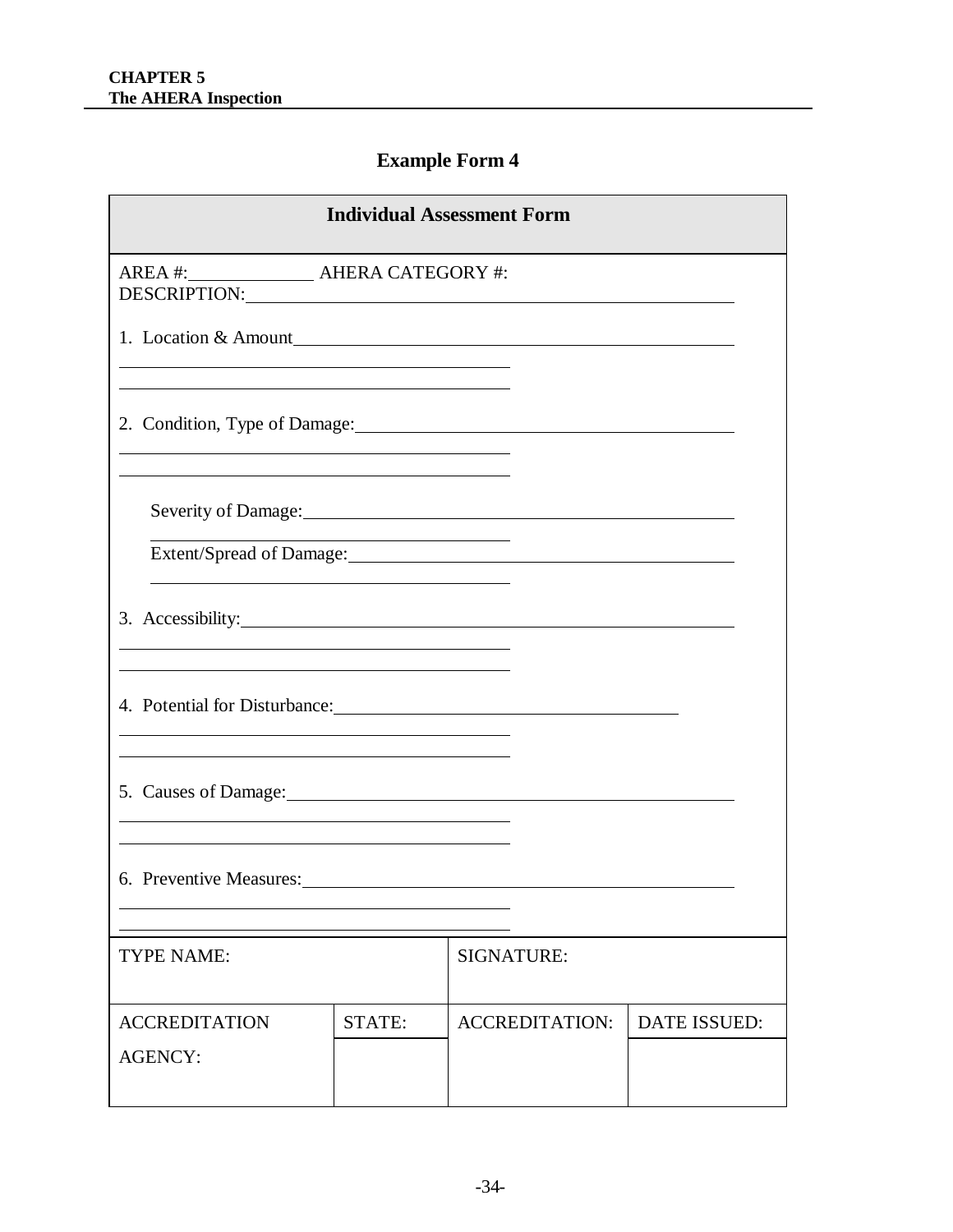## **Inspection Report Compliance Checklist**

This checklist is designed to enable you to determine if the inspection report is complete and contains each and every element required by law.

#### **GENERAL**:

 $\overline{a}$  $\overline{a}$  $\overline{a}$  $\overline{a}$ 

 $\overline{a}$  $\overline{a}$  $\overline{a}$ 

 $\overline{a}$ 

 $\overline{a}$ 

 $\overline{a}$ 

 $\overline{a}$ 

- 1. The date of the inspection
- 2. The signature of each accredited person making the inspection
- 3. The State of accreditation of each accredited person making the inspection
- 4. If applicable, the accreditation number of each accredited person making the inspection

#### **INVENTORY OF LOCATIONS**:

- $\overline{a}$ 5. An inventory of the locations of the homogeneous areas where samples were collected
	- 6. The exact location where each bulk sample was collected
	- 7. The date(s) that each sample was collected
	- 8. The homogeneous areas where friable suspected ACBM is assumed to be ACBM
	- 9. The homogeneous areas where nonfriable suspected ACBM is assumed to be ACBM

#### **SAMPLING**:

- $\overline{a}$ 10. A description of the manner used to determine sampling locations
	- 11. The name and signature of each accredited inspector who collected the samples
- $\overline{a}$ 12. The State of accreditation of each accredited inspector who collected the samples
- 13. If applicable, the accreditation number of each accredited inspector who collected the samples

#### **MATERIALS IDENTIFIED IN HOMOGENEOUS AREAS**:

14. A list of whether the homogeneous areas identified are surfacing material, thermal system insulation, or miscellaneous material

#### **ASSESSMENTS**:

 $\overline{a}$  $\overline{a}$  $\overline{a}$  $\overline{a}$ 15. Assessments made of friable material 16. The name and signature of each accredited inspector who made the assessment 17. The State of accreditation of each accredited inspector who made the assessment 18. If applicable, the accreditation number of each accredited inspector who made the assessment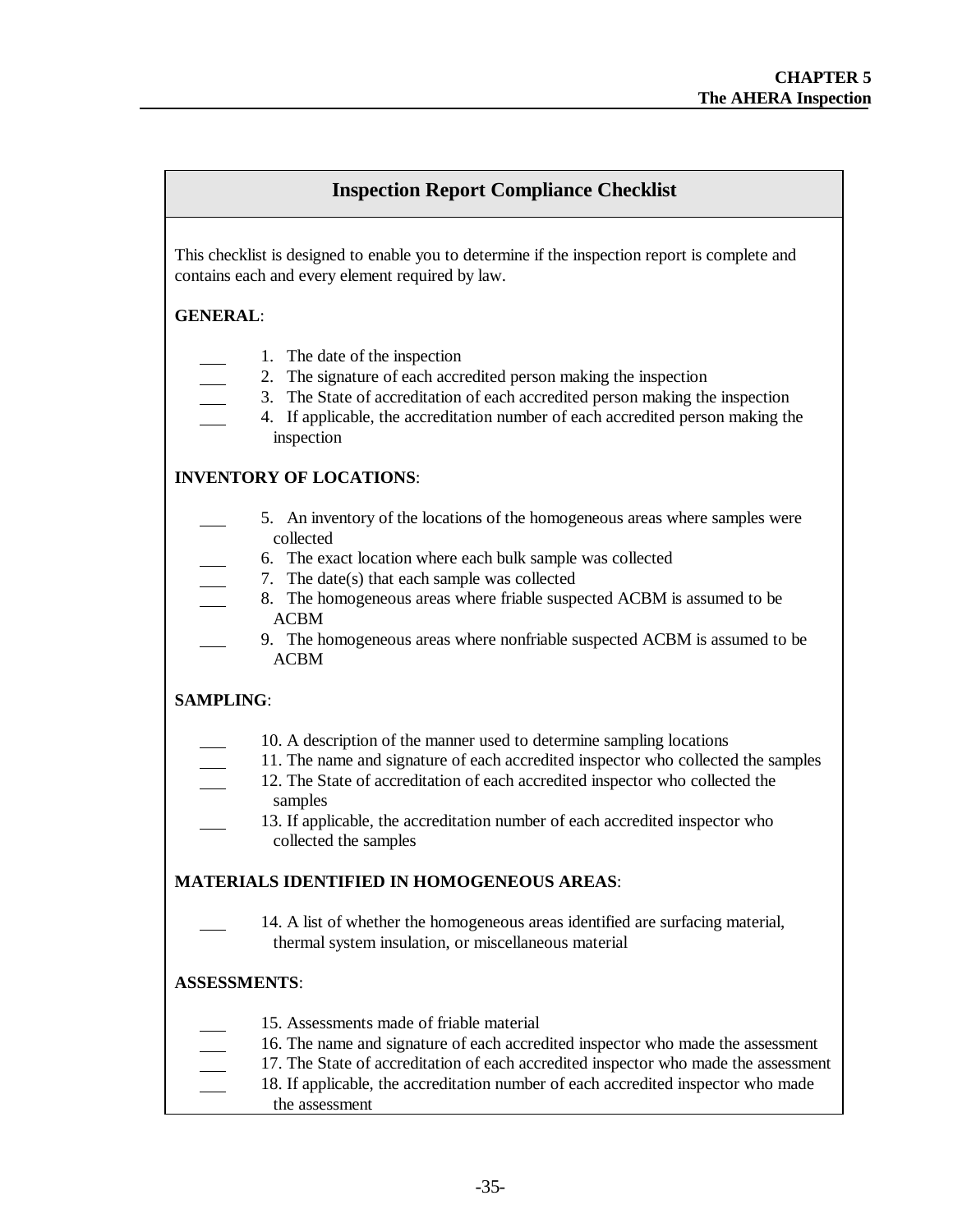# 6 **THE MANAGEMENT PLAN**

#### **Introduction**

Once the accredited inspector has identified the ACBM in the building(s) and has documented this information in the inspection report, an accredited management planner will use the report to identify and address hazards or potential hazards relating to the friable ACBM identified. The information from the inspection report will become part of the management plan. The management plan, which is a site-specific guidance document that the LEA designated person must follow in managing the ACBM present in each school building, must be prepared by an accredited management planner. A management plan must be updated to keep it current with ongoing operations and maintenance, periodic surveillance, inspection, reinspections and response action activities.

Table 6-1 identifies the elements required to be in the management plan under § 763.93 of the AHERA Rule. These requirements are discussed in greater detail in the remainder of this chapter.

#### **Table 6-1**

#### **Contents of the Management Plan**

#### **General Information**

- List of the names and addresses of all school buildings
- Whether the school building contains friable ACBM, nonfriable ACBM, assumed friable ACBM or assumed nonfriable ACBM

#### **Designated Person Information**

- Name, address, and telephone number of the LEA designated person
- Course name, dates, and hours of training taken by the designated person

#### **Inspector Information**

- Date of inspection or reinspection
- Name and signature of each accredited person making the inspection or reinspection
- State and accreditation number of each accredited person making the inspection or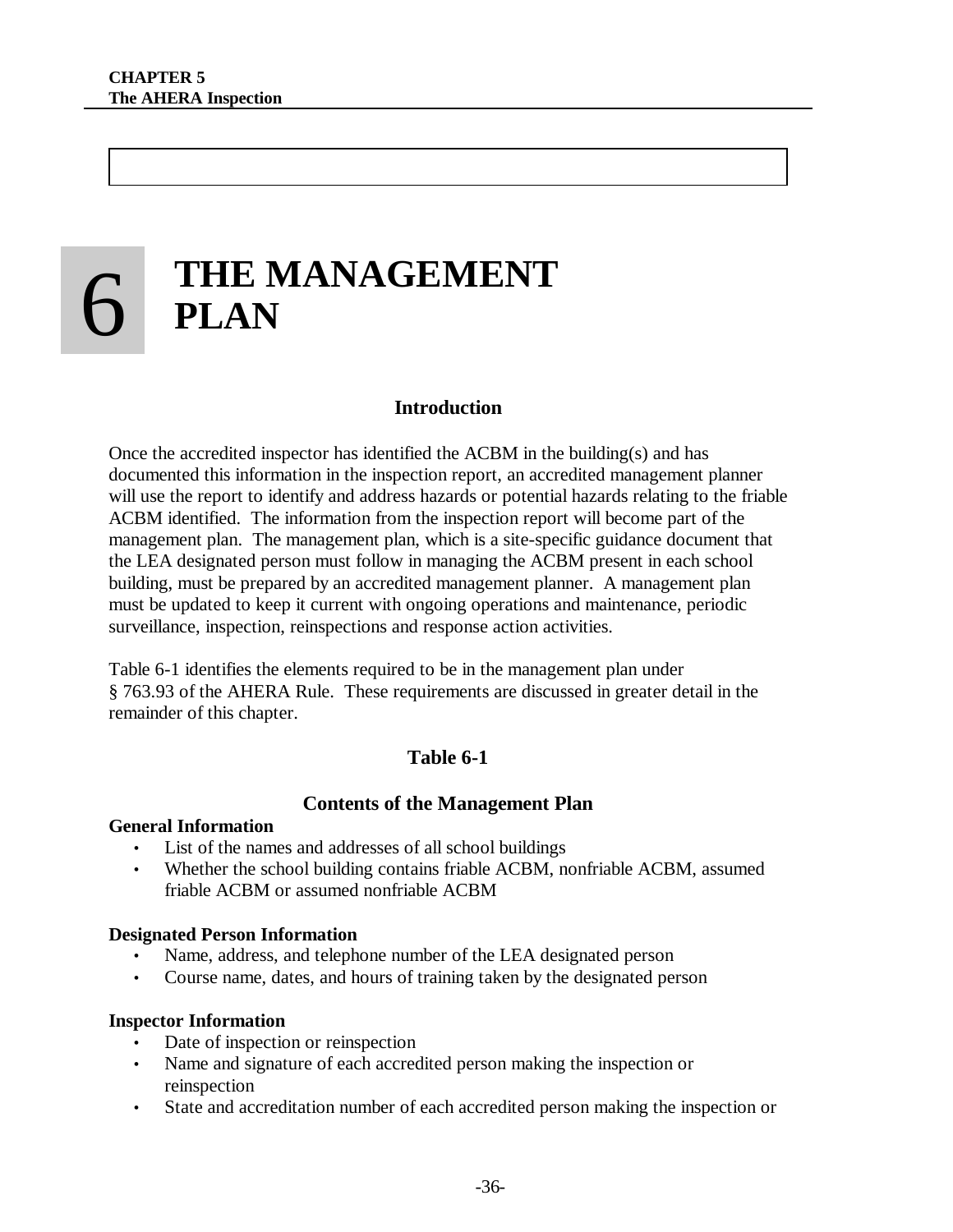reinspection (or copy of accreditation)

#### **Information on Sampling/Assumed ACBM**

- Blueprint, diagram, or written description of each school building that identifies clearly each location and approximate square or linear footage of homogeneous areas where material was sampled for ACBM
- Exact location where each bulk sample was collected
- Date of collection of each bulk sample
- Homogeneous areas where friable suspected ACBM is assumed to be ACBM
- Homogeneous areas where nonfriable suspected ACBM is assumed to be ACBM
- Description of the manner used to determine sampling locations
- Name and signature of each accredited inspector collecting samples
- State of accreditation and accreditation number of each accredited inspector collecting samples (or copies of the accreditation certificates)

#### **Analysis of Samples**

- Copy of the analyses of any bulk samples collected and analyzed
- Name and address of any laboratory that analyzed bulk samples
- Statement that any laboratory used meets the accreditation requirements of § 763.87(a) of the AHERA Rule
- National Voluntary Laboratory Accreditation Program number (or certificate)
- Dates of any analyses performed
- Name and signature of the person performing each analysis

#### **Physical Assessment Information**

- Description of the assessments required by § 763.88 of the AHERA Rule of all friable ACBM and suspected ACBM assumed to be ACM.
- Name and signature of each accredited person making the assessments
- State of accreditation and accreditation number of each accredited person making the assessment (or copies of the accreditation certificates)

#### **Response Action Information**

- Recommendations made to the LEA by (an) accredited management planner(s) regarding response actions
- Name and signature of each person making the recommendations
- State of accreditation and accreditation number of each person making the recommendations (or copies of the accreditation certificates)
- Detailed description of preventive measures and response actions to be taken, including methods to be used, for any friable ACBM
- Locations where such measures and actions will be taken
- Reasons for selecting the response action or preventive measure
- Schedule for beginning and completing each preventive measure and response action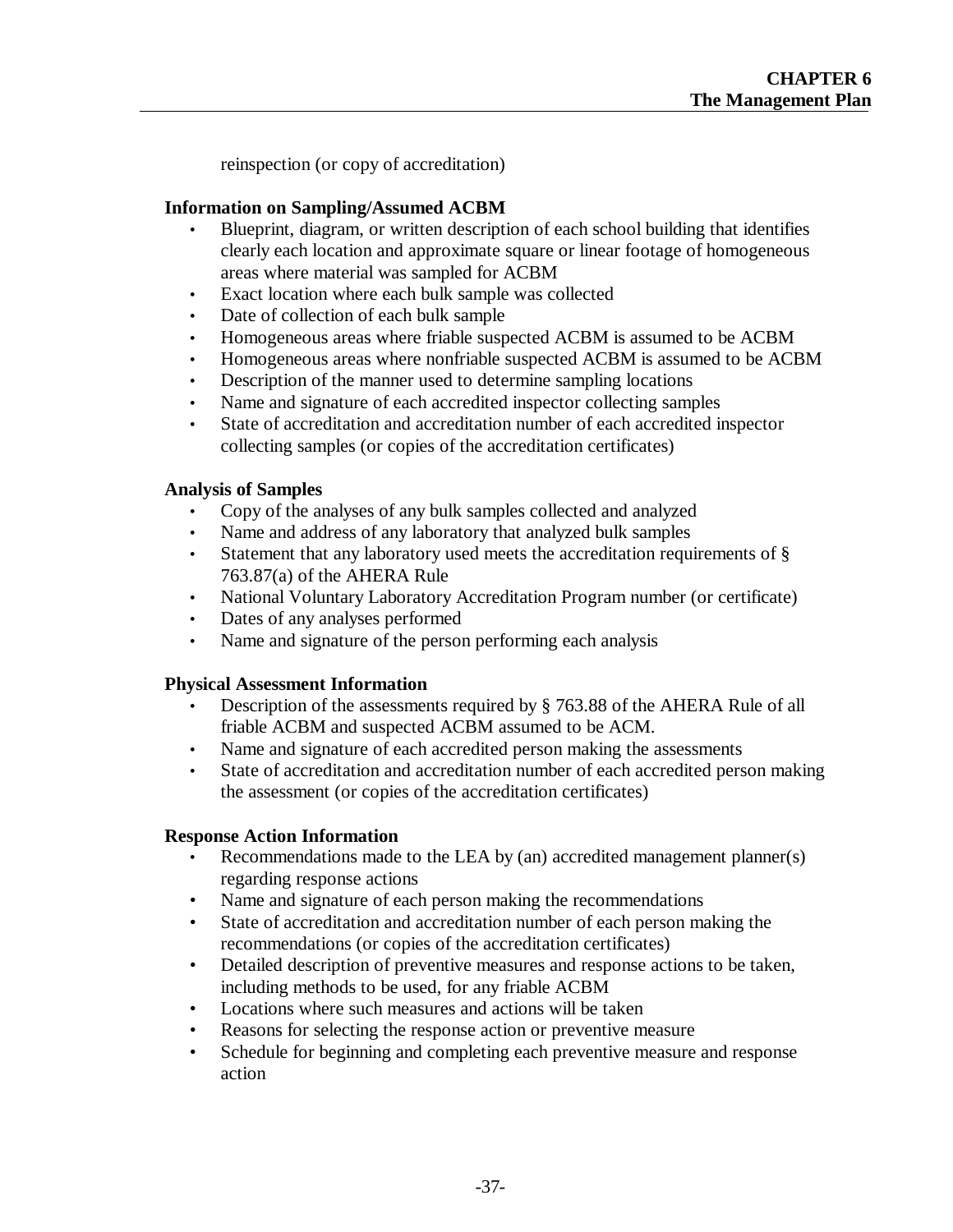#### **Information on ACBM Remaining after Response Actions**

• A blueprint, diagram, or written description of any ACBM or suspected ACBM assumed to be ACBM that remains in the school once response actions are undertaken. This should be updated as soon as response actions are completed,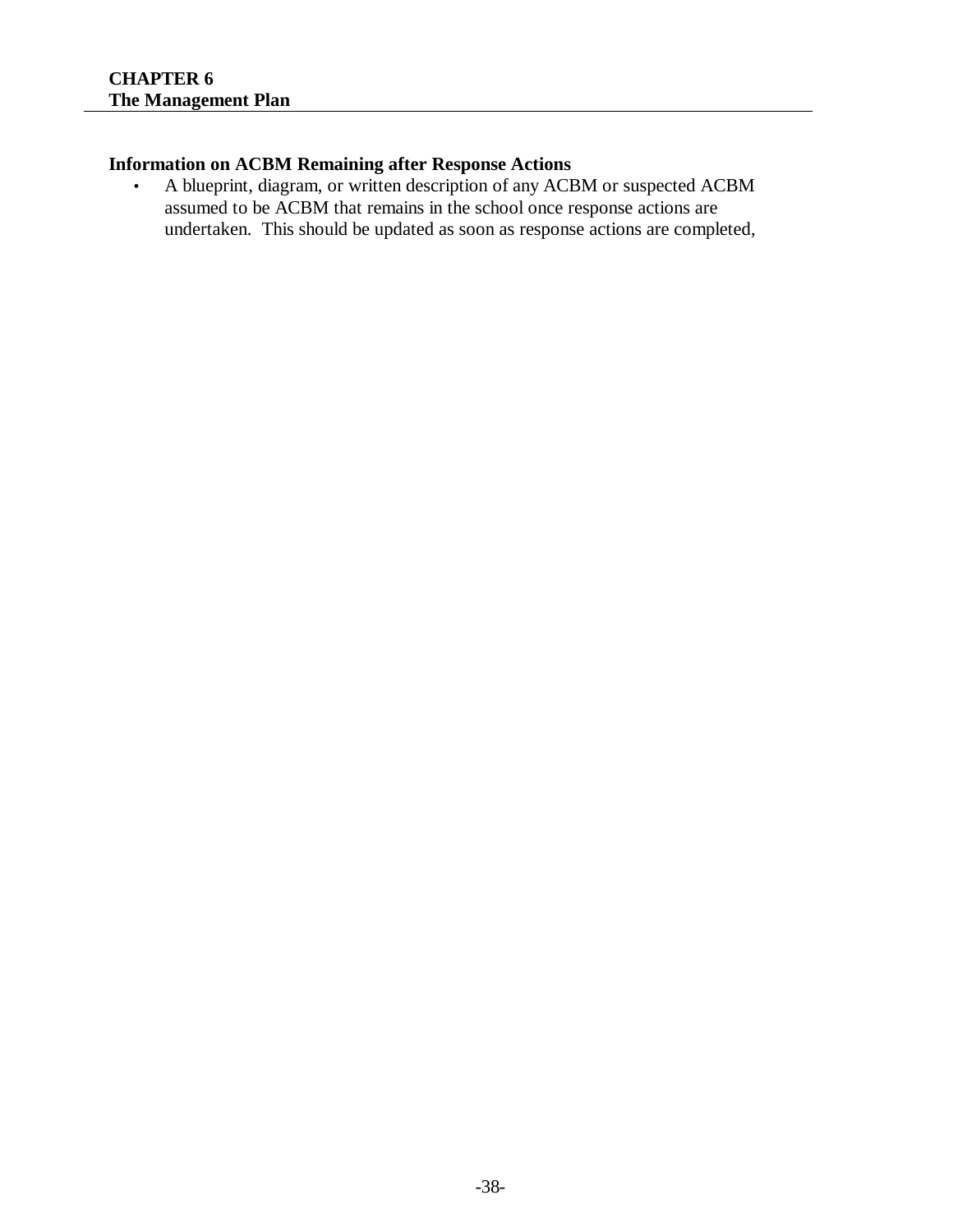#### **Information on Future Activities**

- A plan for reinspection under § 763.85 of the AHERA Rule
- A plan for operations and maintenance (O&M) activities under § 763.91 of the AHERA Rule
- A plan for periodic surveillance under § 763.92 of the AHERA Rule
- Description of the management planner recommendations regarding additional cleaning under § 763.91(c)(2) of the AHERA Rule as part of an O&M program
- The response of the LEA to any recommendation for additional cleaning

#### **Information on Required Notifications**

• Copies of the notifications and description of steps taken to inform workers and building occupants (and their guardians) about inspections, reinspections, response actions, and post-response actions, including periodic surveillance, and the location and availability of the management plan on an annual basis

#### **Periodic Surveillance Inspection Reports**

#### **Cost Estimate**

• Evaluation of the resources needed to complete response actions and carry out reinspection, O&M activities, periodic surveillance and training

#### **Consultant Information**

• Name of each consultant who contributed to the management plan and accreditation certificates

#### **Optional Information**

The LEA may require each management plan to contain a statement signed by an accredited management plan developer that such person has prepared or assisted in the preparation of such plan, or has reviewed such plan, and that such plan is in compliance with AHERA. The statement should not be signed by a person who, in addition to preparing or assisting in preparing the management plan, also implements (or will implement) the management plan.

(*See the Management Plan Compliance Checklist at the end of this chapter.*)

#### **The Laboratory Report**

AHERA requires that laboratories that perform the bulk material sampling analysis and final clearance air sample analysis using Transmission Electron Microscopy (TEM) be accredited. The National Institute of Standards and Technology (NIST) has developed an accreditation program for laboratories, known as the National Voluntary Laboratory Accreditation Program (NVLAP). This program replaces the older EPA interim laboratory proficiency program; after October 30, 1989, all laboratories accredited under the EPA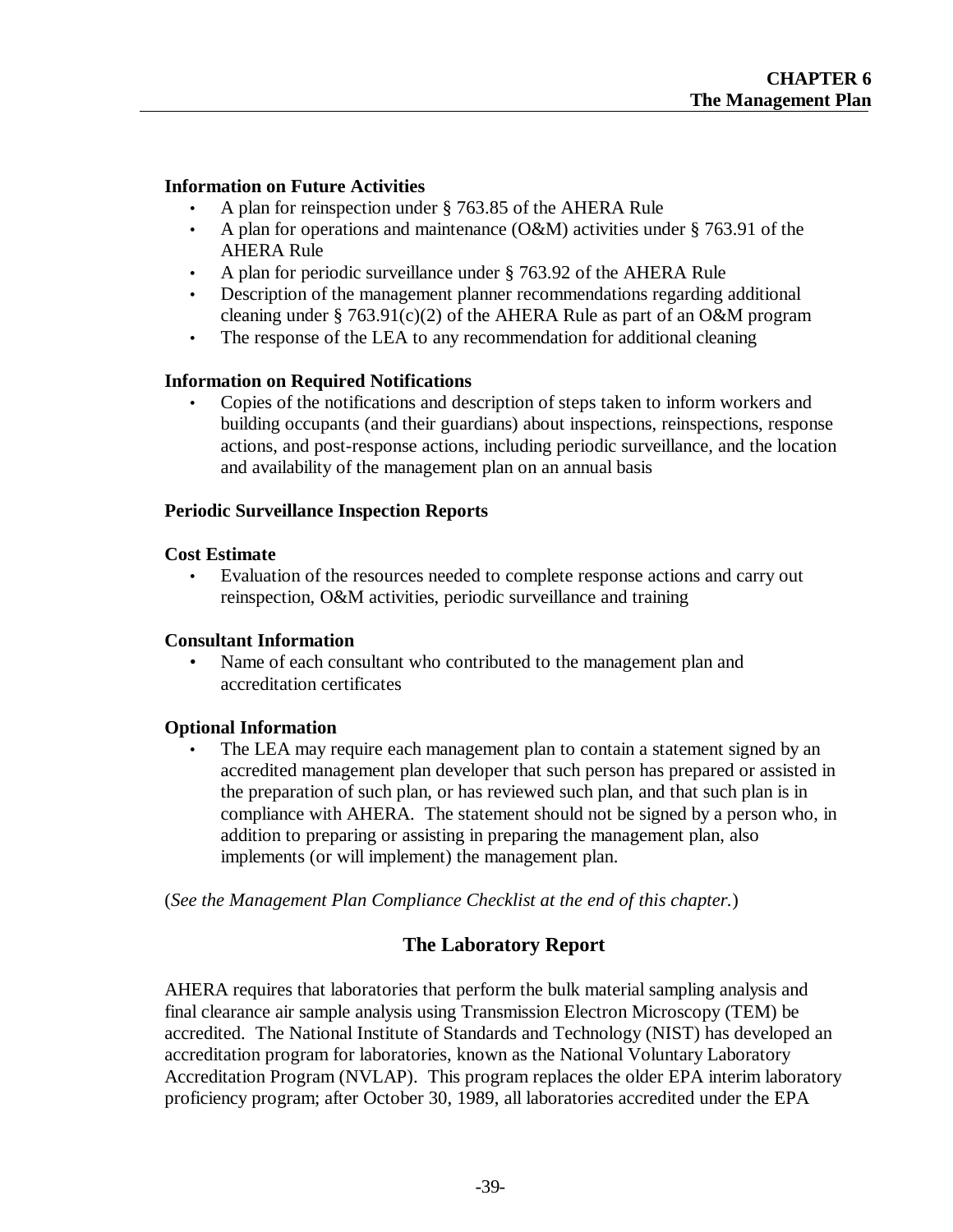interim laboratory proficiency program were required to become NIST accredited. Laboratories performing analyses under AHERA must maintain appropriate NVLAP certification. If analyses of either bulk material samples collected during the inspection process or final clearance air samples collected after a response action and analyzed using Transmission Electron Microscopy (TEM) are performed by a laboratory without current NVLAP credentials, the analyses may not be used for AHERA compliance purposes.

Under § 763.87 of the AHERA Rule, a laboratory performing a bulk sample analysis must submit the following documentation for inclusion into the management plan:

- The name and address of each laboratory performing an analysis.
- The date of the analysis.
- The name and signature of the person performing the analysis. The name and signature requirements apply to the microscopist(s) who actually performed each analysis; it is recommended that the laboratory manager also sign the reports.
- Proof that the laboratory has received NVLAP accreditation. This proof should consist of a copy of the laboratory's NVLAP certificate, not just a statement that the laboratory is accredited. For laboratory reports prepared before the NVLAP program was started, proof of the laboratory's EPA interim accreditation is acceptable but should include the laboratory's EPA laboratory accreditation number.

# **Response Actions**

In the management plan, the accredited management planner must recommend an appropriate response action (operations and maintenance, repair, encapsulation, enclosure, or removal) for all areas of thermal system insulation (TSI) and friable ACBM. The final decision on which action should be taken, however, rests with the LEA. Under AHERA, the response action to be taken must be "sufficient to protect human health and the environment." Once it is determined which response actions meet these criteria, the LEA may choose the action that is the "least burdensome."

AHERA identifies five possible response actions for managing asbestos in schools:

- **Operations and Maintenance (O&M) Program** -- This is a program of work practices designed to maintain friable ACBM in good condition and ensure cleanup of asbestos fibers previously released. An effective O & M program can prevent further release by minimizing and controlling friable ACBM disturbance or damage. *(See Chapter 8 for a complete description of the O&M Program.)*
- **Repair** -- This involves returning damaged ACBM to an undamaged condition or to an intact state by replacing limited sections or patching damaged areas.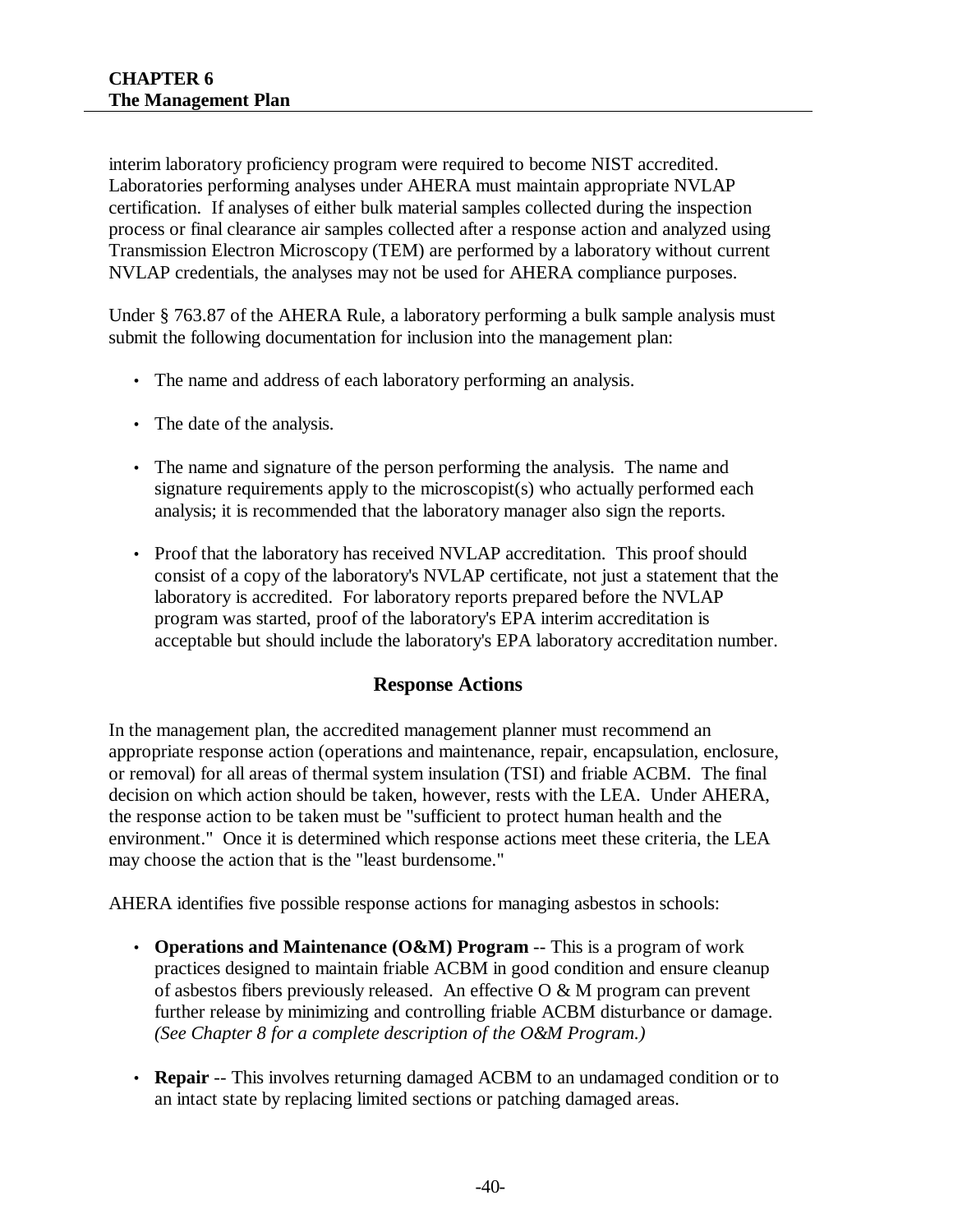- **Encapsulation** -- This involves the treatment of ACBM with a material that surrounds or embeds asbestos fibers in an adhesive matrix to prevent the release of fibers. The encapsulant either creates a membrane over the surface (bridging encapsulant) or penetrates the material and binds its components together (penetrating encapsulant). Both types of encapsulants are applied to the material surface using airless spray equipment at low pressure to reduce release of fibers during the application.
- **Enclosure** -- This involves creating an airtight, impermeable, permanent barrier around ACBM to prevent the release of asbestos fibers into the air. The barrier is typically attached physically or sprayed on. For example, materials such as PVC or corrugated metal may be fastened around insulated piping, or a barrier may be constructed around asbestos fireproofing on structural members by spraying material that cures into a hard shell.
- **Removal** -- This involves the taking out or the stripping of substantially all ACBM from a damaged area, a functional space, or a homogeneous area in a school building.

## **Selecting the Appropriate Response Action**

The LEA is required to implement an O&M program whenever any friable ACBM is present or assumed to be present in a building. An O&M program is not appropriate as an initial response action for any damaged or significantly damaged material, however. The flow charts on Figure 6-1 on the following page illustrate when each response action is appropriate.

# **Project Design**

All persons who design response actions for schools or public and commercial buildings (including removal, encapsulation, enclosure, or repair -- other than small scale, short duration repairs) must be accredited as a project designer. A response action is defined by AHERA as a method that protects human health and the environment from friable ACBM. Activities which create a high probability that ACBM will be damaged or weakened to such an extent that it would be rendered friable are also considered response actions.

Although a written design is not mandated, EPA cannot recommend them strongly enough. To undertake a response action without the benefit of a written design plan to guide the work in progress is not only highly imprudent, but may unnecessarily expose the public to an asbestos fiber release and/or the building owner to certain liabilities. A written project design must be prepared by an accredited project designer. An accredited project designer is one who has received accreditation under AHERA by completing a prescribed training course for project designers and passing an exam (*See Chapter 9 for further information*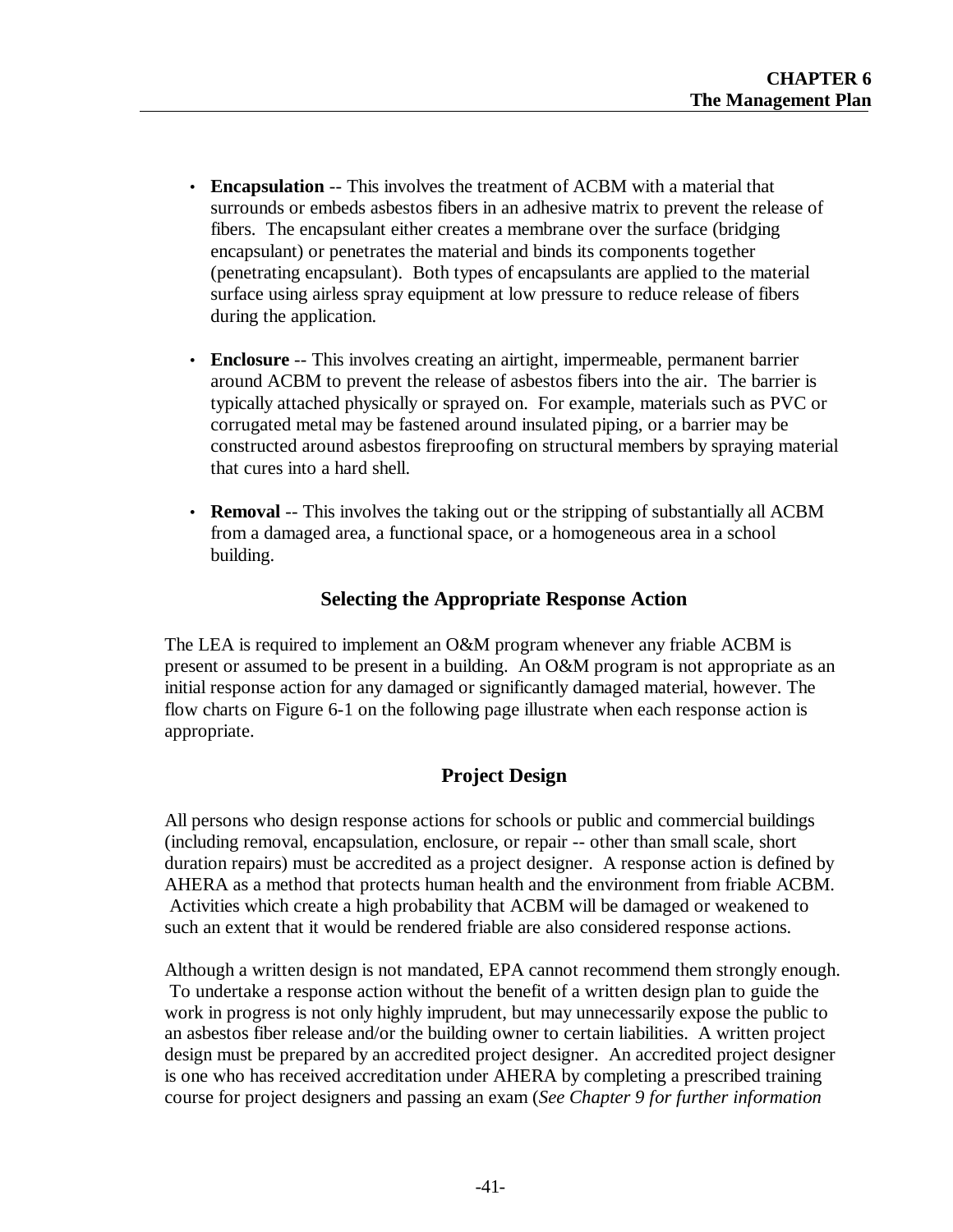*on accreditation*).

# **Final Air Clearance After Response Actions**

Final clearance of a functional space after a response action to remove, encapsulate, or enclose ACBM or material assumed to be ACBM involves two steps: visual inspection and the collection and analysis of air samples.

#### **Visual Inspection**

A visual inspection involves visually examining the asbestos removal area for evidence that the abatement has been successfully completed, including thorough clean-up. Visual inspections are also an important means of determining acceptable completion of smallscale, short-duration O&M or repair operations.

To avoid a potential conflict of interest, it is highly recommended that the visual inspection be performed by an inspector not affiliated with the abatement contractor or anyone else financially associated with the conducting of the asbestos response action.

The inspection should be conducted as rigorously as possible, with all spaces and surfaces where the abatement was conducted being extensively examined for residual ACBM debris. The inspection may involve:

- Scrutinizing every corner and crevice of the area within the containment barriers used to isolate the functional space for the response action
- Using a ladder to inspect hard-to-physically-reach areas
- Brushing or wiping surfaces to detect dust
- Using a flashlight beam to detect loose debris or airborne residue
- Using a damp cloth to detect dust
- Inspecting permanent fixtures in the area, such as ceiling tile grid bars, pipes, ducts, etc.
- Inspecting for asbestos-laden water, which may have leaked from the enclosure onto floor surfaces beneath the abatement area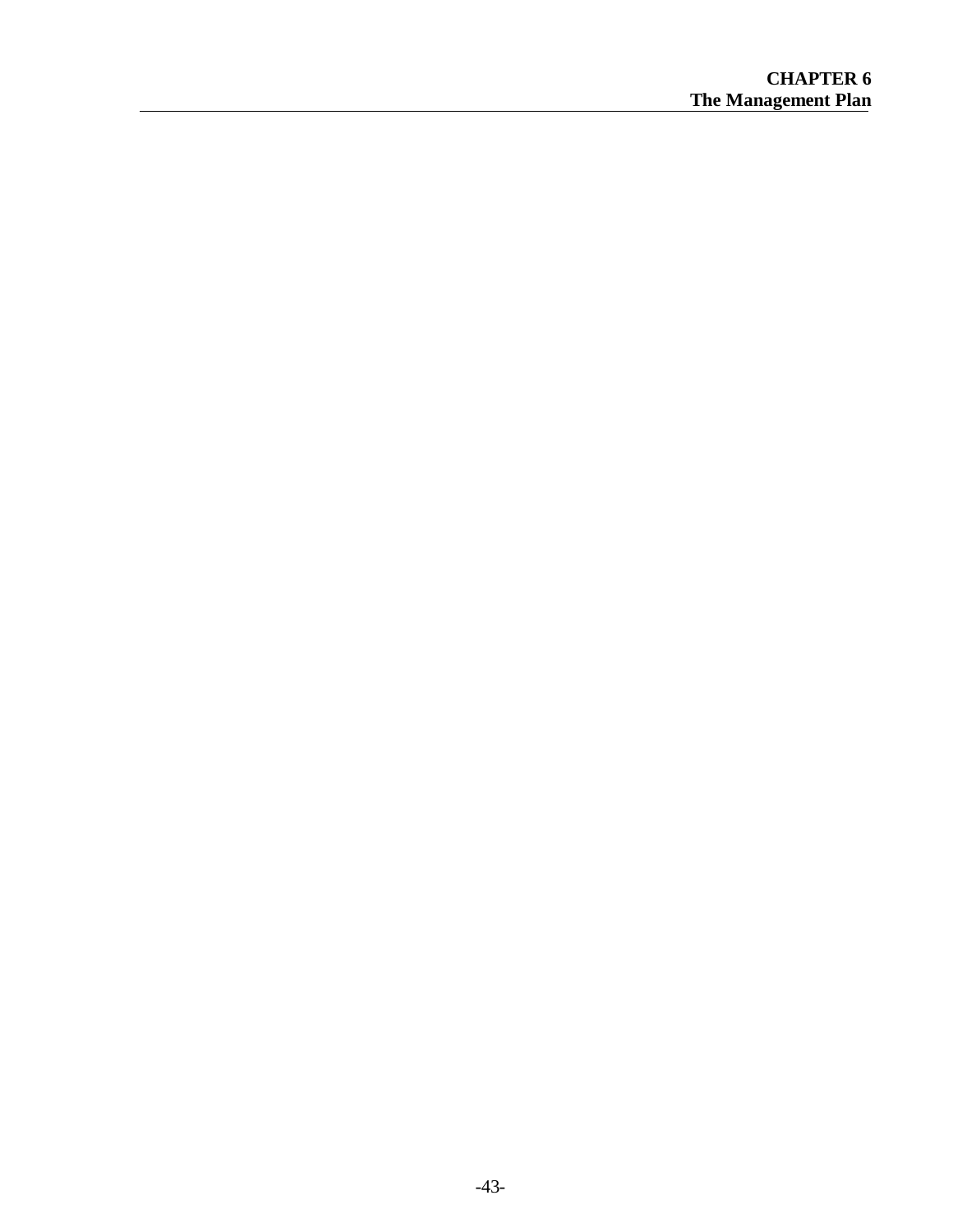- Examining surfaces for water and/or debris markings
- Checking crawl spaces on hands and knees; dirt floors may contain pulverized or impacted asbestos debris

The aim of the visual inspection is to ensure that:

- Seals on windows, doors, and vents remain in place during final air monitoring
- Isolation barriers separating the abatement area from non-abatement areas are in place
- No evidence of residue, debris, or dust is present in the abatement area

The presence of any visible residue on surfaces within the abatement area indicates a need for additional cleaning of the surfaces. If an area passes visual inspection but then fails to meet air sampling and analysis requirements after that inspection, the site must be recleaned and an additional visual inspection be conducted to detect any material that may have been uncovered or released during recleaning. Only after visual inspection clearance has been completed may final air sampling be done.

The results of the visual inspection should always be documented and signed by the person conducting the visual inspection.

#### **Final Air Sampling and Analysis**

Section 763.90 of the AHERA Rule requires that the LEA accomplish final air sampling and analysis of all removal, encapsulation, or enclosure projects by using the transmission electron microscopy (TEM) method, unless the project involves no more than 160 square feet or 260 linear feet of ACBM, in which case phase contrast microscopy (PCM) may be used. Note that no final air clearance is required for small-scale, short-duration O&M projects. (*See Appendix B of the AHERA Rule for information on the types of projects that qualify as small-scale, short-duration*.)

Sampling operations for airborne asbestos following an asbestos abatement action must be performed by qualified individuals completely independent of the abatement contractor to avoid possible conflict of interest. EPA recommends that the LEA obtain professional assistance to perform the sampling and analysis.

• The TEM Method

The TEM Method involves the collection of at 13 samples (five samples inside the functional space; five samples representative of air entering the abatement site; and three quality control "blank" samples). The air samples must be collected using "aggressive" methods or artificially disturbing the air in the functional space before and during sampling, as described in Appendix A, Section III(B)(7)(d) of the AHERA Rule. In most cases, only the 5 samples collected inside the functional space will be analyzed. If the average result of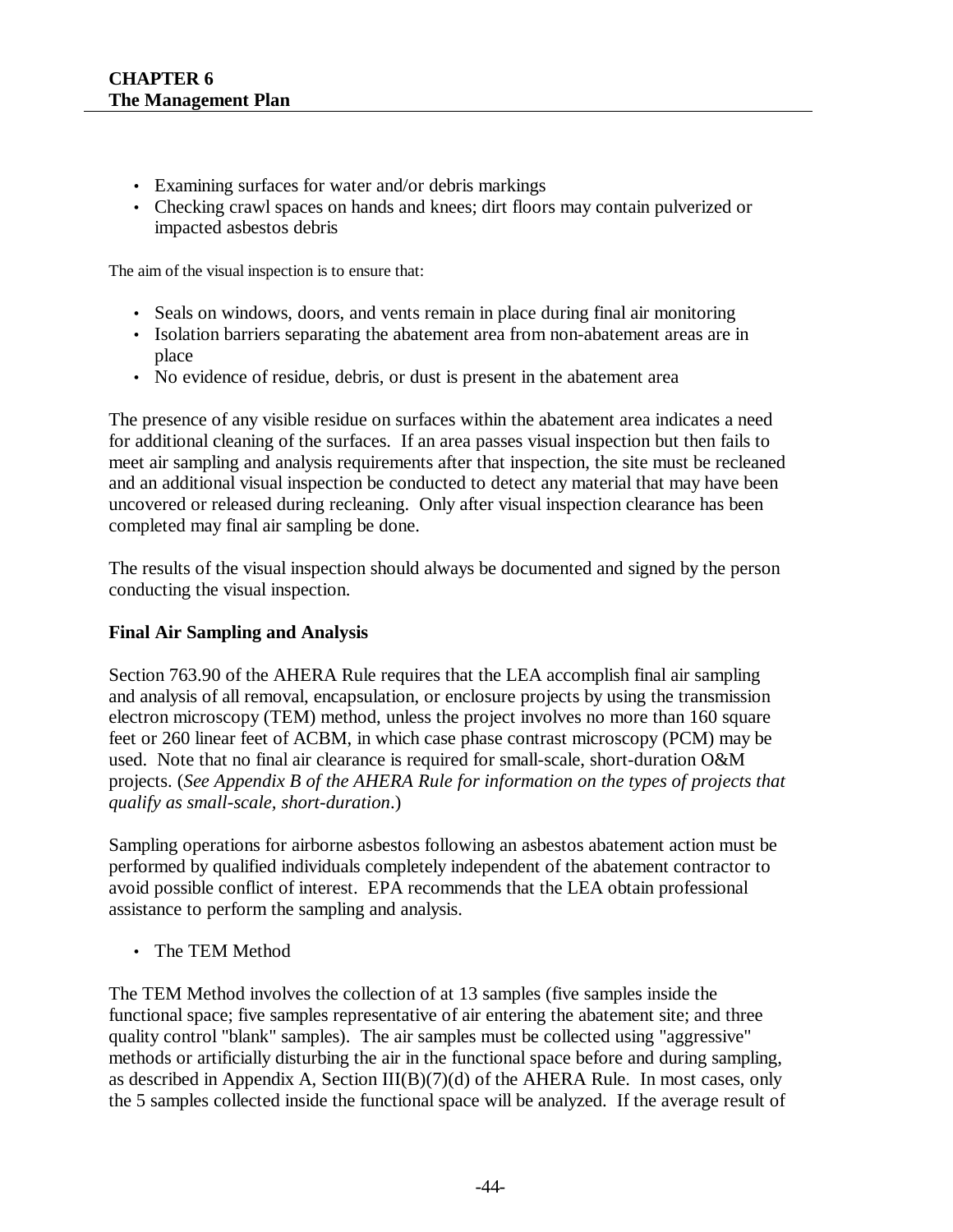the five samples collected inside the functional space is less than 70 structures per square millimeter  $(70 \text{ s/mm}^2)$ , the response action is considered complete.

If the Z-test calculation is used, all 13 samples will be needed. The response action may be considered complete when the average concentration of asbestos of the five air samples collected within the affected functional space and analyzed by the TEM method is not statistically significantly different from the average asbestos concentration of the five air samples collected outside the affected functional space and analyzed in the same manner, and the average asbestos concentration of the three quality control samples is below 70 s/mm<sup>2</sup>. If the average of the three quality control samples exceeds 70 s/mm<sup>2</sup>, the test is voided and resampling must be done. If the difference in average asbestos concentration between the indoor and outdoor samples is statistically significant, the contractor must reclean the functional space and resampling must be done -- usually at the contractor's expense.

• The PCM Method

The PCM method may only be used on functional spaces affecting ACBM up to 160 square feet or 260 linear feet or less. In all areas affecting larger amounts of ACBM, the TEM method must be used.

The PCM method involves collecting at least five samples inside the work area by aggressive methods as described in Appendix A, Section III (B)(7)(d) of the AHERA Rule and having them analyzed on a PCM microscope. Unlike the TEM method, the PCM method does not call for the samples to be averaged; each sample stands on its own. The clearance standard for PCM is  $0.01$  fibers per cubic centimeter of air  $(0.01 \text{ f/cc})$ . If all five samples pass this standard, the response action is considered complete. If even one sample fails to pass the standard, the contractor must reclean the area and resampling must be done.

(*See the Final Air Clearance Documentation Checklist at the end of this chapter; see Chapter 10 for a further discussion on documenting final air clearances.*)

# **Implementation of the Management Plan**

The LEA designated person is responsible for ensuring that the management plan is implemented and updated in a timely manner. Table 6-2 below identifies some of the activities and time requirements that must be met to achieve compliance with the AHERA Rule. If the designated person determines that an element has not been implemented as required, it must be implemented as soon as possible to limit exposure and possible enforcement actions against the school.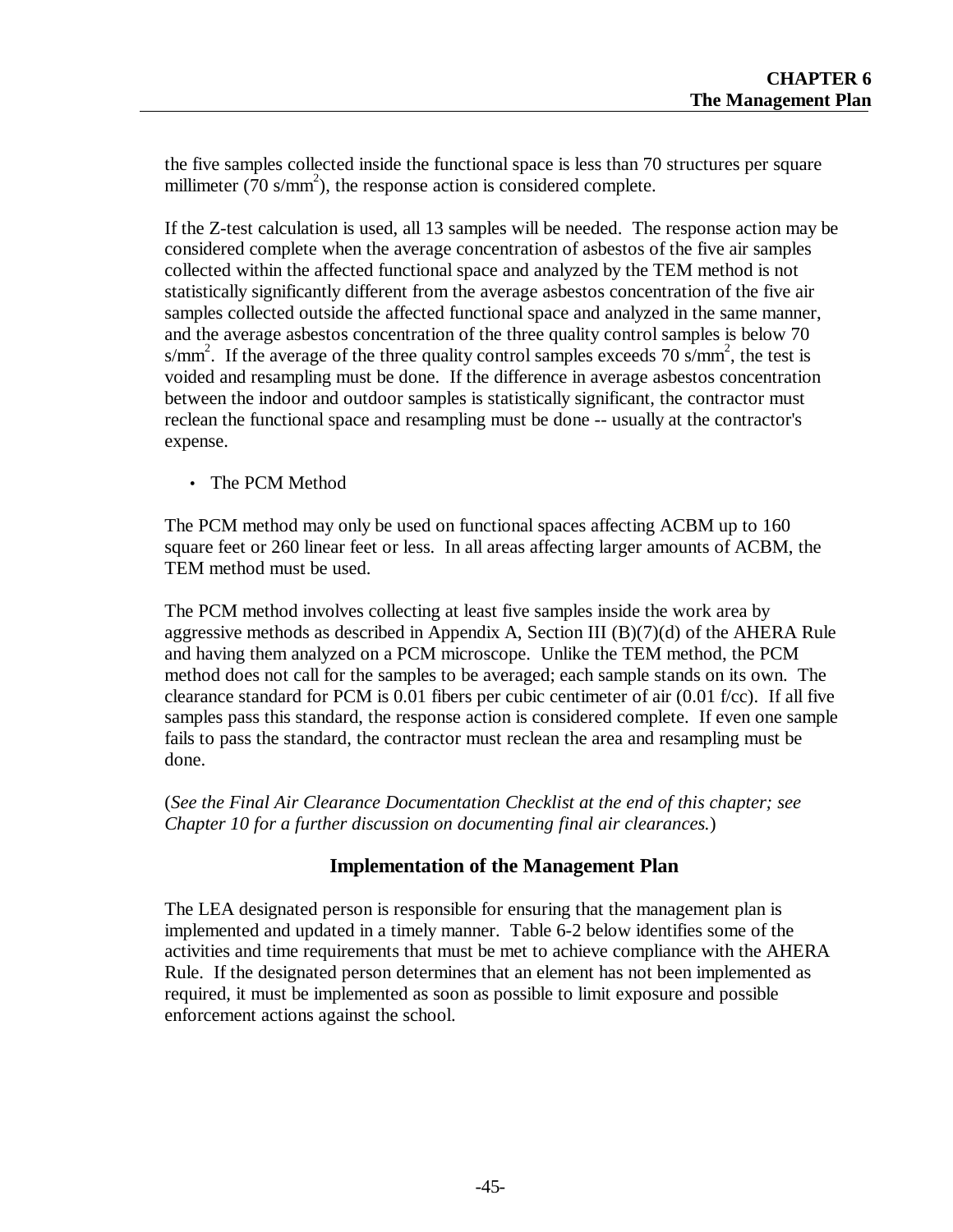# **Table 6-2**

| <b>Implementation Requirements for Operations</b><br><b>Associated with the Management Plan</b> |                                                                                                                                                                                                                                                                                                                                                                                     |  |
|-------------------------------------------------------------------------------------------------|-------------------------------------------------------------------------------------------------------------------------------------------------------------------------------------------------------------------------------------------------------------------------------------------------------------------------------------------------------------------------------------|--|
| <b>Requests</b>                                                                                 | <b>Deadline</b>                                                                                                                                                                                                                                                                                                                                                                     |  |
| <b>The Management Plan</b>                                                                      | The plan must be kept current with ongoing<br>O & M, periodic surveillance, inspection,<br>reinspection, and response action activities,<br>including updating the locations of ACBM after<br>response actions and O & M activities.                                                                                                                                                |  |
| <b>O&amp;M</b> Program                                                                          | Must begin immediately upon the identification of<br>any friable ACBM present or assumed to be<br>present in the building.                                                                                                                                                                                                                                                          |  |
| <b>O&amp;M</b> Training                                                                         | In order to work in a building that may contain<br>asbestos, custodial workers and maintenance staff<br>members must have completed the 2-hour training<br>class described in § 763.92(a)(1) within 60 days of<br>employment. Workers must have completed the<br>14-hour training requirement described in §<br>$763.92(a)(2)$ to conduct O&M activities which<br>may disturb ACBM. |  |
| <b>Periodic Surveillance</b>                                                                    | Under $\S$ 763.92(b)(1) of the AHERA Rule,<br>periodic surveillance must be conducted at least<br>once every 6 months after a management plan is in<br>effect.                                                                                                                                                                                                                      |  |
| <b>Warning Labels</b><br>(cont.)                                                                | Must be posted as soon as possible after<br>identification of ACBM in any routine maintenance<br>area.                                                                                                                                                                                                                                                                              |  |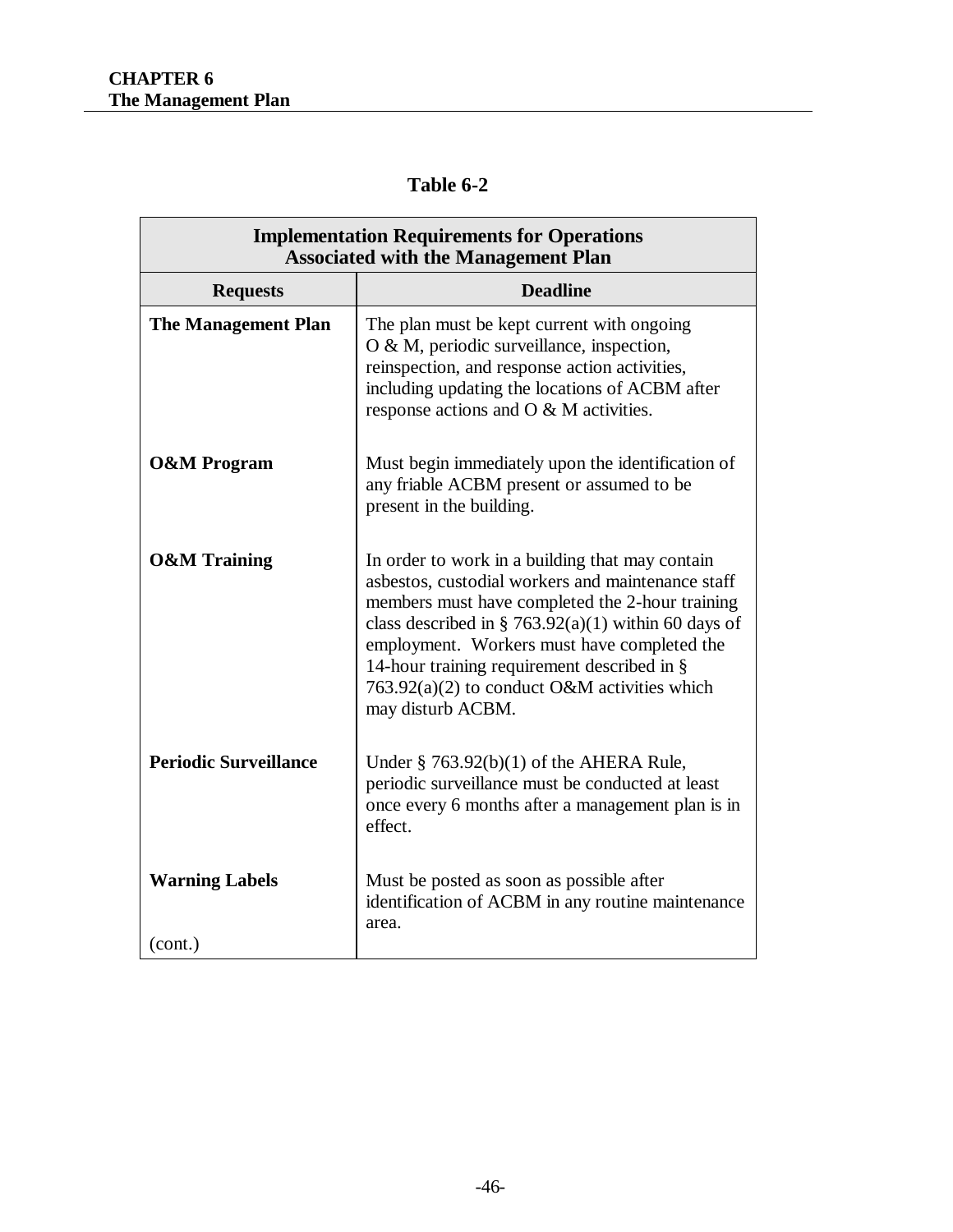| <b>Implementation Requirements for Operations</b>                                                                 |                                                                                                                                                                                                                                             |  |
|-------------------------------------------------------------------------------------------------------------------|---------------------------------------------------------------------------------------------------------------------------------------------------------------------------------------------------------------------------------------------|--|
| <b>Requests</b>                                                                                                   | <b>Associated with the Management Plan (cont.)</b><br>Deadline                                                                                                                                                                              |  |
| <b>Management Plan</b><br><b>Availability for Public</b><br><b>Review</b>                                         | The plan must have been made available for public<br>review in the administrative office of the LEA on<br>the date on which it was submitted to the<br>Governor for review. Notification of the plan<br>availability must be made annually. |  |
| <b>Isolate a Functional</b><br><b>Space with Significantly</b><br><b>Damaged Friable</b><br><b>Surfacing ACBM</b> | Must be isolated immediately and access restricted<br>if such measures are needed to protect human<br>health and the environment.                                                                                                           |  |
| <b>Repair and Maintain</b><br>Damaged or<br><b>Significantly Damaged</b><br>TSI                                   | Must begin as soon as a management planner and<br>LEA determine that these conditions exist.                                                                                                                                                |  |

# **Common Management Plan Problems and Deficiencies**

EPA has found two common problems in management plans:

- Although management plans were generally complete, in many instances the location of homogeneous materials was not described clearly, and the material classification (TSI, surfacing material, or miscellaneous) was often incorrect.
- Many management plans were not "user-friendly" and required specialized instruction to understand. Because the management plan is the basis for all asbestos work done in the school and is a guide for anyone who could disturb ACBM during maintenance or custodial work, EPA recommends that the LEA review the management plan for clarity and usability. In doing so, the LEA should ensure that the response actions described in the plan are specific to the site and to the ACBM involved, and that the implementation schedule is clear.

Management plans also often omit the description of final air sample clearance locations. The designated person should check the management plan to see that all clearance criteria were met and documented. Because of the complexity of the sampling requirements, it is recommended that a professional consultant/air monitoring firm be retained to assist in this activity.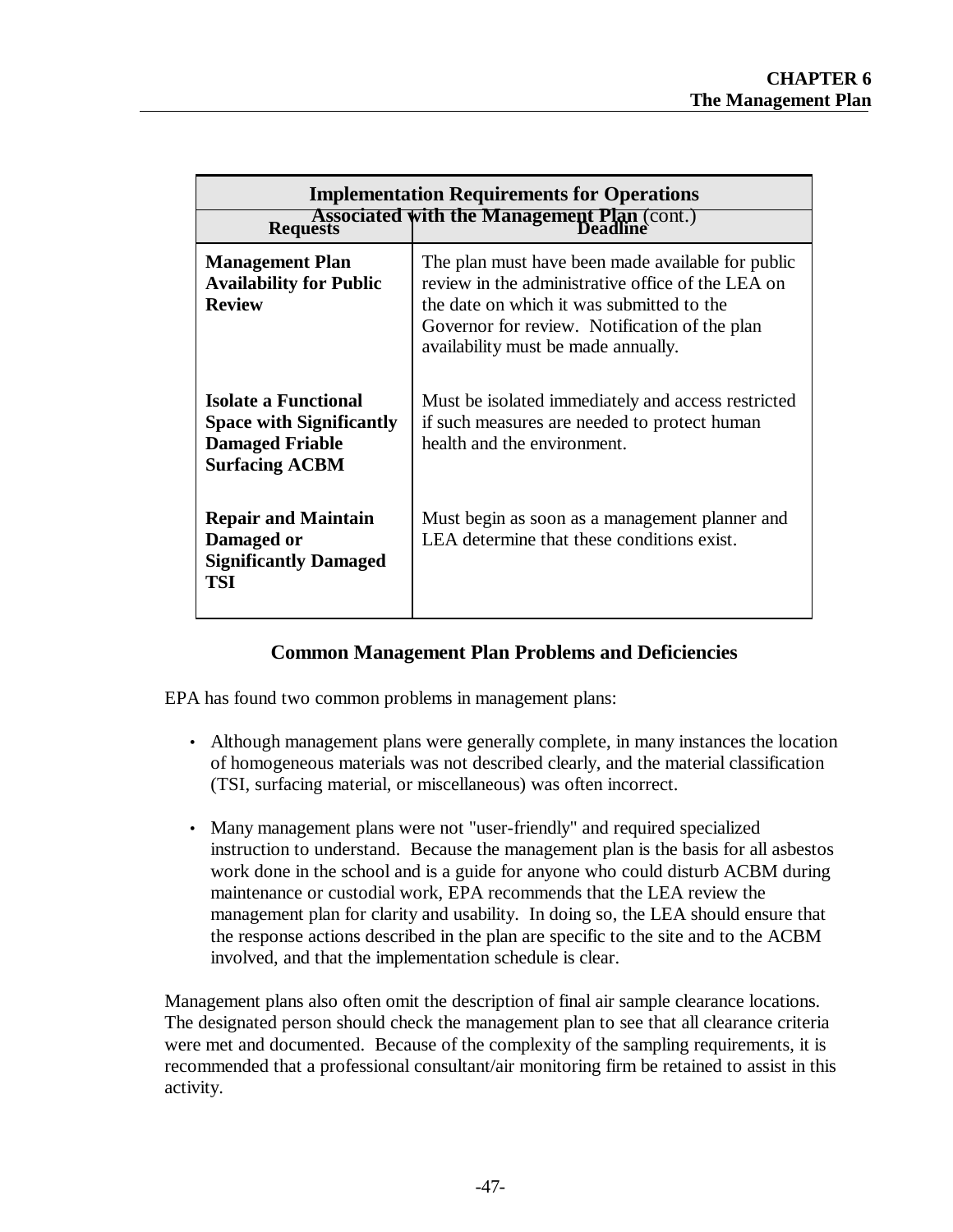# **FREQUENT PROBLEMS WITH MANAGEMENT PLANS**

The Asbestos Management Plans (Plan) should be considered "living" document. *Some Plans are left exactly the same as they were when they were created, with no updates whatsoever*. This is particularly true with respect to required records of periodic surveillances, annual notifications, response actions or fiber releases, and for records of the two-hour and sixteen-hour training for school employees and maintenance workers. In fact, the *administrative staff at individual schools are sometimes unaware of the existence of management plans and/or do not know where the school's copy of the plan is kept*.

*Copies of all pertinent certification credentials* for AHERA inspectors, management planners, project designers, workers and supervisors who have participated in any response actions are required to be in the management plan, but *are not always included*. Also *proper documentation of air samplers' and laboratories' accreditations are sometimes missing* from Plans.

*Homogeneous areas are often not clearly (and frequently are not properly) defined* on the basis of color, texture, size. Plaster and sheetrock are probably the most often overlooked materials which are likely to comprise major areas of suspected asbestos-containing building materials (ACBM). *Sampling locations within the individual homogenous areas are often not described precisely* enough to provide for any relocation of individual original sampling sites with any degree of certainty.

Frequently *insufficient numbers of samples are collected from individual homogeneous areas* (the correct minimum number being dependent upon the type of building material and the homogeneous area size), and the sites for the sampling which was done may have been selected in a manner other than as is set forth in the management plan for how sampling locations were to have been determined. Also, where *warning signs* are required, they may be *missing*, or if present, they may not employ the prescribed text.

Sometimes *functional areas are not taken into consideration in the preparation of assessment and response actions recommendations*. Also recommended response actions may not have been carried out according to schedules shown in the management plans and explanations or changes in the schedules may be absent.

*Portable buildings on school grounds are sometimes overlooked* in management plans, or these units may have been moved onto or off of a school's grounds without the school's management plan having been updated.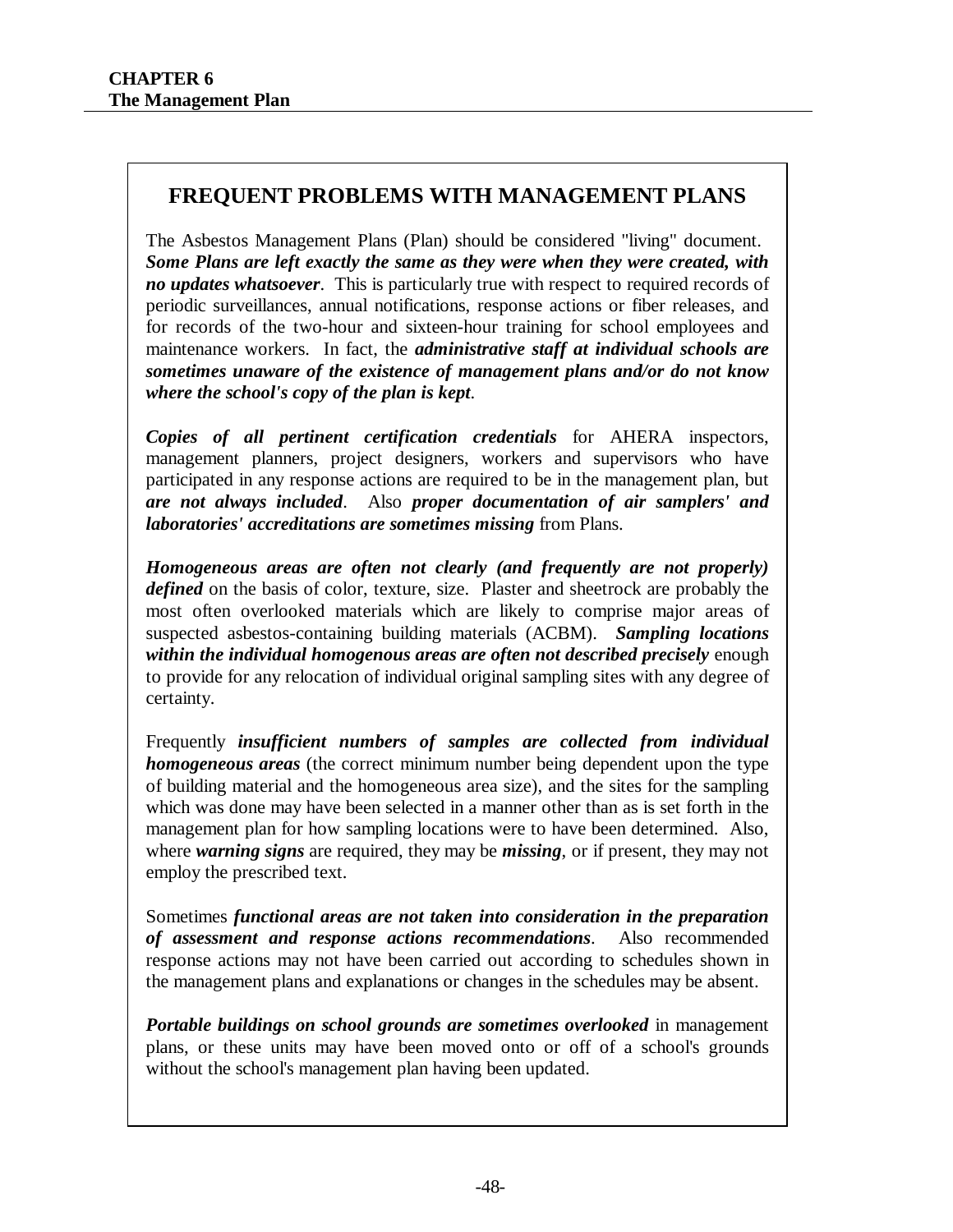# **Chapter 6 Summary Key Points About the Management Plan**

The management plan is a **site-specific guidance document** that the LEA designated person must follow in managing the ACBM present in a school building.

The management plan must be prepared by an **accredited management planner** and must be updated in a timely manner.

The management plan must include the documentation required under § 763.87 of the AHERA Rule for each laboratory performing a bulk sample analysis and the results of each analysis.

In the management plan, the management planner must recommend an **appropriate response action** (operations and maintenance, repair, encapsulation, enclosure, or removal) for all areas of TSI and friable ACBM (including ACBM which has the potential of becoming friable).

All of the initial response actions implemented to control friable asbestos require a **project design** specifying how to conduct the abatement project.

**Final air clearance** of a functional space after a response action to remove, encapsulate, or enclose ACBM involves a **visual inspection** and the collection and analysis of **air samples.** 

Final air sampling must be done using the transmission electron microscopy (TEM) method, unless the project involves no more than 160 square feet or 260 linear feet, in which case phase contrast microscopy (PCM) may be used.

The LEA designated person is responsible for ensuring that the activities related to the management plan are implemented and that the management plan is updated in a timely manner.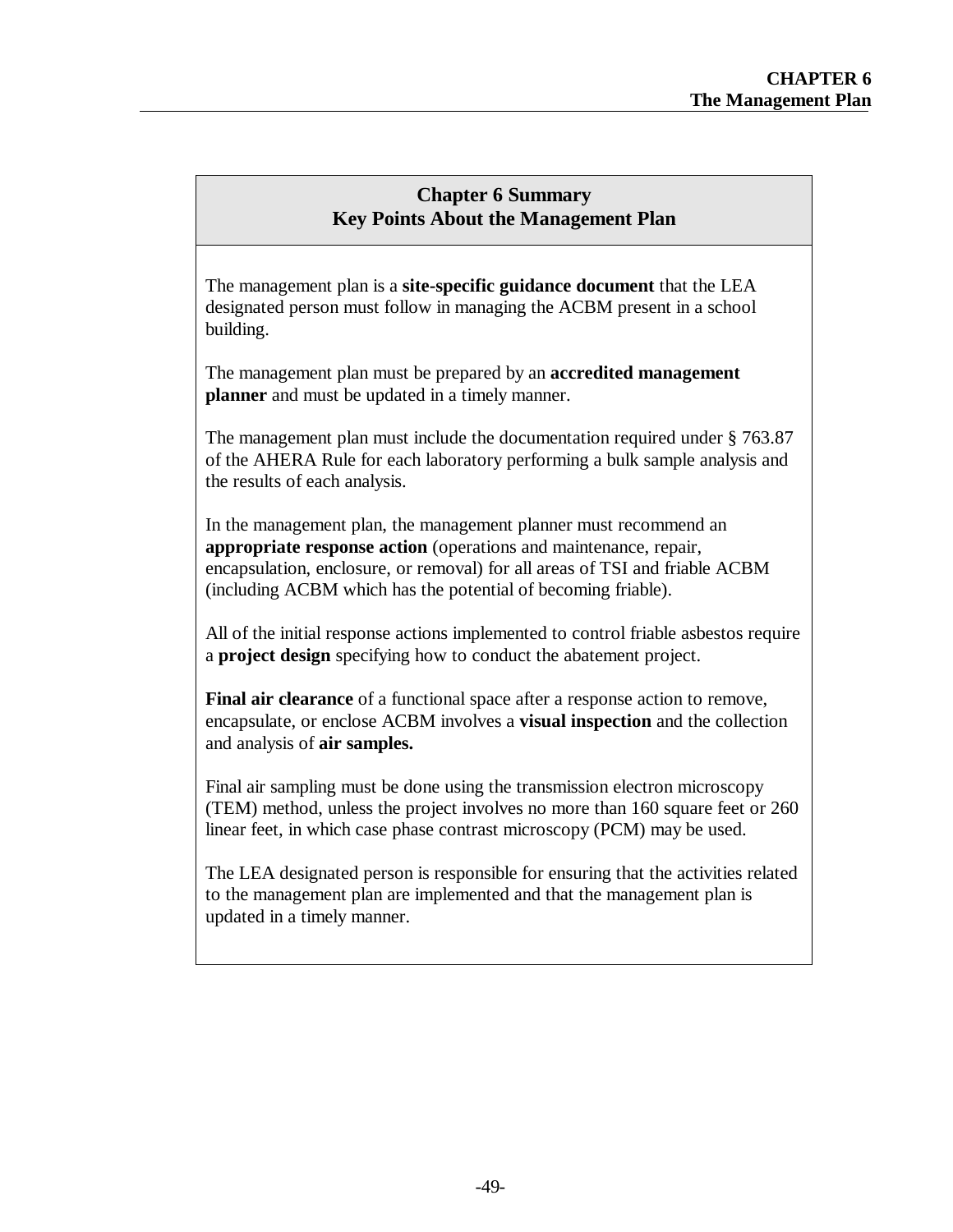#### **Table 6-4: Management Plan Compliance Checklist**

This checklist is designed to enable you to determine if a management plan contains each and every element required by law. This checklist is for management plans created for inspections completed on or after December 14, 1987. Unless otherwise noted, all statutory references are to the AHERA Rule.

#### **GENERAL INFORMATION**

 $\overline{a}$  $\overline{a}$ 

 $\overline{a}$ 

 $\overline{a}$  $\overline{a}$ 

 $\overline{a}$ 

 $\overline{a}$ 

 $\overline{a}$ 

 $\overline{a}$ 

- 1. List of the name and address of each school building
- 2. Whether the school building contains friable ACBM, nonfriable ACBM, and friable and nonfriable ACBM assumed to be ACBM

#### **DESIGNATED PERSON INFORMATION**

- $\overline{a}$ 3. The name, address, and telephone number of the designated person
- 4. The course name, dates, and hours of training taken by the designated person to carry out his or her duties
- $\overline{a}$ 5. Signed statement by the AHERA designated person that the LEA responsibilities under AHERA Rule has been or will be met

#### **INSPECTOR INFORMATION**

- 6. The date of inspection or reinspection
- 7. The name and signature of each accredited person making the inspection or reinspection
- $\overline{a}$ 8. The State, accreditation number, and name of training provider for each accredited inspector making the inspection or reinspection (copy of certificate is ideal)

#### **SAMPLING INFORMATION**

- 9. A blueprint, diagram, or written description of each school building that identifies clearly each location and approximate square or linear footage of homogeneous areas where material was sampled for ACM
- 10. The exact location where each bulk sample was collected
- $\overline{a}$ 11. The date of collection of each bulk sample
- $\overline{a}$ 12. The homogeneous areas where friable suspected ACBM is assumed to be ACBM
- 13. The homogeneous areas where nonfriable suspected ACBM is assumed to be ACBM
- 14. A description of how sampling locations were determined
- $\overline{a}$ 15. The name and signature of each accredited inspector who collected the samples
- $\overline{a}$ 16. State, accreditation number and name of training provider of each accredited inspector who collected the samples (copy of accreditation certificate is ideal)

# **Management Plan Compliance Checklist** (cont.)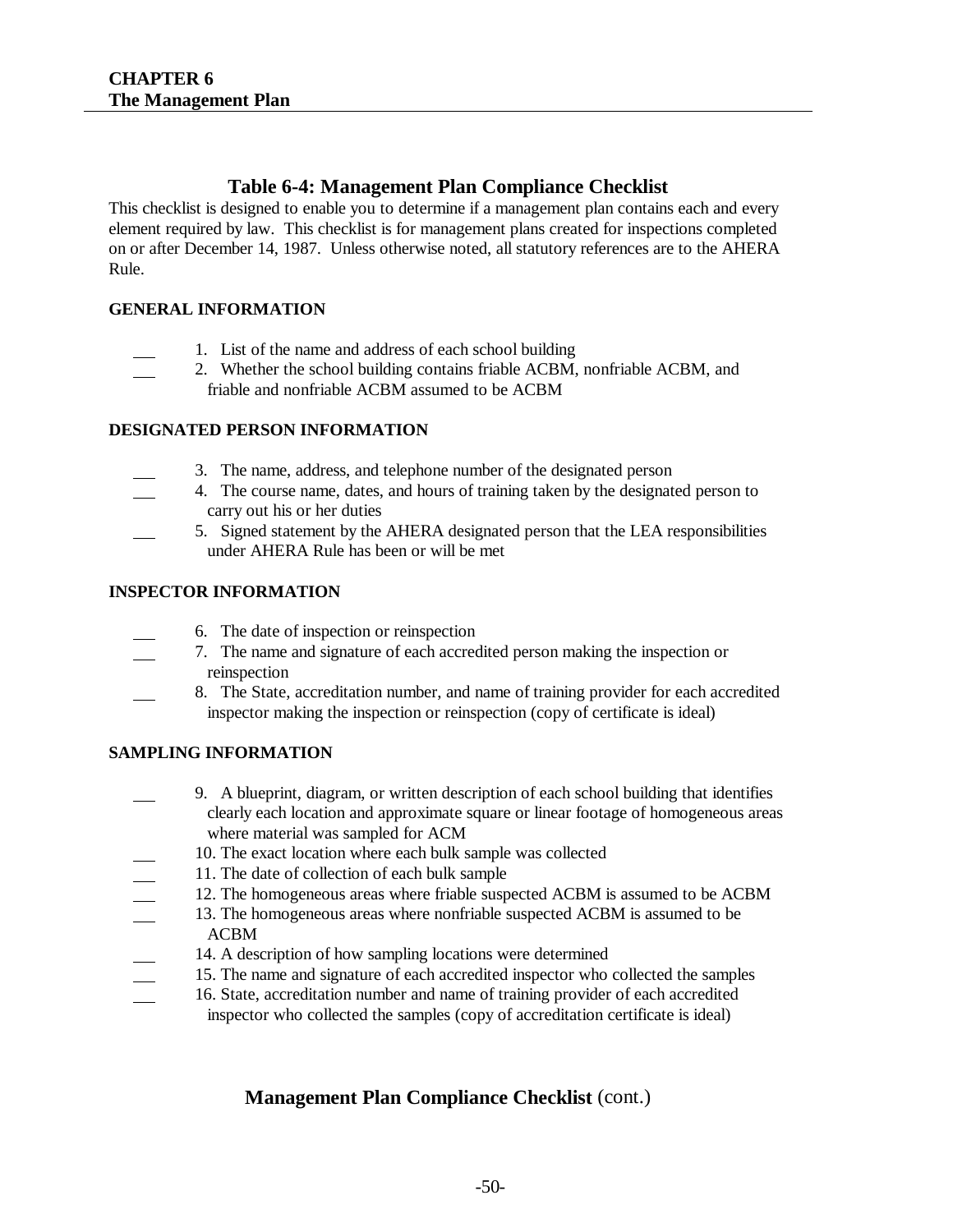#### **ANALYSIS OF SAMPLES**

 $\overline{a}$ 

- $\overline{a}$ 17. A copy of the analyses of any bulk samples collected and analyzed
	- 18. The name and address of any laboratory that analyzed bulk samples
- $\overline{a}$ 19. A statement that any laboratory used meets the accreditation requirements of § 763.87(a) (copy of the accreditation is ideal)
- $\overline{a}$ 20. The dates of any analyses performed
- $\overline{a}$ 21. The name and signature of the person performing each analysis

#### **PHYSICAL ASSESSMENT INFORMATION**

- $\overline{a}$ 22. A description of the assessments required by § 763.88 of all friable ACBM and suspected ACBM assumed to be ACBM.
- $\overline{a}$ 23. The name and signature of each accredited person making the assessments
- $\overline{a}$ 24. The State, accreditation number and name of training provider for each person making the assessments (copy of certificate is ideal).

#### **RESPONSE ACTION INFORMATION**

- $\overline{a}$ 25. Recommendations made to the LEA regarding response actions
- $\overline{a}$ 26. The name and signature of each person making the recommendations
- $\overline{a}$ 27. The State, accreditation number, and name of training provider for each person making the recommendations (copy of certificate is ideal).
- $\overline{a}$ 28. A detailed description of preventive measures and response actions to be taken, including methods to be used, for any friable ACBM
- $\overline{a}$ 29. The locations where such measures and actions will be taken
- $\overline{a}$ 30. The reasons for selecting the response action or preventive measure
- $\overline{a}$ 31. A schedule for beginning and completing each preventive measure and response action

#### **INFORMATION ON ACBM REMAINING AFTER RESPONSE ACTIONS**

 $\overline{a}$ 32. A blueprint, diagram, or written description, updated as response actions are completed, of any ACBM or suspected ACBM assumed to be ACBM that remains in the school once response actions are completed

#### **INFORMATION ON OTHER ACTIVITIES**

 $\overline{a}$ 33. A plan for reinspection and copies of the reports required under § 763.85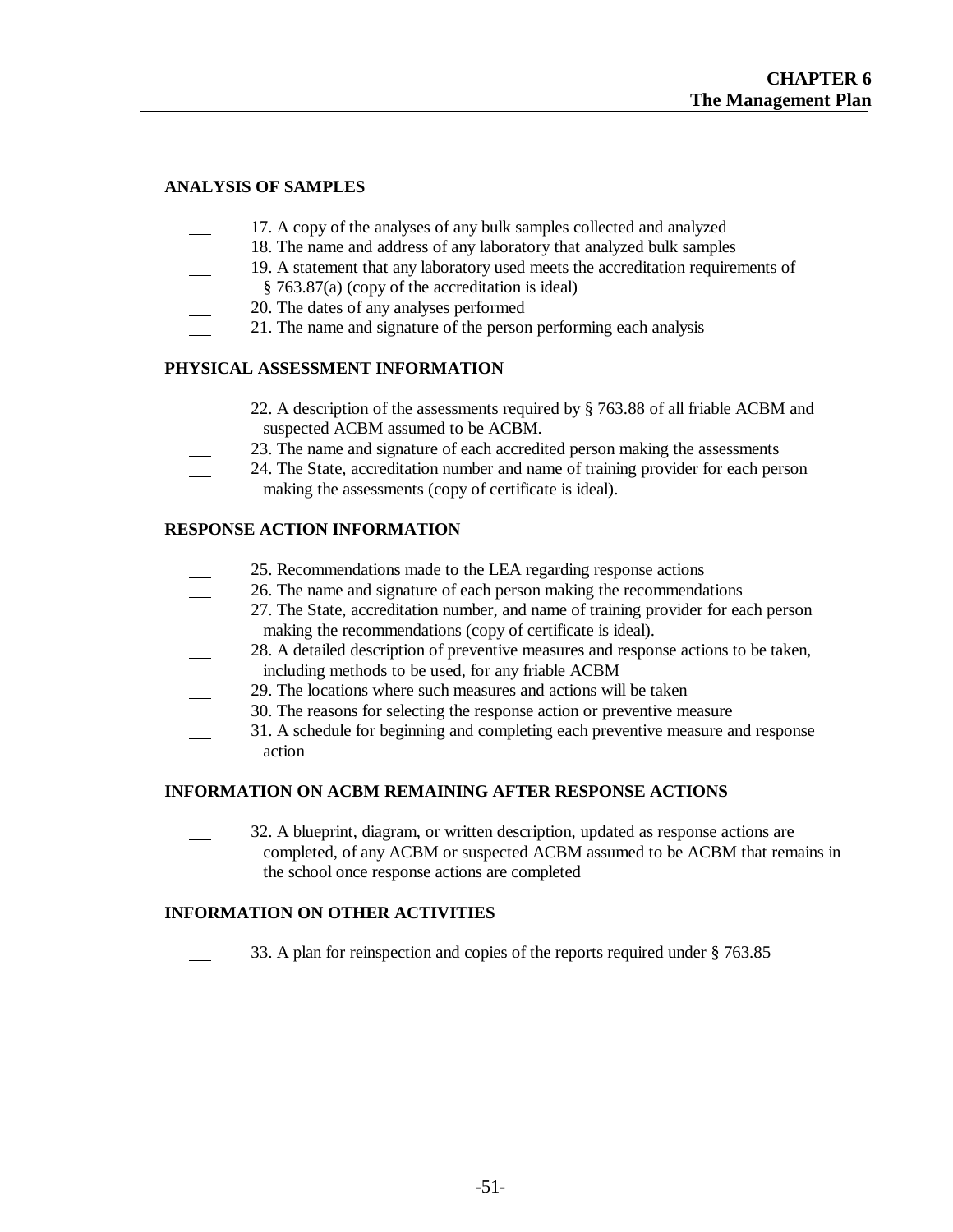# **Management Plan Compliance Checklist** (cont.)

| 34. A plan for operations and maintenance $(O&M)$ activities under §<br>763.91                                                                                                                  |
|-------------------------------------------------------------------------------------------------------------------------------------------------------------------------------------------------|
| 35. A plan for periodic surveillance and copies of the reports (see $\S$ )<br>763.92)                                                                                                           |
| 36. A description of the management planner recommendations<br>regarding additional cleaning under $\S 763.91(c)(2)$ as part of an O&M<br>program and documentation of cleaning                 |
| 37. A description of steps taken to inform workers and building<br>occupants about inspections, reinspections, response actions, and post-<br>response actions, including periodic surveillance |
| 38. An evaluation of the resources needed to complete response actions<br>and carry out reinspection, O&M activities, periodic surveillance and<br>training                                     |
| 39. The name of each consultant who contributed to the management<br>plan                                                                                                                       |
| 40. With respect to each consultant who contributed to the management<br>plan, a copy of the accreditation certificate (or name of training<br>provider, State and accreditation number)        |
| 41. The response of the LEA to any recommendation for additional                                                                                                                                |

cleaning

 $\overline{a}$ 

 $\overline{a}$  $\overline{a}$  $\overline{a}$  $\overline{a}$  $\overline{a}$  $\overline{a}$ 

# **Checklist of Final Air Clearance Documentation**

This checklist will indicate whether each final clearance was properly documented.

- 1. The name and signature of any person collecting any air sample required to be collected at the completion of a response action
- $\overline{a}$ 2. The locations where those samples were collected
	- 3. The name and address of the laboratory, analyzing the samples
		- 4. The date(s) of analysis
		- 5. The results of analysis
		- 6. The method of analysis
	- 7. The name and signature of the person performing the analysis
	- 8. Evidence that the laboratory is NVLAP accredited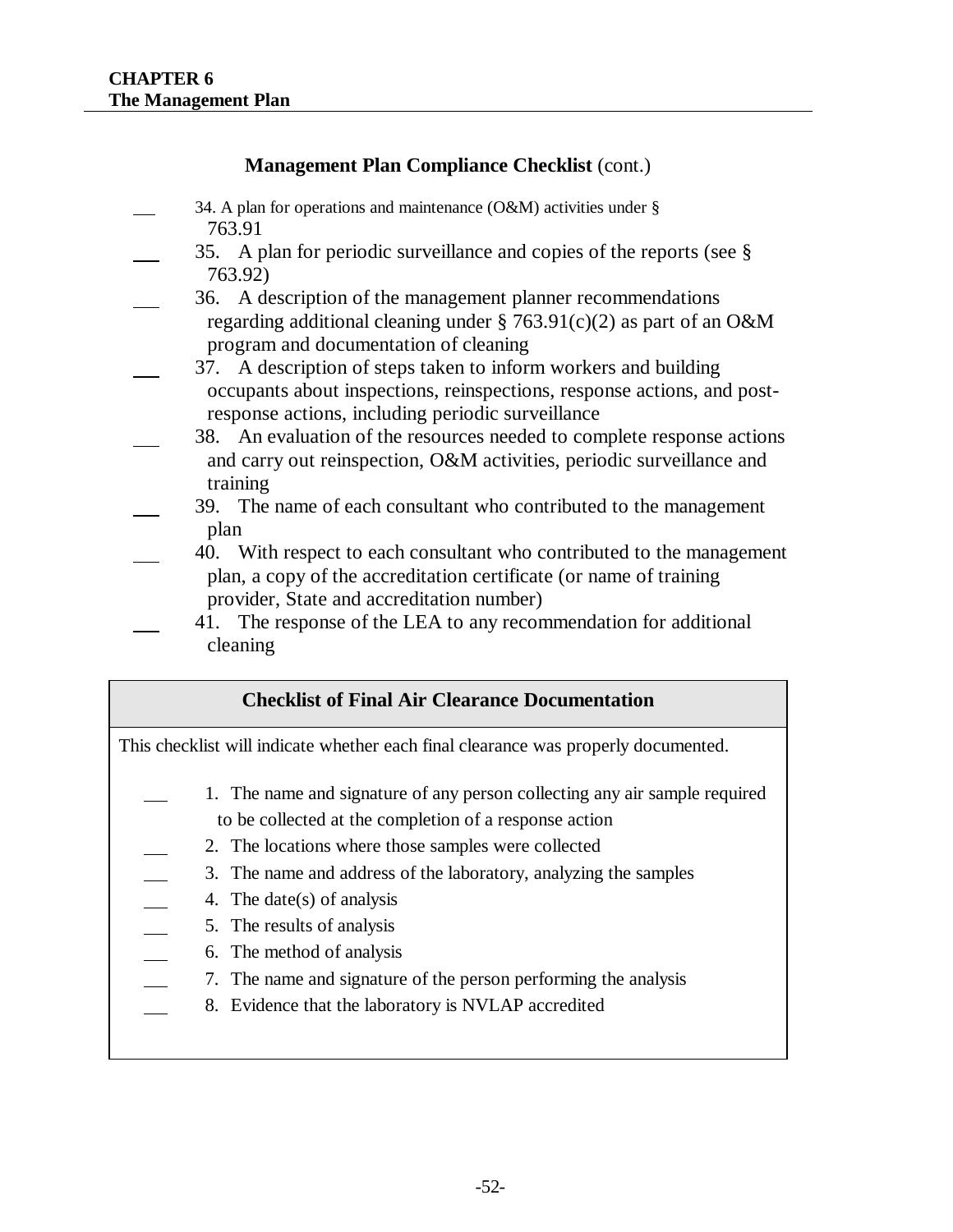# **7 REINSPECTIONS AND PERIODIC SURVEILLANCE**

#### **Introduction**

Every three years after implementation of a management plan, an accredited inspector must conduct a reinspection of all friable and nonfriable known or assumed ACBM in every school building in order to determine if there has been any change in the condition of the ACBM. An accredited management planner must then review the reinspection report to identify any new hazard potential and revise the management plan to address newly identified hazards. Based on the updated data, new response actions to address these hazards must be selected, and these actions must be carried out in a timely manner.

The reinspection process presents an ideal time for an accredited inspector and management planner to address any problems found in the initial inspection report and management plan. EPA's document *A Guide to Performing Reinspections Under the Asbestos Hazard Emergency Response Act* (AHERA) (March 1992) is useful in planning and assessing the reinspection requirements.

# **Inspector Responsibilities**

Under § 763.85(b) of the AHERA Rule, in conducting a reinspection, the inspector must:

- Visually reinspect and reassess the condition of all friable known or assumed ACBM.
- Visually inspect material that was previously considered nonfriable and touch the material to determine whether it has become friable since the last inspection or reinspection.
- Identify any homogeneous areas in which material has become friable since the last inspection or reinspection.
- Bulk samples may be collected and submitted for analysis for any homogeneous area of newly friable material that is already assumed to be ACBM.
- Perform a physical assessment, in accordance with § 763.88 of the AHERA Rule, of the condition of the newly friable material in areas where samples are collected and of newly friable materials in areas assumed to be ACBM.
- Reassess the condition of friable known or assumed ACBM previously identified.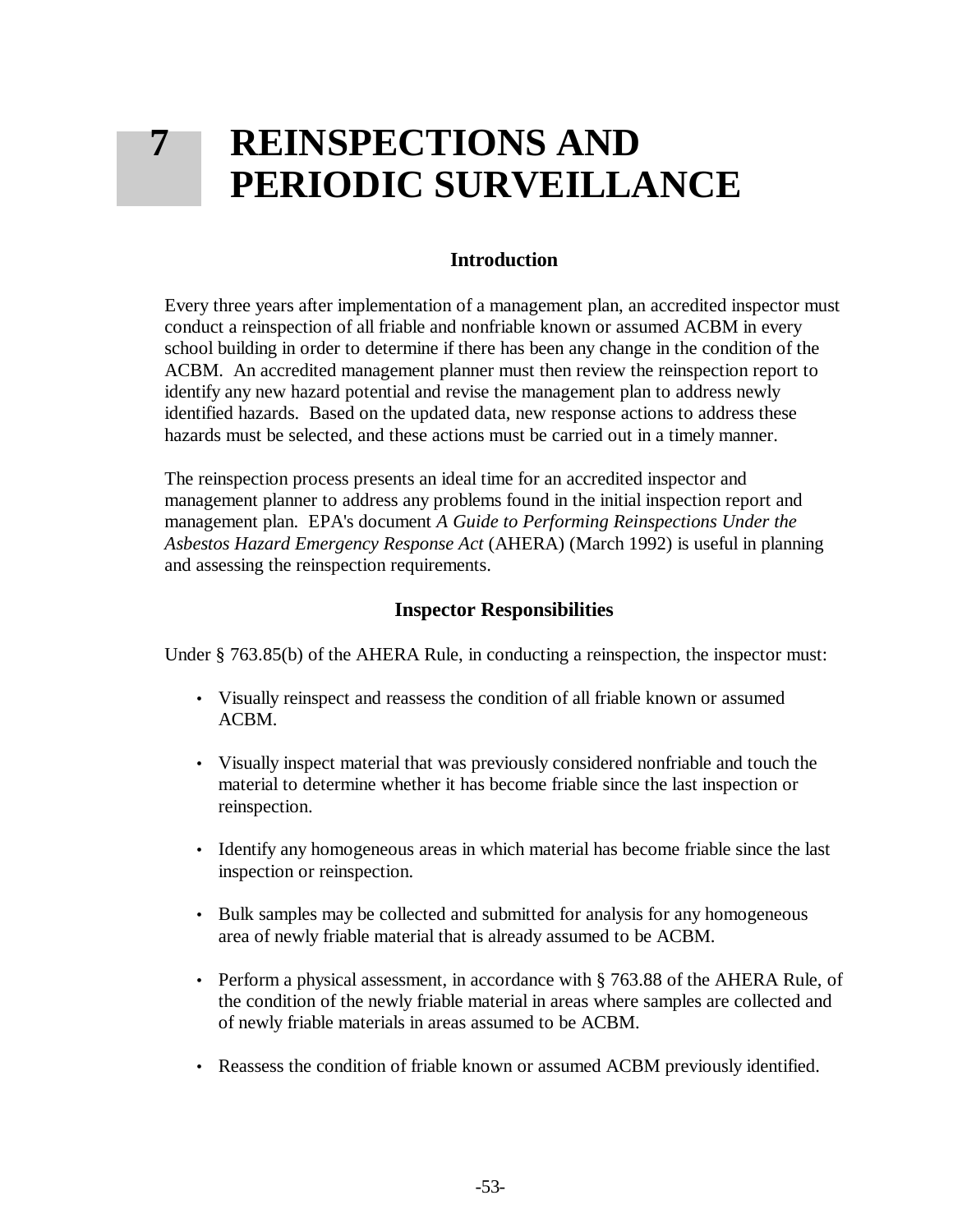#### **CHAPTER 7 Reinspections and Periodic Surveillance**

- Record and submit the following information for inclusion in the management plan to the LEA designated person within 30 days of the reinspection:
	- -- Date of the reinspection
	- -- Name and signature of the person conducting the reinspection
	- -- State, accreditation number, and training provider name for any person conducting the reinspection (copy of certificate is ideal)
	- -- Exact locations where samples were collected during the reinspection
	- -- Description of the manner used to determine sampling locations
	- -- Name and signature of each accredited inspector who collected the samples
	- -- State, accreditation number, and training provider name for each inspector who collected the samples (copy of certificate is ideal)
	- -- Any assessments or reassessments made of friable material
	- -- Name and signature of the accredited inspector making the assessments
	- -- State, accreditation number and training provider name for each inspector making the assessments (copy of certificate is ideal)

#### **Management Planner Responsibilities**

Once a reinspection is completed, the management planner must:

- Review the results of the reinspection. This includes reviewing the original inspection report, periodic surveillance records, and the completed reinspection forms and report. The management planner should conduct school visits and gather other information so that he or she can make effective response action recommendations.
- Make written response action and preventive measure recommendations for each area of friable surfacing and miscellaneous ACBM and each area of TSI ACBM. The management planner should determine whether additional cleaning is necessary and, if so, specify how, when, and where to perform cleaning. The management planner should also include an implementation schedule for the recommended activities and make an estimate regarding the resources (cost, personnel, equipment, etc.) needed to conduct the activities.
- Review the adequacy of the Operations & Maintenance Program.
- The recommendations should include a record of the name, signature, State, accreditation number and training provider name for the management planner (copy of certificate is ideal) and the date on which the management planner submitted the recommendations.

For further information on reinspection requirements, review *A Guide to Performing Reinspections Under the Asbestos Hazard Emergency Response Act (AHERA)* (March 1992).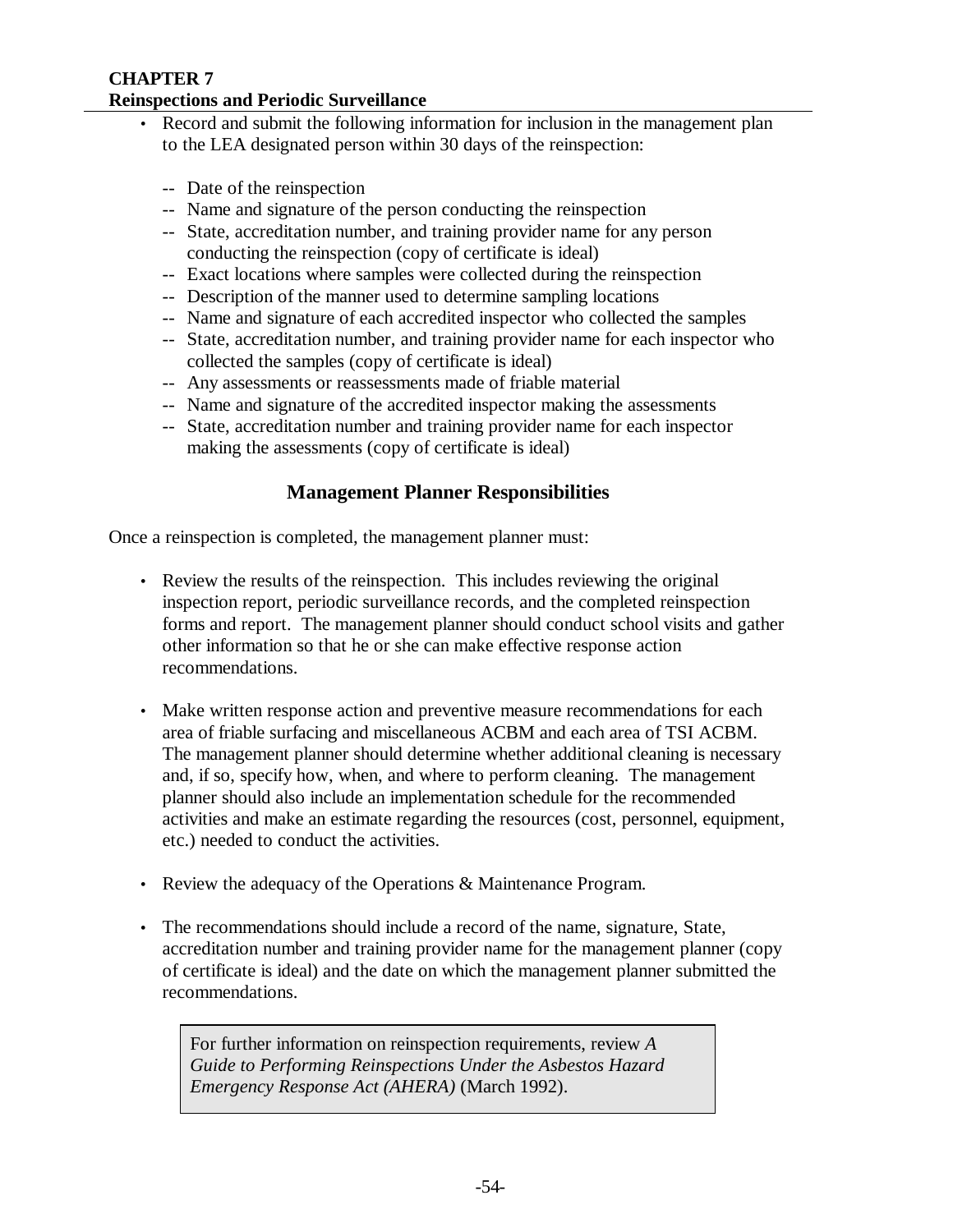# **Periodic Surveillance**

At least once every six months after a management plan is in effect, the LEA must conduct periodic surveillance in each building that contains ACBM or is assumed to contain ACBM. The surveillance does not have to be conducted by an accredited person, but it should be conducted either by the LEA designated person (if he or she is trained) or by someone who is appropriately trained on asbestos (such as a maintenance person).

Periodic surveillance involves a visual inspection of all areas that are identified in the management plan as ACBM or assumed ACBM. In evaluating each homogeneous area, the person conducting the surveillance must visually inspect all areas identified in the management plan as ACBM or suspected ACBM and record whether there are any changes in the condition of the material (including if there are no changes). The date of the surveillance, the name of the person conducting the surveillance, and any change in condition of the ACBM or assumed ACBM must be documented and included in the management plan within a reasonable amount of time, such as 30 days from the periodic surveillance.

# **Chapter 7 Summary Key Points About Reinspections and Periodic Surveillance**

As long as any ACBM remains in a school building, the building must be **reinspected** at least once every three years.

The reinspection and assessments/reassessments must be conducted by an **accredited inspector**. The results of the inspection must be submitted to the Designated Person within 30 days to include into the management plan.

The **management planner** must: 1) review the results of the reinspection, 2) make written response action and preventive measure recommendations for each area of friable surfacing and miscellaneous ACBM and each area of TSI ACBM, 3) determine whether additional cleaning is necessary and, if so, specify how, when, and where to perform cleaning, 4) include an implementation schedule for the recommended activities and make an estimate regarding the resources needed to conduct the activities, and

5) review the adequacy of the Operations & Maintenance Program.

At least once every six months after a management plan is in effect, the LEA must conduct **periodic surveillance** in each building that contains ACBM or is assumed to contain ACBM.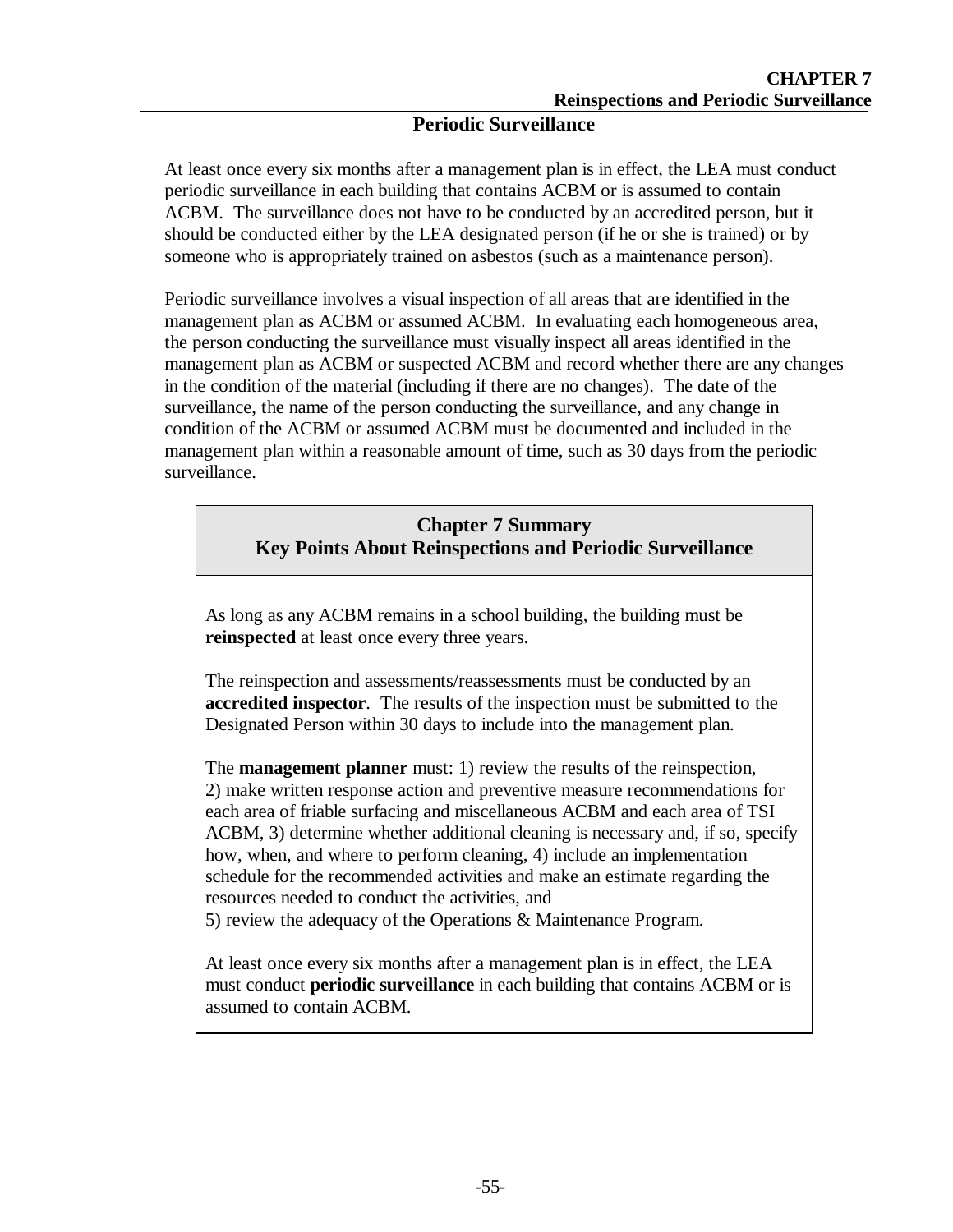# 8 **THE OPERATIONS AND MAINTENANCE PROGRAM**

#### **Introduction**

As discussed in Chapter 6, the management planner is responsible for recommending appropriate response actions for managing ACBM found in a school building. An operations and maintenance (O&M) program must be implemented whenever any asbestoscontaining building materials are found in a the school building. The purpose of the O&M program is to prevent the release of asbestos fibers through careful management of asbestos-containing building materials.

> *Managing Asbestos in Place, A Building Owner's Guide to Operations and Maintenance Programs for ACM* (the "Green Book") offers important information on how to implement an O&M program effectively.

# **Objectives of the O&M Program**

An O&M program consists of a set of procedures and practices for operating and maintaining a building to keep it as free of asbestos contamination as possible. The program should be designed specifically to address the ACBM present in the building involved.

An O&M program has three main objectives:

- Clean up existing contamination.
- Minimize future fiber release by controlling access to ACBM and instituting proper work practices.
- Properly maintain the ACBM until it is removed.

Since National Emission Standards for Hazardous Air Pollutants (NESHAP) regulations (*See Chapter 11 for a discussion of NESHAP*) require that friable and nonfriable ACBM which is likely to become friable be removed from buildings before demolition, the O&M program is not a permanent solution. In addition, the asbestos NESHAP may regulate the removal of asbestos as part of a renovation. It is also not a means by which full-scale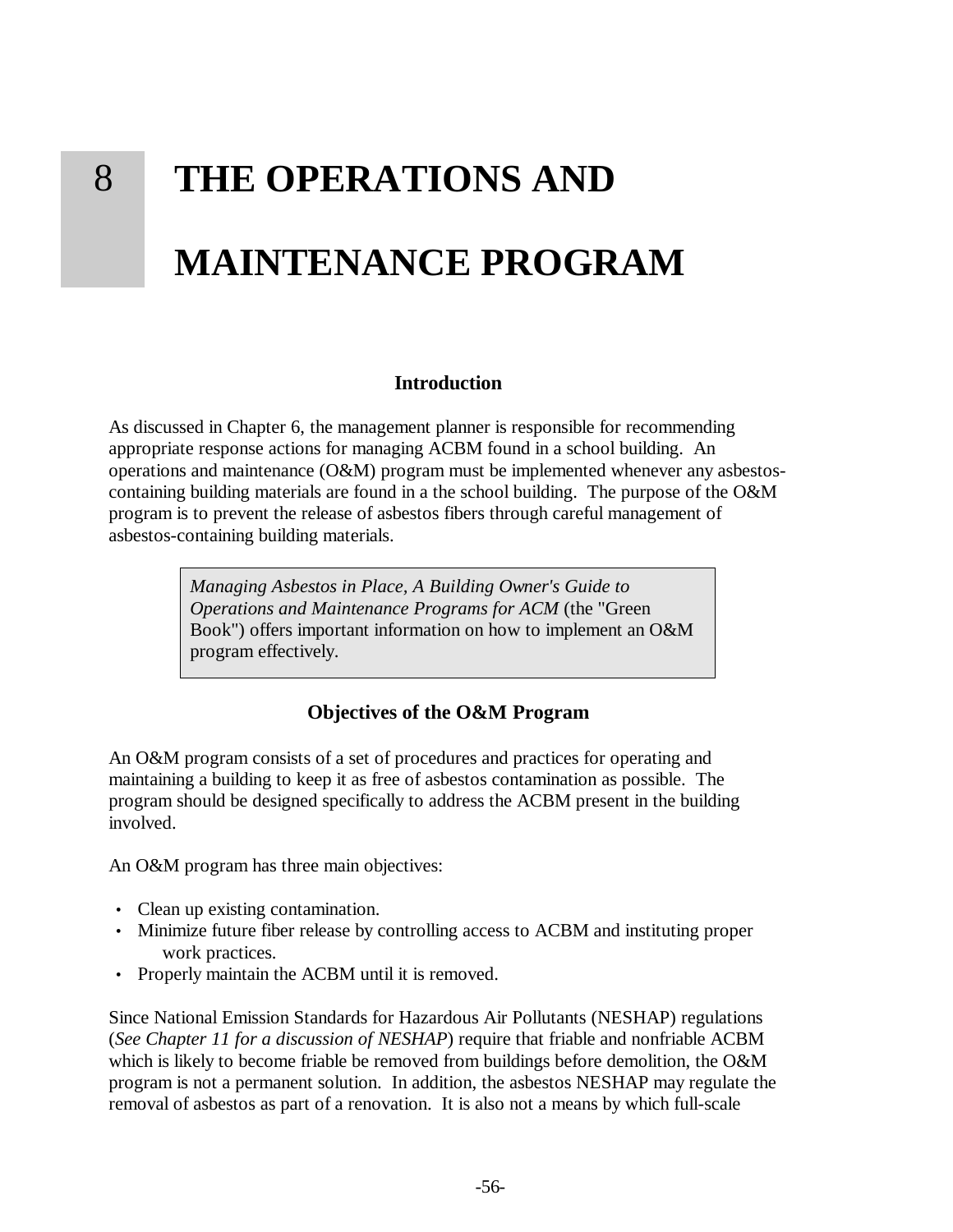asbestos abatement can be accomplished. The intentional disturbance of ACBM should be limited to the repair or removal of small areas of significantly damaged ACBM or to small areas where removal is necessary to make maintenance or minor renovation activities easier. Some small scale, short duration activities may be subject to asbestos NESHAP requirements if enough ACBM will be disturbed during a calendar year. Larger abatement projects that require extensive planning and technical expertise may not be part of the AHERA O&M program. Limited encapsulation and enclosure could be used to enhance an O&M program by reducing the likelihood of contact with the ACBM, however.

# **Required Elements of An O&M Program**

Under § 763.91 of the AHERA Rule, the LEA must ensure that the O&M program involve the following elements:

- Cleaning
- Specialized work practices and procedures for O&M activities disturbing friable ACBM
- Training
- Emergency Response Procedures

# **Cleaning**

All areas of a building where friable ACBM and suspected ACBM, or significantly damaged TSI ACBM is present must be cleaned at least once after the completion of the AHERA inspection. It must also be cleaned before the initiation of any response action (other than O&M activities or repair). The exception would be where the building had been cleaned using similar methods within the previous six months. The cleaning must include the following:

- HEPA-vacuuming or steam-cleaning all carpets
- HEPA-vacuuming or wet-cleaning all other floors and all other horizontal surfaces
- Disposing of all debris, filters, mopheads, and cloths in sealed, leak-tight containers

The management planner may also recommend that additional cleaning be performed. The methods and frequency of any additional recommended cleaning should be included in the management plan.

# **Specialized Work Practices and Procedures**

The LEA must ensure that the following procedures are followed for any O&M activities disturbing friable ACBM:

• Restrict entry into the area by persons other than those necessary to perform the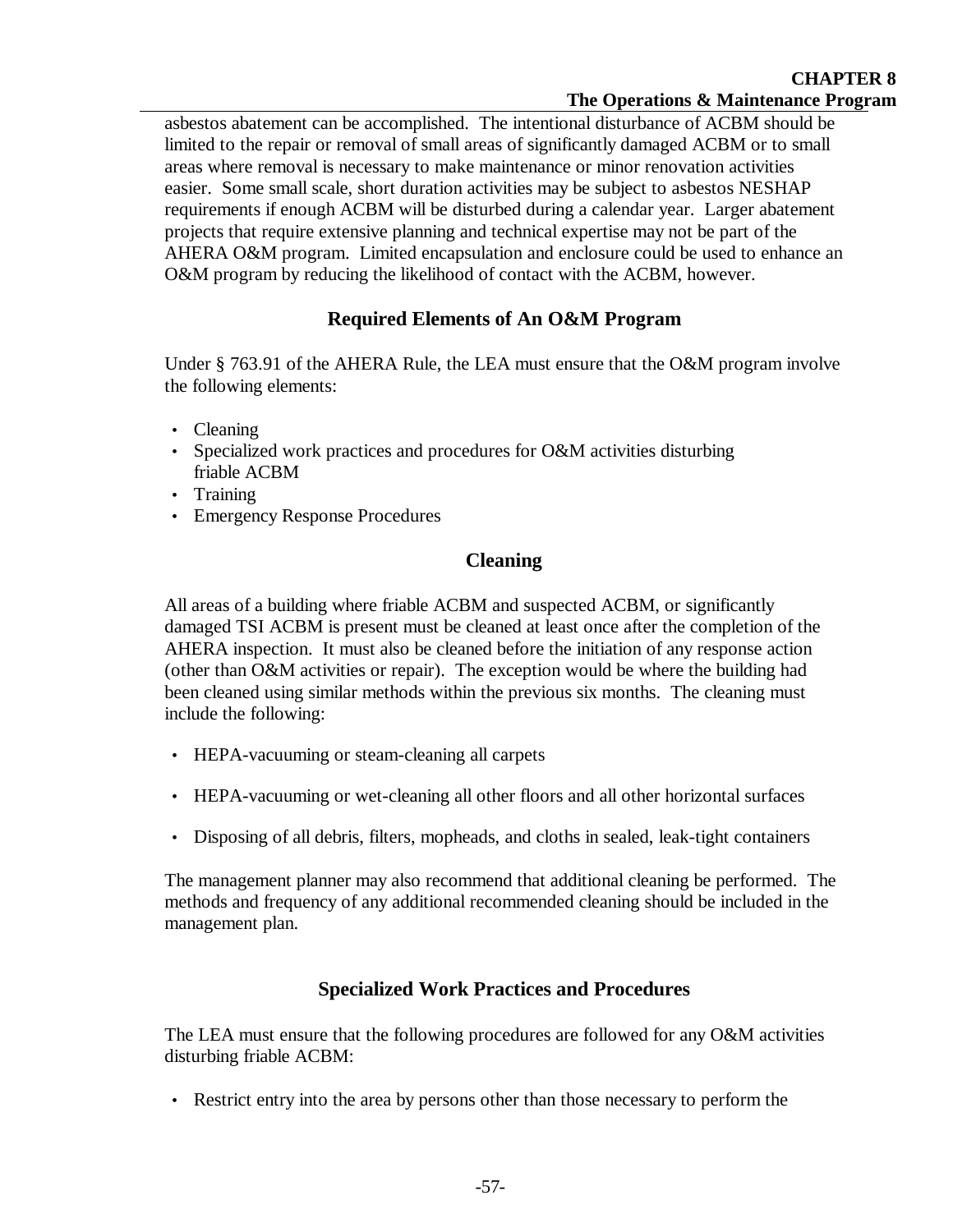# **CHAPTER 8 The Operations & Maintenance Program**

maintenance project.

- Post signs to prevent entry by unauthorized persons.
- Shut off or temporarily modify the air-handling system and restrict other sources of air movement.
- Use work practices or other controls, such as wet methods, protective clothing, HEPA vacuums, mini-enclosures, and glove bags, as necessary to inhibit the spread of any released fibers.
- Clean all fixtures or other components in the immediate work area.
- Place the asbestos debris and other cleaning materials in a sealed, leak-tight container.

#### **Training**

Within 60 days of hire, maintenance and custodial staff who may work in a building that contains ACBM must receive at least two hours of asbestos awareness training. Those members of the maintenance and custodial staff who conduct any activity that will disturb ACBM must receive an additional 14 hours of training. Other state and local training requirements may apply. *(See Chapter 9 for further information on training requirements.)* 

#### **Emergency Response Procedures**

As long as ACBM remains in a building, there is a risk of a fiber release episode. Custodial and maintenance workers should be aware of this and should always report any of the following occurrences to the LEA designated person:

- Any debris found on the floor or other horizontal surface
- Any water or physical damage to the ACBM
- Any other evidence of possible fiber release

There are two types of fiber release episodes: minor episodes and major episodes. The specific procedures that must be followed depend on which type of episode occurs.

#### **Minor Fiber Release Episode**

A minor fiber release episode consists of the falling or dislodging of three square or linear feet or less of friable ACBM. Section 763.91(f)(1) of the AHERA Rule requires that when such an event occurs, the LEA must ensure that:

- The debris is thoroughly saturated using wet methods
- The area is cleaned
- The asbestos debris is placed in a sealed, leak-tight container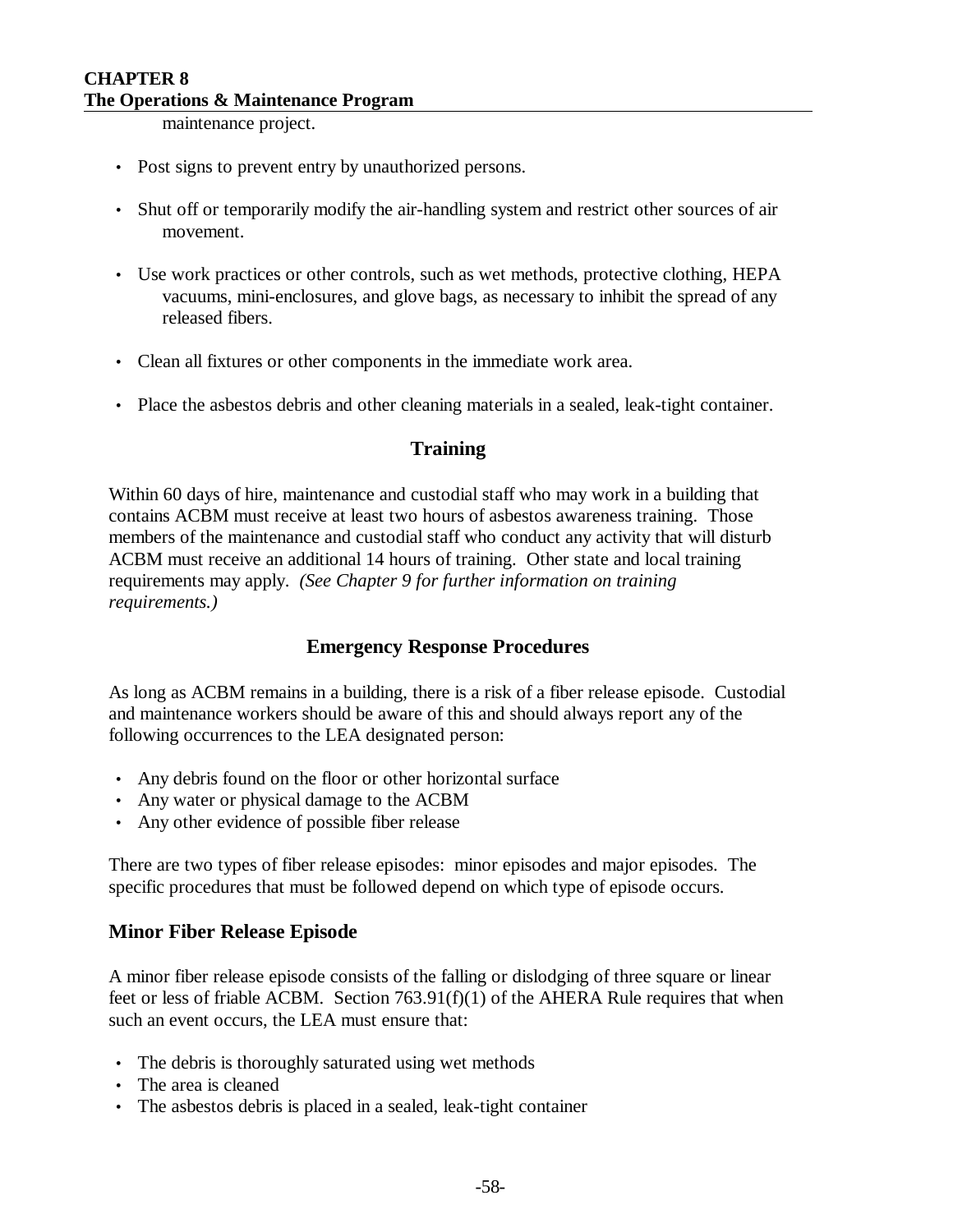• The area of damaged ACBM is repaired with such materials as asbestos-free spackling, plaster, cement, or insulation; sealed with latex paint or an encapsulant; or an appropriate response action is implemented as required by § 763.90 of the AHERA Rule

When a minor fiber release episode occurs, AHERA allows the designated person to assign an appropriately trained O&M in-house team to clean up the debris and make repairs as soon as possible. *(See Chapter 9 on training requirements.)* Note, however, that local regulations may be more stringent than the AHERA requirements.

# **Major Fiber Release Episode**

A major fiber release episode consists of the falling or dislodging of more than three square or linear feet of friable ACBM. Section 763.91(f)(2) of the AHERA Rule requires that when such an episode occurs, the LEA must ensure that:

- Entry into the area is restricted and signs posted to prevent entry into the area by persons other than those necessary to perform the response action.
- The air-handling system is shut off or temporarily modified to prevent the distribution of fibers to other areas in the building.
- The response action for any major fiber release episode is designed by persons accredited to design response actions and conducted by persons accredited to conduct response actions.

After a response action is implemented to manage a major fiber release episode, the final air clearance requirements of AHERA must be met before the response action is considered complete. *(See Chapter 6 on the final air clearance requirements.)* 

**Major and minor fiber-release episodes must be documented and included in the management plan regardless of whether the LEA uses in-house staff or an outside asbestos abatement contractor to implement an appropriate response action.** If an outside contractor is used, be sure that the contractor's crew has been properly trained or certified before signing a contract.

*(See the Fiber Release Episode Report at the end of this chapter.)* 

# **Other Elements of an O&M Program**

In addition to the elements required by § 763.91 of the AHERA Rule, other elements are either recommended or required by the rule or related regulations. These include:

- Notification
- Labeling
- Employee Protection and Medical Surveillance
- Maintenance and Renovation Permit System
- Special Work Practices for Maintenance Activities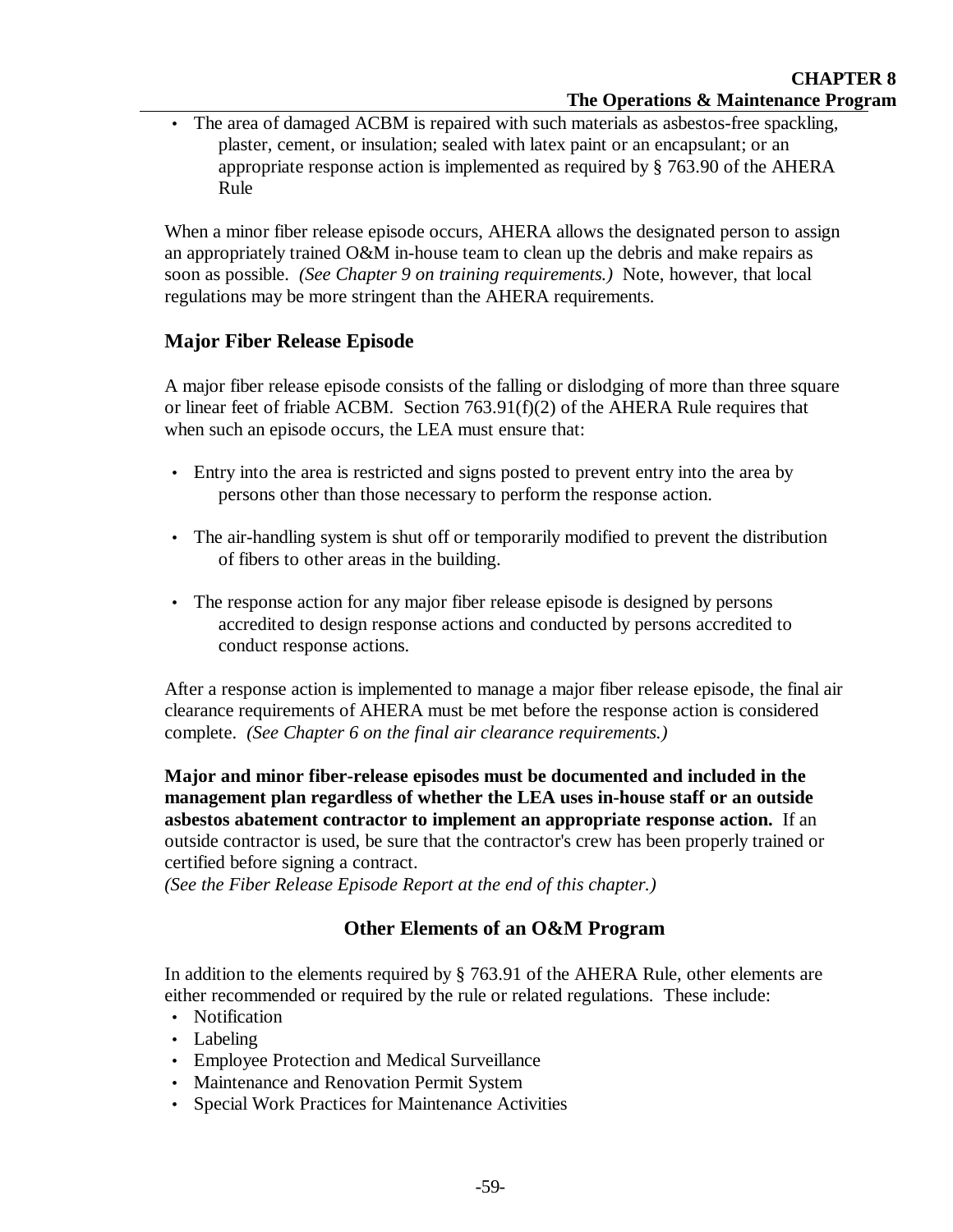#### **CHAPTER 8 The Operations & Maintenance Program**

• Special Work Practices for Renovation/Remodeling

# **Notification**

Once ACBM is identified or assumed to be present in a building, the LEA must provide an annual *written* notification to building occupants, employees, and parents on the locations of asbestos-containing building materials in the school buildings, the availability of the asbestos management plan, and recent and upcoming asbestos activities, such as abatement projects, reinspections, etc. Other types of information to include in the notification are: what asbestos is and how it is typically used; the health effects associated with asbestos exposure; the type(s) of ACBM present in the building; the location(s) of these materials; how individuals can avoid disturbing the ACBM; how damage is recognized and to whom it should be reported; how custodial and maintenance personnel are dealing with these materials to prevent fiber release; the asbestos-related training for custodial and maintenance personnel; the steps that will be taken to protect the health and safety of building occupants; and the name and telephone number of the LEA designated person responsible for asbestos-related activities in the building.

Such a notification alerts affected parties to a potential hazard in the building. Building occupants, employees, and others who are aware of the presence of ACBM are less likely to disturb the material and cause fiber release.

Notification of building occupants, employees, parents and others is best accomplished through distributing written notices, which may be tailored to specific parties. A common practice is to publish the notification in the school's newsletter, which is distributed to school employees and parents. The designated person must document the notification process and maintain records of all notifications made.

#### **Labeling**

Under § 763.95 of the AHERA Rule, the LEA must attach a warning label immediately adjacent to any friable and nonfriable ACBM and suspected ACBM that is located in routine maintenance areas (such as boiler rooms) at each school building. Such material includes friable ACBM that was responded to by a means other than removal (e.g., encapsulation) and ACBM for which no response action was carried out.

The labels must be prominently displayed in readily visible locations, must be in print that is readily visible due to its large size or bright color, and must remain posted until the ACBM that is labeled is removed. The warning label must read:

# CAUTION: ASBESTOS. HAZARDOUS. DO NOT DISTURB WITHOUT PROPER TRAINING AND EQUIPMENT.

Unlike notification, labeling is not intended as a way to disseminate general information. Instead, it is a last line of defense to prevent unprotected individuals from unknowingly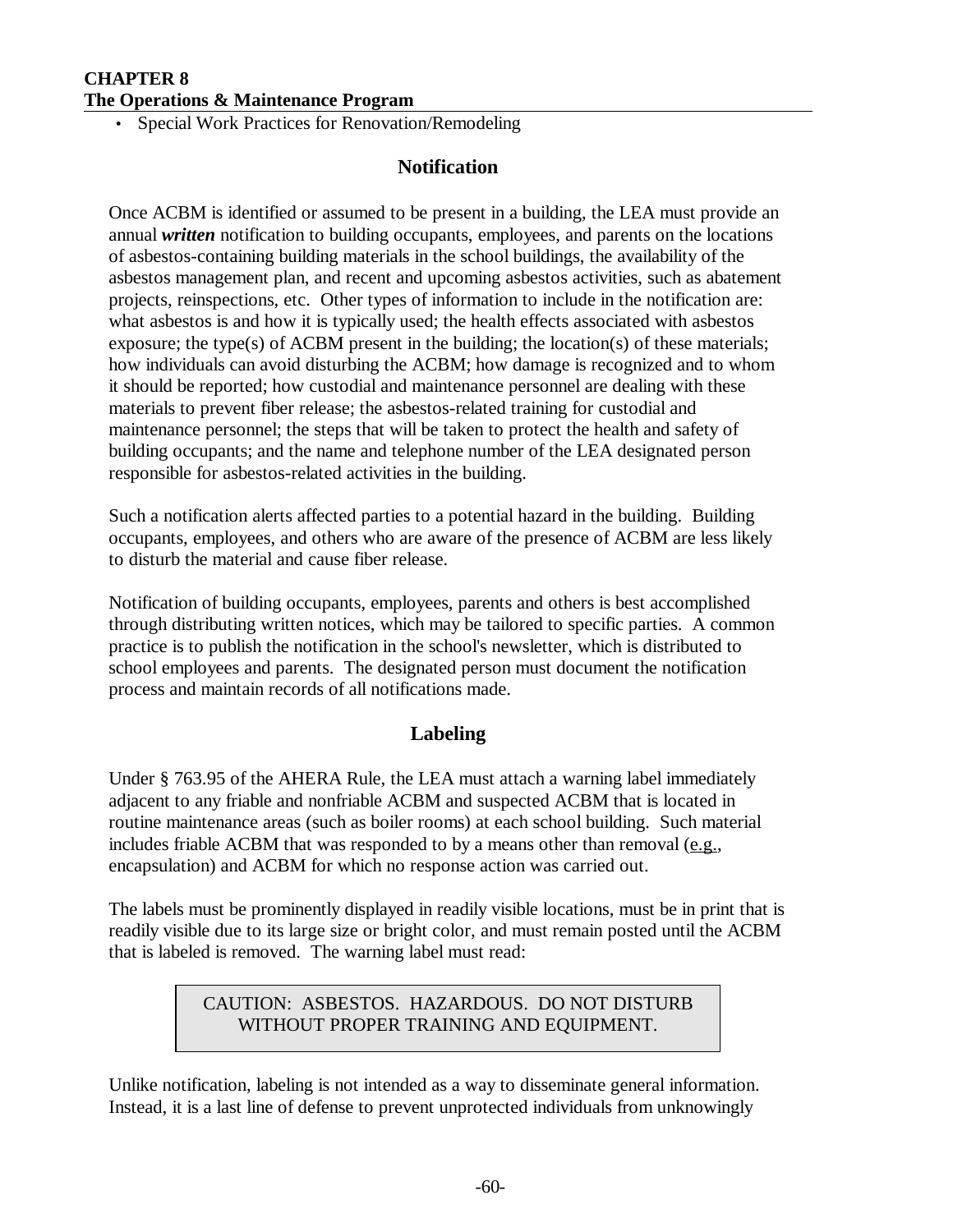disturbing ACBM.

## **Employee Protection & Medical Surveillance Programs**

The OSHA Asbestos Standard for the Construction Industry and the EPA Worker Protection Rule explain when employees are required to wear a negative-pressure respirator and must be involved in a medical surveillance program (see also OSHA Asbestos Standard for General Industry). The purpose of a medical surveillance program is to determine whether or not an employee is healthy enough to wear a respirator and to detect any health changes in an employee's body resulting from working in asbestoscontaminated areas. Changes in health may indicate the onset of an asbestos-related disease.

In addition, any employee who works in an environment where fiber levels are at the permissible exposure limit or higher or who wears a negative-pressure respirator as part of his or her job must participate in a respiratory protection program. The only way to determine whether these fiber levels exist is to collect air samples during projects that disturb ACBM. In an O&M program, the use of negative-pressure respirators will make it necessary for most custodial and maintenance workers to participate in both the medical surveillance program and the respiratory protection program. Even if fiber levels are below the permissible exposure limit described above, it is strongly suggested that an LEA establish these programs and require that employees wear respirators any time they are likely to disturb ACBM.

# **Maintenance & Renovation Permit System**

One of the most difficult tasks that the LEA designated person faces is minimizing accidental disturbances of ACBM during maintenance and renovation operations. One way that a designated person can control such disturbances is by establishing a permit system where all work orders or requests are processed through the designated person.

In a permit system, all requests for maintenance or renovation activities are given to the designated person before a work order to proceed is issued. The designated person then checks the management plan for information about the presence of ACBM where work is to be performed and physically inspects the area in question to make sure that the records reflect actual conditions. If no asbestos is present, the designated person can sign and issue the work order. If ACBM is present, the designated person can sign the work order and then either ensure that trained maintenance or renovation workers are properly equipped to handle the ACBM or dispatch an "emergency response" team to remove the ACBM. In situations where there are large amounts of ACBM, maintenance or renovation work that does not have to be done immediately should be postponed until the ACBM in the area can be removed by an accredited contractor. The permit system should be in place for all facility maintenance work conducted by the LEA staff, outside contractors, and outside short-term workers.

When outside contractors or short-term workers are likely to come into contact with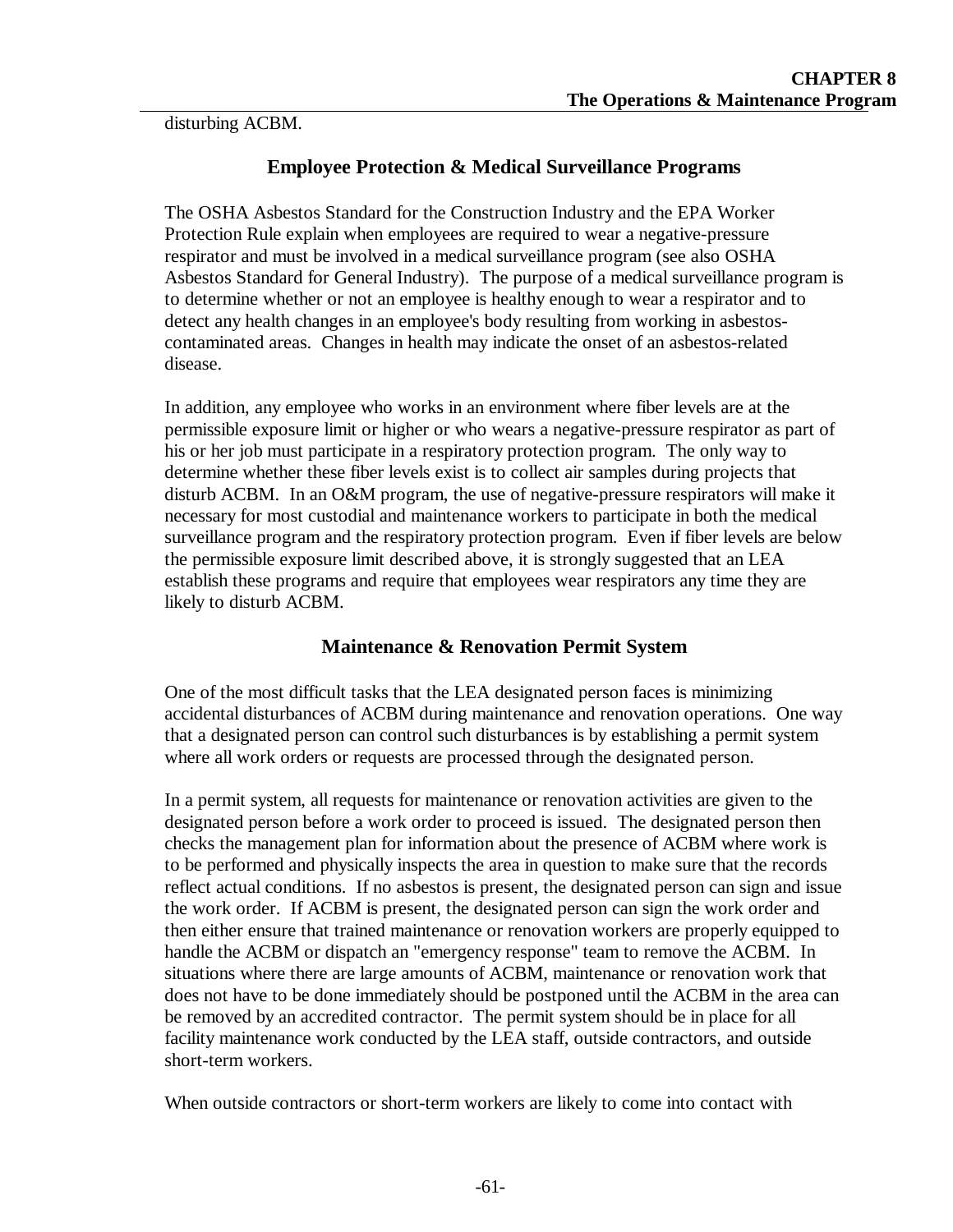#### **CHAPTER 8 The Operations & Maintenance Program**

ACBM in a school building, they must be notified of the locations of ACBM or suspected ACBM in the building. This notification should be documented. These workers should have documentation of appropriate training, should they disturb ACBM during their work. Note that State licensing requirements vary.

*(See Example Form 5 at the end of this chapter for an example of a maintenance and renovation permit application.)* 

#### **Special Work Practices for Maintenance Activities**

In buildings where ACBM is present, routine maintenance activities, such as work on light fixtures, plumbing fixtures and pipes, air registers, HVAC ducts, and other accessible parts of a building's utility systems, can disturb ACBM and raise levels of airborne asbestos. As a result, maintenance workers should be instructed not to perform any maintenance work that could disturb ACBM unless they are appropriately trained and use specific work practices. These work practices should be tailored to reflect the likelihood that an activity will disturb the ACBM and cause fibers to be released. In determining which work practices should be followed, activities should be placed in one of four categories:

- **Contact with ACBM Unlikely** -- In some buildings with ACBM, many routine maintenance activities can be conducted without contacting the ACBM. Changing a light bulb in a fixture that has asbestos-containing acoustical plaster nearby can usually be performed without jarring the fixture, for example. *(Note that under the AHERA Rule, the top of the fixture should already have been wet-cleaned to remove settled fibers.)* In such situations where contact with ACBM is unlikely, the only precaution other than normal care generally necessary is to ensure that respirators and a HEPA vacuum are available if needed. These do not have to be taken to the site of the project; they should just be available at a known location in the building.
	- When maintenance is performed in parts of the building that are free of ACBM, no special precautions are usually necessary. An exception would be work in an area containing no ACBM that causes vibrations to be transferred to a location where ACBM is present.
- **Accidental Disturbance of ACBM Possible** -- Where routine maintenance and repair activities are conducted on fixtures or system parts that are located near friable ACBM, maintenance workers may unintentionally disturb the ACBM and release asbestos fibers. Maintenance work on ventilation ducts in an air-handling room where asbestos fireproofing is on the structural beams could accidentally disturb the fireproofing, for example.
	- For a discussion of the work practices needed where an accidental disturbance of ACBM is possible, see the Green Book.
- **Disturbance of ACBM Intended or Likely** -- Some maintenance and repair activities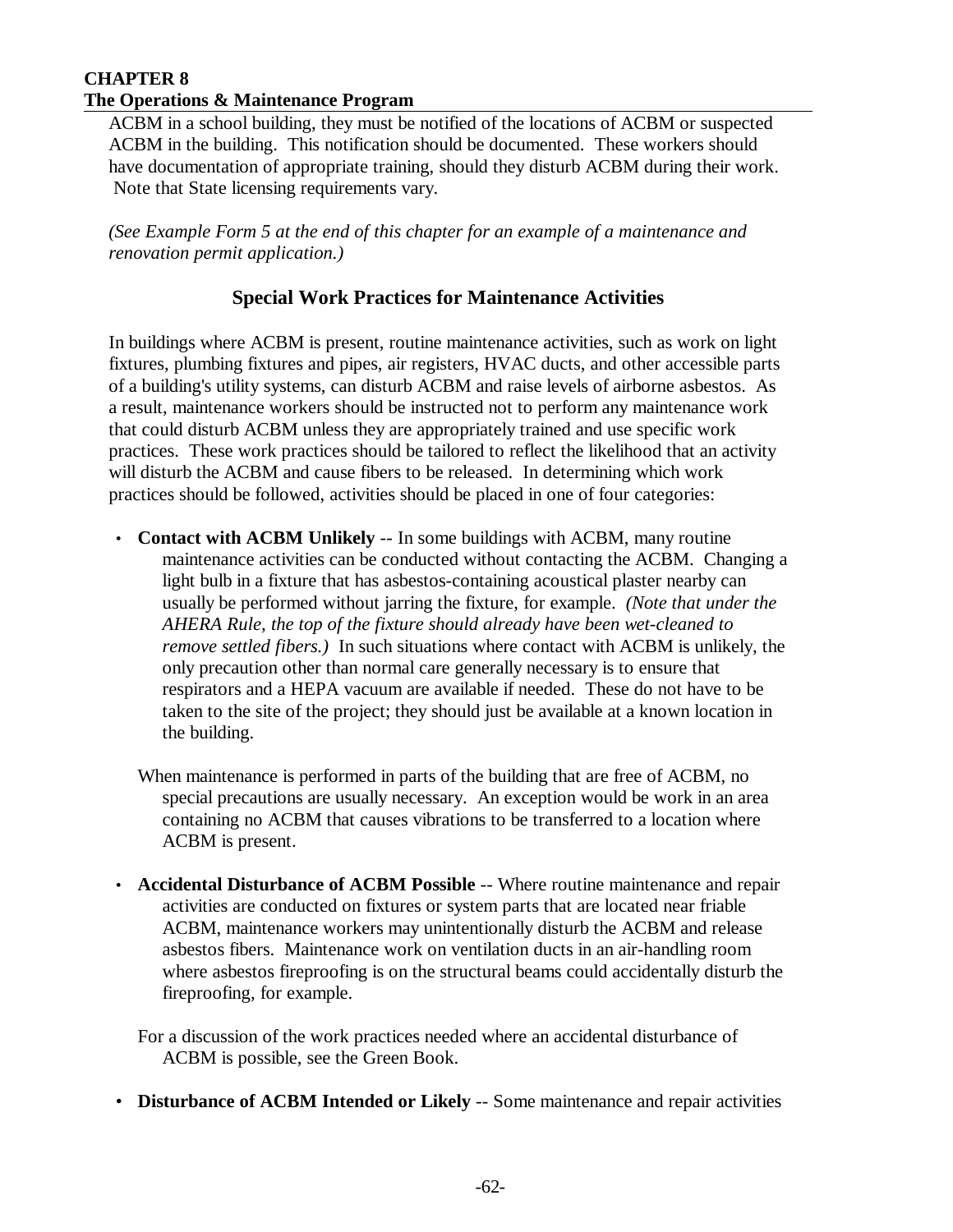will make ACBM disturbance almost unavoidable. Installing new sprinkler or piping systems will make it necessary to hang pipes from structural members or from the ceiling, and if the beams or ceilings are insulated with ACBM, the ACBM will be scraped away to install hangers. Similarly, pulling cables or wires through spaces with ACBM or ACBM debris is likely to dislodge pieces of the ACBM or disturb ACBM debris and dust. Any time ceiling tiles are moved to allow for entry into the space above a suspended ceiling, settled dust on top of the tiles will be recirculated into the air. If the beams or decking above the ceiling are covered with ACBM, the dust is likely to contain asbestos fibers.

- A designated person should not allow such intentional disturbances of ACBM to proceed in an uncontrolled manner. The designated person should ensure that the elements required under § 763.91 of the AHERA Rule to be part of an O&M program are implemented effectively and that the regulatory requirements of the EPA Worker Protection Rule and the OSHA Asbestos Standard for the Construction Industry are followed.
- **A Large Amount of ACBM Will be Disturbed** -- If the maintenance work is part of general building renovation, federal regulations may require that ACBM be removed before the project begins. Even if smaller amounts of ACBM are to be disturbed, building owners should consider removing all ACBM from the area of the building where the maintenance work is planned. Typically, an outside abatement contractor would be hired for the removal project before the maintenance work begins. If the LEA decides to use its own staff to remove the ACBM, these workers must be fully trained and accredited in asbestos abatement. *(See Chapter 9 for information on the training and accreditation requirements for asbestos abatement.)*

#### **Maintenance of Vinyl Asbestos Tile**

(Revised from a "Guidelines for the Maintenance of Asbestos-Containing Floor Coverings" developed by Rhode Island Department of Health and the Environmental Protection Agency, New England)

Vinyl Asbestos Tile (VAT) is the most prevalent source of asbestos containing material in our schools and most likely will be for years to come. Although VAT is considered nonfriable, the frictional forces exerted on these materials during routine floor-care maintenance operations can release asbestos fibers.

The principle types of floor covering maintenance performed routinely on resilient floor tiles include:

- 1) spray-buffing and dry burnishing; and
- 2) wet scrubbing and stripping followed by refinishing.

The following are guidelines on the maintenance of asbestos-containing floor coverings. When properly implemented, these guidelines should help you reduce the potential for the release of asbestos fibers into the air. You may want to keep a copy of these guidelines in the Operations and Maintenance section of your AHERA Management Plan.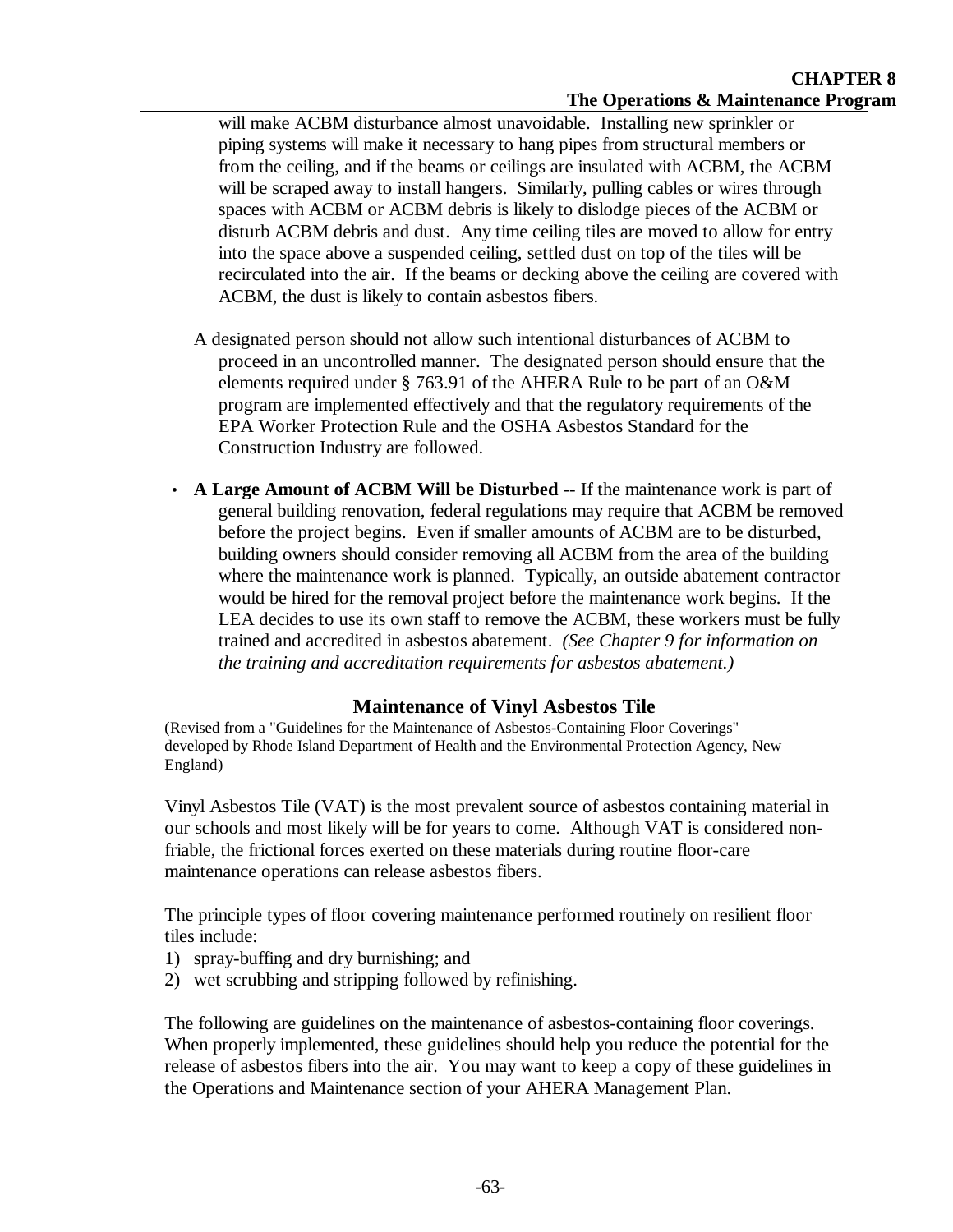#### **Stripping of Vinyl Asbestos Floor Coverings**

#### *Training*

Custodial and maintenance personnel who are responsible for the care and maintenance of asbestos containing floor coverings should be thoroughly trained to safely and properly operate the machines, pads and floor care chemicals used at the facility.

#### *Frequency of Stripping*

Stripping of vinyl asbestos floor coverings should be done as infrequently as possible (e.g., once per year maximum and preferably when the building is unoccupied). Excessive stripping of floors using aggressive techniques will result in increased levels of asbestos fibers in the air.

#### *Prior to Stripping*

Prior to machine operation, apply an emulsion of chemical stripper in water to the floor. Use a mop to soften the wax or finish coat.

#### *Stripping Operations*

When stripping floors becomes necessary, the machine used for stripping the finish should be equipped with the least abrasive pad as possible (black pads are usually the most abrasive and the white pad the least abrasive). Consult with your floor tile and floor finish product manufacturer for recommendations on which pad to use on a particular floor covering. Incorporate the manufacturer's recommendations into your floor maintenance work procedures.

The machine used to remove the wax or finish coat should be run at a low rate of speed (i.e., ranging between 175-300 rpm) during the stripping operation. There is a direct correlation between machine speeds and the release of asbestos fibers from asbestos containing floor coverings. The higher the machine speed the greater the probability of asbestos fiber release.

Never perform dry stripping. Always strip floors while wet. Do not operate a floor machine with an abrasive pad on unwaxed or unfinished floor containing-asbestos materials.

Consult with floor tile and floor finish product manufacturers concerning specific or unique problem(s) on the maintenance of your floors.

#### *After Stripping*

After stripping and before application of a high solids floor finish, the floor should be thoroughly cleaned, while wet, preferably with a Wet-Vac HEPA filtration vacuum system.

#### **Finishing of Vinyl Asbestos Floor Coverings**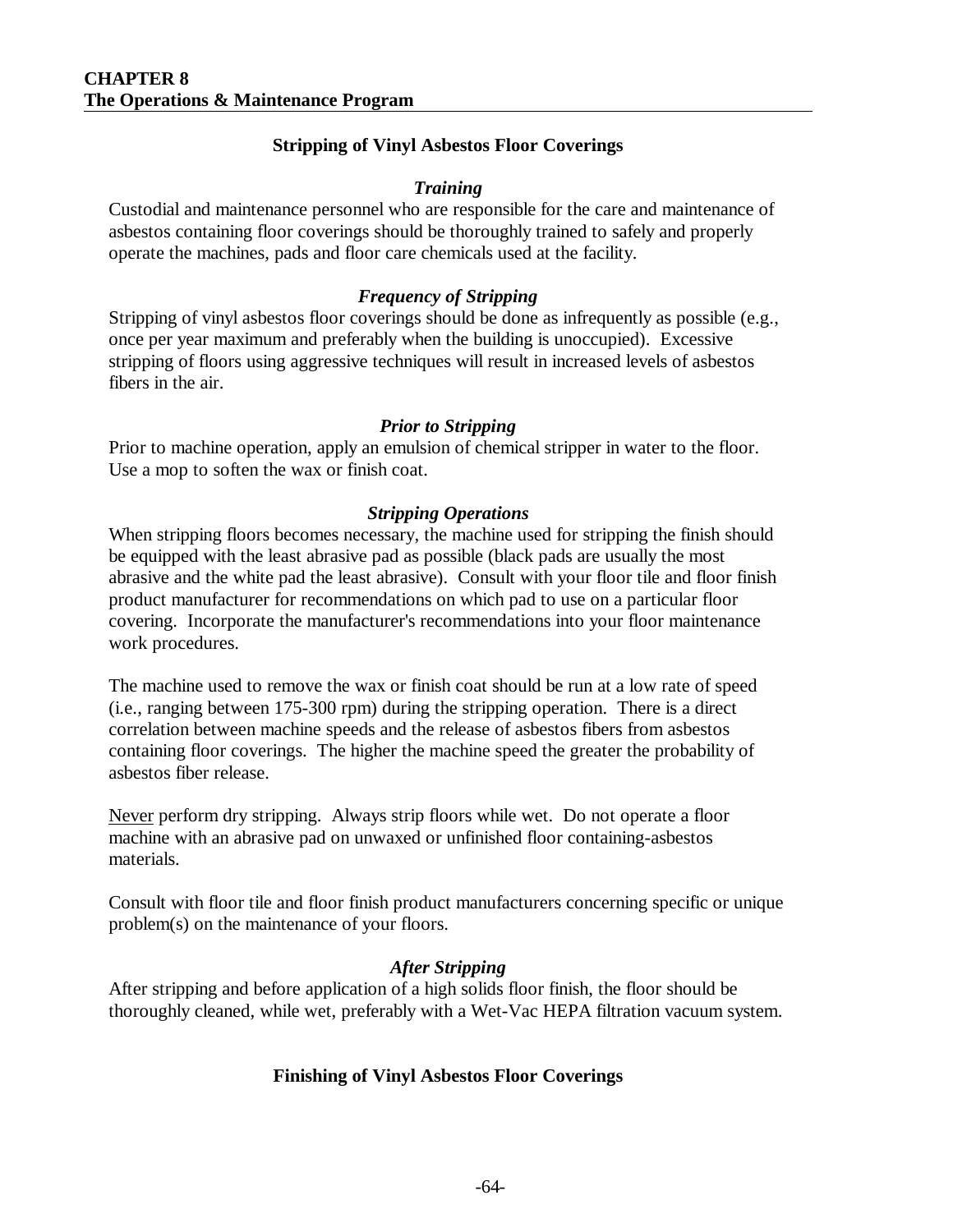#### *Use of Sealer and Solids Finish*

Prior to applying a finish coat to a vinyl asbestos floor covering, apply 2 to 3 coats of sealer. Continue to finish the floor with a high percentage solids finish.

It is an industry recommendation to apply several thin coats of a high percentage solid finish to obtain a good sealing of the floor's surface, thereby minimizing the release of asbestos fibers during finishing work.

#### *Spray-Buffing Floors*

When spray-buffing floors, always operate the floor machine at the lowest rates of speed possible and equip the floor machine with the least abrasive pad as possible. A recent EPA study indicated that spray-buffing with high-speed floor machines resulted in significantly higher airborne asbestos fiber concentrations than spray-buffing with low speed machines.

#### *Burnishing Floors*

When dry-burnishing floors, always operate the floor machine at the lowest rate of speed possible to accomplish the task (i.e., 1200-1750 rpms), and equip the floor machine with the least abrasive pad as possible.

#### *Cleaning After Stripping & Sealing Floors*

After stripping a floor and applying a new coat of sealer and finish, use a wet mop for routine cleaning whenever possible. When dry mopping, a petroleum-based mop treatment is not recommended for use.

#### **Maintenance During Winter**

During the winter months when sanding and/or salting of icy parking lots becomes necessary, it is an industry recommendation that matting be used at the entrance way to the school building and inside the doorway where feasible. This would significantly eliminate the scuffing of floors by abrasive sanding materials brought into the building on the shoes of building occupants. More frequent wet mopping and dry mopping of floors should be performed during the winter months to minimize damage to the floors.

The same recommendations holds true of schools located on coastal areas where building occupants could track sand into the schools.

#### **Additional Precautions**

#### *Conditions of Glides*

Check to see if chair and desk glides are in good condition and replace where indicated. Worn glides can gouge the floor coverings and possibly cause asbestos fiber release.

#### *Parking Lot/Walkway Maintenance*

During the winter months, have parking lots and walkways swept to avoid tracking salt and ice-melting compounds into the school by students. These materials can cause severe scuffing of floor coverings and lead to the release of asbestos fibers into the school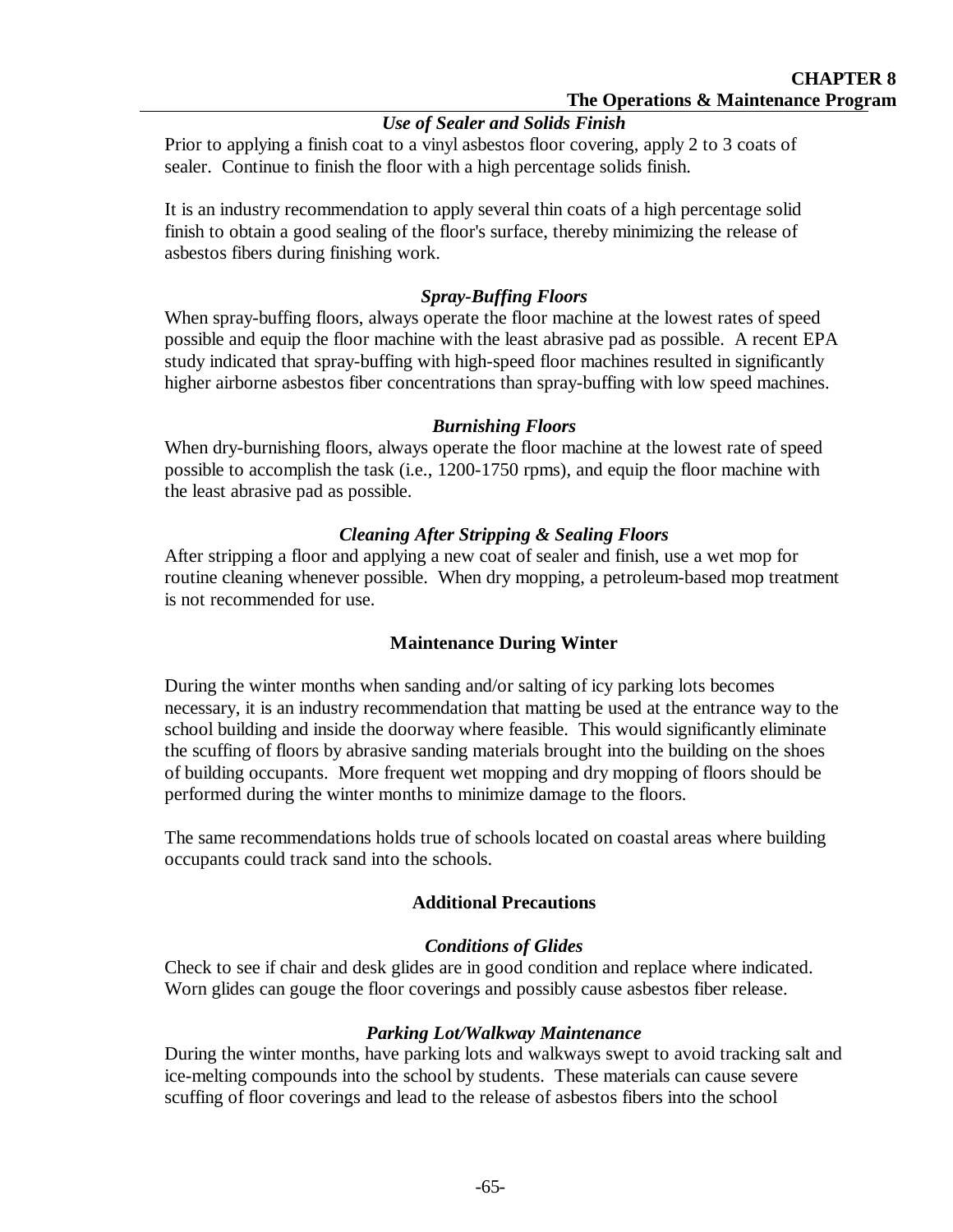#### **CHAPTER 8 The Operations & Maintenance Program**

 $building(s)$ .

#### *Use of Mats*

Where feasible, use mats at entrance ways to cafeterias, gymnasiums, libraries, etc., to protect against possible scuffing of floor covering(s), etc. from salt and ice-melting compounds and from ocean sand.

### **Special Work Practices for Renovation/Remodeling**

Building renovation or building system replacement can cause major disturbances of ACBM that are beyond the scope of school O&M programs. Moving walls, adding wings, and replacing heating or air conditioning systems are likely to involve breaking, cutting, or otherwise disturbing ACBM that may be present. It is highly recommended that ACBM that may be disturbed be removed before any of these activities are begun. The LEA may be required to remove the ACBM if the amount of ACBM that is likely to be disturbed exceeds the threshold amounts of 160 square feet or 260 linear feet established by the National Emission Standards for Hazardous Air Pollutants (NESHAP) regulations. *(See Chapter 11 for further information on the Asbestos NESHAP regulations.)* 

Although remodeling projects change the building structure less dramatically than renovation projects, disturbances of ACBM are still possible. When a remodeling project involves direct contact with ACBM (such as painting or wallpapering over ACBM), the O&M procedures described in § 763.91(d) of the AHERA Rule must be followed. If the work to be done will make the material friable, the work must either be limited to smallscale, short-duration or be treated as a response action.

# **Handling and Disposing of Asbestos Wastes**

The amount and type of asbestos present both determine whether the LEA must notify EPA (or delegated states) and what procedures that the LEA must follow to control asbestos emissions. If the amount exceeds the regulatory threshold, then a written notification must be submitted ten working days prior to any asbestos stripping or removal operation or demolition operation. EPA regulations (along with state and local requirements) provide detailed instructions on the handling, transport, and disposal of asbestos materials. This includes emission control methods (such as wetting and leak proof wrapping), labels on the containers, recordkeeping and a trained representative on-site. Waste must be disposed of at a site meeting federal, state and local requirements. For a site in your area, contact the local public health department.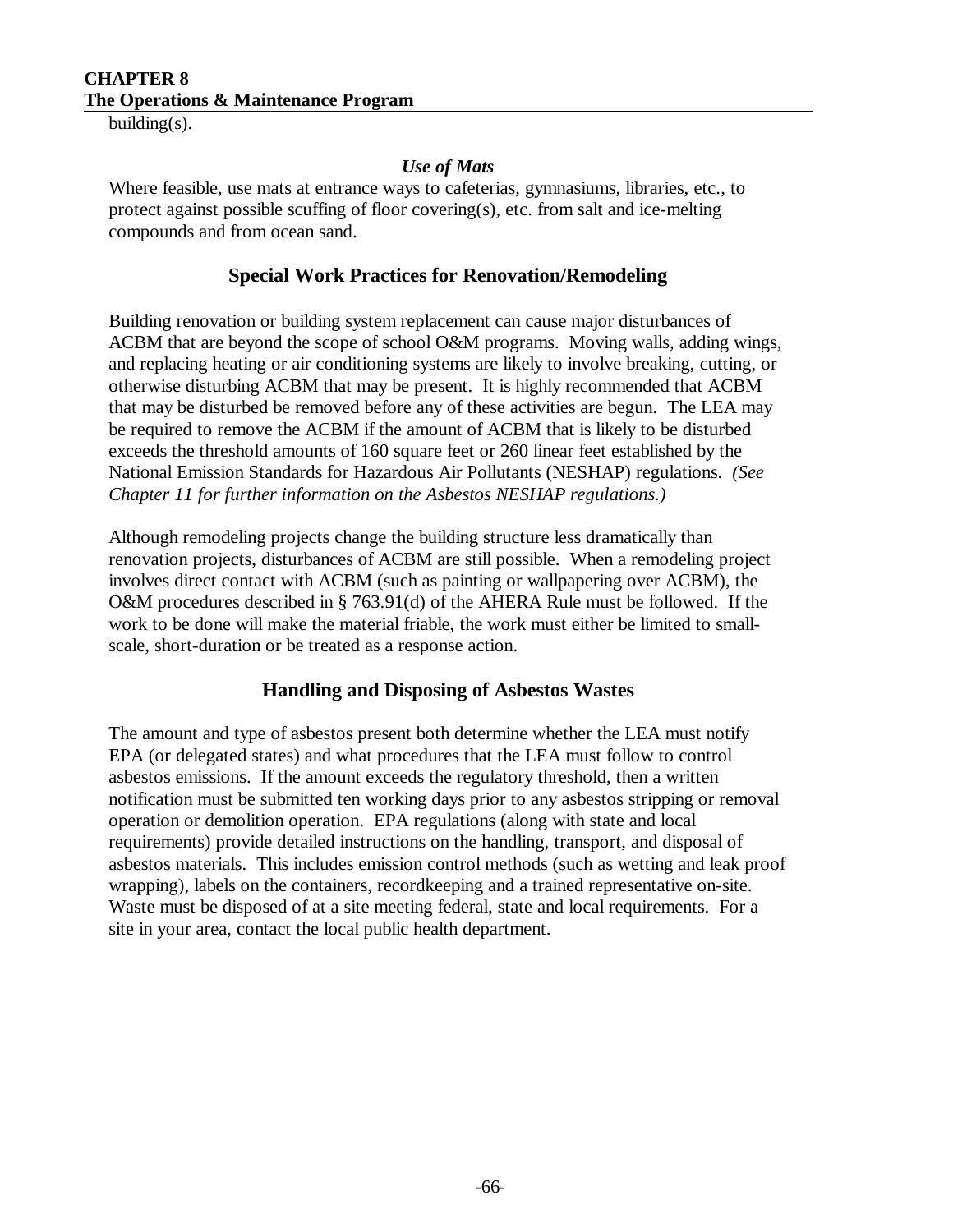#### **Chapter 8 Summary Key Points About the Operations and Maintenance Program**

An O&M program must be implemented whenever any **friable** ACBM is present or assumed to be present in a school building or whenever any nonfriable ACBM or assumed nonfriable ACBM is about to become friable as a result of activities performed in the school building.

Unless the building has been cleaned using similar methods in the previous 6 months, all areas of a building where friable ACBM, friable suspected ACBM assumed to be ACBM, or significantly damaged TSI ACBM is present must be **cleaned** using the methods described at § 763.91(c) of the AHERA Rule at least once after the completion of the AHERA inspection and before the initiation of any response action, other than O&M activities or repair.

Specialized work practices and procedures must be followed for any O&M activities disturbing **friable** ACBM.

When a fiber release episode occurs, the work practices that must be followed depend on whether the episode is minor or major in nature. A **minor fiber release episode** consists of the falling or dislodging of 3 square or linear feet or less of friable ACBM. A **major fiber release episode** consists of the falling or dislodging of more than 3 square or linear feet of friable ACBM.

Once ACBM is identified or assumed to be present, the LEA should start a **notification and warning program** to alert affected parties to a potential hazard in the building and to provide basic information on how to avoid the hazard.

The LEA is required to attach a **warning label** immediately adjacent to any friable and nonfriable ACBM and suspected ACBM that is assumed to be ACBM that is located in routine maintenance areas.

Where employees work in areas where fiber levels exceed permissible exposure limits or are required to wear pressure respirators, the LEA must establish **medical surveillance and respiratory protection programs.** 

A designated person can minimize accidental disturbances of ACBM during maintenance and renovation activities by establishing a **permit system** that calls for all work orders and requests to be processed through the designated person.

The specific work practices that must be followed when routine maintenance activities are being conducted depend on the likelihood that the activities will disturb the ACBM and cause fibers to be released.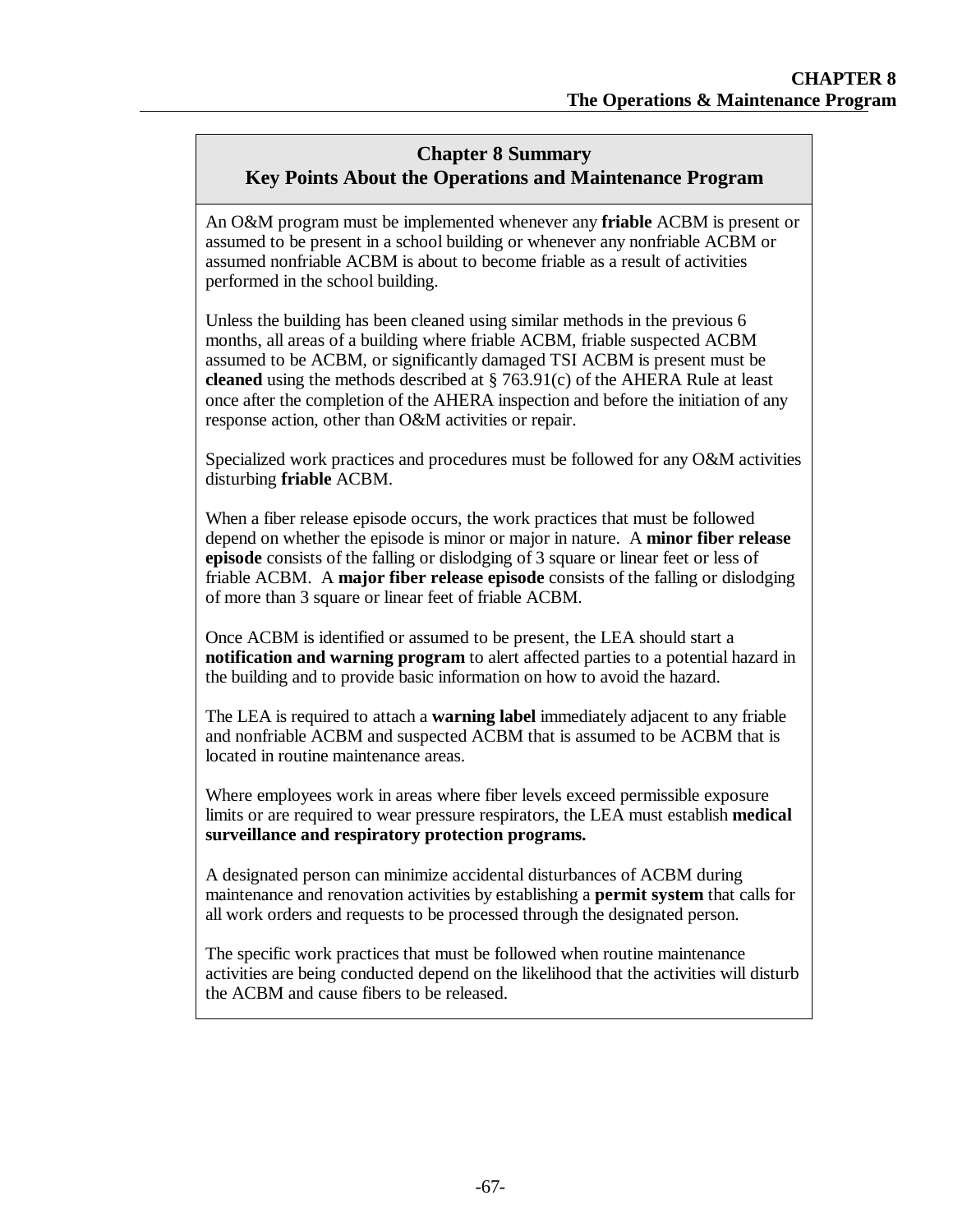| <b>Fiber Release Episode Report</b> |                                                                                         |                            |
|-------------------------------------|-----------------------------------------------------------------------------------------|----------------------------|
| 1.                                  | Address, building, and room number(s) (or description of area) where episode occurred:  |                            |
| 2.                                  |                                                                                         |                            |
| 3.                                  | Describe the episode:                                                                   |                            |
| 4.                                  | The asbestos-containing material was ____/was not ____ cleaned up according to approved | proce<br>dures.<br>Descr   |
|                                     |                                                                                         | ibe<br>the<br>clean<br>up: |
|                                     | Signed<br>(Asbestos Program Manager)                                                    |                            |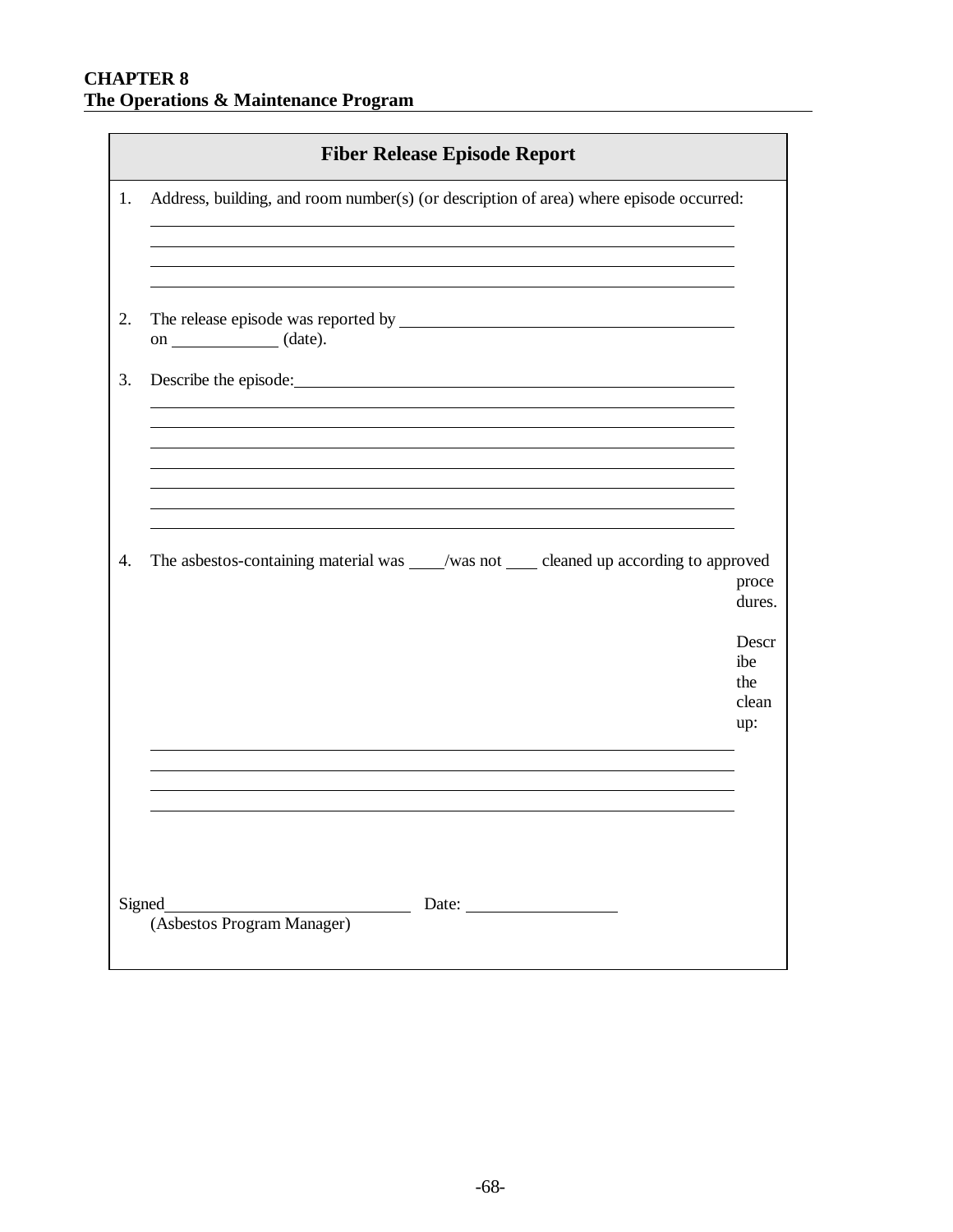#### **Example Form 5**

|          | <b>Work Permit Application</b>                                                                                                                                                                           |  |  |
|----------|----------------------------------------------------------------------------------------------------------------------------------------------------------------------------------------------------------|--|--|
| 1.       | Address, building, and room number (or description) where work is to be performed:                                                                                                                       |  |  |
| 2.<br>3. | Requested starting date: Anticipated finish date:<br>Description of work:                                                                                                                                |  |  |
|          |                                                                                                                                                                                                          |  |  |
| 4.       | Description of any asbestos-containing material that might be affected, if known (include<br>location and type):                                                                                         |  |  |
|          |                                                                                                                                                                                                          |  |  |
| 5.       | Name and telephone number of requestor:                                                                                                                                                                  |  |  |
| 6.       |                                                                                                                                                                                                          |  |  |
|          | Submit this application to the asbestos program manager:                                                                                                                                                 |  |  |
|          | NOTE: An application must be submitted for all maintenance work whether or not<br>asbestos-containing material might be affected. this authorization must then be signed<br>before any work can proceed. |  |  |
|          | Granted (Work Permit No. )                                                                                                                                                                               |  |  |
|          | Denied (See Asbestos Program Manager)                                                                                                                                                                    |  |  |
|          | Denied (until further sampling is conducted)                                                                                                                                                             |  |  |
|          | Signed<br>Date:                                                                                                                                                                                          |  |  |
|          | <b>Asbestos Program Manager</b>                                                                                                                                                                          |  |  |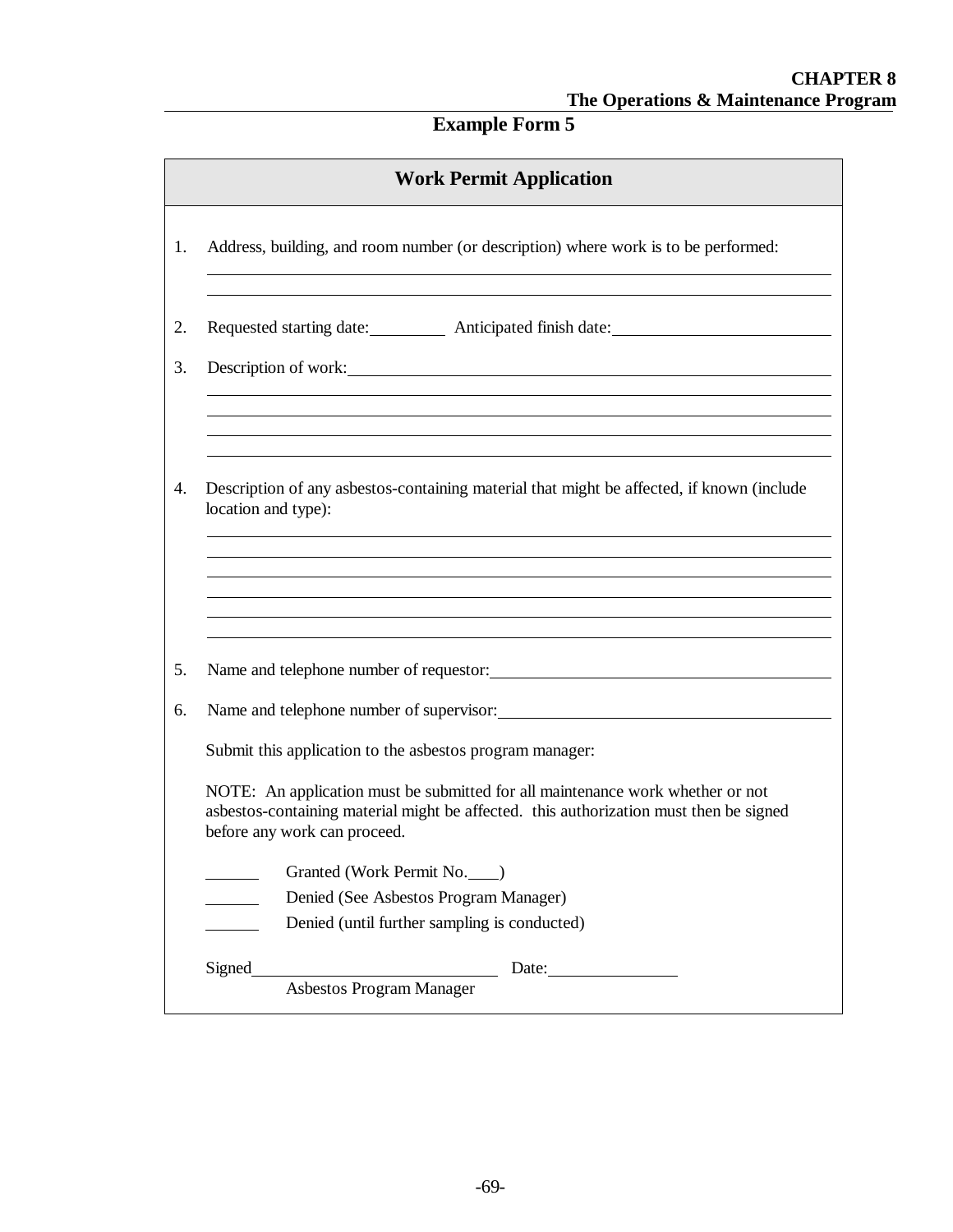# 9 **TRAINING AND ACCREDITATION**

#### **Introduction**

AHERA requires that LEAs employ accredited persons to perform most of the activities associated with asbestos management. Building inspectors, management planners, project designers, contractors/supervisors, and asbestos workers must all complete EPA- or Stateapproved courses that result in accreditation. The specific training requirements for each of these categories of workers are outlined in Appendix C to the AHERA Rule (the AHERA Model Accreditation Plan). The AHERA Rule also details specific training requirements for LEA designated persons and maintenance and custodial workers, although these individuals are not required to complete any EPA-approved courses or receive accreditation.

## **Designated Person Training**

AHERA requires that the AHERA Designated Person be *adequately* trained to carry out his or her responsibilities. Due to the differing needs of school districts based on the size of the district and the amount and condition of the ACBM, AHERA does not list a specific training course or specific number of hours of training for the DP. Further, AHERA does not require the DP to be accredited. Specifically, the regulations note the training must include the following topics:

- health effects of asbestos;
- detection, identification and assessment of asbestos-containing building materials;
- options for controlling asbestos-containing building materials; and
- asbestos management programs.
- Relevant Federal and State regulations concerning asbestos, including AHERA and its implementing regulations and the regulations of the Occupational Safety and Health Administration, the U.S. Department of Transportation, and the U.S. Environmental Protection Agency *(See Chapter 11 for further information on regulations related to AHERA.)*

The training completed by the designated person must be documented by course name, dates, and hours of training. This documentation must be kept as a permanent part of the management plan.

To determine whether reviewing this document would satisfy the training requirements for the DP, school personnel should consult with the regional asbestos coordinator in the EPA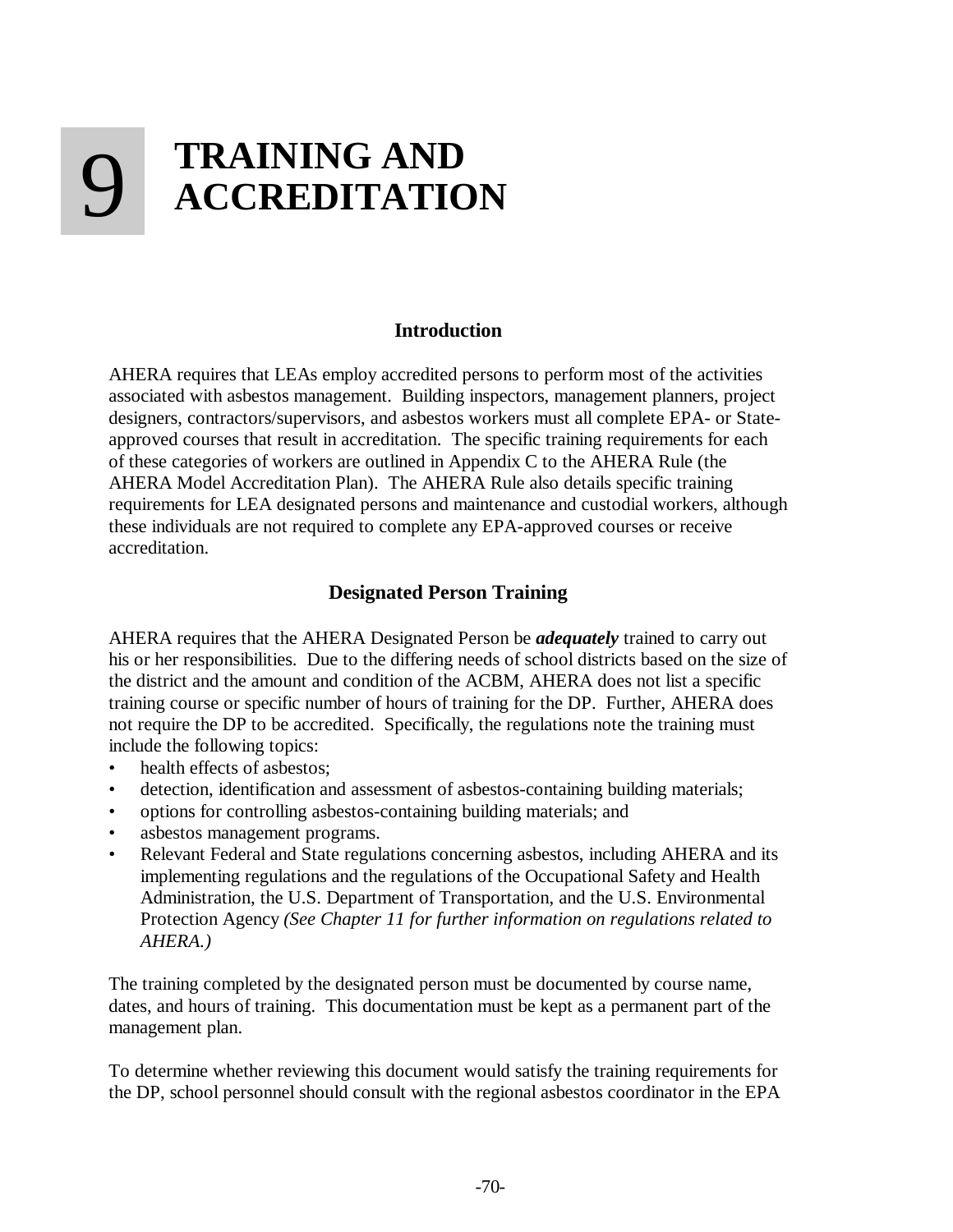Regional Office serving their state.

## **Maintenance and Custodial Workers**

The LEA must ensure that all maintenance and custodial staff who work in a building that contains ACBM receive a minimum of two hours awareness training, whether or not they are required to work with ACBM. New custodial and maintenance employees must be trained within 60 days after the commencement of employment.

The awareness training must include, but is not limited to:

- Information regarding asbestos and its various uses and forms
- Information on the health effects associated with asbestos exposure
- Locations of ACBM identified throughout each school building in which they work
- Information on how to recognize damaged, deteriorated, and delaminated ACBM
- The name and telephone number of the LEA designated person
- Information on the availability and location of the management plan

Staff that disturb ACBM must receive an additional 14 hours of training. Once this additional training is completed, attendees will be adequately trained to conduct smallscale, short-duration activities and/or minor fiber release episode cleanup and repair procedures. The additional training must include, but is not limited to:

- Descriptions of the proper methods for handling ACBM
- Information on the use of respiratory protection as contained in the EPA/NIOSH *Guide to Respiratory Protection for the Asbestos Abatement Industry* (September 1986) and other personal protection measures
- The provisions of the AHERA Rule relating to O&M activities (§ 763.91) and training and periodic surveillance (§ 763.92) as well as Appendices A-E of the Rule, EPA regulations contained in 40 CFR Part 763, subpart G, and in 40 CFR Part 61, Subpart M, and OSHA regulations
- Hands-on training in the use of respiratory protection, other personal protection measures, and good work practices

Maintenance and custodial worker training does not require EPA approval, although some States may have more stringent training requirements. It is recommended that the LEA check with its State on the training requirements for maintenance and custodial workers.

The completion of all training by maintenance and custodial workers must be documented. (*See Chapter 10 under "Training Information" for a discussion of the training records that must be kept*.)

# **Accredited Personnel**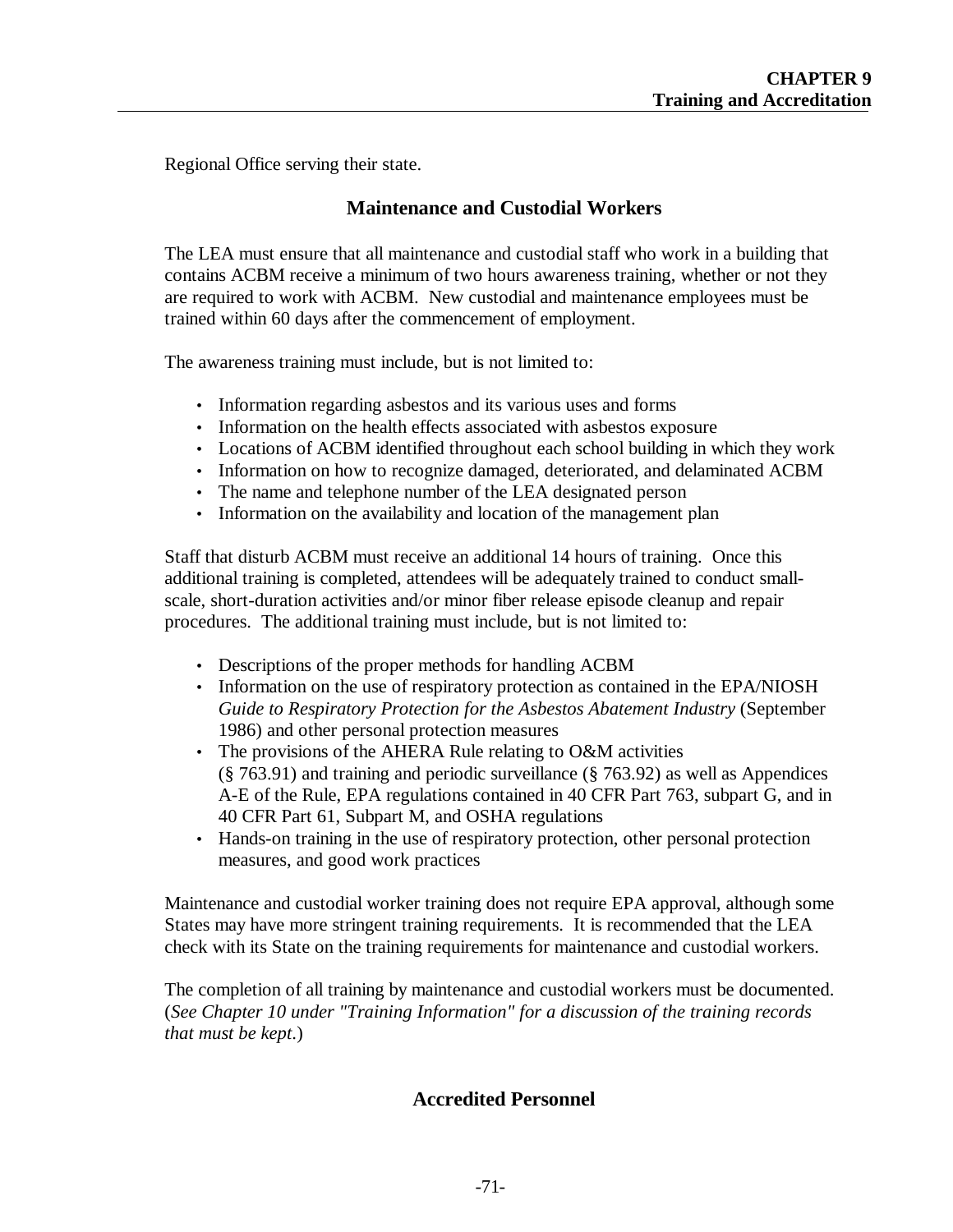Under AHERA, LEAs may employ the following individuals only if they have completed EPA- or State-approved training courses, passed the exams, and received accreditation.

**Building Inspectors** -- Building inspectors must complete a minimum of three days (24 hours) of training. Training course information covers technical information needed to identify and describe ACBM and information needed to write an inspection report.

**Management Planners** -- Management planners must complete a two-day (16 hours) course after they have completed and passed the exam for the building inspector training described above. This course is an extension of the building inspector training and teaches how to develop a schedule (or plan) for implementation of response actions for hazards or potential hazards identified in the inspection report, how to develop an O&M plan, and how to prepare and update a management plan.

**Project Designers** -- Project designers must complete a three-day (24 hours) abatement project designer training course. The project designer course teaches how to design response actions and abatement projects. It also covers basic concepts of architectural design, engineering controls and proper work practices as required by the regulation.

**Contractors/Supervisors** -- Contractors/supervisors must complete a minimum of five days (40 hours) of training. The course teaches proper work practices and procedures and covers contractor issues such as legal liability, contract specifications, insurance and bonding, and air monitoring. The course fulfills the OSHA "competent person" training requirement and the NESHAP "trained representative" requirement.

**Asbestos Workers** -- An asbestos worker must complete a minimum of four days (32 hours) of training. The course covers work practices and procedures, personal protective equipment, health effects of asbestos exposure, and other information critical to individuals who work in an abatement area with hazardous materials.

# **Update Training**

All project designers, contractors/supervisor, and asbestos workers must complete a one day annual refresher training course for reaccreditation. Building inspectors must complete a half-day refresher course. Management planners must attend the half-day building inspector refresher course as well as a half-day management planner refresher course. Documentation of any annual training should be kept in the management plan.

Although not specifically required by the AHERA Rule, annual refresher/update training for maintenance workers is recommended. OSHA requires annual training.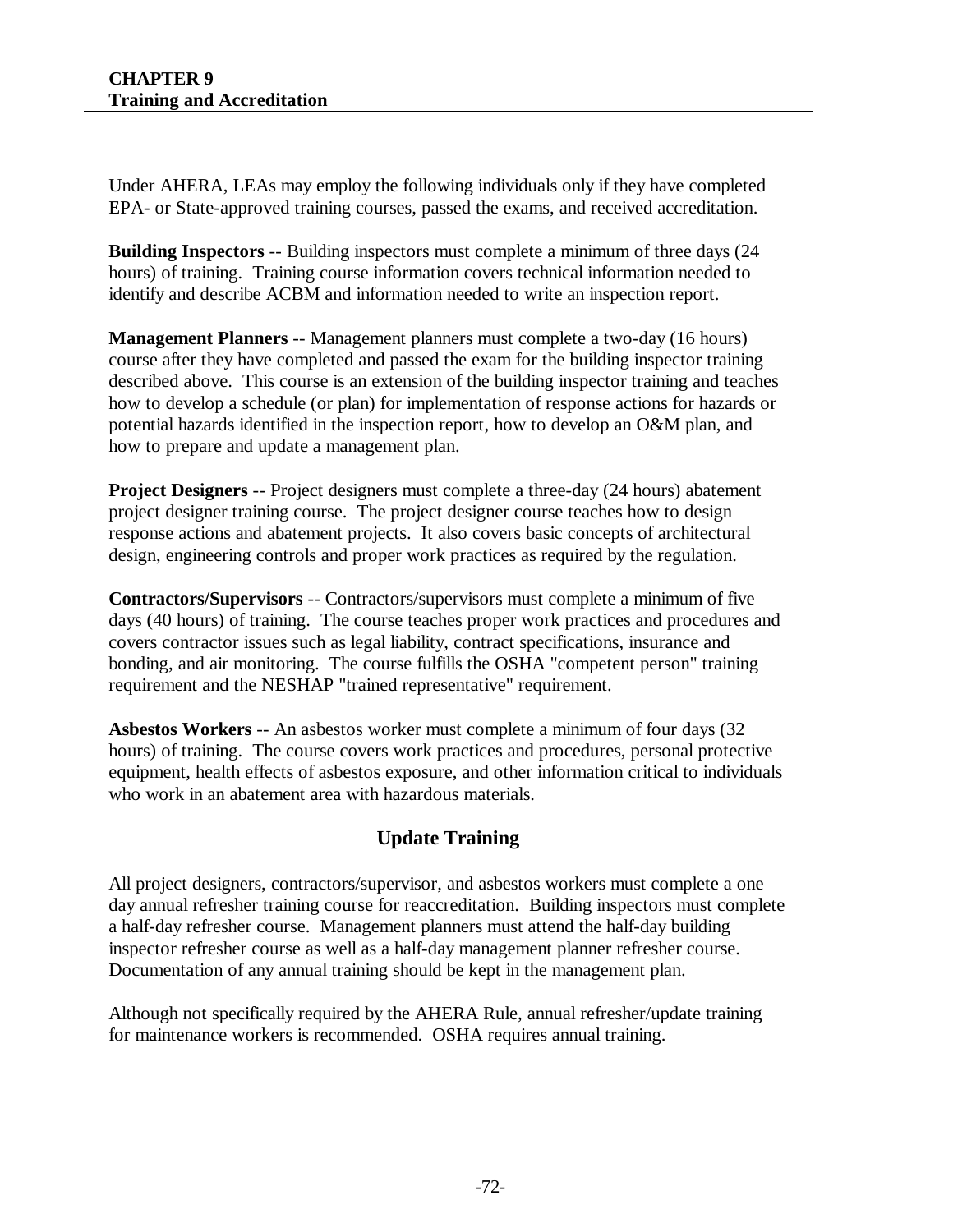# **Table 9-1**

| <b>LEA Employee Training Requirements</b>                                 |                                                                                                                                                                                                                                                                                                                                                                   |                                                          |                                                           |
|---------------------------------------------------------------------------|-------------------------------------------------------------------------------------------------------------------------------------------------------------------------------------------------------------------------------------------------------------------------------------------------------------------------------------------------------------------|----------------------------------------------------------|-----------------------------------------------------------|
| <b>Job Title</b>                                                          | <b>Subject Matter of Training</b>                                                                                                                                                                                                                                                                                                                                 | <b>Amount of</b><br><b>Training</b><br>(Hours)           | <b>Annual</b><br><b>Training</b><br><b>Update (Hours)</b> |
| <b>Designated</b><br><b>Person</b>                                        | Health effects of asbestos; detection,<br>identification and assessment of<br>ACBM; options for controlling<br>ACBM; asbestos management<br>program; related federal and state laws                                                                                                                                                                               | Adequate                                                 | None                                                      |
| All<br><b>Maintenance</b><br><b>Workers</b>                               | Asbestos and its uses and forms;<br>health effects associated with asbestos<br>exposure; locating ACBM identified<br>throughout each school building in<br>which they work; recognizing various<br>conditions of ACBM; name and<br>telephone number of LEA designated<br>person; information pertaining to the<br>availability and location of<br>management plan | $\overline{2}$                                           | None                                                      |
| <b>Maintenance</b><br><b>Workers Who</b><br><b>Disturb</b><br><b>ACBM</b> | Proper methods for handling ACBM;<br>information on proper use of<br>respiratory protection; hands-on<br>training in the use of respiratory<br>protection, other personal protection<br>measures, and good work practices;<br>information pertaining to various<br>regulations; technical information                                                             | 16 (asbestos<br>awareness and<br>14 additional<br>hours) | None                                                      |

\* These 14 hours of training are in addition to the 2 hours of asbestos awareness training that all maintenance workers receive

Note that state and local requirements may be more stringent.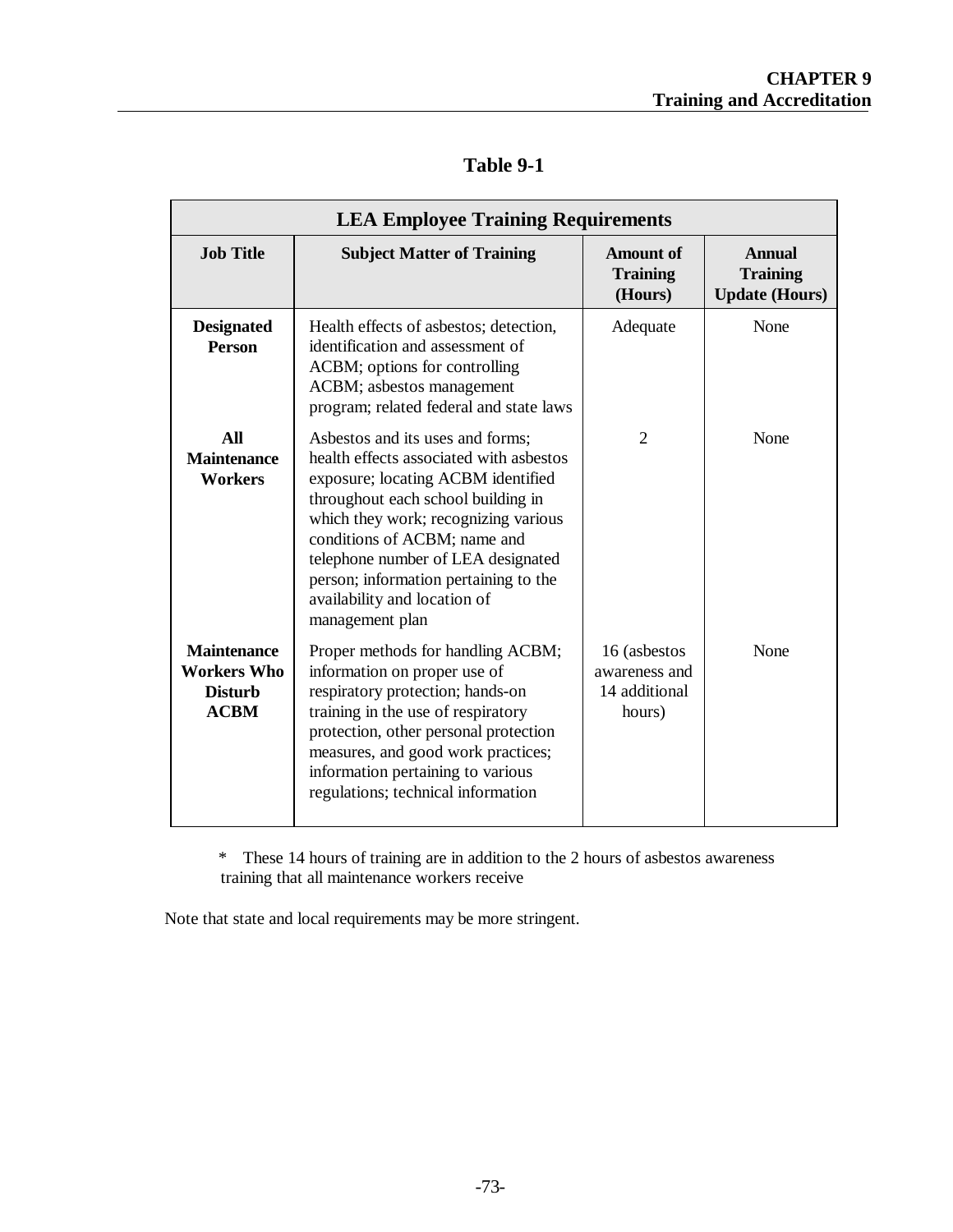| Table 9-2 |  |
|-----------|--|
|-----------|--|

| <b>Accredited Personnel Training Requirements</b> |                                                                                                                                                                                                                                                                                            |                                               |                                                          |
|---------------------------------------------------|--------------------------------------------------------------------------------------------------------------------------------------------------------------------------------------------------------------------------------------------------------------------------------------------|-----------------------------------------------|----------------------------------------------------------|
| <b>Job Title</b>                                  | <b>Subject Matter of Training</b>                                                                                                                                                                                                                                                          | <b>Amount of</b><br><b>Training</b><br>(Days) | <b>Annual</b><br><b>Training</b><br><b>Update (Days)</b> |
| <b>Building</b><br><b>Inspectors</b>              | Technical information needed to<br>identify and describe ACBM;<br>information needed to write an<br>inspection report                                                                                                                                                                      | 3                                             | 1/2                                                      |
| <b>Management</b><br><b>Planners</b>              | Extension of the building<br>inspector training, plus how to<br>develop a schedule (or plan) for<br>implementation of response actions<br>for hazards or potential hazards<br>identified in the inspection report, how<br>to develop an O&M plan, and how to<br>prepare a management plan. | $2^{\mathrm{a}}$                              | $1^{\rm b}$                                              |
| Project<br><b>Designers</b>                       | How to design response actions<br>and abatement projects; basic<br>concepts of architectural design,<br>engineering controls and proper work<br>practices                                                                                                                                  | 3                                             | 1                                                        |
| Contractors/<br><b>Supervisors</b>                | Proper work practices and<br>procedures; contractor issues such as<br>legal liability, contract specifications,<br>insurance, and bonding; air<br>monitoring                                                                                                                               | 5                                             | 1                                                        |
| <b>Asbestos</b><br><b>Workers</b>                 | Work practices and procedures,<br>personal protective equipment, health<br>effects of asbestos exposure, and other<br>critical information                                                                                                                                                 | 4                                             | 1                                                        |

<sup>a</sup> Management planners must first complete the building inspector training and pass the exam.

b This includes the one-half day building inspector training update.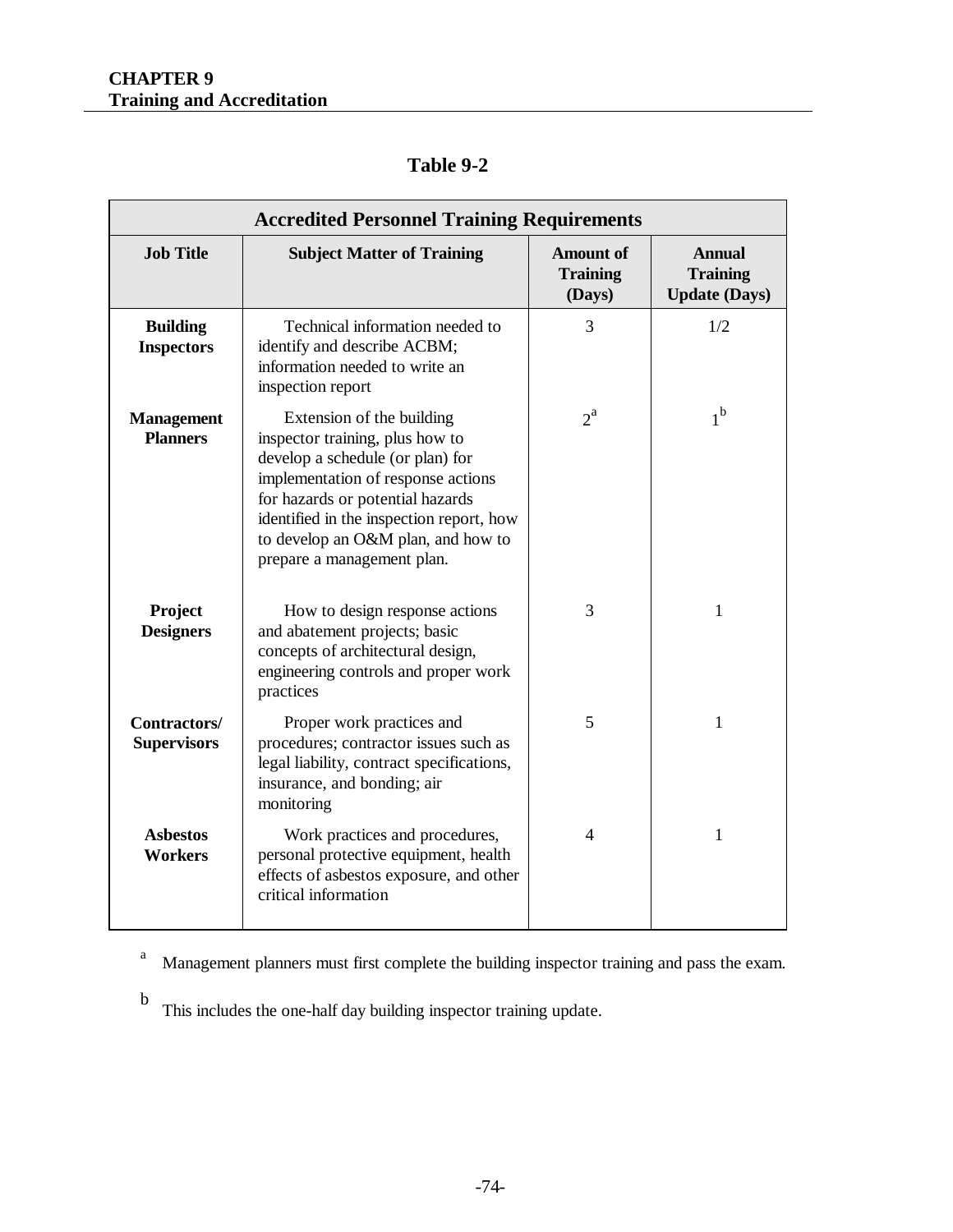# **Chapter 9 Summary Key Points About Training and Accreditation**

AHERA does not require that **designated persons** complete EPA- or Stateapproved courses and become accredited, but  $\S$  763.84(g)(2) of the AHERA Rule requires that training for the designated persons provide basic knowledge of a number of asbestos-related subjects.

The LEA must ensure that all maintenance and custodial staff who may work in a building that contains ACBM receive a minimum of **two hours awareness training,** whether or not they are required to work with ACBM. All new maintenance and custodial staff must receive asbestos awareness training within 60 days of hire.

Staff that may disturb ACBM must receive an additional **14 hours** of training.

Building inspectors, management planners, project designers, contractors/supervisors, and asbestos workers must successfully complete EPAor State-approved courses, pass an exam and **receive accreditation** before they can perform any asbestos-related activities.

Building inspectors, management planners, project designers, contractors/supervisors, and asbestos workers must complete annual EPA- or State-approved **refresher courses** to maintain their accreditation.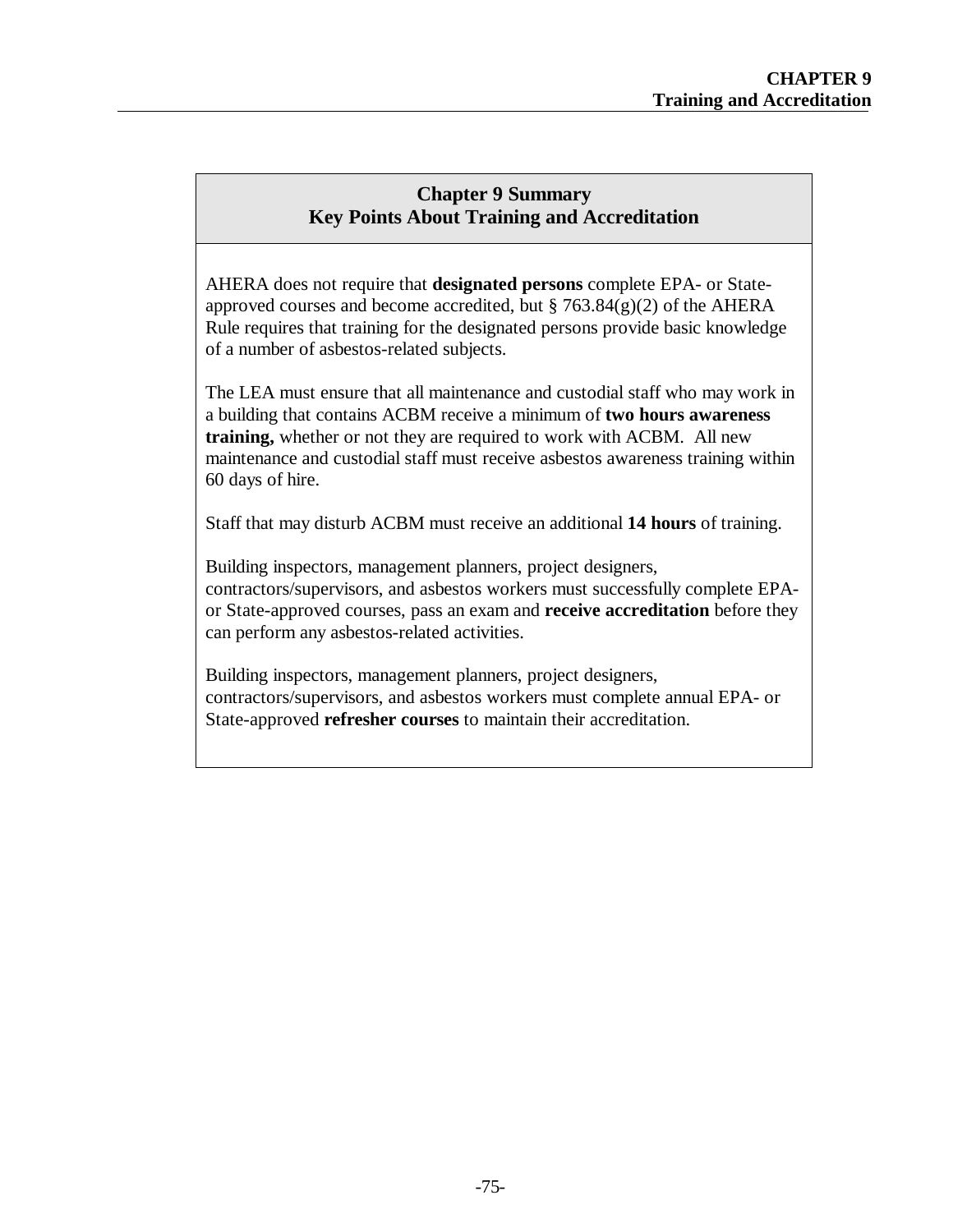# 10 **RECORD-KEEPING**

# **Recordkeeping of Management Plans**

Under  $\S$  763.93(g) of the AHERA Rule, each LEA is required to keep in its administrative office a copy of the management plans for each school. *(See Table 6-1 for a comprehensive list of the required contents of the management plan.)* The management plan must be available, without cost or restriction, for inspection by the public, including teachers, other school personnel and their representatives, and parents, as well as by representatives of EPA and the State.

In addition, each school is required to maintain in its administrative office a complete and updated copy of the management plan for that school. The school must make the plan available for inspection to those individuals listed above as well as to workers before work begins in any area of a school building.

It is the responsibility of the LEA designated person to ensure that complete and up-to-date records are maintained and included in the management plan. Section 763.94 of the AHERA Rule requires that the LEA maintain the following records *(Note that some of these requirements have been listed in other portions of this guide)*.

# **Training Information**

For each person required to be trained under  $\S$ § 763.92(a)(1) and (2) of the AHERA Rule (maintenance and custodial worker training), the LEA must provide:

- The person's name and job title
- The date that training was completed
- The location of the training
- The number of hours completed in the training

#### **Periodic Surveillance Information**

Each time that periodic surveillance is conducted under § 763.92(b) of the AHERA Rule, the LEA must record:

- The name of each person conducting the surveillance
- The date of the surveillance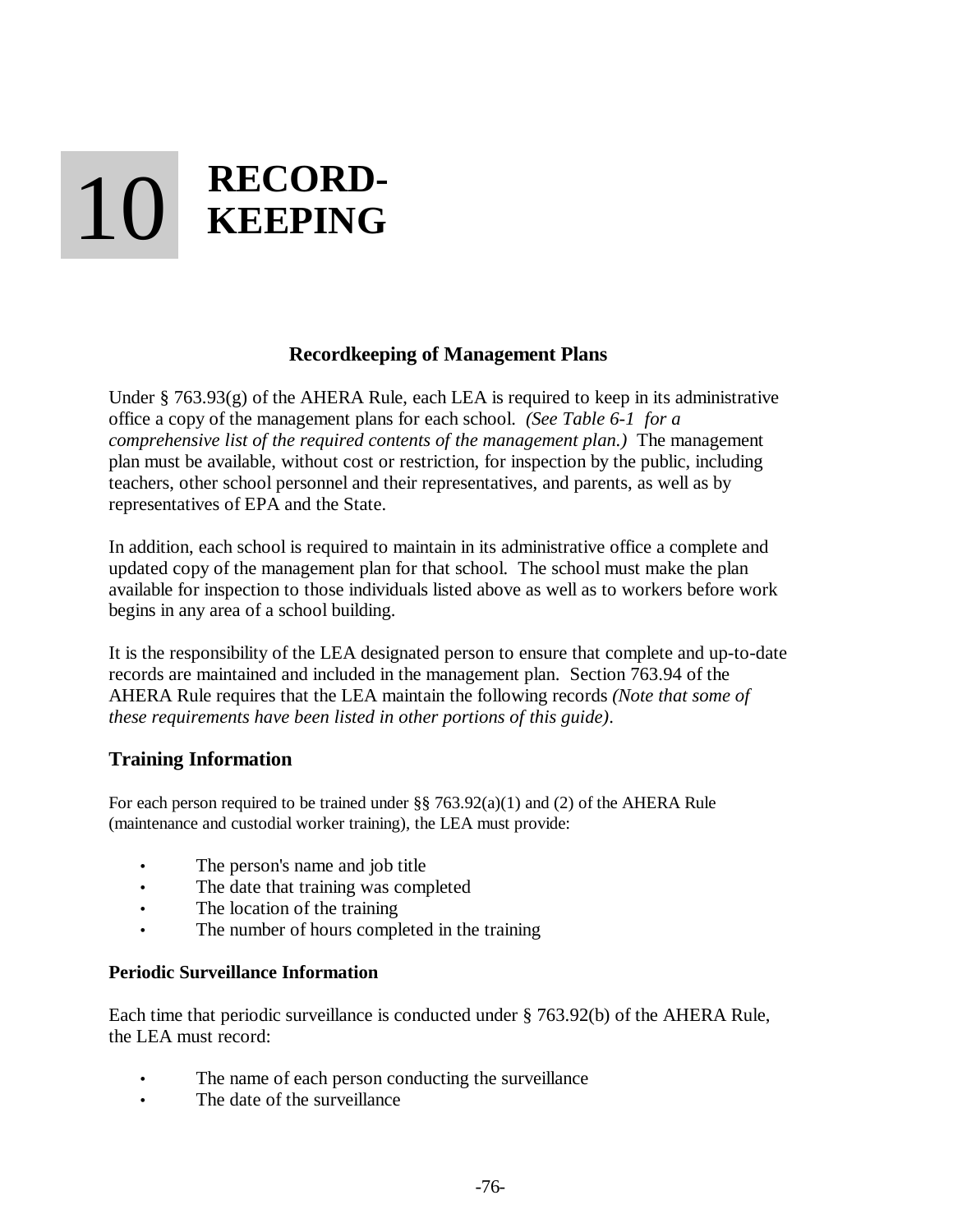• Any changes in the conditions of the materials being examined

#### **Cleaning Information**

Each time that cleaning, as required under  $\S 763.91(c)$ , is conducted, the LEA must record:

- The name of each person performing the cleaning
- The date of the cleaning
- The locations cleaned
- The methods used to perform the cleaning

#### **Small-Scale, Short-Duration O&M Activity Information**

Each time that O&M activities under § 763.91(d) of the AHERA Rule are performed, the LEA must provide:

- The name of each person performing the activity
- The start and completion date of the activity
- The locations where such activity occurred
- A description of the activity, including the preventive measures used
- If ACBM is removed, the name and disposal site of the ACBM

#### **Information on O&M Activities Other Than Small-Scale, Short-Duration**

Each time maintenance activities are performed that are not of small scale and short duration under § 763.91(e) of the AHERA Rule, the LEA must provide:

- The name and signature of each person performing the activity
- The State, accreditation number, and training provider name of each person performing the activity (a copy of a certificate is ideal)
- The start and completion dates of the activity
- A description of the activity, including preventive measures used
- If the ACBM is removed, the name and location of the ACBM storage or disposal site

#### **Information on Fiber Release Episodes**

For each fiber release episode occurring as the result of O&M activities, the LEA must provide:

- The date and location of the episode
- The method of repair, preventive measures or response action taken
- The name of each person performing the work
- If ACBM is removed, the name and location of the ACBM storage or disposal site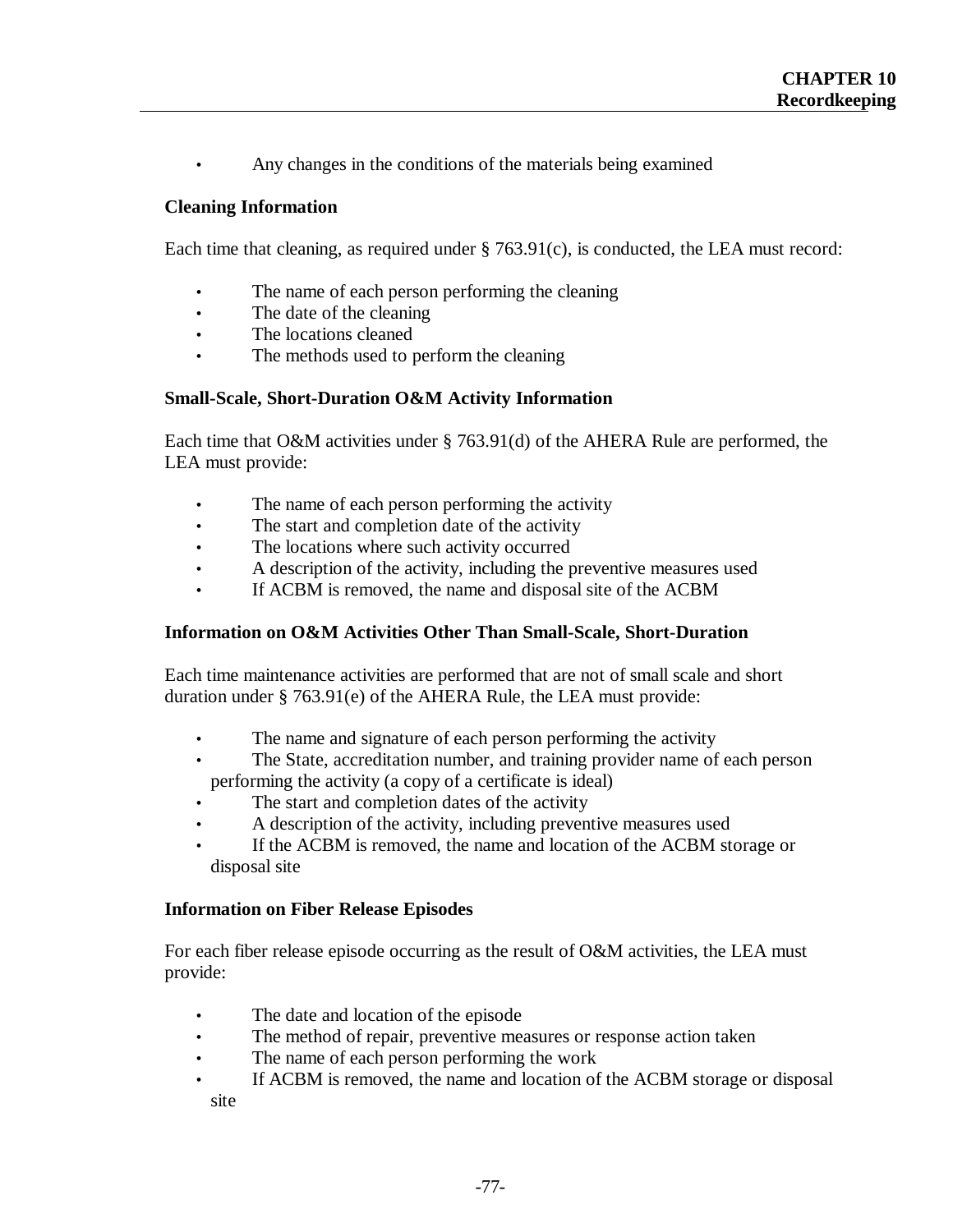#### **Information on Response Actions and Preventive Measures**

For each preventive measure and response action taken for friable and nonfriable ACBM and friable and nonfriable suspected ACBM assumed to be ACBM, the LEA must provide:

- A detailed written description of the measure or action, including the method used
- The location where the measure or action was taken
- Reasons for selecting the measure or action
- The start and completion dates of the work
- If applicable, the names and addresses of all contractors involved with the work
- If applicable, the State, accreditation number, and training provider name of all contractors involved with the work (a copy of the certificate)
- If ACBM is removed, the name and location of the ACBM storage or disposal site

#### **Air Sampling Information**

In addition to the information required to be provided for each preventive measure and response action taken for friable and nonfriable ACBM and friable and nonfriable suspected ACBM assumed to be ACBM (*See above*), when air sampling is performed for final air clearance of response actions, the LEA must provide:

- The name and signature of any person collecting any air sample required to be collected at the completion of a response action
- The locations where samples were collected
- The date(s) of collection
- The name and address of the laboratory analyzing the samples
- The date(s) of analysis
- The results of the analysis
- The method of analysis
- The name and signature of the person performing the analysis
- A statement that the laboratory is NVLAP accredited or EPA approved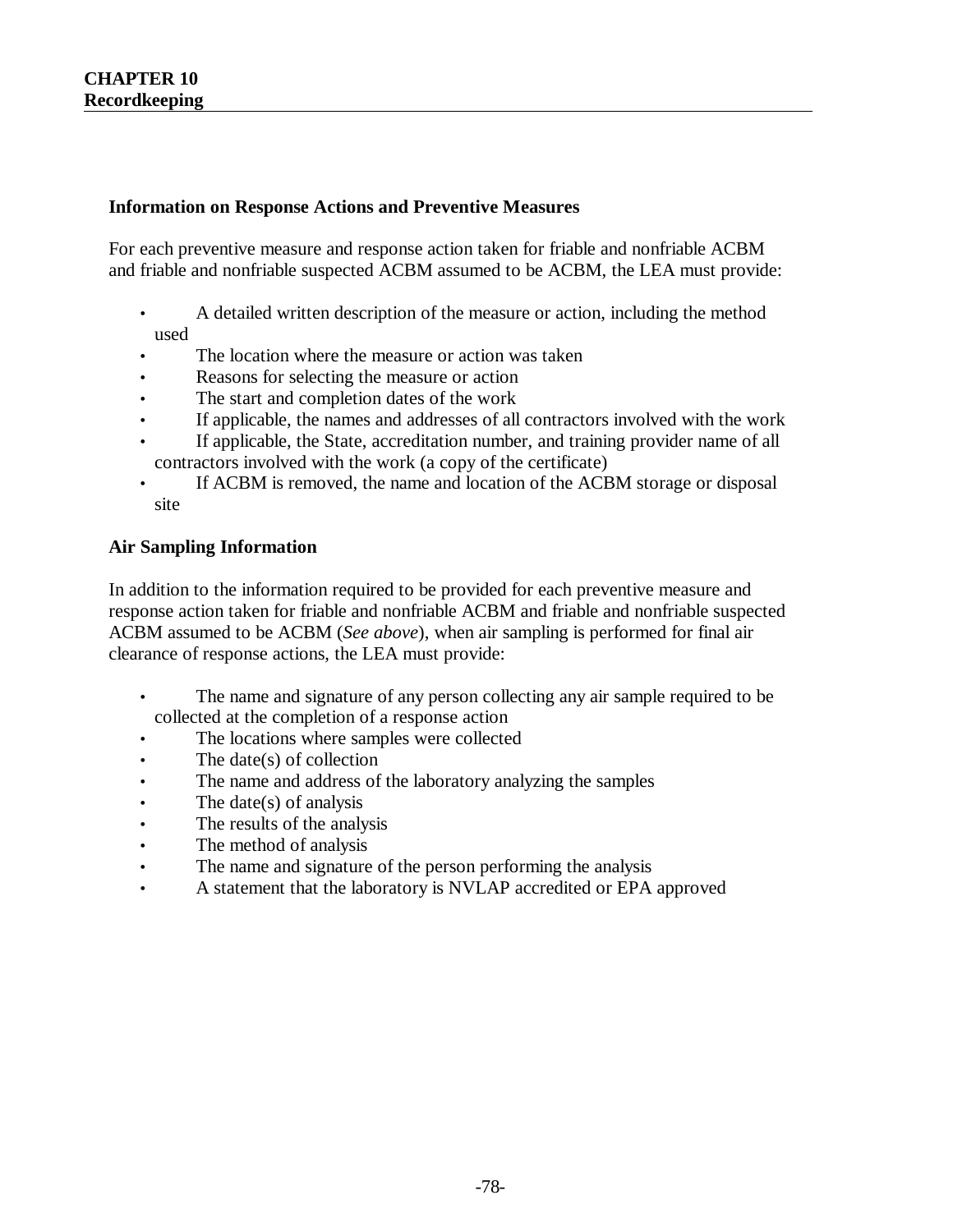## **Chapter 10 Summary Key Points About Recordkeeping**

Each **LEA** must **maintain a copy of its management plan** in its administrative office, and the plan must be available to persons for inspection without cost or restriction.

Each **school** must **maintain a copy of the management plan** for that school in its administrative office, and the plan must be available to persons for inspection without cost or restriction.

The LEA must also maintain records of events that occur after submission of the management plan; these records include training information, periodic surveillance information, cleaning information, small-scale, short-duration O & M activity information, information on O & M activities other than small-scale, short-duration, information on fiber release episodes, information on response actions and preventive measures, and air sampling information. These records should be included in the management plans in a timely manner.

For each homogeneous area where all ACBM has been removed, the LEA must retain the records of events for **three years** after the next reinspection, or for an equivalent period.

It is the responsibility of the LEA designated person to ensure that complete and up-to-date records are maintained and included in the management plans.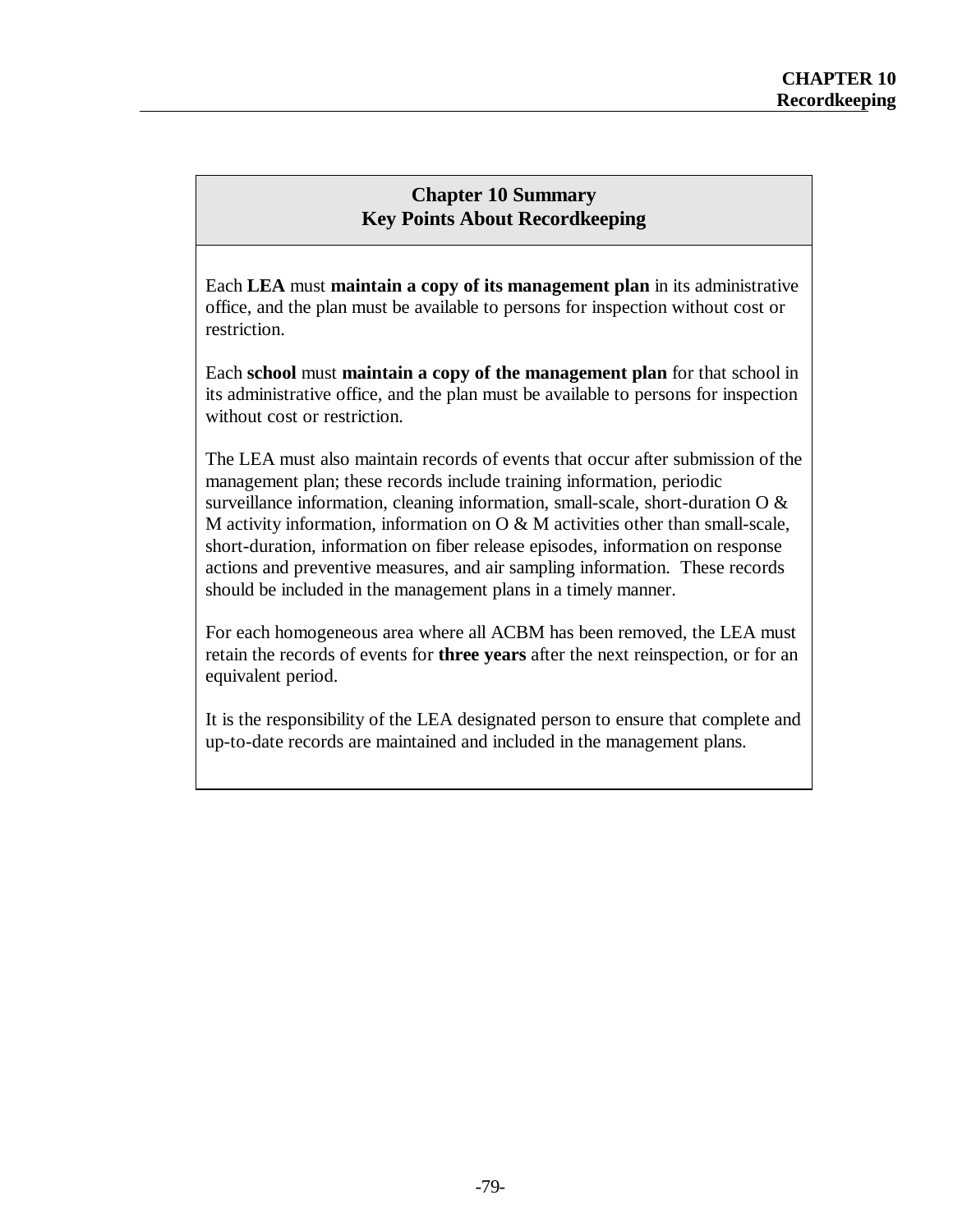# 11 **RELATED REGULATIONS**

#### **Introduction**

Although AHERA and its implementing regulations, the AHERA Rule, set out many of the responsibilities of the LEA, there are several other federal regulations that the LEA should be aware of when implementing an asbestos management program. These regulations include:

- National Emission Standards for Hazardous Air Pollutants (NESHAP)
- Occupational Safety and Health Administration (OSHA) Construction Industry Standard (29 CFR 1926.1101) and General Industry Standard (29 CFR 1910.1001)
- The EPA Worker Protection Rule (40 CFR § 763.121)
- Department of Transportation (DOT) regulations governing the transport and disposal of asbestos-containing materials (49 CFR Parts 171 and 172)

Each of these regulations is discussed in greater detail below. By following the requirements of these related regulations, the LEA can protect not only the people in its buildings from negative health effects but also may protect itself from legal liability. These regulations should be considered to establish minimum standards; going beyond these requirements may help keep buildings as safe as possible. For further information about these related regulations, call the Asbestos Ombudsman Clearinghouse Hotline at (800) 368-5888 between 8:00 a.m. and 4:30 p.m., Eastern.

# **National Emission Standards for Hazardous Air Pollutants**

The LEA (school district) must comply with the National Emission Standards for Hazardous Air Pollutants for Asbestos (NESHAP) regulations when removing asbestos materials. These regulations specify control requirements for most asbestos emissions, and include work practices to be followed to minimize the release of asbestos fibers during the handling, removal and disposal of asbestos waste materials. NESHAP regulations are frequently enforced by the State or Local Agencies.

A significant term, which is used through NESHAP, is Regulated Asbestos-Containing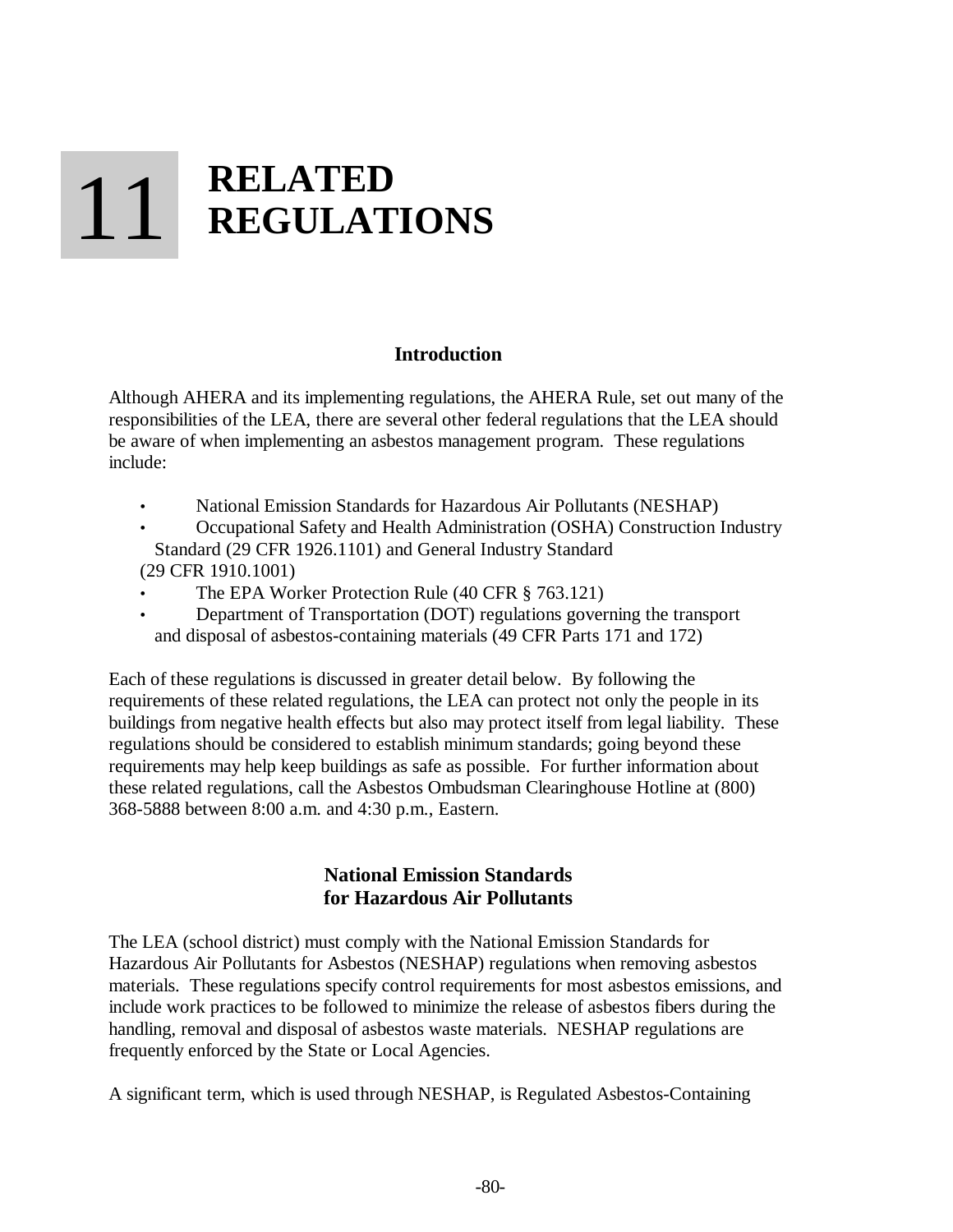Materials (RACM). RACM is where the amount of friable asbestos-containing material equals or exceeds the threshold amount of 260 linear feet, 160 square feet, or 35 cubic feet.

Prior to the beginning work, an AHERA accredited inspector must inspect the facility for the presence of asbestos. The amount and type of asbestos present both determine whether the LEA must notify EPA (or delegated states) and what procedures that the LEA must follow to control asbestos emissions. If the amount exceeds the regulatory threshold, then a written notification must be submitted ten working days prior to any asbestos stripping or removal operation or demolition operation. The LEA must remove RACM from the facility that is to be demolished or renovated before any other activity begins that would break up, dislodge, or similarly disturb this material. The RACM must be handled in accordance with the asbestos NESHAP regulations, including properly labeling the waste. However, prior removal is not required if the RACM is in a condition that is excepted from prior removal, e.g., it is on a facility component that is encased in concrete or other similarly hard material and is adequately wet whenever exposed during demolition.

Of particular importance to the LEA are the standards for the demolition and renovation of facilities (40 CFR § 61.145) and for waste disposal for demolition and renovation operations (40 CFR § 61.150). The standard for asbestos waste disposal for demolition and renovation operations require that the LEA to: (1) discharge no visible emissions to the outside air during the collection processing, packaging, or transporting of any asbestoscontaining waste material; (2) adequately wet the asbestos-containing waste material; (3) process the asbestos-containing waste material into nonfriable forms; or (4) use an alternative emission control and waste treatment method that has received prior approval by EPA or the delegated state.

As soon as possible, all asbestos-containing waste material must be taken to an asbestos waste disposal site or an EPA-approved site that converts regulated asbestos-containing material and asbestos-containing waste material into asbestos-free material as provided by law. If non-RACM will not be made friable during the disposal processes, it may be disposed of at a landfill that accepts normal building debris. Waste shipment records (WSRs), which are only required for RACM, must be maintained by the LEA and contain the information required by law. The WSRs must be retained for at least two years.

#### **Occupational Safety and Health Administration**

The Occupational Safety and Health Administration's (OSHA) Construction Industry Standard (29 CFR § 1926.1101) and General Industry Standard (29 CFR § 1910.1001) establish minimum standards for the protection of workers involved in asbestos-related work or employees exposed to asbestos-contaminated workplaces. OSHA regulations exclude federal, state, or local government employees (including public school employees) from its worker protection rules (except in states with OSHA approved programs).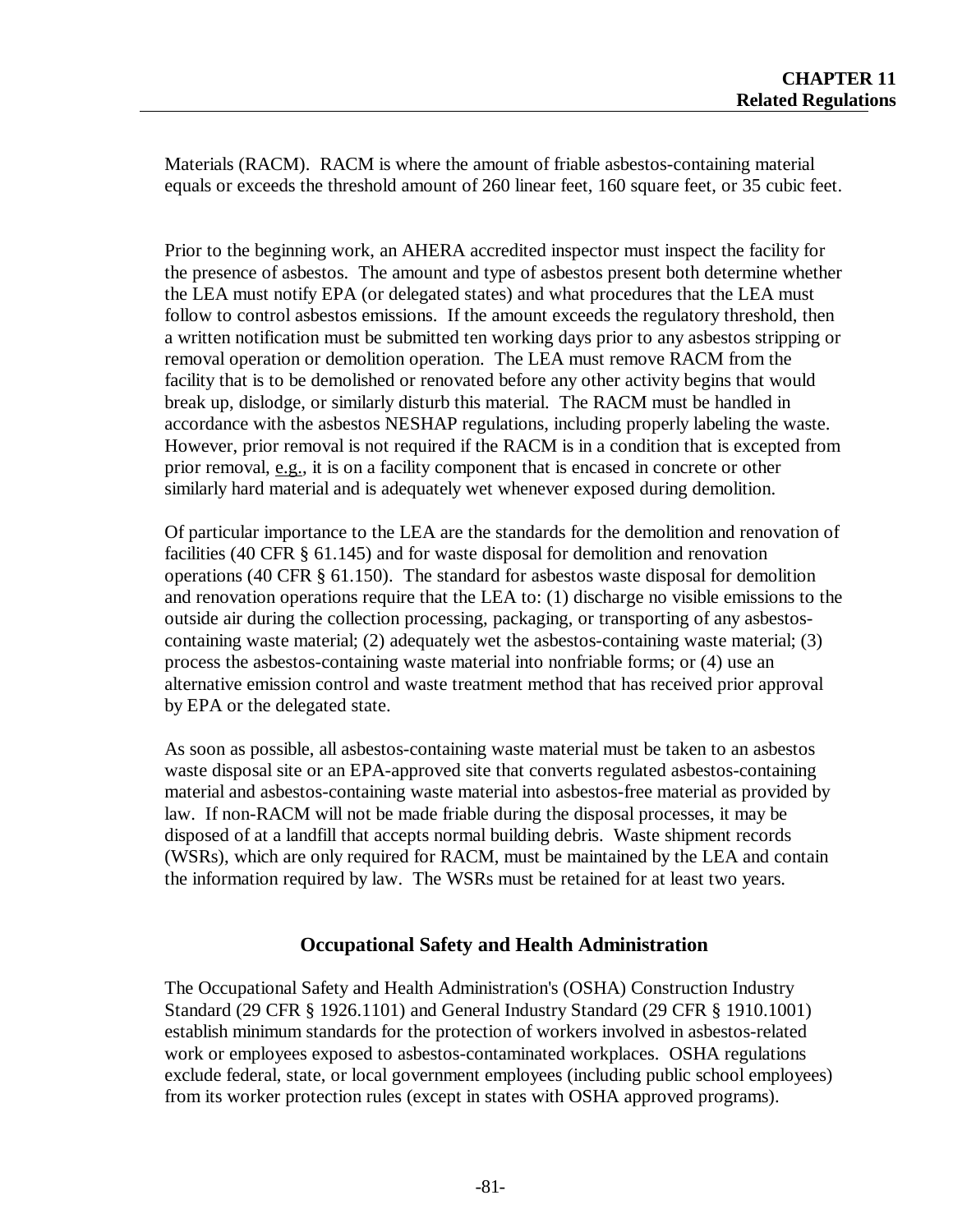However, EPA has promulgated Worker Protection Rules to cover these employees (see below). These standards include required work practices, engineering controls, permissible exposure limits, written programs for respiratory protection and medical surveillance, methods for compliance, hazard communication, housekeeping, competent person training and responsibilities, and required recordkeeping. Also included are demolition, removal, alteration, repair, maintenance (such custodial workers who clean vinyl asbestos tile floors), installation, clean-up of spills, transportation, disposal and storage of asbestos.

OSHA revised its standards on August 10, 1994. Significant changes to the standards included the following:

- PEL decrease to 0.1 f/cc; action level deleted;
- Asbestos Containing Material defined as material containing more than 1% asbestos (now consistent with EPA);
- Building owners are now covered and have specific duties to identify building materials and notify/communicate with others;
- All asbestos work, regardless of exposure levels, requires at least basic controls and work practices, and exposure monitoring;
- Construction work is classified according to friability of the asbestos and hazardousness of the operation. Increasingly friable and hazardous operations require increasingly stringent engineering controls, work practices, protective equipment, training and monitoring; and
- Training requirements changed to correspond to EPA training.

Two programs are of particular importance to the LEA. OSHA requires establishment of a respiratory protection program (29 CFR § 1910.134) that is designed to protect persons, including the designated person and any employees, who do any work with ACBM. The program requires that such persons be equipped with a respirator that provides adequate protection against asbestos. Further, the program must include written standard operating procedures governing the selection and use of respirators, selection of respirators based on the hazards to which workers are exposed, an instruction and training program in the proper use of respirators and its limitations, and requirements for the cleaning, disinfecting, inspecting, and storing of respirators. The written program must be on the job site when asbestos work is being conducted. *(See Chapter 8 under the heading "Employee Protection & Medical Surveillance Programs" for a further discussion of this program.)* 

*(See the Model Respiratory Protection Program Checklist at the end of this chapter.)* 

The second program is the medical surveillance program, which requires that every person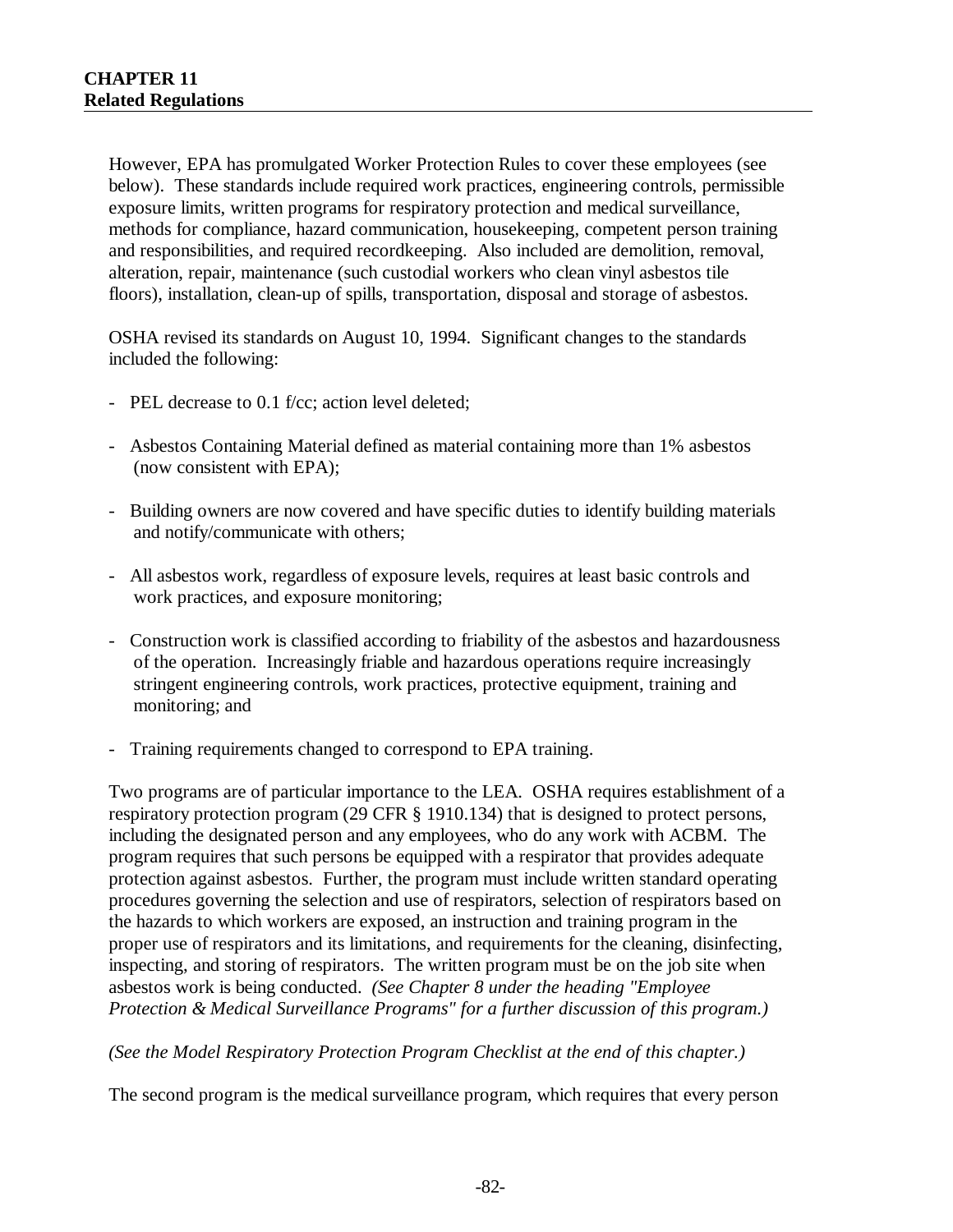who is assigned to work using a respirator must first have a medical examination to determine whether he or she is fit to work in a respirator. A written assurance to that effect signed by the examining physician is required and must be maintained with the employee's medical surveillance records. The employer must keep proof of a medical surveillance program on site where the asbestos work is being performed. *(See Chapter 8 under the heading "Employee Protection & Medical Surveillance Programs" for a further discussion of this program.)* 

*(See the Medical Examination Checklist at the end of this chapter.)* 

#### **EPA Worker Protection Rule**

The OSHA asbestos standards do not cover all state and local government employees. The EPA Worker Protection Rule (40 CFR § 763.121) extends the protection afforded by the OSHA standards to all state and local government employees who are engaged in asbestos abatement and who are not otherwise covered by OSHA or an OSHA-approved state plan. Thus, when conducting asbestos abatement activities, an employee of a school district is either covered by the OSHA asbestos standards or that employee is protected by EPA's Worker Protection Rule.

#### **Department of Transportation Regulations**

Department of Transportation (DOT) regulations (49 CFR Parts 171 and 172) require that asbestos-containing materials be labeled as Class 9 hazardous materials and establish requirements relating to the shipment of ACBM by air, rail or motor vehicles, including the type of packaging, labeling, shipping papers and placards required.

The designated person is responsible for having the ACBM properly transported from a site. The LEA is the generator of the waste product and maintains this responsibility during transportation and disposal. Disposal of asbestos waste also is subject to each state's solid waste regulations.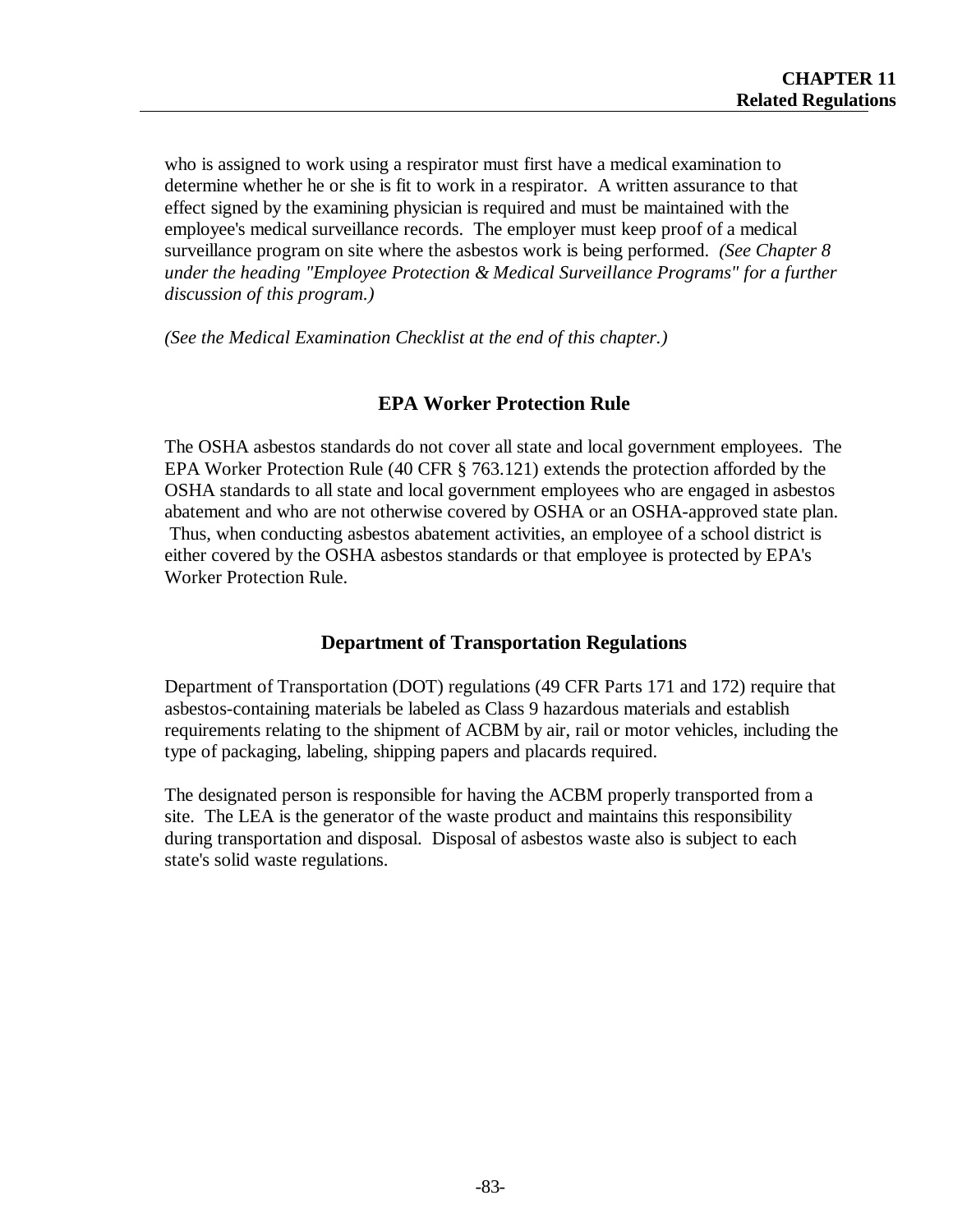# **Chapter 11 Summary Key Points About Related Regulations**

An asbestos management program is subject not only to AHERA and the AHERA Rule, but also may be subject to **NESHAP**, **OSHA**, and **DOT**  regulations, and the **EPA Worker Protection Rule**.

Relevant provisions of NESHAP establish **work practices for asbestos air emission control** when a facility is being demolished or renovated, and for the disposal of **asbestos-containing waste material**.

The OSHA established **minimum standards for the protection of workers involved in asbestos-related work or employees exposed to asbestoscontaminated workplaces**. These standards include required work practices, engineering controls, permissible exposure limits, written programs for respiratory protection and medical surveillance, methods for compliance, hazard communication, housekeeping, competent person training and responsibilities, and required recordkeeping. OSHA excludes federal, state, or local government employees from its worker protection rules (including public school employees).

The EPA Worker Protection Rule **extends the protection afforded by OSHA**  to all employees in asbestos abatement who may have been excluded from protection by OSHA.

Relevant provisions of DOT regulations establish **labeling, packaging and shipping standards** for the transporting of asbestos-containing materials.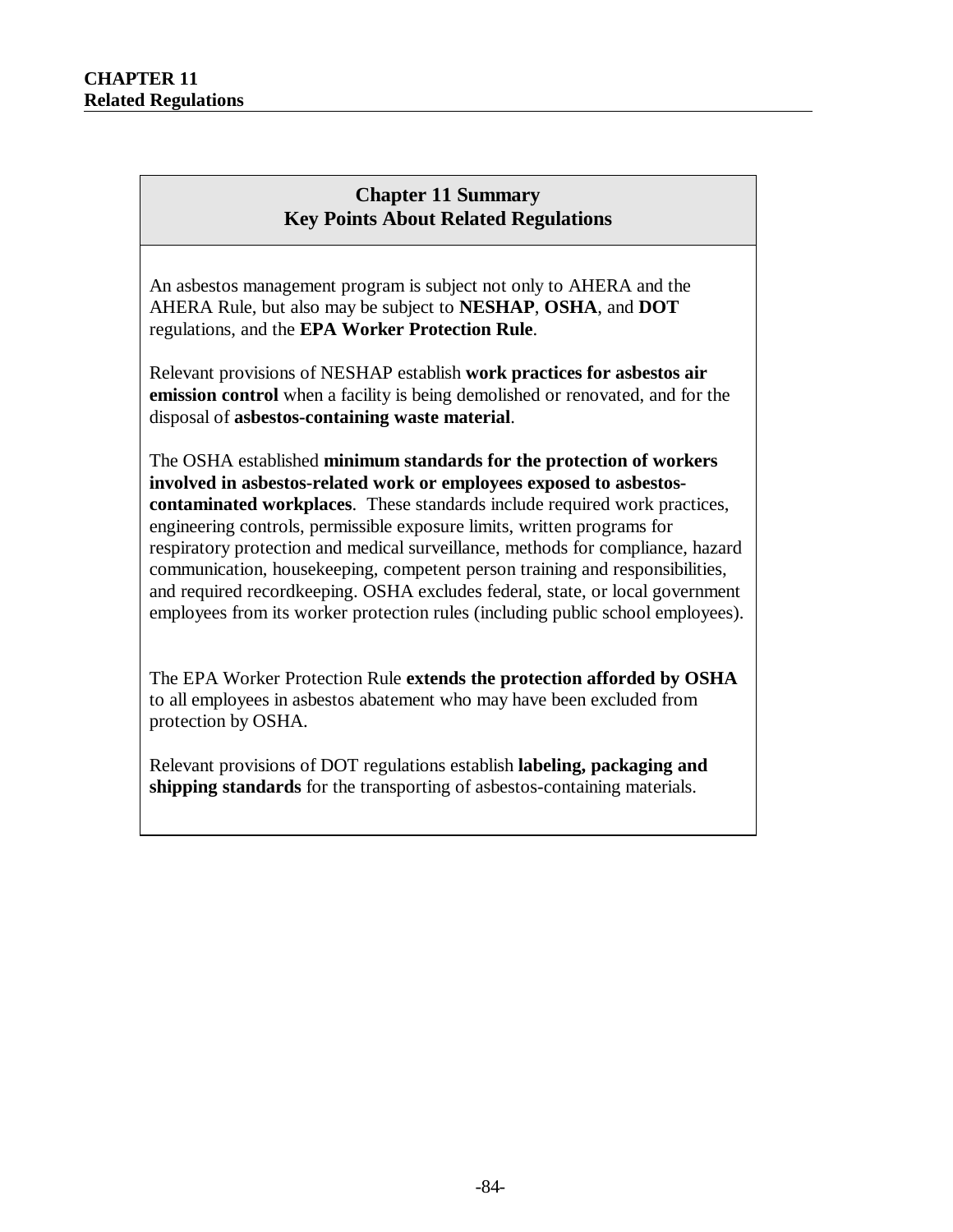# **Model Respiratory Protection Program Checklist**

Protecting workers from exposure is the responsibility of the employer. Employers are required by law to establish and maintain an effective respiratory protection program as outlined in American National Standards Institute (ANSI) Standard Z88.2-1969. (The more recent edition of ASNI Z88.2 (1980) contains more comprehensive requirements which are not yet incorporated in the OSHA regulation.) This checklist presents a model respiratory protection program for asbestos abatement operations which meets or exceeds the requirements of the present OSHA standard.

The recommendations of this guide not only satisfy the current respiratory protection requirements of existing Federal regulations, but also include recommendations based on current information on respiratory protection.

An effective respirator program should include:

- 1. A written statement of company policy, including assignment of individual responsibility, accountability, and authority for required activities of the respiratory protection program
- 2. A written standard operating procedures governing the selection and use of respirators
- 3. Respirator selection (from NOISH/MSHA approved and certified models) on the basis of hazards to which the worker is exposed
- 4. The medical examination of workers to determine whether or not they may be assigned an activity where respiratory protection is required
	- 5. User training in the proper use and limitations of respirators (which also is a way to evaluate the skill and knowledge obtained by the worker through training)
	- 6. Respirator fit testing
- 7. Regular cleaning and disinfecting of respirators
	- 8. Routine inspection of respirators during cleaning, and at least once a month and after each use for those respirators designated for emergency use
		- 9. Storage of respirators in convenient, clean, and sanitary locations

(cont.)

 $\overline{a}$ 

 $\overline{a}$ 

 $\overline{a}$ 

 $\overline{a}$ 

 $\overline{a}$ 

 $\overline{a}$ 

 $\overline{a}$ 

 $\overline{a}$ 

 $\overline{a}$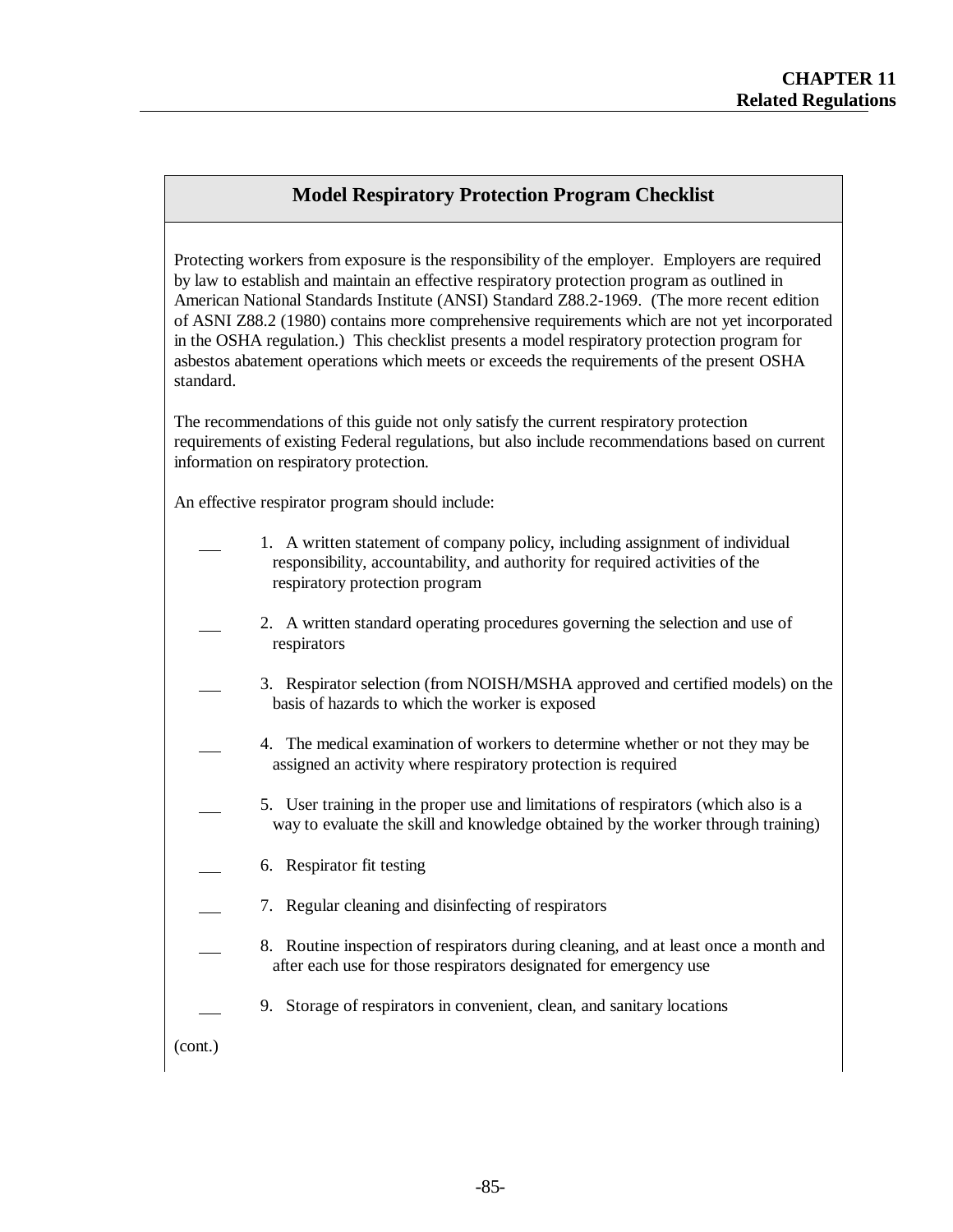| <b>Model Respiratory Protection Program Checklist (cont.)</b>                                                                                          |
|--------------------------------------------------------------------------------------------------------------------------------------------------------|
| 10. Surveillance of work area conditions and degree of employee exposure<br>(e.g., through air monitoring)                                             |
| 11. Regular inspection and evaluation of the continued effectiveness of the program                                                                    |
| 12. Recognition and resolution of special problems as they affect respirator use<br>(e.g., facial hair, eye glasses, etc.)                             |
| 13. Proper respirator use $(\underline{e.g.})$ , procedures for putting on and taking off respirators<br>when entering and exiting the abatement area) |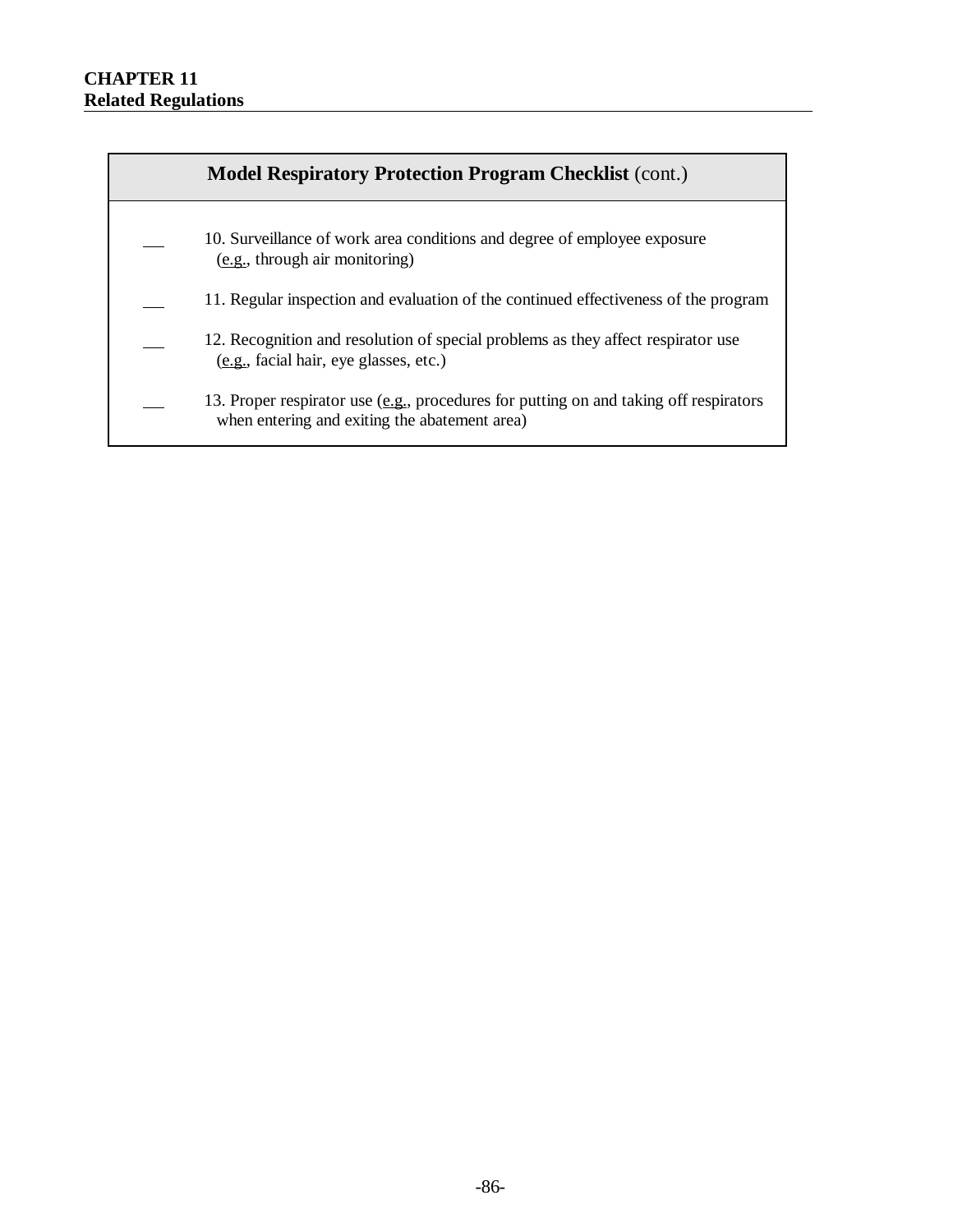## **Medical Examination Checklist**

A medical examination is the first step in a medical surveillance program. This checklist may be used to determine the thoroughness of the medical examination administered. Although the scope of a medical examination may vary among medical facilities, at a minimum it should include the following:

- 1. Medical History (completed by examinee)
- 2. Initial or Periodic Medical Questionnaire for Asbestos Exposure
- $\overline{a}$ 3. Respiratory History

 $\overline{a}$ 

 $\overline{a}$ 

 $\overline{a}$ 

 $\overline{a}$ 

 $\overline{a}$ 

- $\overline{a}$ 4. Anthropometric Measurements
	- A. Height
	- B. Weight
	- 5. Vital Signs
		- A. Blood Pressure
		- B. Pulse
		- C. Temperature
- $\overline{a}$ 6. Ophthalmologic Screening
	- A. Visual Acuity Near and Far
	- B. Color Vision
	- C. Depth perception
	- 7. Urinalysis
- $\overline{a}$ 8. Pulmonary Function Screen
- $\overline{a}$ 9. Chest X-ray (administered at the discretion of the physician)
- $\overline{a}$ 10. Complete Physical Examination by Physician
- $\overline{a}$ 11. Physician Evaluation for Respirator Use/Clearance
	- 12. Report of Medical Evaluation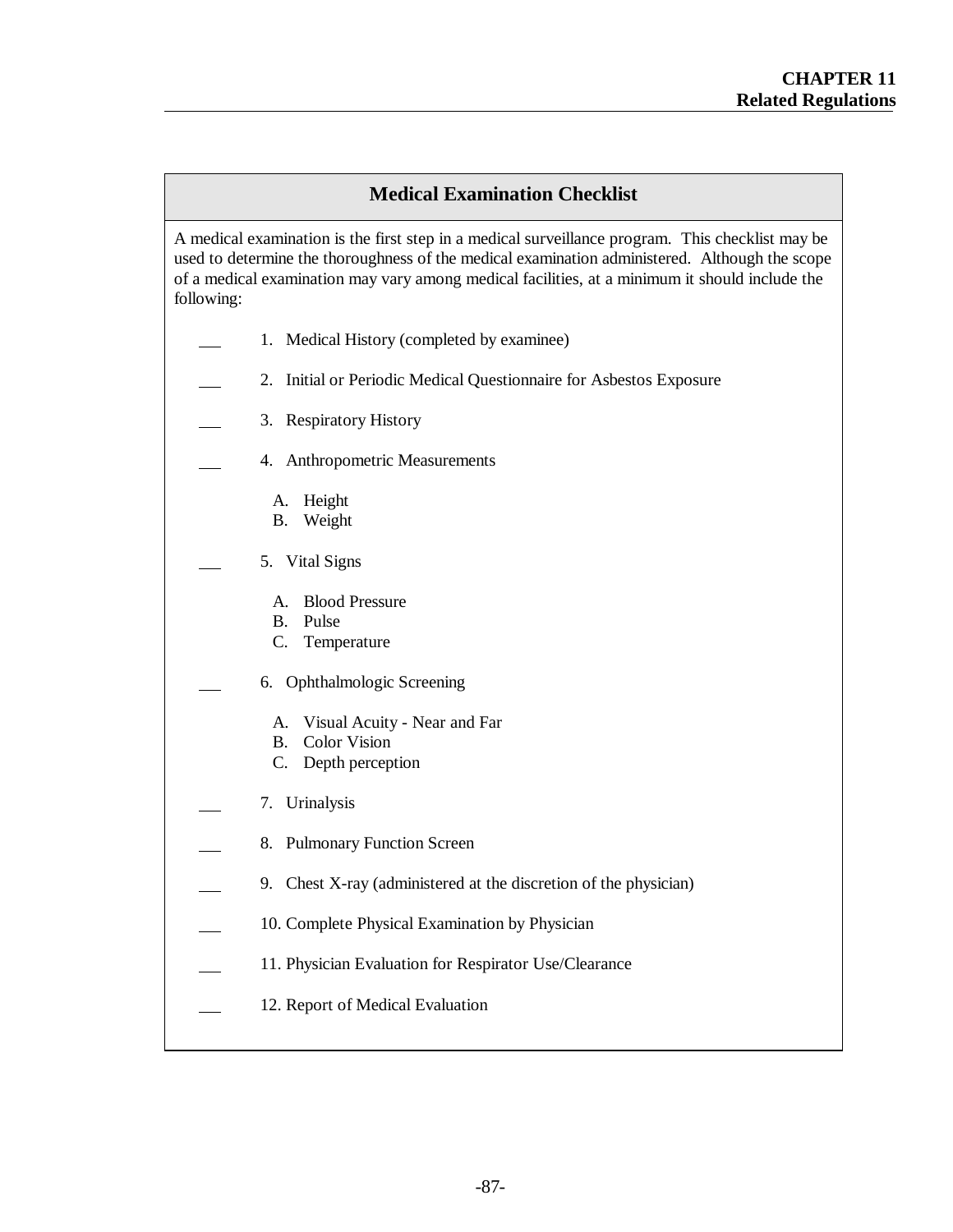# **Glossary**

*Air erosion*: the passage of air over friable ACBM which may result in the release of asbestos fibers.

*Asbestos*: the asbestiform varieties of Chrysotile (serpentine); crocidolite (riebeckite); amosite (cummingtonitegrunerite); anthophyllite; tremolite; and actinolite.

*Asbestos-containing material (ACM)*: any material or product which contains more than 1 percent asbestos.

*Asbestos-containing building material (ACBM)*: surfacing ACM, thermal system insulation ACM, or miscellaneous ACM that is found in or on interior structural members or other parts of a school building.

*Asbestos debris*: pieces of ACBM that can be identified by color, texture, or composition, or means dust, if the dust is determined by an accredited inspector to be ACM.

*Damaged friable miscellaneous ACM*: friable miscellaneous ACM which has deteriorated or sustained physical injury such that the internal structure (cohesion) of the material is inadequate or, if applicable, which has delaminated such that its bond to the substrate (adhesion) is inadequate or which for any other reason lacks fiber cohesion or adhesion qualities. Such damage or deterioration may be illustrated by the separation of ACM into layers; separation of ACM from the substrate; flaking, blistering, or crumbling of the ACM surface; water damage; significant or repeated water stains, scrapes, gouges, mars or other signs of physical injury on the ACM. Asbestos debris originating from the ACBM in question may also indicate damage.

*Damaged friable surfacing ACM*: friable surfacing ACM which has deteriorated or sustained physical injury such that the internal structure (cohesion) of the material is inadequate or which has delaminated such that its bond to the substrate (adhesion) is inadequate, or which, for any other reason, lacks fiber cohesion or adhesion qualities. Such damage or deterioration may be illustrated by the separation of ACM into layers; separation of ACM from the substrate; flaking, blistering, or crumbling of the ACM surface; water damage; significant or repeated water stains, scrapes, gouges, mars or other signs of physical injury on the ACM. Asbestos debris originating from the ACBM in question may also indicate damage.

*Damaged or significantly damaged thermal system insulation ACM*: thermal system insulation ACM on pipes, boilers, tanks, ducts, and other thermal system insulation equipment where the insulation has lost its structural integrity, or its covering, in whole or in part, is crushed, water-stained, gouged, punctured, missing, or not intact such that it is not able to contain fibers. Damage may be further illustrated by occasional punctures, gouges or other signs of physical injury to ACM; occasional water damage on the protective coverings/jackets; or exposed ACM ends or joints. Asbestos debris originating from the ACBM in question may also indicate damage.

*Encapsulation*: the treatment of ACBM with a material that surrounds or embeds asbestos fibers in an adhesive matrix to prevent the release of fibers, as the encapsulant creates a membrane over the surface (bridging encapsulant) or penetrates the material and binds its components together (penetrating encapsulant).

*Enclosure*: an airtight, impermeable, permanent barrier around ACBM to prevent the release of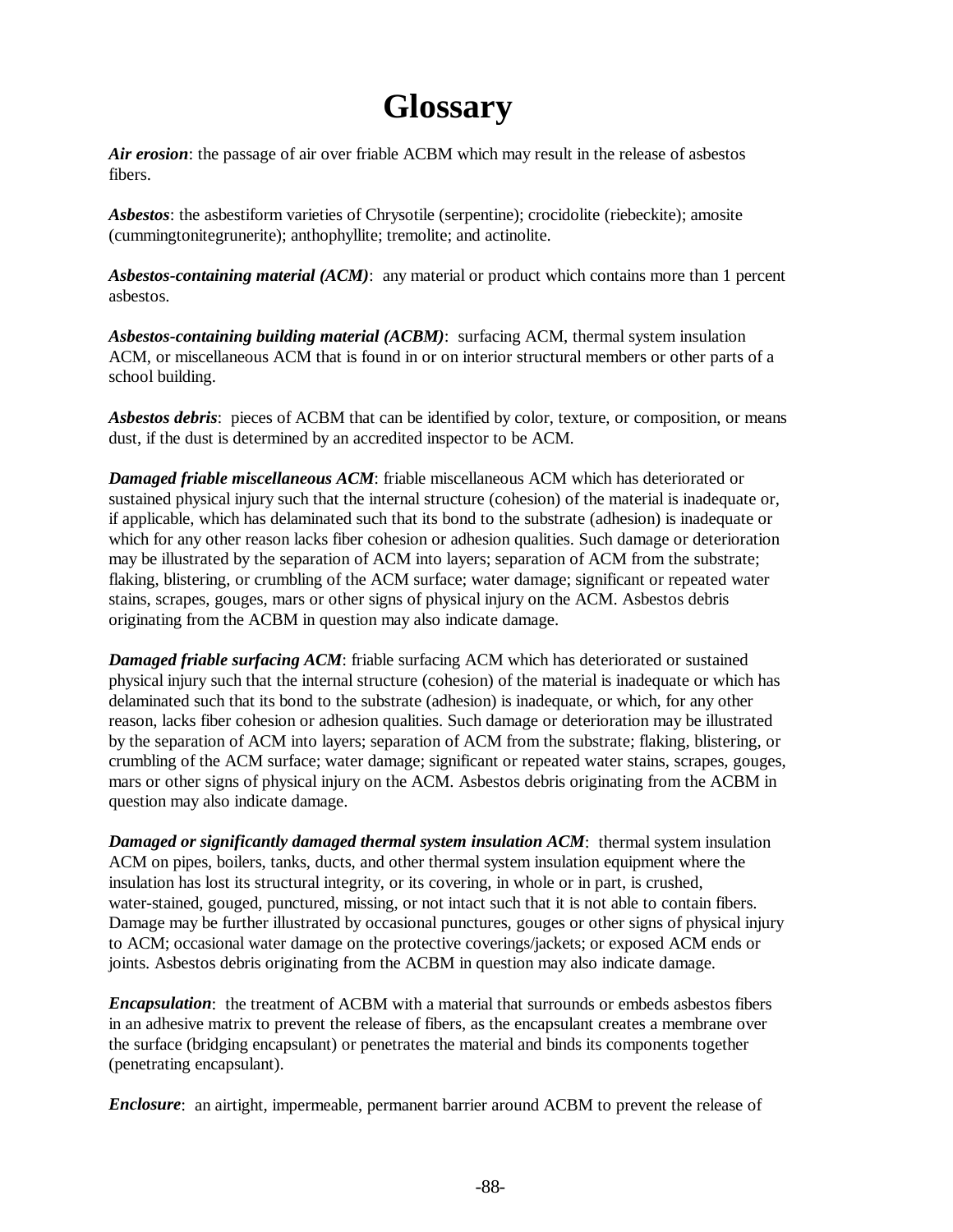asbestos fibers into the air.

*EPA Worker Protection Rule*: extends the protection afforded by OSHA to all employees in asbestos abatement who may have been excluded from protection by OSHA.

*Fiber release episode*: any uncontrolled or unintentional disturbance of ACBM resulting in visible emission.

*Friable*: when referring to material in a school building means that the material, when dry, may be crumbled, pulverized, or reduced to powder by hand pressure, and includes previously nonfriable material after such previously nonfriable material becomes damaged to the extent that when dry it may be crumbled, pulverized, or reduced to powder by hand pressure.

*Friable asbestos-containing material (ACM)*: any material containing more than one percent asbestos which has been applied on ceilings, walls, structural members, piping, duct work, or any other part of a building, which when dry, may be crumbled, pulverized, or reduced to powder by hand pressure. Includes non-friable asbestos-containing material after such previously non-friable material becomes damaged to the extent that when dry it may be crumbled, pulverized, or reduced to powder by hand pressure.

*Friable asbestos-containing building material (ACBM)*: any friable ACM that is in or on interior structural members or other parts of a school or public and commercial building.

*Functional space*: a room, group of rooms, or homogeneous area (including crawl spaces or the space between a dropped ceiling and the floor or roof deck above), such as classroom(s), a cafeteria, gymnasium, hallway(s), designated by a person accredited to prepare management plans, design abatement projects, or conduct response actions.

*High-efficiency particulate air (HEPA)*: refers to a filtering system capable of trapping and retaining at least 99.97 percent of all monodispersed particles  $0.3 \mu m$  in diameter or larger.

*Homogeneous area*: an area of surfacing material, thermal system insulation material, or miscellaneous material that is uniform in color and texture.

*Inspection*: an activity undertaken in a school building, or a public and commercial building, to determine the presence or location, or to assess the condition of, friable or non-friable asbestos-containing building material (ACBM) or suspected ACBM, whether by visual or physical examination, or by collecting samples of such material. This term includes reinspections of friable and non-friable known or assumed ACBM which has been previously identified. The term does not include the following:

- (1) Periodic surveillance of the type described in 40 CFR 763.92(b) solely for the purpose of recording or reporting a change in the condition of known or assumed ACBM;
- (2) Inspections performed by employees or agents of Federal, State, or local government solely for the purpose of determining compliance with applicable statutes or regulations; or
- (3) Visual inspections of the type described in 40 CFR 763.90(i) solely for the purpose of determining completion of response actions.

#### *Local education agency*:

- (1) Any local educational agency as defined in section 198 of the Elementary and Secondary Education Act of 1965 (20 U.S.C. 3381).
- (2) The owner of any nonpublic, nonprofit elementary, or secondary school building.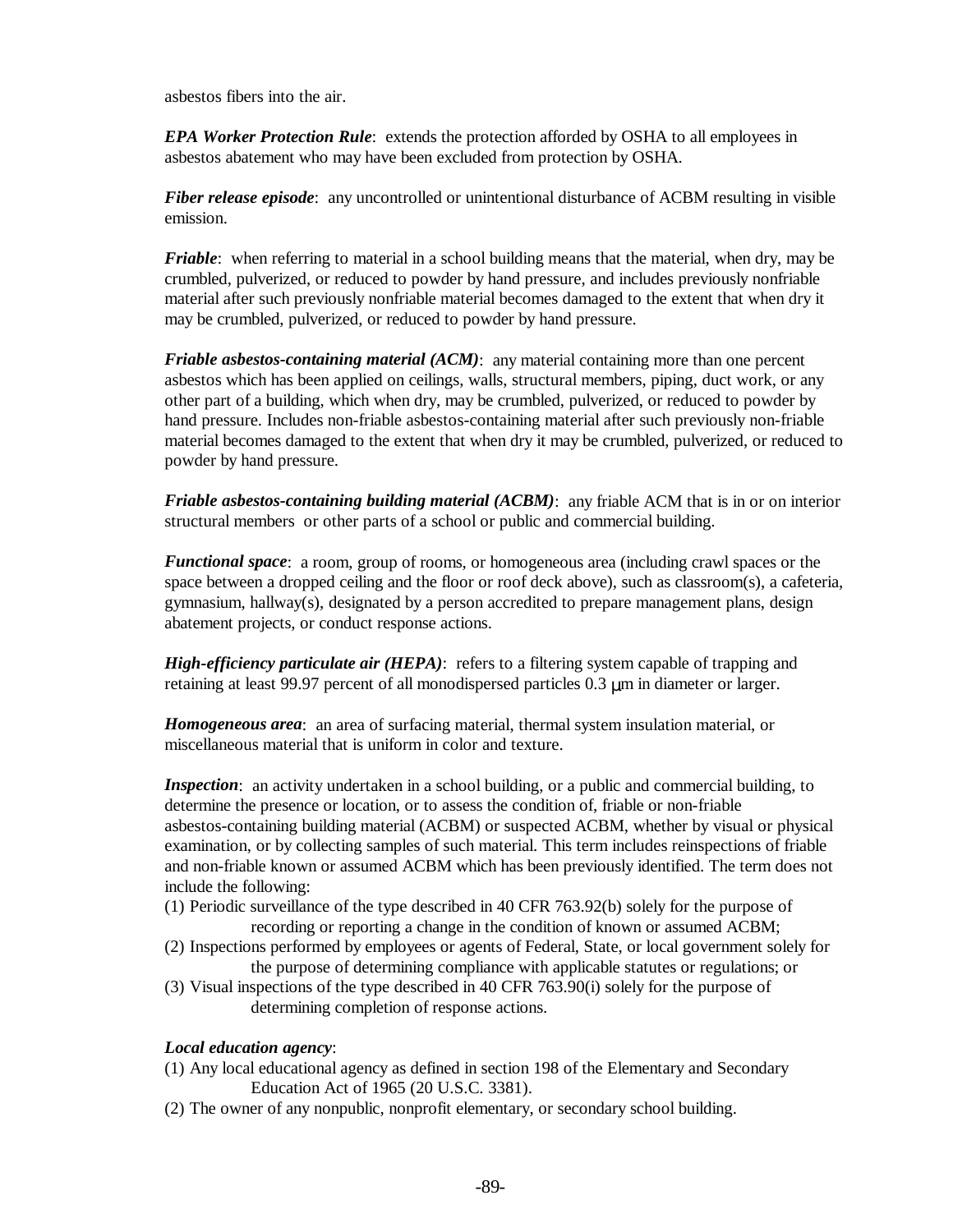(3) The governing authority of any school operated under the defense dependents' education system provided for under the Defense Dependents' Education Act of 1978 (20 U.S.C. 921, et seq.).

*Major fiber release episode*: any uncontrolled or unintentional disturbance of ACBM, resulting in a visible emission, which involves the falling or dislodging of more than 3 square or linear feet of friable ACBM.

*Management Plan***:** a site-specific guidance document that the LEA designated person must follow in managing the ACBM present in a school building.

*Minor fiber release episode*: any uncontrolled or unintentional disturbance of ACBM, resulting in a visible emission, which involves the falling or dislodging of 3 square or linear feet or less of friable ACBM.

*Miscellaneous ACM*: other, mostly nonfriable ACM, products and materials (found on structural components, structural members or fixtures) such as floor tile, ceiling tile, construction mastic for floor and ceiling materials, sheet flooring, fire doors, asbestos cement pipe and board, wallboard, acoustical wall tile, and vibration damping cloth.

miscellaneous material that is ACM in a school building.

*Miscellaneous material*: interior building material on structural components, structural members or fixtures, such as floor and ceiling tiles, and does not include surfacing material or thermal system insulation.

*Nonfriable*: material in a school building which when dry may not be crumbled, pulverized, or reduced to powder by hand pressure.

*Operations and maintenance program*: a program of work practices to maintain friable ACBM in good condition, ensure clean up of asbestos fibers previously released, and prevent further release by minimizing and controlling friable ACBM disturbance or damage.

#### *Potential damage*: circumstances in which:

- (1) Friable ACBM is in an area regularly used by building occupants, including maintenance personnel, in the course of their normal activities.
- (2) There are indications that there is a reasonable likelihood that the material or its covering will become damaged, deteriorated, or delaminated due to factors such as changes in building use, changes in operations and maintenance practices, changes in occupancy, or recurrent damage.

#### *Potential significant damage*: circumstances in which:

- (1) Friable ACBM is in an area regularly used by building occupants, including maintenance personnel, in the course of their normal activities.
- (2) There are indications that there is a reasonable likelihood that the material or its covering will become significantly damaged, deteriorated, or delaminated due to factors such as changes in building use, changes in operations and maintenance practices, changes in occupancy, or recurrent damage.
- (3) The material is subject to major or continuing disturbance, due to factors including, but not limited to, accessibility or, under certain circumstances, vibration or air erosion.

*Preventive measures*: actions taken to reduce disturbance of ACBM or otherwise eliminate the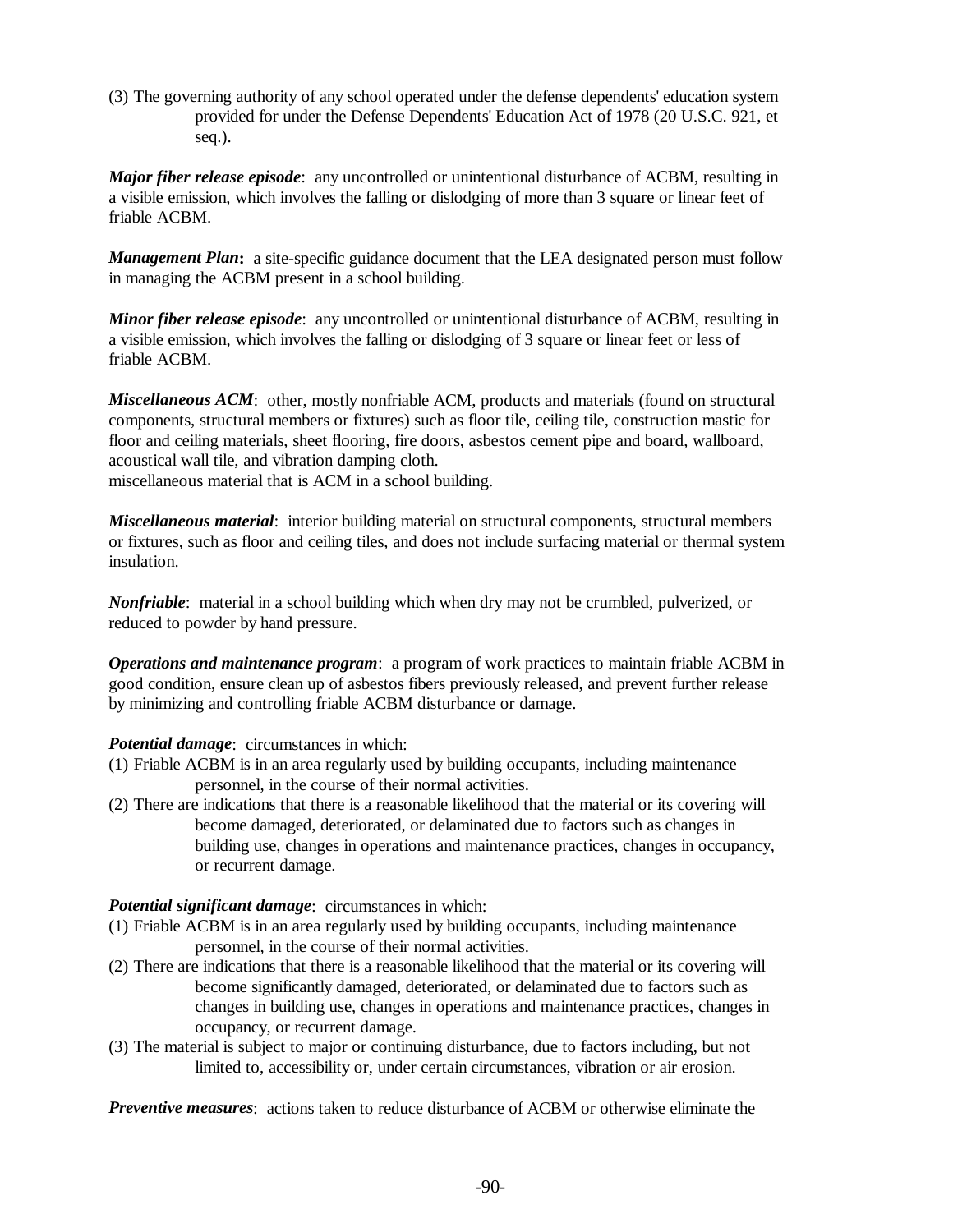reasonable likelihood of the material's becoming damaged or significantly damaged.

*Public and commercial building*: the interior space of any building which is not a school building, except that the term does not include any residential apartment building of fewer than 10 units or detached single-family homes. The term includes, but is not limited to: industrial and office buildings, residential apartment buildings and condominiums of 10 or more dwelling units, government-owned buildings, colleges, museums, airports, hospitals, churches, preschools, stores, warehouses and factories. Interior space includes exterior hallways connecting buildings, porticos, and mechanical systems used to condition interior space.

*Removal*: the taking out or the stripping of substantially all ACBM from a damaged area, a functional space, or a homogeneous area in a school building.

**Repair:** returning damaged ACBM to an undamaged condition or to an intact state so as to prevent fiber release.

*Response action:* a method, including removal, encapsulation, enclosure, repair, operations and maintenance, that protects human health and the environment from friable ACBM.

*Routine maintenance area*: an area, such as a boiler room or mechanical room, that is not normally frequented by students and in which maintenance employees or contract workers regularly conduct maintenance activities.

*School*: any elementary or secondary school as defined in section 198 of the Elementary and Secondary Education Act of 1965 (20 U.S.C. 2854).

#### *School building*:

- (1) Any structure suitable for use as a classroom, including a school facility such as a laboratory, library, school eating facility, or facility used for the preparation of food.
- (2) Any gymnasium or other facility which is specially designed for athletic or recreational activities for an academic course in physical education.
- (3) Any other facility used for the instruction or housing of students or for the administration of educational or research programs.
- (4) Any maintenance, storage, or utility facility, including any hallway, essential to the operation of any facility described in this definition of "school building" under paragraphs (1), (2), or (3).
- (5) Any portico or covered exterior hallway or walkway.
- (6) Any exterior portion of a mechanical system used to condition interior space.

*Significantly damaged friable miscellaneous ACM*: damaged friable miscellaneous ACM where the damage is extensive and severe.

*Significantly damaged friable surfacing ACM*: damaged friable surfacing ACM in a functional space where the damage is extensive and severe.

#### *Small-scale, short-duration activities (SSSD)*: tasks such as, but not limited to:

- (1) Removal of asbestos-containing insulation on pipes.
- (2) Removal of small quantities of asbestos-containing insulation on beams or above ceilings.
- (3) Replacement of an asbestos-containing gasket on a valve.
- (4) Installation or removal of a small section of drywall.
- (5) Installation of electrical conduits through or proximate to asbestos-containing materials.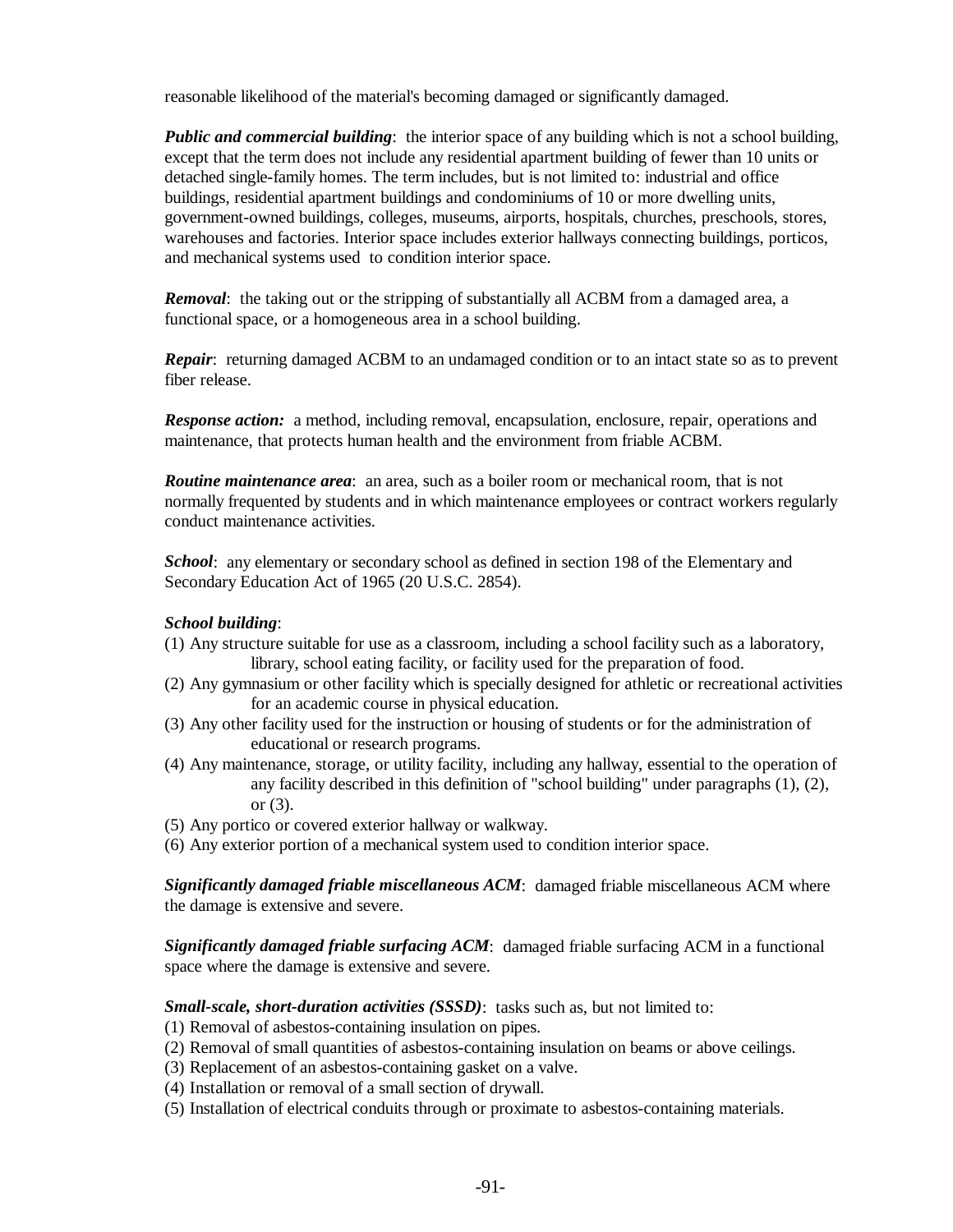SSSD can be further defined by the following considerations:

- (1) Removal of small quantities of ACM only if required in the performance of another maintenance activity not intended as asbestos abatement.
- (2) Removal of asbestos-containing thermal system insulation not to exceed amounts greater than those which can be contained in a single glove bag.
- (3) Minor repairs to damaged thermal system insulation which do not require removal.
- (4) Repairs to a piece of asbestos-containing wallboard.
- (5) Repairs, involving encapsulation, enclosure, or removal, to small amounts of friable ACM only if required in the performance of emergency or routine maintenance activity and not intended solely as asbestos abatement. Such work may not exceed amounts greater than those which can be contained in a single prefabricated mini-enclosure. Such an enclosure shall conform spatially and geometrically to the localized work area, in order to perform its intended containment function.

**Surfacing ACM**: interior ACM that has been sprayed on, troweled on, or otherwise applied to surfaces (structural members, walls, ceilings, etc.) for acoustical, decorative, fireproofing, or other purposes.surfacing material that is ACM.

*Surfacing material*: material in a school building that is sprayed-on, troweled-on, or otherwise applied to surfaces, such as acoustical plaster on ceilings and fireproofing materials on structural members, or other materials on surfaces for acoustical, fireproofing, or other purposes.

*Thermal system insulation*: material in a school building applied to pipes, fittings, boilers, breeching, tanks, ducts, or other interior structural components to prevent heat loss or gain, or water condensation, or for other purposes.

*Thermal system insulation ACM*: insulation used to control heat transfer or prevent condensation on pipes and pipe fittings, boilers, breeching, tanks, ducts, and other parts of hot and cold water systems; heating, ventilation, and air-conditioning (HVAC) systems; or other mechanical systems that is ACM.

*Vibration*: the periodic motion of friable ACBM which may result in the release of asbestos fibers.